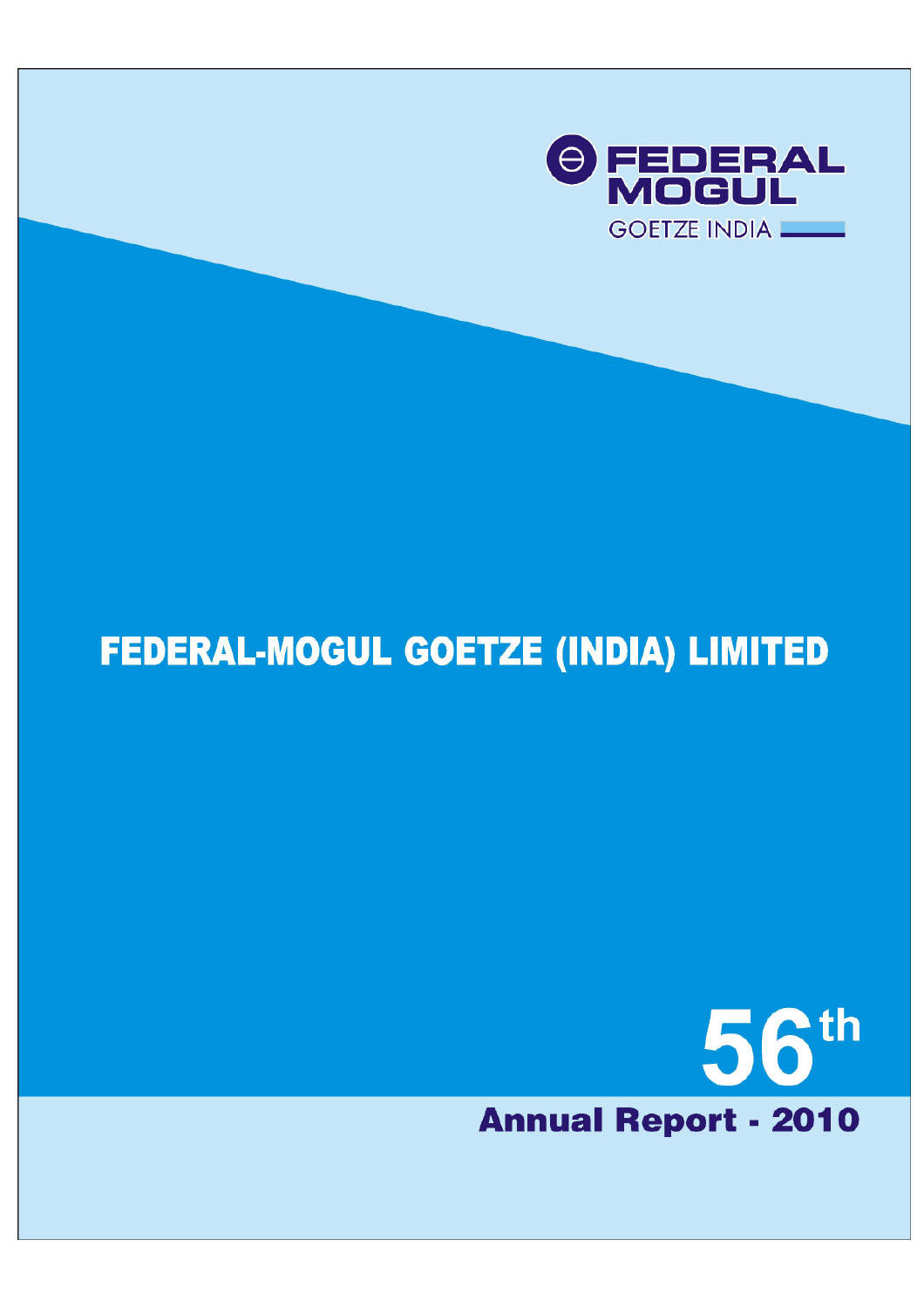

# **Contents**



| <b>Board of Directors</b>                          | $\overline{2}$ |
|----------------------------------------------------|----------------|
|                                                    |                |
| Ten Year's Financial Review                        | 3              |
|                                                    |                |
| Director's Report                                  | 4              |
|                                                    |                |
| Annexure to Directors' Report                      | 7              |
|                                                    |                |
| Corporate Governance Report                        | 8              |
|                                                    |                |
| Auditors' Report                                   | 17             |
|                                                    |                |
| <b>Balance Sheet</b>                               | 20             |
|                                                    |                |
| Profit & Loss Account                              | 21             |
|                                                    |                |
| Schedules 1 to 24 forming part of Balance          | 22             |
| Sheet and Profit & Loss Account                    |                |
|                                                    |                |
| Cash Flow Statement                                | 44             |
|                                                    |                |
| Statement regarding subsidiary companies           | 46             |
| pursuant to Section 212 of the Companies Act, 1956 |                |
|                                                    |                |
|                                                    |                |
| <b>SUBSIDIARY</b>                                  |                |
|                                                    |                |
| Federal-Mogul TPR (India) Limited                  | 47             |

CONSOLIDATED FINANCIAL STATEMENTS 67

## 56th ANNUAL REPORT 2010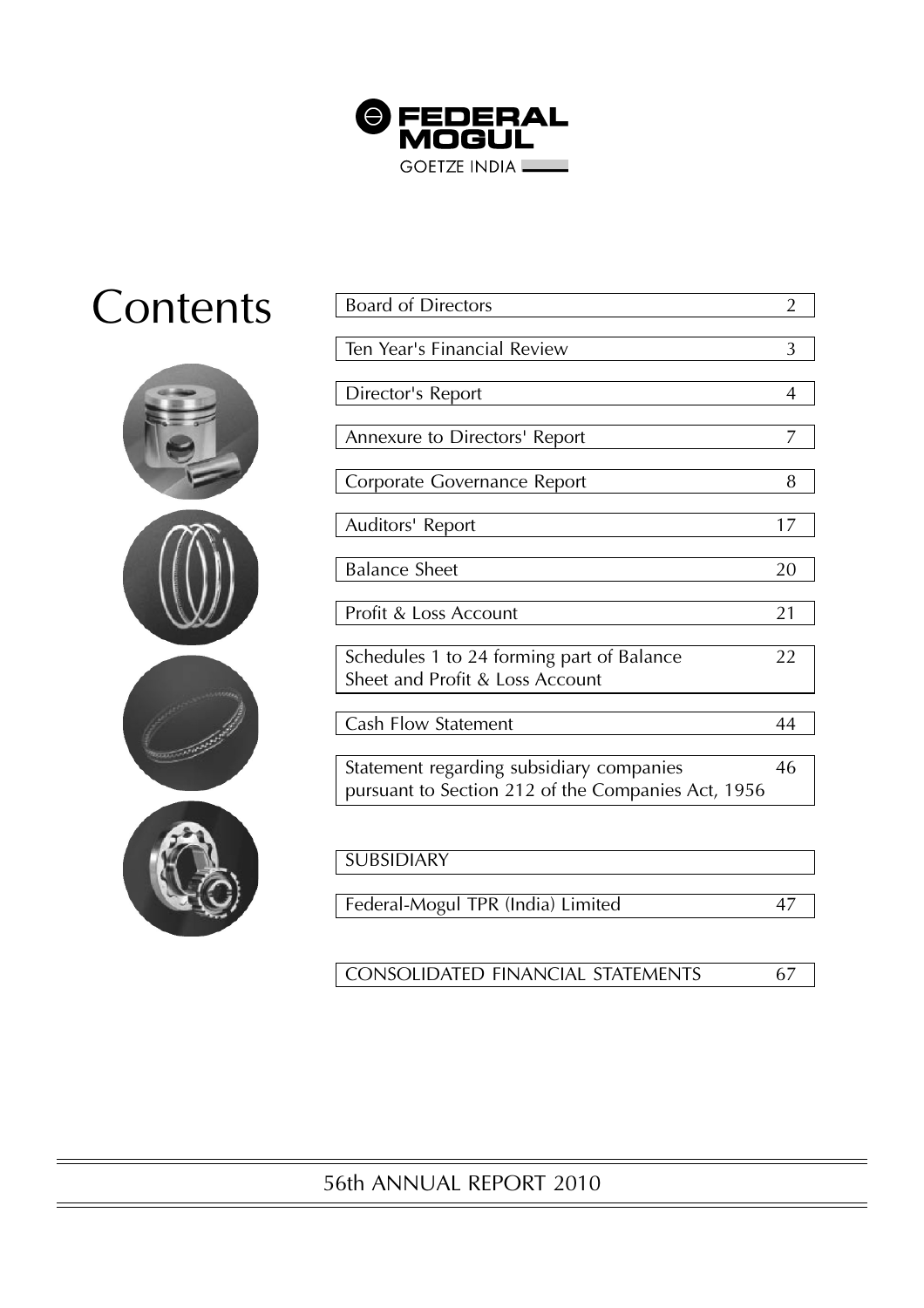

### BOARD OF DIRECTORS

**Chairman & Director** Mr. K.N. Subramaniam

**Managing Director & President** Mr. Jean Humbert Louis de VILLARDI de Montlaur

**Whole Time Finance Director & CFO**

Mr. Dan Brugger

#### **Directors**

Mr. Rainer Jueckstock Mr. Mukul Gupta

**Company Secretary** Mr. Khalid Khan

#### **Auditors**

M/s. S.R. Batliboi & Co.

#### **REGISTRAR AND SHARE TRANSFER AGENTS**

○○○○○○○○○○○○○○○○○○○○○○○○○ ○○○○○○○○○○○○○○○○○○○○○○○○○○○○○○○○○○○○○○○○○

○○○○○○○○○○○○○○○○○○○○○○○○○ ○○○○○○○○○○○○○○○○○○○○○○○○○○○○○○○○○○○○○○○○○

Alankit Assignments Limited Corporate Office, 'Alankit House' 2E/21, Jhandewalan Extn. New Delhi 110 055 Ph. No. 011-23541234, 42541952 Fax No. 011-42541967 Email: rta@alankit.com

#### **REGISTERED OFFICE**

7870-7877, F-1 Roshanara Plaza Building, Roshanara Road, Delhi -110007 Tel No: 011-23827435 Fax No.: 011-30489308







#### **WORKS**

- 1. Bahadurgarh, Patiala (Punjab)
- 2. Yelahanka, Bengaluru (Karnataka)
- 3. SPL 1240-44, RIICO Industrial Area, Phase-I Extn., Bhiwadi (Rajasthan)
- 4. Plot No. 46, Sector-11, IIE-Pantnagar, Udham Singh Nagar, (Uttarakhand)

#### **BANKERS**

Deutsche Bank AG HDFC Bank Ltd. ING Vysya Bank Limited State Bank of India State Bank of Patiala Axis Bank Limited Yes Bank Limited

ANNUAL REPORT 2010

 $\left( 2\right)$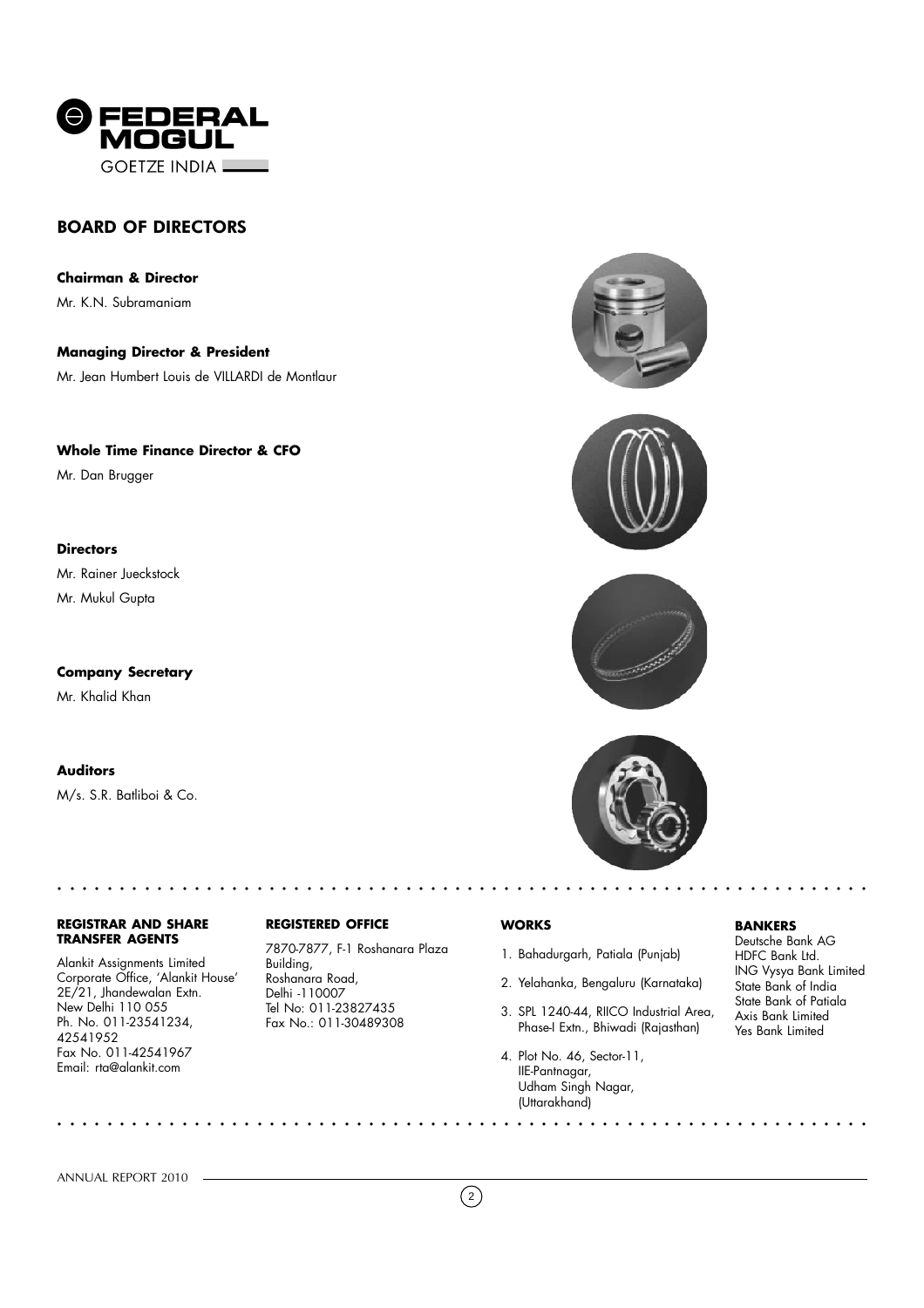

#### **TEN YEARS' FINANCIAL REVIEW**

|                                      | 2010       | 2009      | 2008      | 2007       | 2006       | 2005-06                  | 2004-05   | 2003-04   | 2002-03   | (Rs. in Lacs)<br>2001-02 |
|--------------------------------------|------------|-----------|-----------|------------|------------|--------------------------|-----------|-----------|-----------|--------------------------|
|                                      |            |           |           |            | (9 months) |                          |           |           |           | (9 months) (15 months)   |
| Total Income                         | 102,405.62 | 84.041.87 | 79,762.07 | 72,028.57  | 46.809.82  | 53.291.21                | 51.990.47 | 46.963.59 | 26.407.26 | 24.684.39                |
| Depreciation                         | 4,822.46   | 4.949.23  | 4,634.14  | 4,292.16   | 2,819.65   | 3,417.02                 | 2.674.05  | 2.401.28  | 1.464.18  | 1,815.67                 |
| Profit before Tax                    | 4,569.31   | 5,067.48  | (517.00)  | (1,782.69) | (561.05)   | (4, 244.81)              | 3.251.73  | 2.405.95  | 1.319.90  | 1.317.42                 |
| Taxation (adjmt for excess provision |            |           |           |            |            |                          |           |           |           |                          |
| for prev yr. written back if any)    | 1,130.39   | 457.87    | 172.23    | 79.74      | 70.30      | 810.74                   | 048.44    | 852.55    | 301.17    | 178.88                   |
| Profit after Tax                     | 3,438.92   | 4.609.61  | (689.23)  | (1,862.43) | (631.35)   | (5,055.55)               | 2.203.29  | ,553.40   | 1,018.73  | 1,138.54                 |
| Dividend                             |            |           |           |            |            | $\overline{\phantom{a}}$ | .011.50   | 782.74    | 532.87    | 252.88                   |
| Dividend Tax                         |            |           |           |            |            | $\overline{\phantom{a}}$ | 132.19    | 100.29    | 68.27     |                          |
| Retained Profit/(Loss)               | 3,438.92   | 4.609.61  | (689.23)  | (1,862.43) | (631.35)   | (5,055.55)               | 059.60    | 670.37    | 417.59    | 885.66                   |

#### **Assets Liabilities & Net Worth**

| 2010     | 2009 | 2008                               | 2007     | 2006                                                                                             | 2005-06  | 2003-04                                                            | 2002-03                                                                                          | 2001-02                                                                                                                                              |
|----------|------|------------------------------------|----------|--------------------------------------------------------------------------------------------------|----------|--------------------------------------------------------------------|--------------------------------------------------------------------------------------------------|------------------------------------------------------------------------------------------------------------------------------------------------------|
|          |      |                                    |          |                                                                                                  |          |                                                                    | 30.809.13 18.792.29                                                                              |                                                                                                                                                      |
| 2.092.34 |      | 2.092.34                           | 2.093.90 | 2.135.18                                                                                         | 2.243.40 |                                                                    | 3,594.43                                                                                         | 3.613.65                                                                                                                                             |
|          |      |                                    |          |                                                                                                  |          |                                                                    |                                                                                                  |                                                                                                                                                      |
|          |      | 5.563.21                           | 3.262.09 | 2,528.75                                                                                         | 2.528.75 |                                                                    | 3.528.75                                                                                         | 2.528.75                                                                                                                                             |
|          |      |                                    |          | 6.497.10                                                                                         | 7.128.45 |                                                                    |                                                                                                  |                                                                                                                                                      |
|          |      |                                    |          | 9.025.85                                                                                         | 9.657.20 |                                                                    | 15,395.83                                                                                        | 14.056.94                                                                                                                                            |
|          |      | $\textbf{5.563.21} \quad 5.563.21$ | 2.092.34 | <b>32.209.74</b> 28.770.82 24.150.79 14.362.21<br><b>37.772.95</b> 34.334.03 29.714.00 17.624.30 |          | <b>39,043.60</b> 38,348.16 40,062.06 38,038.79 35,436.36 32,873.58 | 2004-05<br>33.833.21 31.389.59<br>2.925.26 3.547.75<br>2.528.75 2.528.75<br>15.856.89  14.922.43 | <b>8,648.74</b> 10,113.80 16,213.62 29,236.92 36,444.05 38,960.71 30,167.68 28,113.39 27,579.74 17,754.11<br>13,328.14 12,393.68 11,867.08 11,528.19 |

#### **Significant Ratios**

|    |                                      | 2010  | 2009  | 2008   | 2007    | 2006   | 2005-06 | 2004-05 | 2003-04 | 2002-03 | 2001-02 |
|----|--------------------------------------|-------|-------|--------|---------|--------|---------|---------|---------|---------|---------|
| А. | <b>Measurement of Investment</b>     |       |       |        |         |        |         |         |         |         |         |
|    | Percentage of Return on              |       |       |        |         |        |         |         |         |         |         |
|    | Investment (annualised)              | 10.06 | 11.21 | (1.11) | (3.86)  | (1.59) | (1.19)  | 13.28   | 12.92   | 12.99   | 10.77   |
|    | Percentage of Return on              |       |       |        |         |        |         |         |         |         |         |
|    | Equity (annualised)                  | 12.67 | 15.82 | (2.18) | (13.38) | (8.01) | (29.69) | 21.13   | 15.87   | 11.95   | 7.10    |
|    |                                      |       |       |        |         |        |         |         |         |         |         |
|    | Dividend Cover (Ratio)               |       |       |        |         |        |         | 2.18    | 1.98    | 1.91    | 4.50    |
|    | <b>B.</b> Measurement of Performance |       |       |        |         |        |         |         |         |         |         |
|    | Percentage of Profit before          |       |       |        |         |        |         |         |         |         |         |
|    | Tax to Sales                         | 4.72  | 6.32  | (0.68) | (2.61)  | (1.25) | (7.39)  | 6.49    | 5.33    | 5.23    | 5.56    |
|    | Percentage of Profit after           |       |       |        |         |        |         |         |         |         |         |
|    | Tax to Sales                         | 0.04  | 0.06  | (0.01) | (2.72)  | (1.40) | (9.87)  | 4.40    | 3.44    | 4.03    | 4.81    |
|    | C. Measurement of Financial Status   |       |       |        |         |        |         |         |         |         |         |
|    | Percentage of Term Loans to          |       |       |        |         |        |         |         |         |         |         |
|    | Tangible Net Worth                   | 0.03  | 0.07  | 0.13   | 0.56    | 2.19   | 260.63  | 160.85  | 122.41  | 102.16  | 56.92   |
|    | <b>Current Ratio</b>                 | 1.12  | 0.99  | 0.73   | 0.83    | 0.88   | 1.18    | 0.85    | 0.82    | 1.01    | 1.40    |
|    | D. General                           |       |       |        |         |        |         |         |         |         |         |
|    | Dividend per Equity                  |       |       |        |         |        |         |         |         |         |         |
|    | Share (Rs.)                          |       |       |        |         |        |         | 4.00    | 3.00    | 2.00    | 1.00    |
|    | Earnings per Equity                  |       |       |        |         |        |         |         |         |         |         |
|    | Share (Rs.) (annualised)             | 6.18  | 8.29  | (2.05) | (7.22)  | (3.33) | (19.99) | 8.71    | 6.04    | 5.21    | 3.60    |
|    | Book Value per Equity                |       |       |        |         |        |         |         |         |         |         |
|    | Share (Rs.)                          | 67.90 | 61.72 | 88.36  | 68.34   | 35.69  | 38.19   | 62.71   | 59.01   | 56.93   | 55.59   |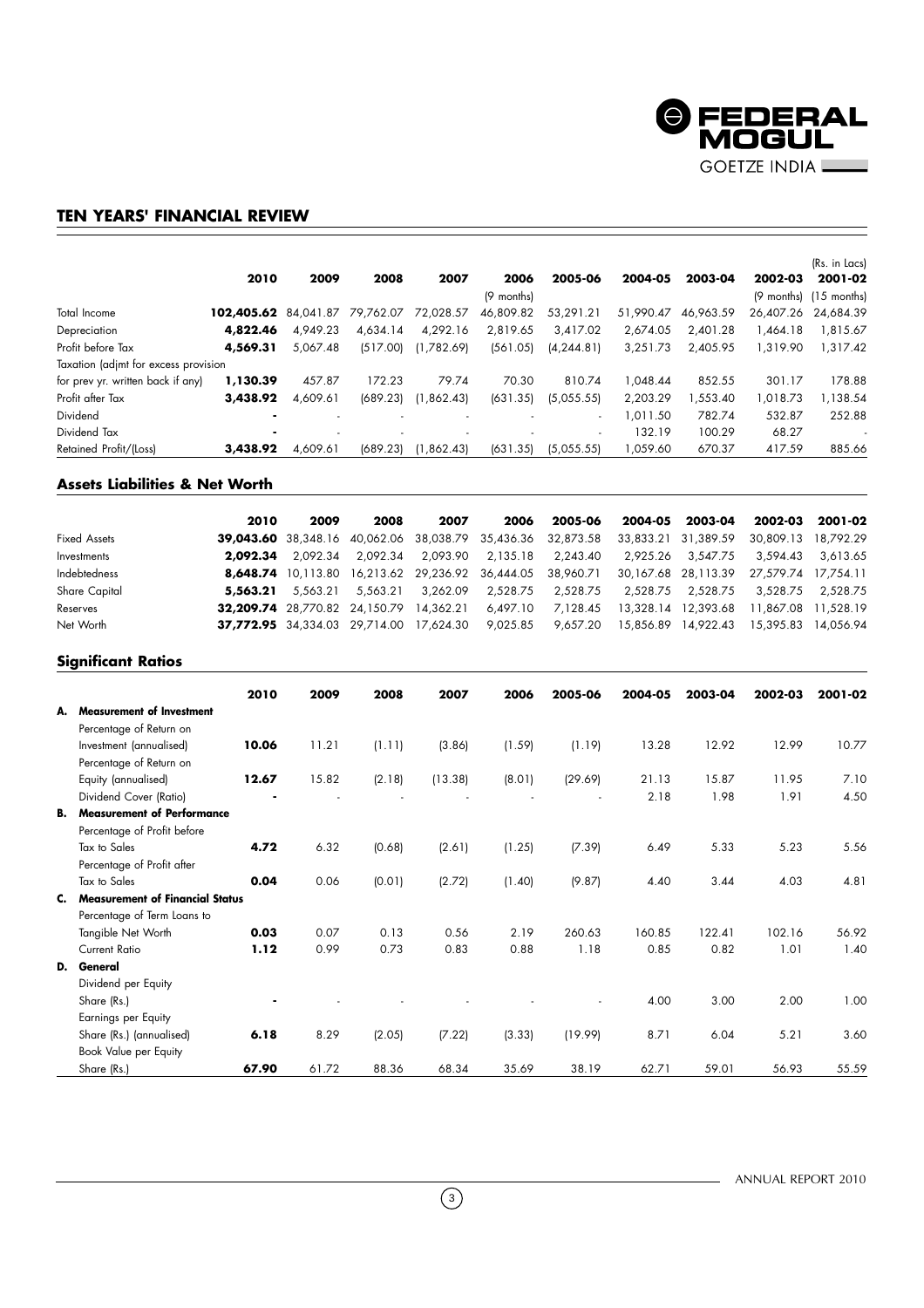

#### **DIRECTORS' REPORT**

Your Directors are pleased to present the 56th Annual Report and Audited Statement of Accounts for the financial year ended 31st December, 2010.

| FINANCIAL RESULTS                                                                |                                     | [Rs. in million]                    |
|----------------------------------------------------------------------------------|-------------------------------------|-------------------------------------|
|                                                                                  | For the year<br>ended<br>31.12.2010 | For the year<br>ended<br>31.12.2009 |
| Total Income:                                                                    |                                     |                                     |
| Gross Sales                                                                      | 9,304.67                            | 7,750.69                            |
| Deduct: Excise Duty                                                              | 721.81                              | 517.57                              |
|                                                                                  | 8,582.86                            | 7,233.12                            |
| Business and other Income                                                        | 935.88                              | 653.49                              |
| Profit before Tax, Depreciation, Finance Charges & Prior Period Items<br>Deduct: | 1,102.17                            | 1,261.10                            |
| Depreciation and Amortization                                                    | 482.25                              | 494.92                              |
| <b>Finance Charges</b>                                                           | 139.32                              | 217.05                              |
| Profit /(Loss) before Tax and Prior Period Items<br>Provision for Tax            | 480.60                              | 549.13                              |
| - Current                                                                        |                                     | (0.37)                              |
| - Fringe Benefit                                                                 |                                     | 1.64                                |
| - Deferred Tax                                                                   | 113.04                              | 44.51                               |
| Net Profit/(Loss) after Tax                                                      | 367.57                              | 503.34                              |
| Prior Period Items                                                               | 23.68                               | 42.38                               |
| Balance brought forward                                                          | 96.24                               | (364.72)                            |
| Surplus/(Loss) carried to balance sheet                                          | 440.13                              | 96.24                               |

#### **Operations**

The Net income of the Company during the year ended 31st December 2010 was Rs. 9,518.74 million as against Rs. 7,886.61 million for the year ended 31st December 2009.

During the year under review, the Company made a Net Profit after Tax of Rs. 343.89 million as against the Net Profit after Tax of Rs. 460.96 million in the last year.

Continuous focus on providing the high quality world class products, flexibility and Agility were identified as the mantras to win in a volatile environment. Every effort was made to achieve possible savings/cost reduction.

In view of requirement of funds for the operations of the Company, no dividend is recommended for the year ended 31st December 2010.

#### **Auditors' Comments**

The Auditors have made certain comments in their Audit Report, concerning the Accounts of the Company. The Management puts forth its explanations as below:

1. The statutory auditors have reported in the auditor's report for the year ended December 31, 2010 that remuneration being paid to the Managing Director for the current year and the previous year was in excess of the limits prescribed under the Companies Act 1956, by Rs. 333.28 lacs. Further, the Auditors have

ANNUAL REPORT 2010

reported that the managerial remuneration paid to the erstwhile managing director amounting to Rs. 119.85 Lacs for the period April 1, 2006 to December 31, 2006 and Rs. 38.47 Lacs for the period January 1, 2007 to September 24, 2007 was in excess of the limits prescribed under the Companies Act. The Company has applied/ represented to the Central Government for the approvals and is hopeful to receive the same.

2. In the opinion of the Auditor, the interest free loan of Rs. 1,714.17 lacs (year- end balance of loans granted to such party was Rs. nil) granted to its former subsidiary, Satara Rubbers & Chemicals Limited was prejudicial to the interest of the Company. The management is of the view that such loan was not prejudicial to the interests of the Company. The Company had sold its entire investment in the said subsidiary, effective 31st March, 2010.

3. With regard to the Auditors comment on the slight delay in depositing tax and other dues, the management is taking necessary remedial action.

#### **MANAGEMENT DISCUSSION AND ANALYSIS:**

#### **(a) Industry structures and developments**

On the canvas of the Indian economy, automotive industry occupies a prominent place. Due to its deep forward and backward linkages with several key segments of the economy, automotive industry

has a strong multiplier effect and is capable of being the driver of economic growth. With India being growing automotive market, the automotive sector is one of the prime drivers of the Indian economy. India has emerged as one of the favorite investment destinations for automotive manufacturers in recent times. Global auto companies are investing to tap the growing demand in India. The Indian automobile industry is geared to invest in fresh capacity signifying a rising demand for auto components as well.

Automotive Industry, one of the key drivers of the national economy, has been able to restructure itself, absorb newer technology, align itself to the global developments and realize its potential. This has significantly increased automotive industry's contribution to overall industrial growth in the country.

The auto component industry in India has grown by leap and bounds indicating a opportunistic but challenging run for the industry. The industry is transforming from being highly domestic-centric, to a force ready to face global competition.

The Indian auto component industry is extensive and highly fragmented, which has been finding the way through a period of rapid changes with great confidence. Driven by global competition, business rules are changing and liberalization has had comprehensive ramification for the industry.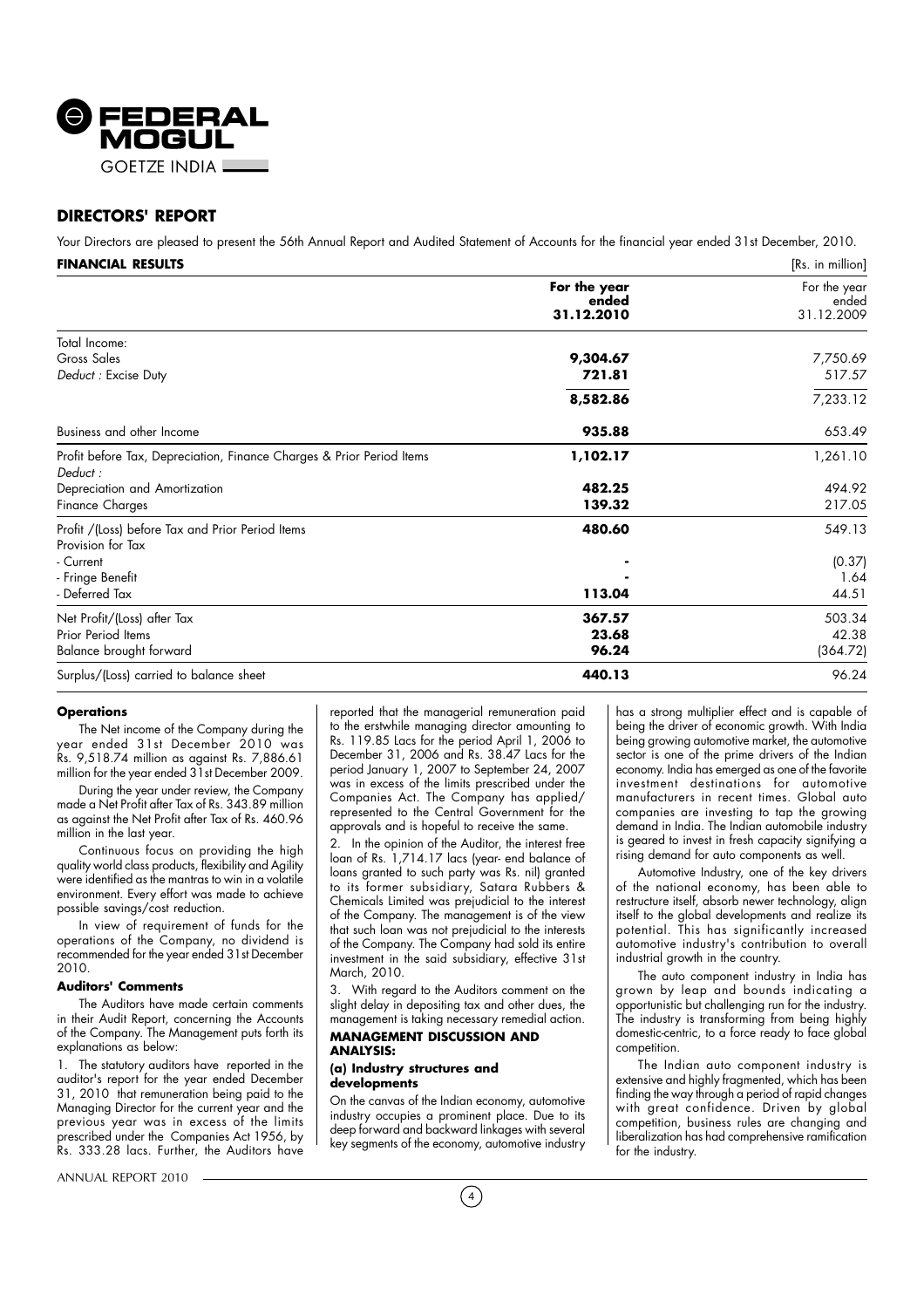

#### **DIRECTORS' REPORT (Contd.)**

#### **(b) Opportunities and Threats**

The Company drives sustainable profitable growth through leading technology and superior quality products and services.

Federal-Mogul continues to support the Company with its technical expertise. With widely recognized brands, advanced technology, strong distribution network and a committed team of employees, the Company has continued to maintain its lead in the dynamic market and is well positioned to take advantage of the growth prospects and withstand the market challenges.

A progressive leadership has given direction to the establishment. Our ability to efficiently utilize existing capacity to satisfy the increasing demand by offering wide range of products at competitive prices has embarked a strong presence in the market.

While excellence, corporate governance, professionalization, financial sustainability and functional competencies have been the focus of your Company, the Company employed best practices to proactively map the impact of its activities on its performance and profitability from economic, environment and social perspectives.

The Company faces stiff competition in the market place as there are limited customers in the OE market. The Company also faces stiff competition with the players in the un-organized sector. Further instability in the prices of metals and other inputs is perceived as a threat.

#### **(c) Segment wise or product wise performance**

We operate mainly in two segments i.e. OEM's and the aftermarket. The company has a balanced approach to the OEM's and Aftermarket, which helps us in capitalizing on our strengths in both segments and to respond to market fluctuations and customer strategies. **(d) Outlook**

The Indian economy is strongly on track and is expected to grow even higher. The business environment is expected to be growthoriented, but volatile as well. The Company is likely to maintain a steady growth oriented performance while maintaining the bottom-line margins on the back of various cost optimization measures.

An estimation of the past growth suggests that Indian automotive industry will improve further. The growth expected in the automobile industry will give a fillip to the Company's performance and profitability. All indicators suggest a positive growth prospects for the Company.

To remain competitive in the challenging and demanding environment, the benchmark has to be high in anticipation of the stated and unstated need of the customers and markets.

Your Company would focus its energy on its new capabilities like new technology based products, management systems etc, which will result in retaining/ enhancing customer access, reduced costs and improved margins.

The combination of effective manufacturing costs along with quality systems would give an edge to the Company in terms of pricing and quality. Expansion and diversification will help break into new markets. Technical edge, specialization, innovation and networking will determine the success of the Company in this globally competitive environment.

#### **(e) Risks and concern**

The Company operates in an environment which is affected by various risks some of which are controllable while some are outside the control of the Company. However, the Company has been taking appropriate measures to mitigate these risks on a continuous basis. Some of the risks that are potentially significant in nature and need careful monitoring are listed hereunder:

#### **1. Raw material prices:**

Our profitability and cost effectiveness may be affected due to change in the prices of raw materials and other inputs.

#### **2. Foreign Currency Risks:**

Exchange rate fluctuations may have an adverse impact on the Company.

#### **3. Technical Intensive Industry:**

The automobile industry is a technical intensive industry and thus faced with a constant demand for new designs, knowledge of nascent technology to meet market requirements.

#### **4. Cyclical nature of the Industry:**

The Company's growth is linked to those of the automobile Industry, which is cyclical in nature. The demand for automobiles has a significant impact on the demand and prices of the products manufactured by the Company. A fall in the demand and / or prices would adversely impact the financial performance of the Company.

#### **5. Increasing competition :**

Increasing competition across both OEM's and after market segment, may put some pressure on market share.

#### **(f) Adequacy of Internal Control Systems**

The Company has an Audit Committee headed by a non-executive independent director, inter-alia, to oversee the Company's financial reporting process, disclosure of financial information, performance of statutory and internal auditors, functions, internal control systems, related party transactions, investigation relating to suspected fraud or failure of internal audit control, to name a few, as well as other areas requiring mandatory review per Clause 49 of the Listing Agreement with the stock exchanges. The powers of the Audit Committee,

 $(5)$ 

inter-alia, include seeking information from any employee, directing the Company's internal Audit function, obtaining outside legal or other professional advice and investigating any activity of the Company within the Committee's terms of reference.

The company has a well defined internal control system, which aims at protection of Company's resources, efficiency of operations, compliances with the legal obligations and Company's policies and procedures.

#### **Subsidiary Companies Federal- Mogul TPR [India] Limited**

For the Financial year ended December 31,

2010 the Company has achieved a total income of Rs.939.02 million as against Rs. 785.32 million for the year ended 31st December, 2009 showing an increase of 19.57% as compared to the previous year. The profit before tax showed an increase of 36.33% over the previous year due to the operational improvements.

In view of the profitability, the Board has recommended a Dividend of 6% on the Cumulative Preference Shares and 67% Dividend on Equity Shares of the Company.

#### **Satara Rubbers and Chemicals Limited (Till 31st March, 2010)**

The Company has sold its entire investment in the shares of Satara Rubbers & Chemical Limited (Wholly owned subsidiary) to Akme Projects Limited on 31st March 2010.

Statement pursuant to Section 212 of the Companies Act, 1956 as also the annual accounts of the subsidiaries form a part of the Company's Annual Report.

#### **Consolidated Financial Statements**

In compliance with Clause 32 and Clause 50 of the Listing Agreements with the Stock Exchanges, and as per the Accounting Standard on Consolidated Financial Statements (AS 21) issued by the Institute of Chartered Accountants of India, the Audited Consolidated Financial Statements along with the Auditors' Report have been annexed with this report.

#### **Issue and utilization of Right issue proceeds**

The Company had raised an amount of Rs. 1,288,626,752 by allotment of 23011192 shares on rights basis to the existing shareholders vide Letter of Offer dated 5th November 2008 (LOO) out of which Rs. 1,148.77 Lacs could not be utilized as on December 31, 2009 as per the objects of the issue.

In the Annual General Meeting held on 25th June, 2010, the shareholders of the Company had approved, under Section 61 of the Companies Act, 1956, utilization of the proceeds of the aforesaid rights issue for the purpose of: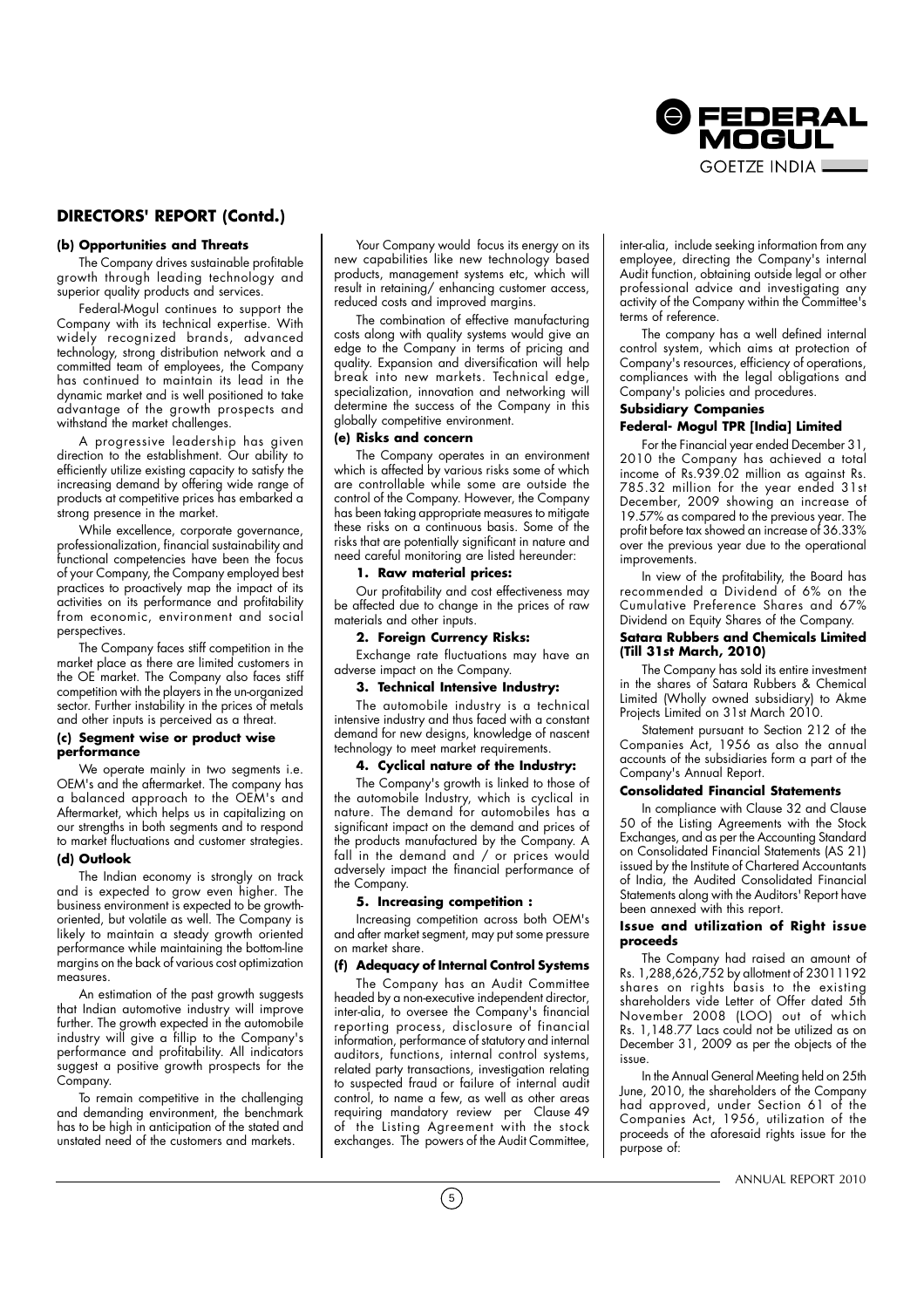

- 1. Rs. 1138.42 lacs for the purchase of machineries other than those specified in the LOO, under the same category i.e. "Payment to Suppliers for the purchase of machineries (including interest)", based on the current business estimates.
- 2. Rs. 10.35 Lacs under the category "Issue Expenses", inter-se to the object category of "General Corporate Purposes".

Accordingly, as on December 31, 2010, the utilisation of the proceeds of the rights issue is as under : Federal Mogul Goetze (India) Limited for the year ended December 31, 2010

| Particulars                                                                           | Amount as<br>approved in<br>AGM<br>(Rs. in lacs) | Amount<br>utilised till<br>June 30,<br>2010<br>(Rs. in lacs) | Amount<br>utilised<br>during<br>Quarter Dec.<br>31, 2010<br>(Rs. in lacs) | Amount<br>utilised till<br>December<br>31, 2010<br>(Rs. in lacs) | Amount<br>unutilised till<br>December<br>31, 2010<br>(Rs. in lacs) |
|---------------------------------------------------------------------------------------|--------------------------------------------------|--------------------------------------------------------------|---------------------------------------------------------------------------|------------------------------------------------------------------|--------------------------------------------------------------------|
| <b>Repayment of</b><br>existing debt on their<br>respective due dates                 | 3,040.67                                         | 3,040.67                                                     |                                                                           | 3,040.67                                                         |                                                                    |
| <b>Payment to suppliers</b><br>for purchase of<br>machineries<br>(including interest) | 9,296.61                                         | 8,158.19                                                     | 595.32                                                                    | 8,753.51                                                         | 543.10                                                             |
| General corporate<br>purposes                                                         | 441.65                                           | 431.30                                                       | 10.35                                                                     | 441.65                                                           |                                                                    |
| <b>Issue expenses</b>                                                                 | 107.34                                           | 107.34                                                       |                                                                           | 107.34                                                           |                                                                    |
| Total                                                                                 | 12,886.27                                        | 11,737.50                                                    | 605.67                                                                    | 12,343.17                                                        | 543.10                                                             |

#### **Directors' Responsibility Statement**

Pursuant to the requirements of Section 217(2AA) of the Companies Act, 1956, with respect to Directors' Responsibility Statement, it is hereby confirmed that:

• In the preparation of annual accounts the applicable accounting standards have been followed and that there have been no material departures;

• The Directors have selected such accounting policies and applied them consistently, except to the extent of deviations required for the better presentation of the accounts and made judgments and estimates that are reasonable and prudent so as to give a true and fair view of the state of affairs of the Company as at 31st December 2010 and of the profit of the Company for the year ended on that date;

The Directors have taken proper and sufficient care for the maintenance of adequate accounting records, in accordance with the provisions of the Companies Act, 1956, for safeguarding the assets of the Company and for preventing and detecting fraud and other irregularities;

The Directors have prepared the annual accounts of the Company on a going concern basis.

#### **Directors**

During the year, Mr. Rustin Murdock resigned as Whole Time Director, effective 30th June, 2010. In the Board meeting held on 12th November, 2010 Mr. Brugger was appointed as Whole Time Finance Director.

Your Board places on record its appreciation for the valuable contribution made by Mr. Rustin Murdock as Whole Time Director & CFO.

Presently your Board consists of Five (5) Directors consisting of Mr. K.N. Subramaniam, Chairman and Non-executive Independent Director, Mr. Jean de Montlaur as Managing Director & President, Mr. Dan Brugger, as Whole Time Finance Director & CFO, Mr. Mukul Gupta, Non-executive Independent Director and Mr. Rainer Jueckstock, Non-Executive Director.

In accordance with Article 109 of the Articles of Association of the Company, Mr. Mukul Gupta is retiring by rotation in the forthcoming Annual General Meeting and being eligible offers himself for re-appointment.

#### **Public Deposits**

As at 31st December, 2010, your company had unclaimed Fixed Deposits of Rs. 0.36 million. No fresh/renewed deposits were accepted during the financial year. There was no failure to make repayments of Fixed Deposits on maturity and the interest due thereon in terms of the conditions of your Company's Schemes.

#### **Auditors**

M/s. S.R. Batliboi & Co., Chartered Accountants, retire as Auditors of the Company at the forthcoming Annual General Meeting and being eligible, offer themselves for re-appointment for the year 2011. They have furnished a certificate to the effect that the re-appointment, if made, will be in accordance with sub-section (1B) of Section 224 of the Companies Act, 1956.

#### **Human Resources**

The employee relations have remained cordial throughout the year and industrial harmony was maintained. Measures for the safety, training and development of the employees, continued to receive top priority. The total number of salaried and hourly paid employees, as at December 31, 2010, stood at 4501.

#### **Safety, Health and Environment Protection**

The Company sustained its initiatives to maintain a pollution free environment by reduction/ elimination of waste, optimum utilization of power and preventive maintenance of equipments and machineries to keep them in good condition. Safety and health of the people working in and around the manufacturing facilities is the top priority of the Company and we are committed to improving this performance year after year.

#### **Cautionary Statement**

Certain statements in the Management Discussion and Analysis describing the Company's views about the Industry, expectations/predictions, objectives etc may be forward looking within the meaning of applicable laws and regulations. Actual results may differ from those expressed or implied in these statements. The Company's operations may, inter-alia, be affected by the supply and demand situations, input prices and availability, changes in Government regulations, tax laws and other factors such as industry relations and economic developments etc. Investors should bear the above in mind.

#### **Conservation of Energy, Technology Absorption, Foreign Exchange Earnings and Outgo**

Information pursuant to Section 217(1) (e) of the Companies Act, 1956 read with Companies (Disclosure of Particulars in the Report of the Board of Directors) Rules, 1988 is annexed and forms a part of this report.

#### **Particulars of Employees**

The particulars of employees, as required under Section 217(2A) of the Companies Act, 1956 are given as an Annexure to this report.

#### **Acknowledgement**

Your Directors acknowledge with sincere gratitude the co-operation and assistance extended by the Bank(s), Customers, Dealers, Vendors, promoters, shareholders, Government Authorities and all the other business associates during the year under review. The Directors also wish to place on record their deep sense of gratitude for the committed services of the Executives, staff and workers of the Company

| Dan Brugger         | Jean de Montlaur  |
|---------------------|-------------------|
| Whole Time Finance  | Managing Director |
| Director & CFO      | & President       |
| Date: March 1, 2011 |                   |

For and on behalf of the Board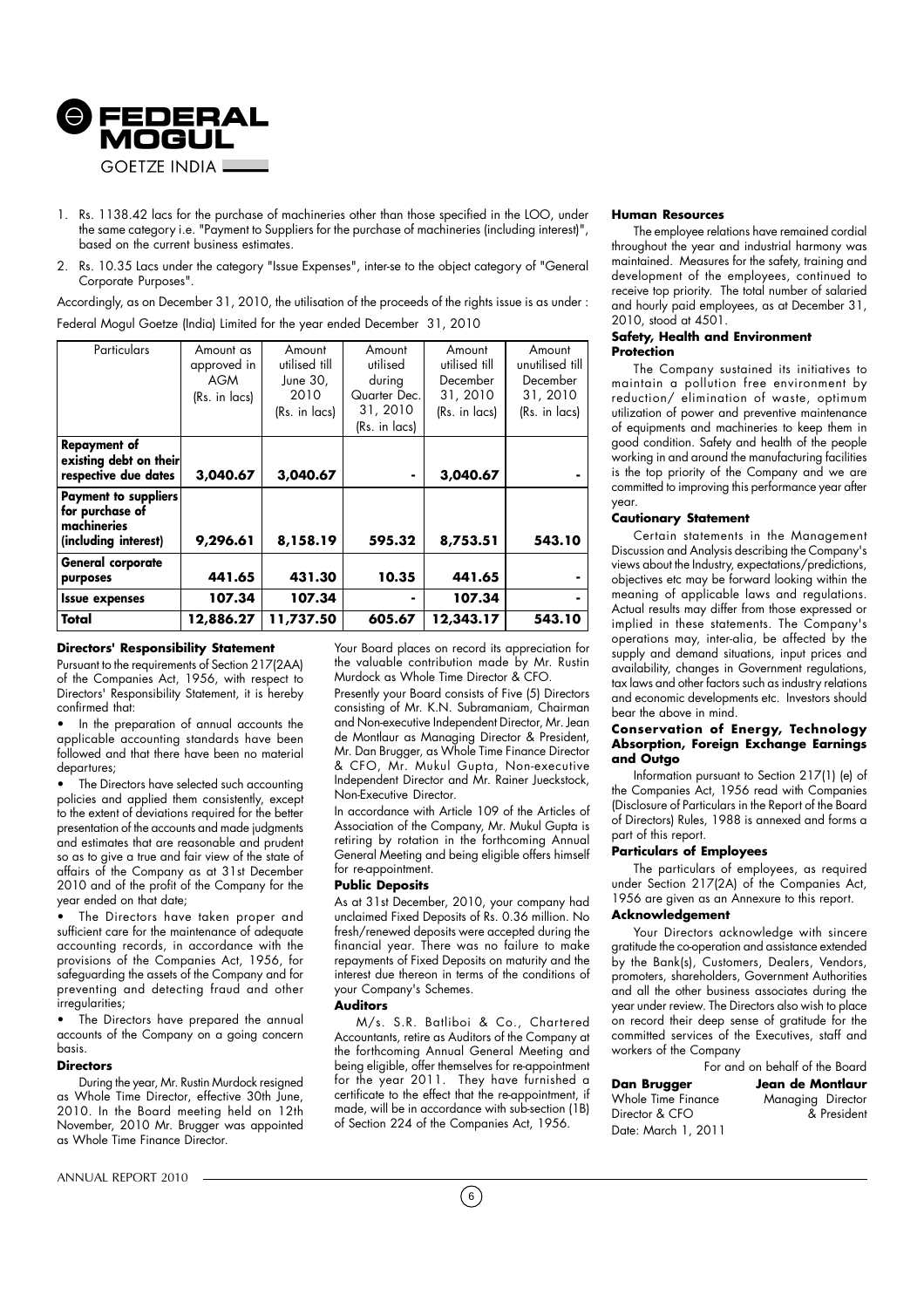**ANNEXURE TO THE DIRECTORS' REPORT**

#### **Particulars required under the Companies (Disclosure of Particulars in the report of the Board of Directors) Rules, 1988**

#### **A. CONSERVATION OF ENERGY**

- **a) Energy conservation measures taken:**
	- Reorientation of Die casting Machines with Cluster arrangement for multi Machine activity at Piston
	- Foundry. Introduction of new 500 CFM Energy efficient Air screw compressor.
	- Changing over to the New concept of cell bath system for Ring Chrome plating from the existing Rotary bath system.
	- Use of time switches on dedusting units.
	-
	- Fibrothal lining on furnace. Use of energy efficient motors on Besly m/c. Installation of timers for auto power off.
	-
- Installation of various frequency drives. **b) b) Additional investment and proposals, if any, being implemented for reduction of consumption.**
	-
	- Energy management system for Piston foundry Retrofitting Variable Frequency Drives for AC induction
	- motors. • Installation of 3.7 Kw motors on cutter m/cs.
	-
	- Replacement of conventional lighting fixture with energy efficient fixtures. • Replacement of compressed air media with treated
- water for piston dies casting. **c) c) Impact of measure (a) & (b) above for reduction of energy consumption & consequent on cost of production of goods:** Reduction in energy consumption.
	-
	-
- Improvement in power factor
- **B. TECHNOLOGY ABSORPTION**
- Research & Development (R&D) **1. Specific areas in which the Company carried out the R&D**
- Product development for engines with alternate fuels such as CNG and LPG.
- Product development for emissions regulations Product development for friction reduction. Reduction in lube oil consumption and improving specific fuel
- consumption. Introduction of coatings and material.
- **2. Benefits derived as a result of above R & D**
	- Introduction of new product to the market. Better performance in terms of emission, fuel consumption
	- and oil consumption. Development of New Business.
- **3. Future plan of action**
	- To develop parts for the engines meeting improved performance in terms of Fuel consumption, Friction and Oil Consumption
	- To work upon better skirt coating materials.
	- To develop parts for the engines meeting emission legislations.
	-
	- To continue development of new products in a cost efficient
	- manner.

#### • To uparade the technology **4. Expenditure on Research & Development (R & D)**

- 
- Capital:<br>Recurring: Recurring: Rs. 24.86 million<br>Total Rs. 24.86 million
- Total<br>Total R & D Expenditure as a percentage of total turnover:
- 0.27%

- Technology absorption*,* adaptation and innovation<br>1. Efforts in brief made towards technology
- **absorption, adaptation & innovation:** • Implementation of AV11D coating process

• Development of FM high strength alloy

- Installation & Comissioning of automatic saltcore cleaning
- equipment Installation & Comissioning of automatic circlip,pin and laser marking machine

**O FEDERAL** MOGUL **GOFTZE INDIA LE** 

- 
- Installation of New Plating process for piston rings Installation of New coating equipment for pistons Introduction of New Tin Plater for Pistons
- **2. Benefits derived as a result of above efforts;** New Business

#### Upgradation in Technology.

#### **3. Import of Technology**

| Technology for                           | Year of Import | Status                |
|------------------------------------------|----------------|-----------------------|
| Piston with salt core design             |                | 2005-2006 Implemented |
| Moly coating                             | 2005-2006      | Implemented           |
| Fully Automated Robotic Machining Line   | 2006           | Implemented           |
| Screen Printina                          | 2006           | Implemented           |
| Robo Oil Hole Drilling                   | 2006           | Implemented           |
| <b>Assymetrical Barrel Rings</b>         | 2006           | Implemented           |
| Automated Phosphate Coating Line         | 2007           | Implemented           |
| Oil Jet Equipment                        | 2007           | Implemented           |
| Thin Napier Ring - 1.2mm axial           | 2007           | Implemented           |
| Surface treatment of Piston & Pin with   |                |                       |
| (AV13D coating AV11 D coating)           | 2007           | Implemented           |
| Thin Napier Ring with serrations         | 2010           | Implemented           |
| on OD AV11D coating                      |                |                       |
| Saltcore cleaning equipment              | 2010           | Implemented           |
| Automatic circlip, pin and laser marking | 2010           | Implemented           |
| Crater Bond Checking Instrument          | 2010           | Implemented           |
|                                          |                |                       |

**Foreign Exchange Earning Outgo** 1. Exports: The Company made exports worth Rs.621.88 million for the year under review as compared to Rs.530.48 million for

- the corresponding previous year. 2. Foreign exchange earned : Rs 621.88 million
- Foreign exchange utilized Rs. 135.01 million

**Information as per section 217(2A) of the Companies Act, 1956 read with the Companies (Particulars of Employees) Rules , 1975 and forming part of the Directors' Report for the year ended 31st December 2010.**

| Sr.<br>No. | <b>Name of Employee</b>              | Age<br>(Years) | Qualifications                                                                                                                                                  | Experience<br>(Years) | Date of<br><b>Employment</b> | Designation/<br><b>Nature of Duties</b>                          | Gross<br>Remuneration<br>(Rupees) | Last Employment<br>Held                                            |
|------------|--------------------------------------|----------------|-----------------------------------------------------------------------------------------------------------------------------------------------------------------|-----------------------|------------------------------|------------------------------------------------------------------|-----------------------------------|--------------------------------------------------------------------|
| А.         |                                      |                | Employed throughout the year and in receipt of remuneration not less than Rs 2,400,000 per annum                                                                |                       |                              |                                                                  |                                   |                                                                    |
|            | <b>SGP Naidu</b>                     | 54             | BE'79, PGDBM'83,<br>DMM'84.DBT'84                                                                                                                               | 30                    | 27.04.1981                   | Director-App.Engg.*                                              | 3,576,336                         | Tata Consulting Engrs.                                             |
| 2          | Sunit Kapur                          | 36             | B.E (Mech Engg)                                                                                                                                                 | 17                    | 07.03.1995                   | Plant Manager(Patiala Plant)                                     | 4,644,156                         | Escorts Ltd.                                                       |
| 3<br>4     | Mahesh Joshi<br>Andreas Wilhelm Kolf | 47<br>48       | BE Mechanical, MBA<br>First Law Exam and<br>Second law Exam                                                                                                     | 24<br>15              | 06.12.1999<br>12.06.2006     | General Manager<br>Executive Director - Operations*              | 2,709,461<br>21,950,380           | Sterling Tools Limited<br>Federal Mogul Gmbh, Germany              |
| 5          | Rajesh Sinha                         | 41             | B.E. MBA                                                                                                                                                        | 20                    | 02.02.2007                   | Director Quality*                                                | 3.859.432                         | Hi Tech Gears Ltd.                                                 |
| 6          | Jean de Montlaur                     | 59             | <b>Bachelor Degree in</b><br>Engineering, Master Degree<br>in Applied Mathematics,<br>Master in Business Administration                                         | 32                    | 01.01.2008                   | Managing Director & President -<br>Overall management of Company | 45,022,314                        | Sintertech (France)                                                |
| 7          | Dieter Polaski                       | 50             | Apprenticeship in Tool and 36<br>Die machinist. Master of industries;<br>Bachelor degree in technical mechanics;<br>Post graduate degree in business management |                       | 01.07.2008                   | Plant Manager Piston<br>Divison Bangalore                        | 9,466,531                         | Federal Mogul Nuernberg GmbH,<br>Germany                           |
| 8          | Vinod Hans                           | 44             | B.E (Mech Engg), PGDBM 24                                                                                                                                       |                       | 01.07.2008                   | Director -Sales India*                                           | 4.636.830                         | GKN Driveline(India) Ltd.                                          |
| 9          | Gunita Hazuria                       | 55             | BBA, MBA, PHD                                                                                                                                                   | 30                    | 01.04.2009                   | Director-HR*                                                     | 6,040,742                         | BPTP Ltd.                                                          |
| 10         | Madhur Aneja                         | 42             | <b>BE</b>                                                                                                                                                       | 18                    | 01.04.2009                   | Global After Market Vice President                               | 10,808,148                        | GE Lightening (I) Ltd.                                             |
| 11<br>12   | Vikrant Sinha<br>Alok Manaktala      | 49<br>38       | ICWA, MBA (Manchester)<br>M.Sc'98, B.E'95, CPIM'03, 15<br>CIRM'06, CTL'08, CPM'08                                                                               | 27                    | 01.10.2009<br>12.08.2009     | <b>Financial Controller</b><br>Director-SCM*                     | 5,328,688<br>4,503,757            | Ferodo India Pvt. Ltd<br>CEVA Logistics India Pvt. Ltd,<br>Gurgaon |
| 13         | Khalid Khan                          | 42             | Bcom, LLB, CS, ACIS (UK)                                                                                                                                        | 19                    | 02.11.2009                   | General Manager Corporate &<br>Legal Affairs & Company Secretary | 2,655,880                         | Goodyear India Limited                                             |
| 14         | Mirtunjay Nath Sahu                  | 49             | BSC, PGDPM & IR                                                                                                                                                 | 22                    | 16.12.2009                   | General Manager - HR                                             | 2,498,409                         | Apollo Tyres Limited                                               |
| 15         | Sanjeev Kumar Singh                  | 40             | Graduation-Physics Honors; 15<br>Post Graduation - Masters in<br><b>Business Admn (Marketing)</b>                                                               |                       | 15.03.2004                   | General Manager- Marketing                                       | 2.453.967                         | iCRM Inc., New Delhi                                               |
| В.         |                                      |                | Employed for a part of the year and in receipt of remuneration not less than Rs 2,00,000 per month.                                                             |                       |                              |                                                                  |                                   |                                                                    |
|            | Rustin Ray Murdock                   | 51             | Bachelor Degree in<br>Accounting and master Degree<br>in Business Administration                                                                                | 19                    | 01.07.2006                   | Whole Time Director & CFO                                        | 11,715,033                        | Olympia Arena Inc                                                  |
| 2          | Dan Brugger                          | 42             | Bachelor of Science in<br>Accounting, Virginia Tech University,<br>Blacksburg, Virginia USA                                                                     | 21                    | 06.06.2010                   | Whole Time Finance Director<br>& CFO                             | 7,882,516                         | Federal Mogul - Lakecity Minnesota,<br><b>USA</b>                  |
| 3          | Marco Fieldoff                       | 43             | Apprenticeship, Engineer                                                                                                                                        | 15                    | 01.05.2010                   | Plant Manager Ring Divison<br>Bangalore                          | 6,547,966                         | Federal Mogul - Burschied, Germany                                 |

\* Not a Board Member.

#### **Notes :**

1. Remuneration includes salary, leave pay, commission/performance bonus, actual expenditure on rent free accommodation and benefits and amenities, contribution to provident fund, gratuity fund and contribution to superannuation fund. 2. Designation of the employees indicates the nature of duties. 3. All the above Appointments are contractual.

 $(7)$ 



• To install Flexi line for Both Gasoline and diesel Piston manufacturing • To install Mutistation oil hole drilling equipment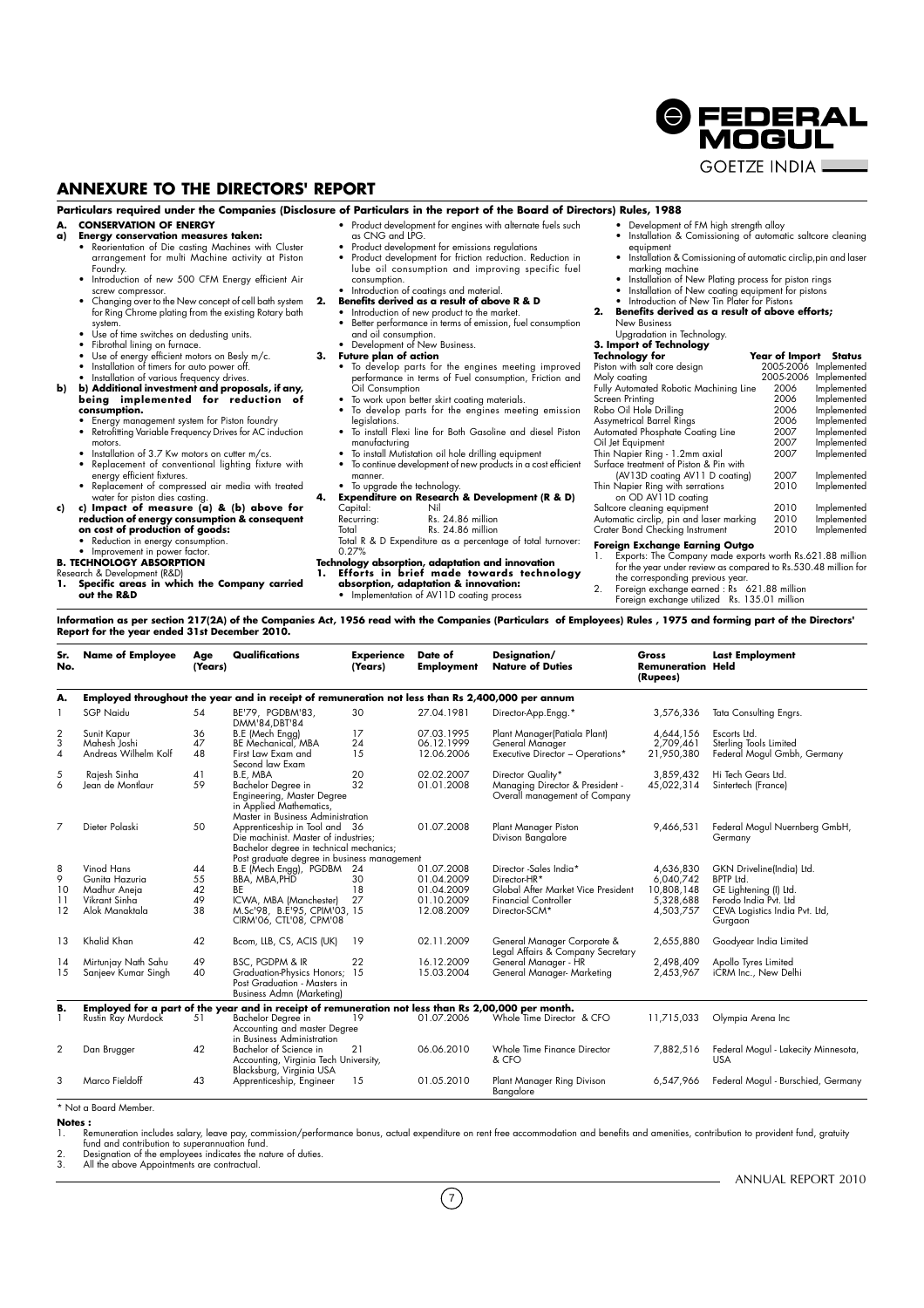

#### **CORPORATE GOVERNANCE REPORT**

#### **1. PHILOSOPHY**

Federal-Mogul Goetze (India) Limited defines Corporate Governance as a process directing the affairs of the Company with integrity, transparency and fairness, so as to optimize its performance and maximize the long term shareholder value in legal and ethical manner, ensuring justice, courtesy and dignity in all transactions of the Company. Your Company is committed to good Corporate Governance in all its activities and processes.

The Company maintains the optimum combination of Executive and independent Directors having rich experience in related sectors for providing premeditated direction to the Company. The Board of Directors always endeavor to create an environment of fairness, equity and transparency in transactions with the underlying objective of securing<br>long term shareholder value, while, at the same ti

#### **2. BOARD OF DIRECTORS**

**a) Composition:** The Board of Directors of the Company has an optimum combination of executive and non-executive directors having rich knowledge and experience in the industry and related sectors for providing strategic guidance and direction to the Company. Presently, the Company has 5 Directors on its Board, out of which 3<br>are Non Executive Directors. Moreover 2 of the Non Exec Director. The non-executive independent Directors bring a wide range of expertise and experience to the Board.<br>During the year, there was no pecuniary relationship or business transaction by the Company with any non-execut

Board/ Committee meetings.

#### **b) Details of Board Meetings held during the year 1st January 2010 to 31st December, 2010**

| Date of Meeting     | Board Strength | No. of Directors Present<br>in person | No. of Directors Present<br>through conference call |
|---------------------|----------------|---------------------------------------|-----------------------------------------------------|
| 27th February, 2010 |                |                                       | NIL                                                 |
| i 19th March 2010   |                |                                       | <b>NIL</b>                                          |
| l 30th April 2010   |                |                                       | <b>NIL</b>                                          |
| 12th August 2010    |                |                                       | NIL                                                 |
| 12th November, 2010 |                |                                       |                                                     |

#### **Information placed before the Board :**

Apart from the items that are required to be placed before the Board for its approval under the statutes, the following are also tabled for Board's Periodic Review/ Information, to the extent applicable:

- Annual capital & revenue budgets and updates;
- Quarterly results of the Company;
- 
- Minutes of meetings of Audit Committee and other committees of the Board;<br>• Information on recruitment and remuneration of senior officers, just below the Board level; including appointment or removal of Chief Financial Company Secretary.
- Materially important show cause, demand, prosecution and penalty notices;
- Fatal or serious accidents or dangerous occurrences;
- Any materially relevant default in financial obligations to and by the Company or substantial non-payment for goods sold by the Company;<br>• Any issue, which involves possible public or product liability claims of substant conduct of the Company or taken an adverse view regarding another enterprise that can have negative implication on the Company.
- 
- Details of any joint ventures or collaboration agreement. Transaction that involve substantial payment towards goodwill, brand equity or intellectual property.
- 
- Significant labour problems and their proposed solutions; Sale of material nature of investments, subsidiaries, assets, which is not in normal course of business.
- Quarterly details of foreign exchange exposures and the steps taken by management to limit the risks of adverse exchange rate movement, if material.
- Non-compliance of any regulatory, statutory nature or listing requirements and shareholder services such as non-payment of dividend, delay in share transter, etc.<br>• Information as required as per the Listing Agreement in

Mr. Mukul Gupta, Director, is liable to retire by rotation in the ensuing Annual General Meeting of the Company and being eligible, offers himself for re-appointment.<br>Item regarding his re-appointment has been included in

Mr. Mukul Gupta is a Law Graduate and also has a Bachelors Degree in Economics (Hons) from Meerut University and has been practicing for many years as a Tax Consultant in the field of Sales Tax, Work Contract Tax, VAT and Service Tax. He has been providing Consultancy Services in different areas of tax to large multinationals<br>as well as Reputed Indian Companies. He was the Sec of Tax Practitioners, Member of the Supreme Court Bar Association, New Delhi since 1985 and was also the Vice President of the Ghaziabad Tax Bar Association in 2001. He is also involved in giving advice to the Government of Uttar Pradesh with respect to improving the System of Sales Tax and implementation of VAT, which is<br>helpful to Industries and Business in general. He was the

Member Governing Council of Center of Agrarian Research & Training.<br>Further, Mr. Dan Brugger was appointed as Additional Director on the Board of the company on 12th November, 2010. His tenure is coming to an end in the forthcoming Annual General Meeting. Notice under Section 257 of the Companies Act, 1956 along with requisite deposit has been received from a member of a

company signifying his intention to propose the candidature of Mr. Dan Brugger, as Director of the Company.<br>Mr. Brugger is a graduate of Virginia Tech University, Blacksburg Virginia USA. Mr. Brugger has 21 years of financ

#### **d) Attendance at Board Meetings and last AGM and details of memberships of Directors in other Boards and Board Committees:**

| Name of the Director                                                                                          | Category                                        | For the year from 1st January 2010<br>to 31st December, 2010<br>Attendance at |                                                | As on 31st December, 2010                         |                                   |           |  |
|---------------------------------------------------------------------------------------------------------------|-------------------------------------------------|-------------------------------------------------------------------------------|------------------------------------------------|---------------------------------------------------|-----------------------------------|-----------|--|
|                                                                                                               |                                                 |                                                                               | Last AGM                                       | Number of Directorships<br>of other Indian Public | Committee Memberships<br>[Note 2] |           |  |
|                                                                                                               |                                                 | (Total Meetings<br>$held - 5)$                                                | 25th June 2010                                 | <b>Limited Companies</b><br>(Note 1               | Member                            | Chairman  |  |
| Mr. Jean de Montlaur<br>Mr. Rustin Murdock<br>(Resigned w.e.f June 30, 2010)                                  | MD&P<br>WTD& CFO                                |                                                                               | Yes<br>Yes                                     |                                                   |                                   | Nil       |  |
| Mr. Rainer Jueckstock<br>Mr. Mukul Gupta<br>Mr. K.N. Subramaniam<br>Mr. Dan Brugger<br>(w.e.f. $12.11.2010$ ) | NED<br><b>NEID</b><br><b>CNEID</b><br>WTFD &CFO | ∣∗                                                                            | No<br>Yes<br>Yes<br>Yes (Not as<br>WIFD & CFOI | Nil<br>Nil<br>Nil                                 |                                   | Ni<br>Nil |  |

\* Attended through conference call.

ANNUAL REPORT 2010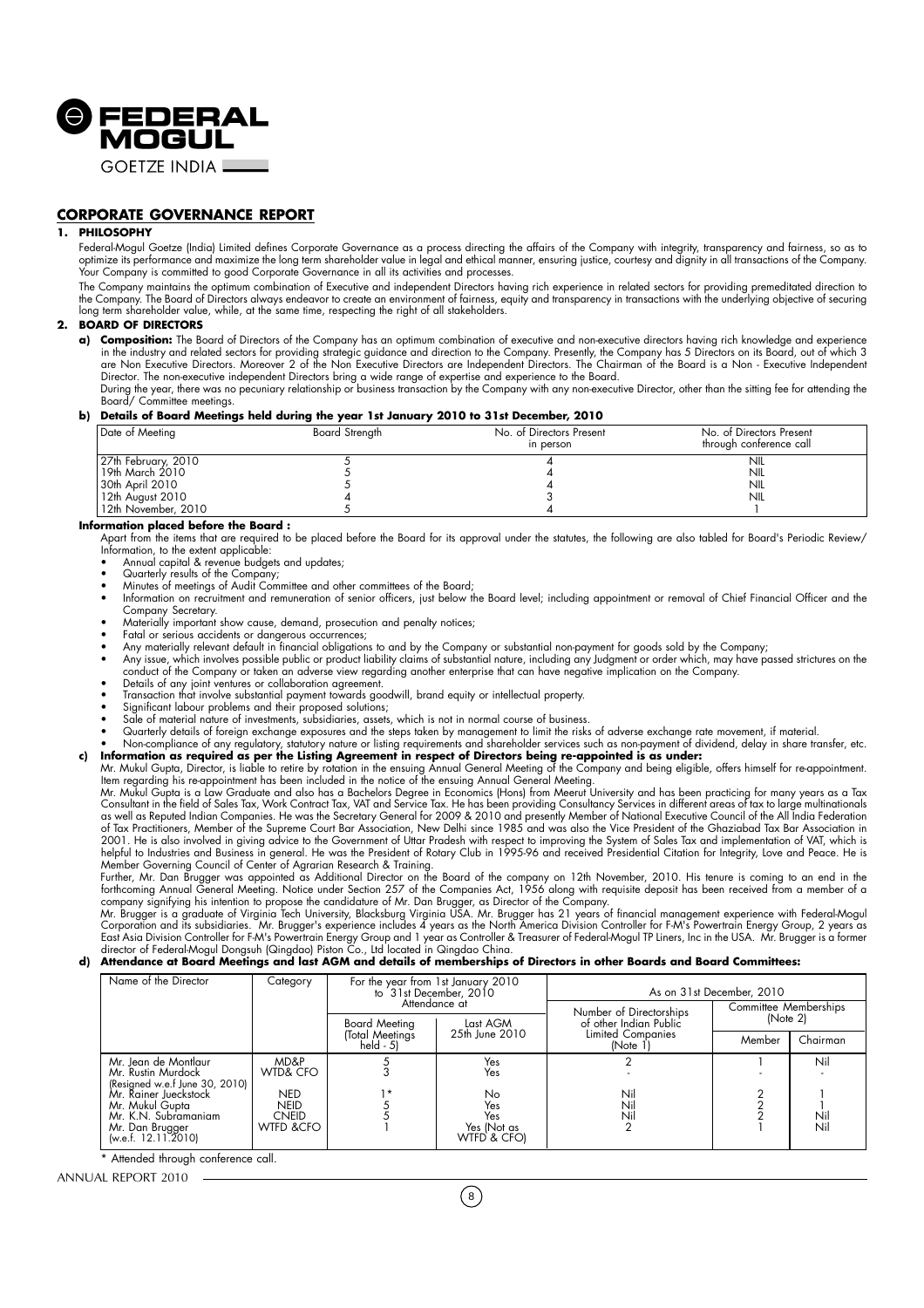

CNEID : Chairman and Non-Executive Independent Director NEID : Non Executive Independent Director

- MD&P : Managing Director & President WTD&CFO : Whole Time Director & CFO
- NED : Non Executive Director Note that MIFD&CFO: Whole Time Finance Director & CFO
	-
- Note1 : The above excludes Foreign Companies, Private Limited Companies and Alternate Directorships.
- Note2 : Includes only Audit and Shareholders'/Investors' Grievance committee in all Public Limited Companies.

#### **Code of Conduct**

We at Federal-Mogul Goetze (India) Limited have laid down a code of conduct for all Board members and senior management of the Company. The code of conduct is available on the website of the Company i.e. www.federalmogulgoetze.com. The code has been circulated to all the members of the Board and senior management and they have affirmed compliance with the code of conduct. A declaration signed by the Managing Director and President to this effect is attached to the Annual Report.

#### **3. AUDIT COMMITTEE**

#### **a) Composition and Terms of Reference**

The Audit Committee comprises of two Non-Executive Independent Directors and one Non-Executive Director viz. Mr. Mukul Gupta, Chairman (Non-Executive Independent Director), Mr. K.N. Subramaniam, Member (Non-Executive Independent Director) and Mr. Rainer Jueckstock, Member (Non-Executive Director).

Representatives of the Management, Finance Department, Company Secretary, Statutory Auditors and Internal Auditors are invitees to the meetings of the Audit Committee.

The current terms of reference of the Audit Committee fully conform to the requirements of Clause 49 of the Listing Agreement as well as Section 292A of the Companies Act, 1956. These broadly include review of internal audit programme, review of financial reporting systems, internal control systems, ensuring compliance with statutory and regulatory provisions, discussions on quarterly, half yearly and annual financial results, interaction with senior management, statutory and internal auditors, recommendation for re-appointment of statutory auditors etc.

#### **b) Meetings and Attendance**

Details of Audit Committee Meetings held during the year 1st January 2010 to 31st December, 2010

| <b>Date of Meeting</b> | <b>Strength of Committee</b> | No. of Members present<br>in person | <b>No. of Members Present</b><br>through conference call |
|------------------------|------------------------------|-------------------------------------|----------------------------------------------------------|
| 27th February, 2010    |                              |                                     | NIL                                                      |
| 19th March, 2010       |                              |                                     | nil                                                      |
| 30th April, 2010       |                              |                                     |                                                          |
| 25th June, 2010        |                              |                                     | nil                                                      |
| 12th August, 2010      |                              |                                     |                                                          |
| 12th November, 2010    |                              |                                     |                                                          |

#### **Audit Committee Members Attendance during the Accounting year 2010**

| Name                       | <b>Total Meetings held</b> | No. of meetings attended<br>in person | No. of meetings attended<br>through Conference Call |
|----------------------------|----------------------------|---------------------------------------|-----------------------------------------------------|
| Mr. Mukul Gupta (Chairman) |                            |                                       | Nil                                                 |
| Mr. K.N. Subramaniam       |                            |                                       | Nil                                                 |
| Mr. Rainer Jueckstock      |                            |                                       |                                                     |
|                            |                            |                                       |                                                     |

The Audit Committee meeting was also held on 1st March, 2011 to, inter-alia, consider the reappointment of M/s. S R Batliboi & Co. as Statutory Auditors of the Company for the Year 2011, review of the audited financial results and Annual Accounts for the year ended 31st December 2010 with the statutory auditors and recommend the same to the Board for approval.

#### **4. REMUNERATION COMMITTEE**

The Remuneration Committee of the Company comprises of Mr. K.N. Subramaniam as the Chairman, Mr. Mukul Gupta and Mr. Rainer Jueckstock as Members.

The Remuneration Committee has been constituted to determine and review the remuneration packages of the Managing Director and/or Whole Time Director. The remuneration policy is in consonance with the existing industry practice.

#### **A) Meetings and Attendance**

**Details of Remuneration Committee Meetings held during the year 1st January 2010 to 31st December, 2010**

| <b>Date of Meeting</b> | <b>Strength of Committee</b> | <b>No. of Members Present</b><br>in person | <b>No. of Members Present</b><br>through conference call |
|------------------------|------------------------------|--------------------------------------------|----------------------------------------------------------|
| 12th November, 2010    |                              |                                            |                                                          |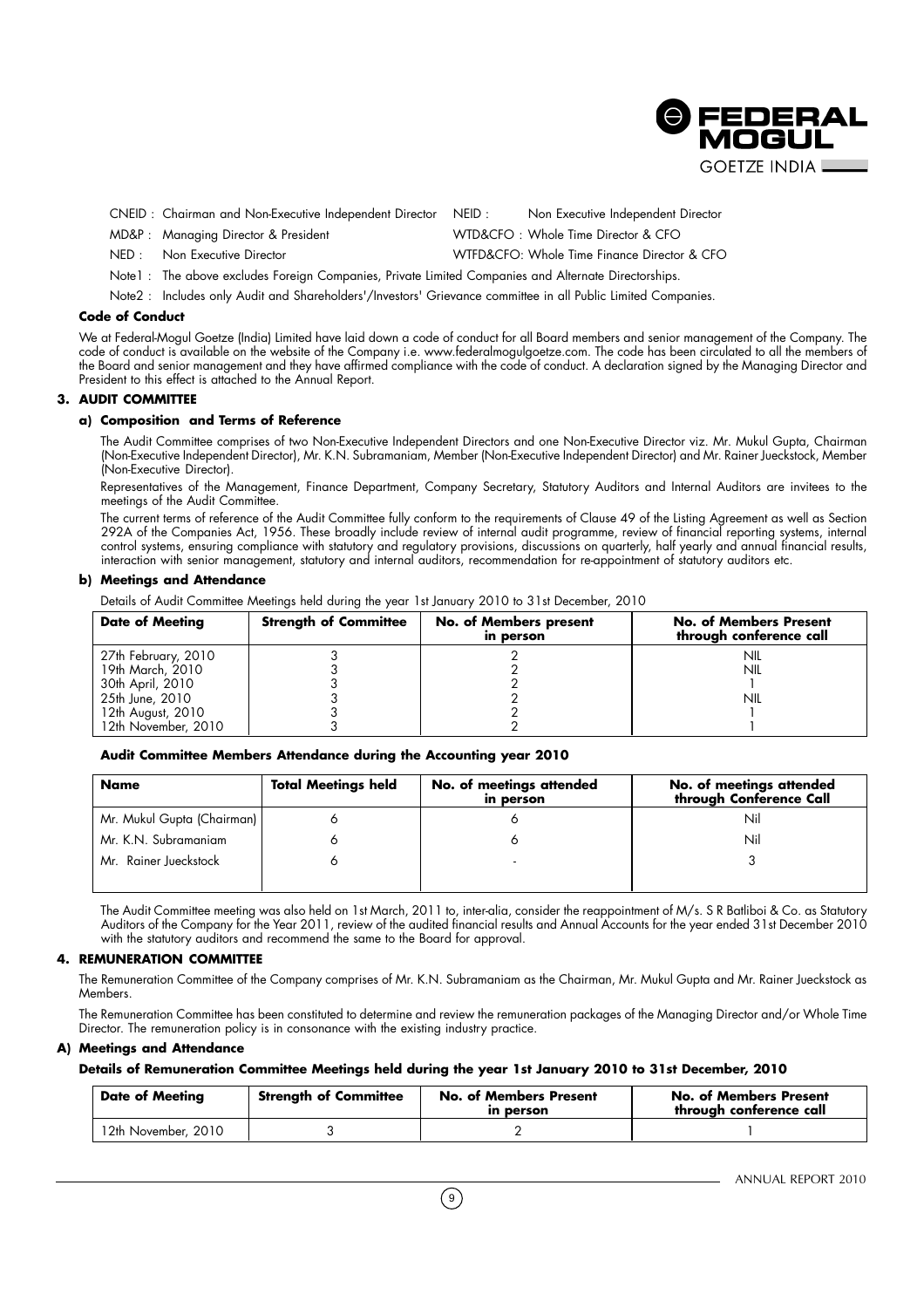

During the year under review, the Remuneration Committee met to approve the remuneration payable to Mr. Dan Brugger as Whole Time Finance Director & CFO of the Company.

#### **B) Remuneration Committee Members Attendance during the year 2010**

| <b>Total Meetings held</b><br><b>Name</b> |  | No. of meetings attended<br>in person | No. of meetings attended<br>through Conference Call |
|-------------------------------------------|--|---------------------------------------|-----------------------------------------------------|
| Mr. K.N. Subramaniam<br>(Chairman)        |  |                                       | Nil                                                 |
| Mr. Mukul Gupta                           |  |                                       | Nil                                                 |
| Mr. Rainer Jueckstock                     |  |                                       |                                                     |

#### **Details of Remuneration to Directors for the year ended 31st December, 2010**

|                                                        | Name of Executive Directors Remuneration for the year ended 2010 | (Rs. In lacs)  | Service contract            |
|--------------------------------------------------------|------------------------------------------------------------------|----------------|-----------------------------|
| Mr. Jean de Montlaur*                                  | - Salaries<br>- Contribution to Provident                        | 376.13         | 27.03.2009 to<br>02.03.2013 |
|                                                        | & Other funds<br>-Other Perquisites                              | 14.91<br>59.18 |                             |
|                                                        |                                                                  | 450.22         |                             |
| Mr. Rustin Murdock<br>(Resigned w.e.f 30th June, 2010) | - Salaries<br>- Contribution to Provident                        | 94.61          | 27.03.2009 to<br>31.03.2012 |
|                                                        | & Other funds<br>- Other Perquisites                             | 3.09<br>19.45  |                             |
|                                                        |                                                                  | 117.15         |                             |
| Mr. Dan Brugger<br>(Appointed w.e.f 12.11.2010)**      | - Salaries<br>- Contribution to Provident                        | 19.21          | 12.11.2010 to<br>11.11.2015 |
|                                                        | & Other funds<br>- Other Perquisites                             | 0.85<br>9.27   |                             |
|                                                        |                                                                  | 29.33          |                             |

\*The Company had applied to the Central Government for obtaining approval for the remuneration payable to Mr. Jean de Montlaur for his tenure from 27th March, 2009 till 2nd March, 2013.

\*\* The Company had applied to the Central Government for obtaining approval for the remuneration payable to Mr. Dan Brugger for his tenure from 12th November, 2010 to 11th November, 2015.

- Notes: 1. During the period under review, the Non-Executive Independent Directors received sitting fees of Rs. 20,000/- each for the meetings of the Board, Audit Committee, Shareholders' / Investors' Grievance Committee, Remuneration Committee, and Rs. 15,000/- each for Share Transfer Committee meetings attended by them. There are no other pecuniary relationships or transactions with the Company.
	- 2. The Company does not have any stock option scheme.

Remuneration Policy of the Company: Remuneration policy is directed towards rewarding performance based on review of achievements on a periodical basis. The Remuneration policy is in consonance with the existing Industry trends. The remuneration structure of Executive Directors comprises of salary, allowances, and perquisites.

#### **5. SHAREHOLDERS'/INVESTORS' GRIEVANCE COMMITTEE**

- The Shareholders'/ Investors' Grievance Committee has been constituted to look into the redressal of shareholders' and investors' complaints like transfer/ transmission/demat of share; loss of share certificates; non-receipt of Annual Report; Dividend Warrants etc.
- The composition of the Committee is as under:

| <b>Name of the Director</b>                           | <b>Designation in the Committee</b> | Nature of Directorship               |
|-------------------------------------------------------|-------------------------------------|--------------------------------------|
| Mr. Rainer Jueckstock                                 | Chairman                            | Non-Executive Director               |
| Mr. Mukul Gupta                                       | Member                              | Non - Executive Independent Director |
| Mr. K.N. Subramaniam                                  | Member                              | Non - Executive Independent Director |
| Mr. Jean de Montlaur                                  | Member                              | Managing Director & President        |
| Mr. Dan Brugger (Appointed w.e.f 12th November, 2010) | Member                              | Whole Time Finance Director & CFO    |

• Mr. Rustin Murdock, member of the Committee, resigned w.e.f 30th June, 2010.

• Mr. Khalid Khan, Company Secretary of the Company has been nominated as the compliance officer for this purpose.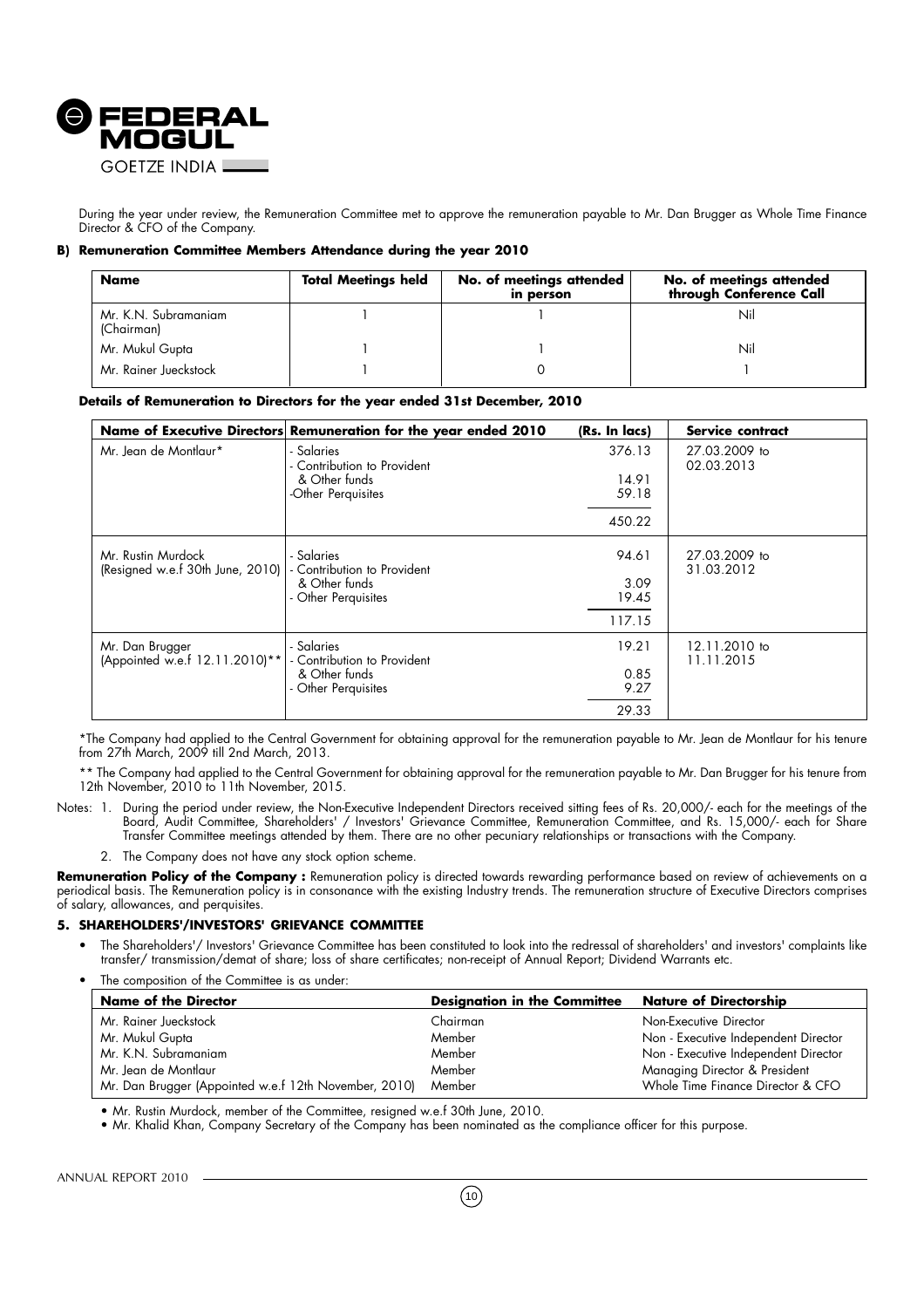

#### **A) Meetings and Attendance**

**Details of Shareholders'/ Investors' Grievance Meetings held during the year 1st January 2010 to 31st December, 2010**

| <b>Date of Meeting</b> | <b>Strength of Committee</b> | <b>No. of Members Present</b><br>in person | <b>No. of Members Present</b><br>through conference call |
|------------------------|------------------------------|--------------------------------------------|----------------------------------------------------------|
| 27th Feb., 2010        |                              |                                            | NIL                                                      |
| 30th April 2010        |                              |                                            | NIL                                                      |
| 12th August, 2010      |                              |                                            | NIL                                                      |
| 12th November, 2010    |                              |                                            |                                                          |

#### **B) Shareholders'/Investors' Grievance Committee Members Attendance during the year 2010**

| <b>Name</b>                                              | <b>Total Meetings held</b> | No. of Meetings attended<br>in person | No. of Meetings attended<br>through Conference Call |
|----------------------------------------------------------|----------------------------|---------------------------------------|-----------------------------------------------------|
| Mr. Rainer Jueckstock (Chairman)                         |                            | Nil                                   |                                                     |
| Mr. Rustin Murdock<br>(Resigned w.e.f 30th June, 2010)   |                            |                                       | Nil                                                 |
| Mr. Mukul Gupta                                          |                            |                                       | Nil                                                 |
| Mr. K.N. Subramaniam                                     |                            |                                       | Nil                                                 |
| Mr. Jean de Montlaur                                     |                            |                                       | Nil                                                 |
| Mr. Dan Brugger<br>(appointed w.e.f 12th November, 2010) |                            |                                       |                                                     |

• The letters received from shareholders for routine matters such as requests for revalidation of dividend warrants; non-receipt of Annual Report, Dividend warrants were redressed/resolved/replied promptly in usual and proper manner to the entire satisfaction of the shareholders.

• There were no requests pending for Share Transfer or Transmission as on 31st December, 2010. Further, there were no request pending for demat as on 31st December, 2010.

• The Company has transferred the matured deposits, interest thereon remaining unclaimed and unpaid for a period of 7 years from the due date to the Investor Education and Protection Fund set up by the Central Government pursuant to the provisions of Section 205A, read with Section 205C of the Companies Act, 1956. During the year ended December 31, 2010 the Company has credited a sum of Rs. 9,76,980/- to the Investor Education and Protection Fund pursuant to the said provisions.

#### **6. ANNUAL GENERAL MEETINGS**

| Year            | Location                     | Date & Time     | Whether any special resolution passed                     |
|-----------------|------------------------------|-----------------|-----------------------------------------------------------|
| 53rd AGM (2007) | <b>FICCI Golden Jubilee</b>  | 13th June 2008  | 1. To consider and approve appointment and terms          |
|                 | Auditorium, Tansen Marg,     | 10.00 A.M.      | of appointment of Mr. Rustin Murdock as the Managing      |
|                 | New Delhi - 110001           |                 | Director & CFO of the Company.                            |
|                 |                              |                 | 2. To consider and approve the payment of remuneration to |
|                 |                              |                 | Mr. Arun Anand, Ex- Vice Chairman, Managing Director      |
|                 |                              |                 | & CEO of the Company.                                     |
| 54th AGM (2008) | Sri Sathya Sai International | 26th June 2009  | 1. To consider and approve the change in designation of   |
|                 | Centre, Institutional Area,  | 10.00 A.M.      | Mr. Rustin Murdock to Whole Time Director & CFO of the    |
|                 | Pragati Vihar, Lodhi Road,   |                 | Company and his terms of appointment.                     |
|                 | New Delhi-110003             |                 | 2. To consider and approve the elevation of Mr. Jean de   |
|                 |                              |                 | Montlaur as the Managing Director and President and       |
|                 |                              |                 | his terms of appointment.                                 |
| 55th AGM (2009) | Sri Sathya Sai International | 25th June, 2010 | To consider and approve the waiver of refund of the       |
|                 | Centre, Institutional Area,  | 10.00 A.M.      | excess remuneration paid to Mr. Arun Anand, erstwhile     |
|                 | Pragati Vihar, Lodhi Road,   |                 | Vice Chairman, Managing Director & CEO, for the           |
|                 | New Delhi-110003             |                 | period from 1st April 2006 to 31st December, 2006.        |
|                 |                              |                 |                                                           |

Postal Ballot: No resolutions have been passed by the Company's shareholders through postal ballot during the year ended 31st December 2010. At the ensuing Annual General Meeting, there is no resolution proposed to be passed by postal ballot.

 $(11)$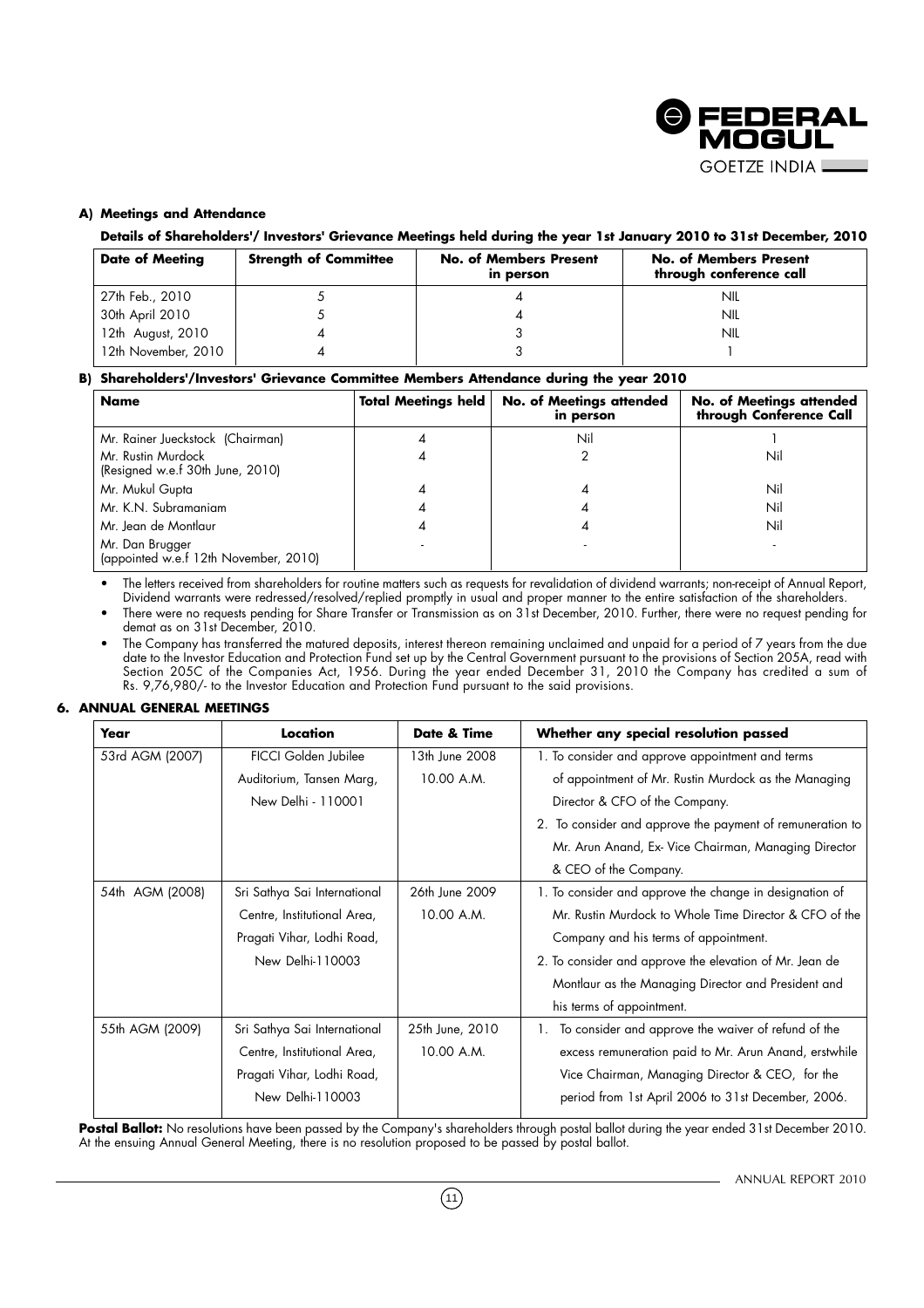

#### **7. DISCLOSURES**

- Disclosure on materially significant related party transactions i.e. transactions of the Company of material nature, with its promoters, the directors or the management, their subsidiaries or relatives etc. that may have potential conflict with the interests of the Company at large
- Details of number of Shares & Convertible Instruments held by Non-Executive Directors
- Details of non compliance by the Company, penalties and strictures imposed on the Company by Stock Exchanges or SEBI or any statutory authority, on any matter related to capital markets, during the past three years.
- Whistle Blower Policy
- Details of Compliance with mandatory requirements and adoption of the non-mandatory requirements

#### **8. MEANS OF COMMUNICATION**

- None of the transactions with any of the related parties were in conflict with the interest of the Company
- As on date, no Non-Executive Director holds any share in the Company.
- None

9th May 2011 at 3.00 P.M.

- The Company has established a Whistle Blower Policy for employees to report concerns about unethical behaviour, actual or suspected fraud or violation of the company's code of conduct or ethics policy. This policy provides for adequate safeguards against victimization of employees who avail of the mechanism.
- As on date, the Company is in full compliance with the mandatory requirements of Clause 49. Further, following Non-mandatory requirements are also adopted by the Company :
- 1. At present, the Chairman of the Board is a Non-executive Independent Director.
- 2. The Board has established a Remuneration Committee in accordance with the provisions of Clause 49.
- 3. The Company has established a Whistle Blower policy and appropriately communicated the same within the organization.

Quarterly Results Quarterly/Half-Yearly/ Yearly Financial Results of the Company were considered and approved by the Directors and the same were communicated to Stock Exchanges on the same day. During the year under review, these results were generally published in one English Daily i.e. Financial Express (all edition) and one Hindi Daily i.e Jansatta, Delhi. The results are available on the Company's website at www.federalmogulgoetze.com

Institutional Area, Pragati Vihar, Lodhi Road, New Delhi-110003

Phiroze JeeJee Bhoy Towers, Dalal Street, Mumbai-400001 **- The National Stock Exchange of India Ltd.,**

National Stock Exchange-FMGOETZE

Exchange Plaza, Bandra Kurla Complex, Bandra (East) Mumbai.

Whether presentations were made to Institutional Investors or to the analysts ? No.

#### **9. GENERAL SHAREHOLDERS INFORMATION**

## **a. 56th Annual General Meeting**

- 
- Venue **Sri Sathya Sai International Centre**

#### **b. Financial Year b. Financial Year January 1 to December 31**

- **c. Financial Calendar (Tentative)**
	- Results for the quarter ending March 31, 2011 Last week of April 2011
	- Results for the quarter/half year ending June 30, 2011 Last week of July 2011
	- Results for the quarter/period ending September 30, 2011 Last week of October 2011
	- Results for the quarter/year ending December 31, 2011 Last week of February, 2012
	- Annual General Meeting for the year ending December 31, 2011 Last week of June 2012

#### **d. Book Closure date** 22nd April 2011 to 9th May 2011 (both days inclusive)

- **e.** Listing on Stock Exchanges **and Stock Exchange Limited compared to Exchange Limited**
- **f. Stock Code details and Stock Exchange-505744**

## **ISIN No.-NSDL ISIN No.-NSDL ISIN NO.-NSDL INE 529A01010**

**Note:** Listing Fees for the year 2010-2011 has been paid to both, Bombay Stock Exchange Limited and National Stock Exchange. Annual custodian charges of Depository have also been paid to NSDL and CDSL.

**(See Note)**

**INE 529A01010** 

ANNUAL REPORT 2010

 $(12)$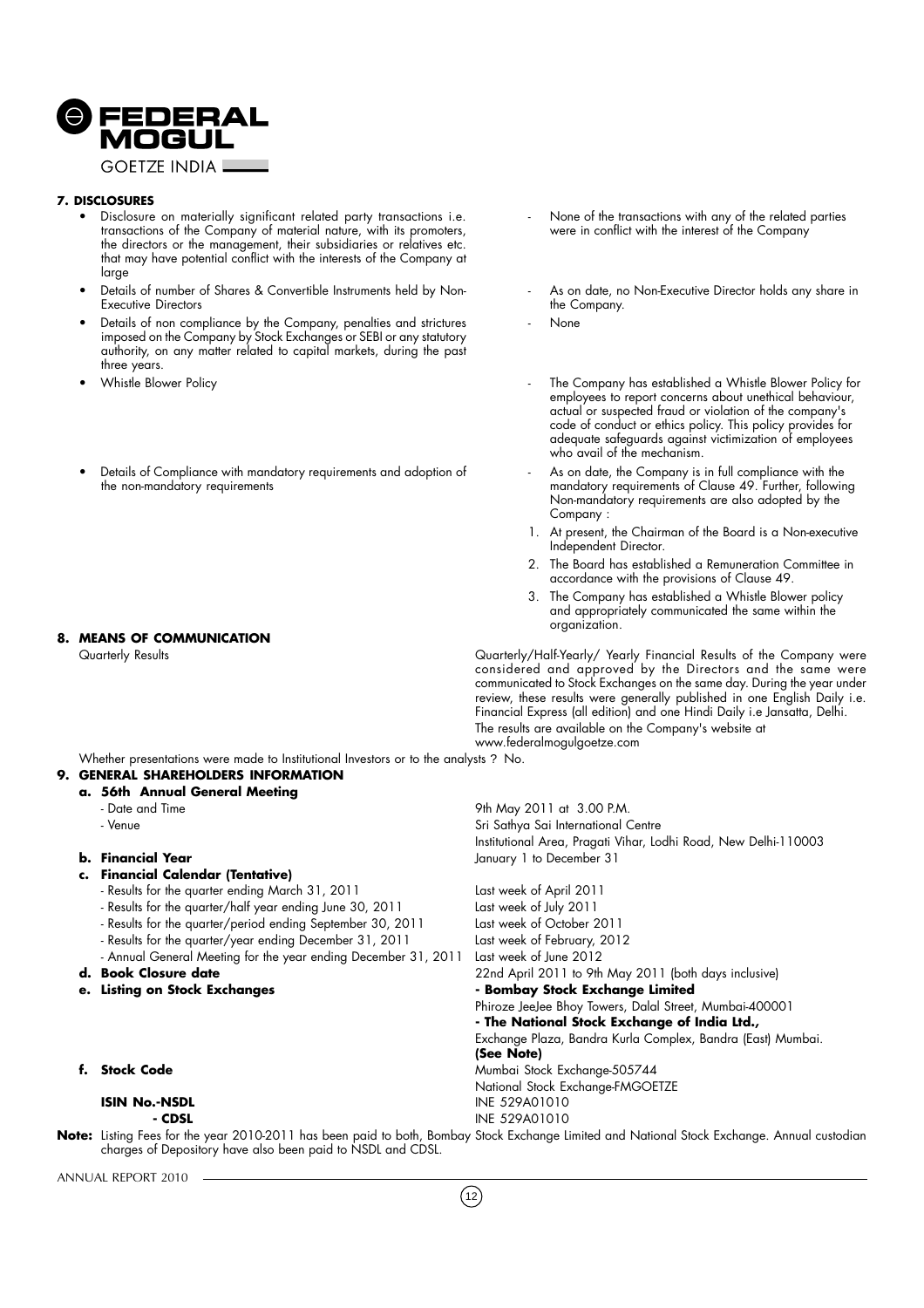

#### **g. Stock Market Data\***

| Month            |                                        |                   | The Stock Exchange, Mumbai |          |                                                             |        | National Stock Exchange |               |
|------------------|----------------------------------------|-------------------|----------------------------|----------|-------------------------------------------------------------|--------|-------------------------|---------------|
|                  | Federal-Mogul Goetze (India) Limited's | Šhare Price (Rs.) |                            | Sensex   | Federal-Mogul Goetze (India) Limited's<br>Share Price (Rs.) |        |                         | S&P CNX Nifty |
|                  | High                                   | Low               | High                       | Low      | High                                                        | Low    | High                    | Low           |
| Dec 2009         | 154.00                                 | 128.00            | 17530.94                   | 16577.78 | 154.00                                                      | 130.00 | 5221.85                 | 4943.95       |
| Jan 2010         | 182.00                                 | 143.00            | 17790.33                   | 15982.08 | 182.00                                                      | 140.80 | 5310.85                 | 4766.00       |
| Feb 2010         | 165.95                                 | 134.50            | 16669.25                   | 15651.99 | 166.00                                                      | 132.75 | 4992.00                 | 4675.40       |
| Mar 2010         | 170.25                                 | 136.10            | 17793.01                   | 16438.45 | 170.05                                                      | 136.00 | 5329.55                 | 4935.35       |
| April 2010       | 142.20                                 | 125.55            | 18047.86                   | 17276.80 | 142.50                                                      | 127.50 | 5399.65                 | 5160.90       |
| May 2010         | 133.45                                 | 97.00             | 17536.86                   | 15960.15 | 133.00                                                      | 99.05  | 5278.70                 | 4786.45       |
| June 2010        | 137.25                                 | 100.95            | 17919.62                   | 16318.39 | 142.00                                                      | 100.30 | 5366.75                 | 4961.05       |
| <b>July 2010</b> | 146.00                                 | 127.65            | 18237.56                   | 17395.58 | 146.10                                                      | 128.00 | 5477.50                 | 5225.60       |
| Aug. 2010        | 157.00                                 | 138.10            | 18475.27                   | 17819.99 | 156.75                                                      | 138.35 | 5549.80                 | 5348.90       |
| Sept. 2010       | 166.95                                 | 147.00            | 20267.98                   | 18027.12 | 165.35                                                      | 147.20 | 6073.50                 | 5403.05       |
| Oct. 2010        | 200.00                                 | 161.00            | 20854.55                   | 19768.96 | 201.40                                                      | 161.50 | 6284.10                 | 5937.10       |
| Nov 2010         | 206.80                                 | 160.00            | 21108.64                   | 18954.82 | 205.80                                                      | 162.05 | 6338.50                 | 5690.35       |
| Dec. 2010        | 184.70                                 | 163.05            | 20552.03                   | 19074.57 | 185.00                                                      | 163.20 | 6147.30                 | 5721.15       |

\* Source : www.bseindia.com; www.nseindia.com

#### **h. Comparison of Federal-Mogul Goetze (India) Limited Scrip movement with BSE Sensex (Month High)**



 $\binom{13}{2}$ 

Comparison of Federal-Mogul Goetze (India) Limited Scrip Movement with BSE Sensex

ANNUAL REPORT 2010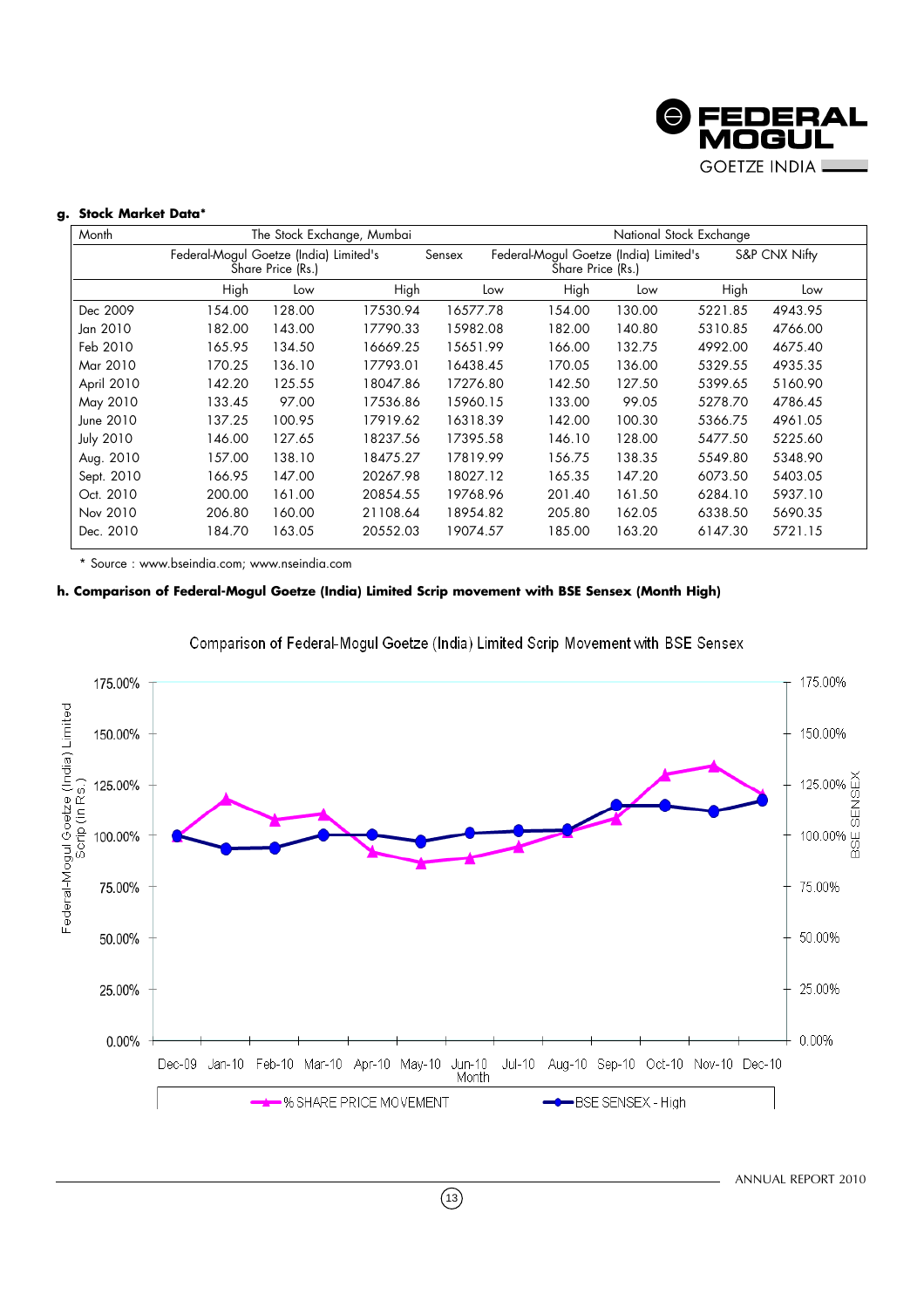

#### **i. Share Transfer System**

- Alankit Assignments Limited, RTA Division, 2E/21, Jhandewalan Extension, New Delhi 110055 is acting as the Registrar and Transfer Agent for the Equity Shares of the Company, w.e.f 1st May 2005 to provide services in both Physical and Electronic Mode.
- The authority relating to share transfer has been delegated to the Share Transfer Committee. With effect from 12th November, 2010 the Share Transfer Committee comprises of Mr. Dan Brugger, Chairman, Mr. Mukul Gupta, Mr. K.N. Subramaniam and Mr. Jean de Montlaur as Members.
- Valid share transfers in physical form and complete in all respects are normally approved and registered generally within a period of a fortnight by the Share Transfer Committee. Valid demat requests are cleared twice in a week. The committee met 20 times during the year 2010 for approving transfers, transmission etc.
- Pursuant to clause 47(c) of the Listing Agreement with the Stock Exchanges, certificates on half yearly basis, have been issued by the Company Secretary in practice for due compliance of share transfer formalities by the Company.

#### **j. Distribution Schedule as on 31/12/2010**

|  |  |  | A] On the basis of shares held |  |
|--|--|--|--------------------------------|--|
|--|--|--|--------------------------------|--|

| No. of shares    | No. of Shareholders | Percentage to total<br><b>Shareholders</b> | No. of shares held | Percentage to total<br>shares held |
|------------------|---------------------|--------------------------------------------|--------------------|------------------------------------|
| <b>UPTO 5000</b> | 22057               | 94.726                                     | 20023430           | 3.599                              |
| 5001 - 10000     | 629                 | 2.701                                      | 4852810            | 0.872                              |
| 10001 - 20000    | 293                 | 1.258                                      | 4398340            | 0.791                              |
| 20001 - 30000    | 92                  | 0.395                                      | 2348600            | 0.422                              |
| 30001 - 40000    | 44                  | 0.189                                      | 1544150            | 0.278                              |
| 40001 - 50000    | 44                  | 0.189                                      | 2103060            | 0.378                              |
| 50001 -100000    | 60                  | 0.258                                      | 4465120            | 0.803                              |
| ABOVE 100000     | 66                  | 0.284                                      | 516585790          | 92.857                             |
| <b>TOTAL</b>     | 23285               | 100.00                                     | 55632130           | 100.00                             |

#### B] On the basis of Category

| Category                                                                      | No. of Shareholders | Percentage to total<br><b>Shareholders</b> | No. of shares held | Percentage to total<br>shares held |
|-------------------------------------------------------------------------------|---------------------|--------------------------------------------|--------------------|------------------------------------|
| <b>INDIVIDUALS</b>                                                            | 22601               | 97.07                                      | 6080448            | 10.93                              |
| <b>CORPORATE BODIES</b>                                                       | 487                 | 2.09                                       | 768769             | 1.38                               |
| FINANCIAL INSTITUTIONS /<br>MUTUAL FUNDS/BANKS/<br><b>INSURANCE COMPANIES</b> | 26                  | 0.11                                       | 6640312            | 11.94                              |
| NON-RESIDENT INDIANS                                                          | 152                 | 0.65                                       | 320630             | 0.58                               |
| FOREIGN INSTITUTIONAL<br>INVESTORS/<br><b>OVERSEAS CORPORATE BODIES</b>       | 10                  | 0.04                                       | 98731              | 0.18                               |
| PROMOTERS (NON-RESIDENT<br>COMPANY)                                           | $\overline{2}$      | 0.01                                       | 41715454           | 74.98                              |
| <b>OTHERS</b>                                                                 | 7                   | 0.03                                       | 7786               | 0.01                               |
| TOTAL                                                                         | 23285               | 100.00                                     | 55632130           | 100.00                             |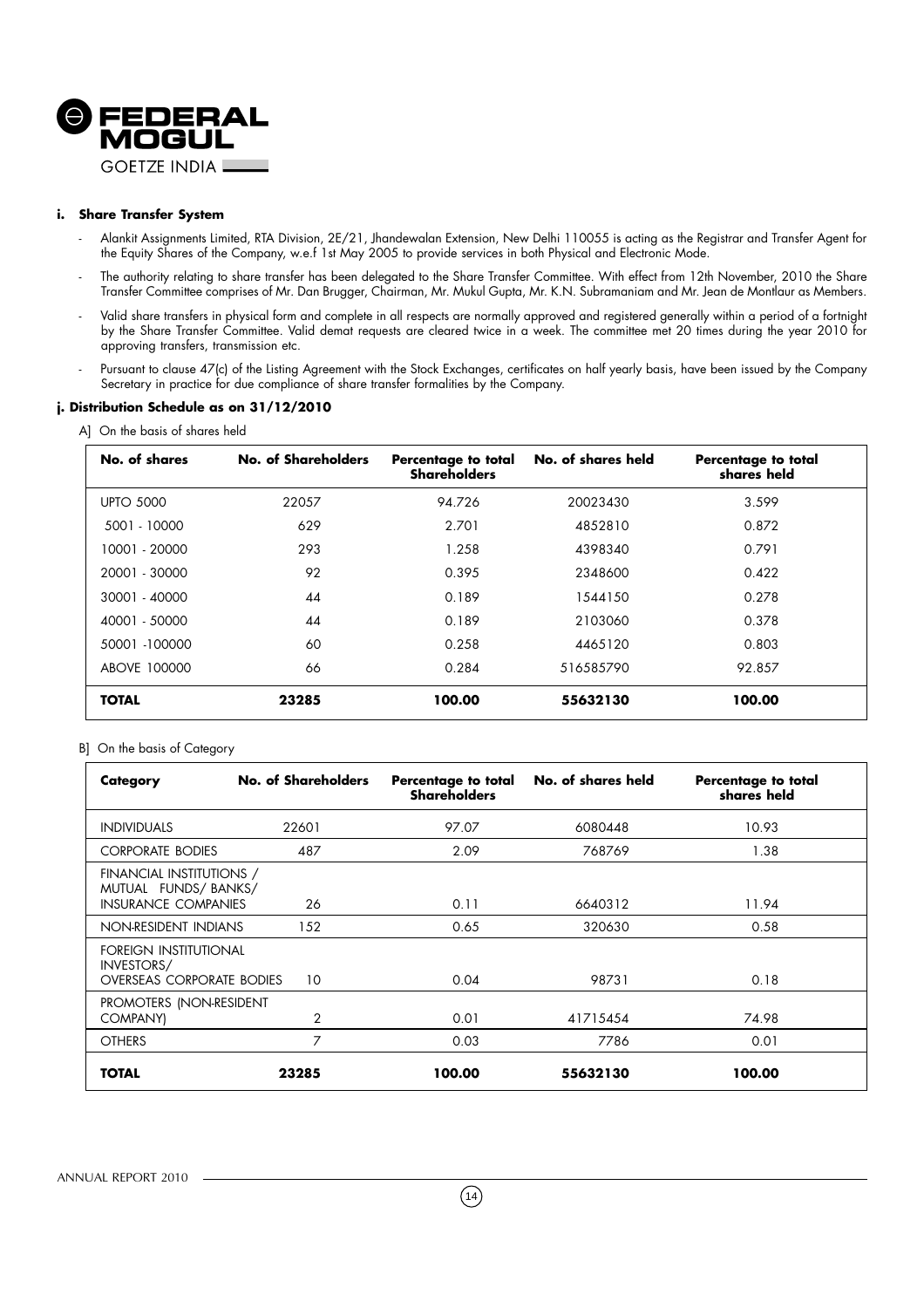



#### **k. Dematerialization of shares and Liquidity**

As on 31st December 2010, 98.86% of the Equity Capital of the Company has been dematerialized .The shares of the company are traded on Bombay Stock Exchange Limited Mumbai and the National Stock Exchange of India Limited and have good liquidity.

| I. Outstanding GDR's / ADR's / Warrants Or any convertible instruments,<br>conversion date and likely impact on equity.                                                                                     |                                          |         | None                                                                                                 |  |                                                      |
|-------------------------------------------------------------------------------------------------------------------------------------------------------------------------------------------------------------|------------------------------------------|---------|------------------------------------------------------------------------------------------------------|--|------------------------------------------------------|
| m. Plant Locations:                                                                                                                                                                                         |                                          |         |                                                                                                      |  |                                                      |
| 1. Bahadurgarh<br>Patiala<br>(PUNJAB)                                                                                                                                                                       | 2. Yelahanka<br>Bengaluru<br>(KARNATAKA) | $3_{-}$ | Bhiwadi<br>(RAJASTHAN)                                                                               |  | 4. Pantnagar,<br>Udham Singh Nagar,<br>(UTTARAKHAND) |
| n. Corporate office:                                                                                                                                                                                        |                                          |         |                                                                                                      |  |                                                      |
| Tel No: 0124-478 4530                                                                                                                                                                                       |                                          |         | 10th Floor, Tower B, Paras Twin Towers, Sector-54, Golf Course Road, Gurgaon, Haryana 122002, India. |  |                                                      |
| <b>Registered office:</b>                                                                                                                                                                                   |                                          |         |                                                                                                      |  |                                                      |
| 7870-7877, F-1 Roshanara Plaza Building, Roshanara Road, Delhi -110007<br>Tel No: 011-23827435 / Fax No.: 011-30489308<br>email: investor.grievance@federalmogul.com<br>Website: www.federalmogulgoetze.com |                                          |         |                                                                                                      |  |                                                      |
| o. Registrar and Share Transfer Agent                                                                                                                                                                       |                                          |         |                                                                                                      |  |                                                      |
| Alankit Assignments Limited<br>'Alankit House' 2E/21, Jhandewalan Extension, New Delhi-110055<br>Tel No: 011-23541234, 42541234/ Fax No.: 011-23552001/42541201                                             |                                          |         |                                                                                                      |  |                                                      |
| p. Compliance Officer:                                                                                                                                                                                      |                                          |         |                                                                                                      |  |                                                      |
| Mr. Khalid Khan, Company Secretary                                                                                                                                                                          |                                          |         |                                                                                                      |  |                                                      |
| For and on behalf of the Board                                                                                                                                                                              |                                          |         |                                                                                                      |  |                                                      |
| Jean de Montlaur<br>Managing Director & President                                                                                                                                                           |                                          |         | Dan Brugger<br>Whole Time Finance Director & CFO                                                     |  |                                                      |
| Date: March 1, 2011.                                                                                                                                                                                        |                                          |         |                                                                                                      |  |                                                      |
|                                                                                                                                                                                                             |                                          |         | <b>DECLARATION OF MD &amp; PRESIDENT</b>                                                             |  |                                                      |

This is to certify that the Company has laid down Code of Conduct for all Board Members and Senior Management of the Company and the copy of same is posted on the website of the Company viz. www.federalmogulgoetze.com. Further certified that the Members of the Board and Senior Management Personnel have affirmed their compliance with the Code for the year ended 31st December, 2010.

Date : March 1, 2011 **Jean de Montlaur** Managing Director & President

ANNUAL REPORT 2010

 $(15)$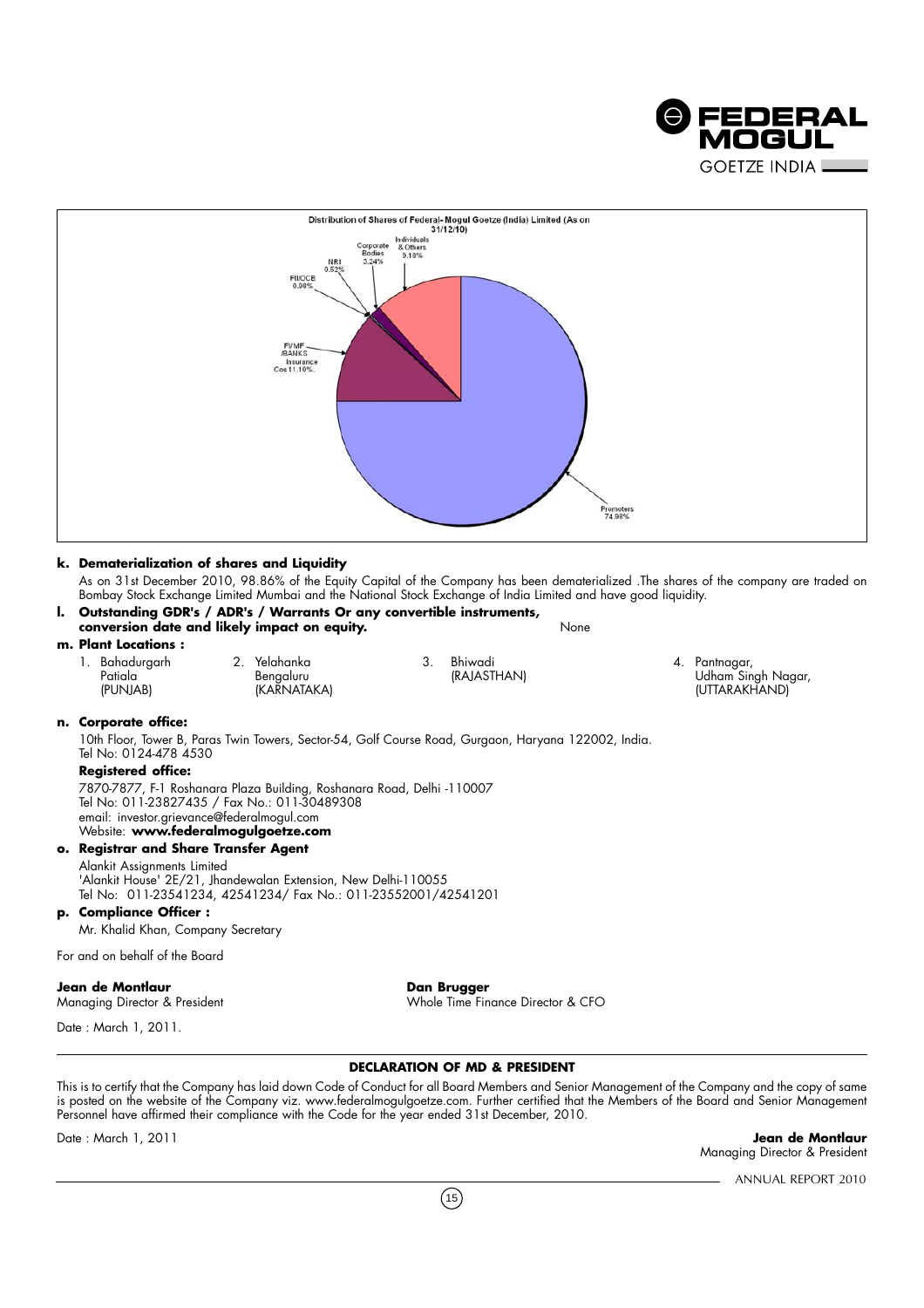

#### **CERTIFICATE ON CORPORATE GOVERNANCE UNDER CLAUSE 49 OF THE LISTING AGREEMENT**

To the Members of Federal-Mogul Goetze (India) Limited

We have examined the compliance of conditions of Corporate Governance of Federal-Mogul Goetze (India) Limited for the year ended 31st December, 2010 as stipulated in Clause 49 of the Listing Agreement of Company with the Stock Exchange in India.

The compliance of conditions of Corporate Governance is the responsibility of the management. The examination was limited to a review of the procedure and implementation thereof, adopted by the Company for ensuring the compliance with the conditions of Corporate Governance. It is neither an audit nor an expression of opinion on the financial statements of the Company.

In our opinion and to the best of the information provided and according to the explanations given, it is certified that the Company has complied with the conditions of Corporate Governance as stipulated in Clause 49 of the above mentioned Listing Agreement.

We state that in respect of Investors grievances received during the year ended 31st December 2010, no investor grievances were pending against the Company for a period exceeding one month as per the records maintained by the Company which were presented to the shareholders/Investor Grievance Committee. All the investor grievances against the Company were resolved amicably.

We further state that such certification as to compliance is neither an assurance of the future viability of the Company nor the efficiency or effectiveness with which the management has conducted the affairs of the Company.

> For DEEPIKA GERA, COMPANY SECRETARIES

Place : New Delhi **DEEPIKA GERA**<br>Date : February 22, 2011 C.P. No. : 7487 Date : February 22, 2011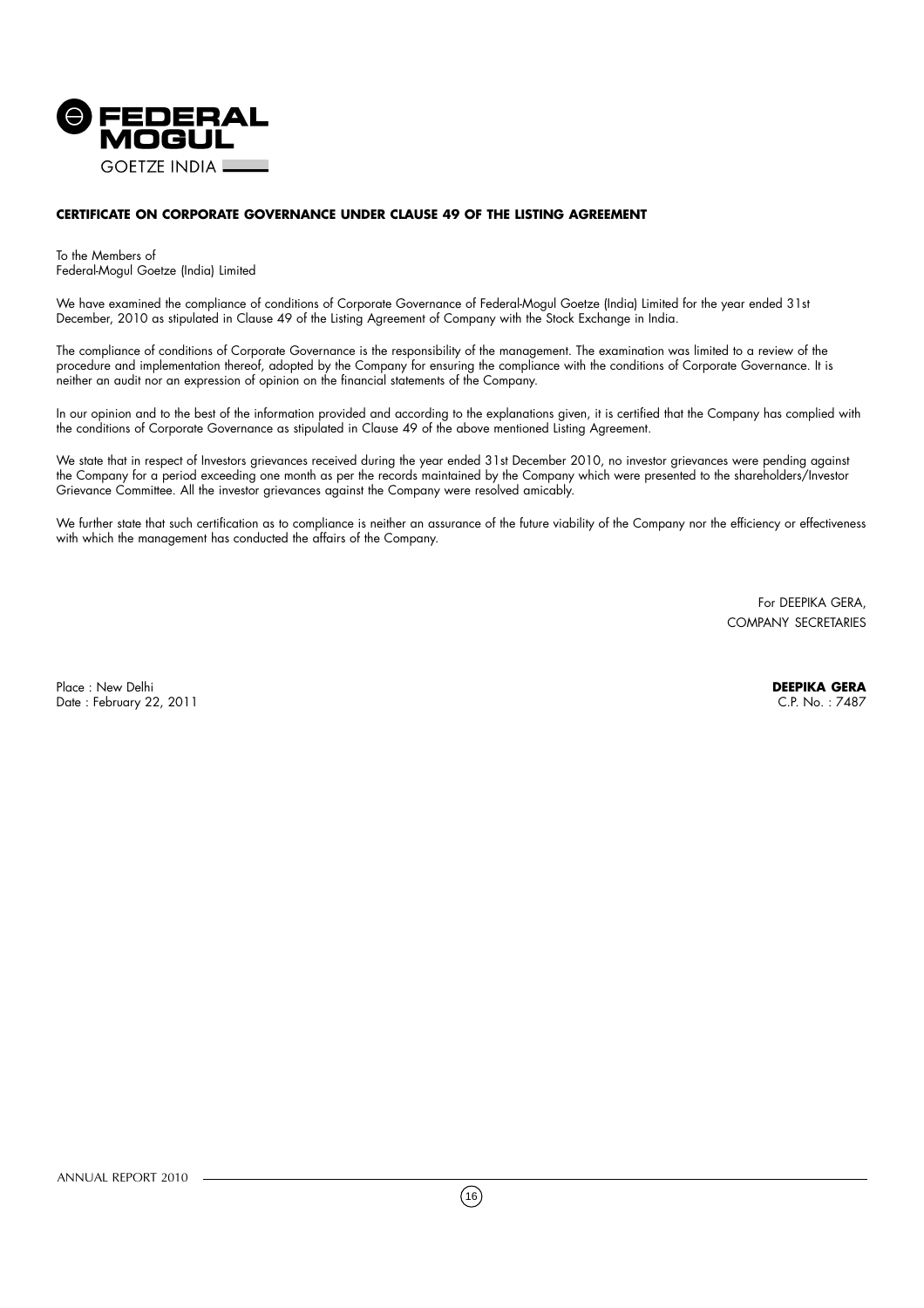#### **AUDITORS' REPORT**

**To**

#### **The Members of Federal-Mogul Goetze (India) Limited**

- We have audited the attached Balance Sheet of Federal-Mogul Goetze (India) Limited ('the Company') as at December 31, 2010 and also the Profit and Loss account and the cash flow statement for the year ended on that date annexed thereto. These financial statements are the responsibility of the Company's management. Our responsibility is to express an opinion on these financial statements based on our audit.
- 2. We conducted our audit in accordance with auditing standards generally accepted in India. Those Standards require that we plan and perform the audit to obtain reasonable assurance about whether the financial statements are free of material misstatement. An audit includes examining, on a test basis, evidence supporting the amounts and disclosures in the financial statements. An audit also includes assessing the accounting principles used and significant estimates made by management, as well as evaluating the overall financial statement presentation. We believe that our audit provides a reasonable basis for our opinion.
- 3. As required by the Companies (Auditor's Report) Order, 2003 (as amended) issued by the Central Government of India in terms of sub-section (4A) of Section 227 of the Companies Act, 1956, we enclose in the Annexure a statement on the matters specified in paragraphs 4 and 5 of the said Order.
- 4. Without qualifying our opinion, we draw your attention to the note no 8 (b) of schedule 24 of financial statements stating that remuneration of Rs. 137.61 lacs for current year and Rs.195.67 lacs for earlier year being paid to the managing director is in excess of permissible remuneration under Schedule XIII of the Companies Act,1956. The Company has applied to the Central government for the approval of such excess remuneration. The management has obtained confirmation from the director that he will refund this amounts, to the extent of this being not approved by the Central government.
- 5. As stated in note 8(c) of Schedule 24, remuneration of Rs. 119.85 lacs for the period April 1, 2006 to December31, 2006 and Rs. 38.47 lacs for the period January 1, 2007 to September 24, 2007 was paid to the erstwhile managing director of the Company which was in excess of permissible remuneration under Schedule XIII of the Companies Act, 1956. The Company had applied to the Central Government for the approval of such excess remuneration which was rejected by the Central Government. The Company has filed applications under Section 309(5B) of the Companies Act, 1956 to waive

the recovery of the aforesaid amount from the erstwhile managing director. In absence of any recovery from the said director, non-recording of a receivable from the said director and rejection of approval from central government, we are unable to comment on outcome of the application pending in this regard and its consequent impact on the profit for the year and reserve and surplus as at year end.

- Further to our comments in the Annexure referred to above, we report that:
- We have obtained all the information and explanations, which to the best of our knowledge and belief were necessary for the purposes of our audit;
- In our opinion, proper books of account as required by law have been kept by the Company so far as appears from our examination of those books;
- iii. The balance sheet, profit and loss account and cash flow statement dealt with by this report are in agreement with the books of account;
- In our opinion, the balance sheet, profit and loss account and cash flow statement dealt with by this report comply with the accounting standards referred to in sub-section (3C) of section 211 of the Companies Act, 1956.
- On the basis of the written representations received from the directors, as on December 31, 2010, and taken on record by the Board of Directors, we report that none of the directors is disqualified as on December 31, 2010 from being appointed as a director in terms of clause (g) of sub-section (1) of section 274 of the Companies Act, 1956.
- vi. Subject to our comments in paragraph 5 above relating to amounts recoverable from erst while managing directors towards excess remuneration, the impact, if any, whereof is not ascertainable, in our opinion and to the best of our information and according to the explanations given to us, the said accounts give the information required by the Companies Act, 1956, in the manner so required and give a true and fair view in conformity with the accounting principles generally accepted in India;
	- a) in the case of the balance sheet, of the state of affairs of the Company as at December 31, 2010;
	- b) in the case of the profit and loss account, of the profit for the year ended on that date; and
	- c) in the case of cash flow statement, of the cash flows for the year ended on that date.

#### **For S.R. BATLIBOI & CO. Firm registration number: 301003E Chartered Accountants**

**per Pankaj Chadha Partner**<br>Membership Date : March 1, 2011 No.: 91813

#### **Annexure referred to in paragraph 3 of our report of even date. Re: Federal-Mogul Goetze (India) Limited ('the Company')**

@FEDERAL MOGUL **GOFTZE INDIA L** 

- (a) The Company has maintained proper records showing full particulars, including quantitative details and situation of fixed assets, except for certain items of plant and machinery and certain items of furniture at one of its facilities, where the records are maintained for group of similar assets and not for each individual asset.
	- (b) The Company has a programme for physical verification on a rotational basis, which, in our opinion, is reasonable having regard to the size of the Company and the nature of its assets. Accordingly, certain fixed assets have been physically verified by the management during the year and no material discrepancies were noticed on such verification.
	- (c) There was no substantial disposal of fixed assets during the year.
- ii. (a) The management has conducted physical verification of inventory at reasonable intervals during the year.
	- (b) The procedures of physical verification of inventory followed by the management are reasonable and adequate in relation to the size of the Company and the nature of its business.
	- (c) The Company is maintaining proper records of inventory and no material discrepancies were noticed on physical verification.
- iii. (a) The Company has granted loan to one company covered in the register maintained under section 301 of the Companies Act, 1956. The maximum amount involved during the year was Rs. 1,714.17 lacs and the year- end balance of loans granted to such party was Rs. nil.
	- (b) In our opinion and according to the information and explanations given to us, loan of Rs 1,714.17 lacs was prima facie prejudicial to the interest of the Company as it had been granted interest free although other terms and conditions for such loans are not prima facie prejudicial to the interest of the Company.
	- (c) The loan granted was re-payable on demand. As informed, during the year the company has demanded repayment of the same and there has



Place : Gurgaon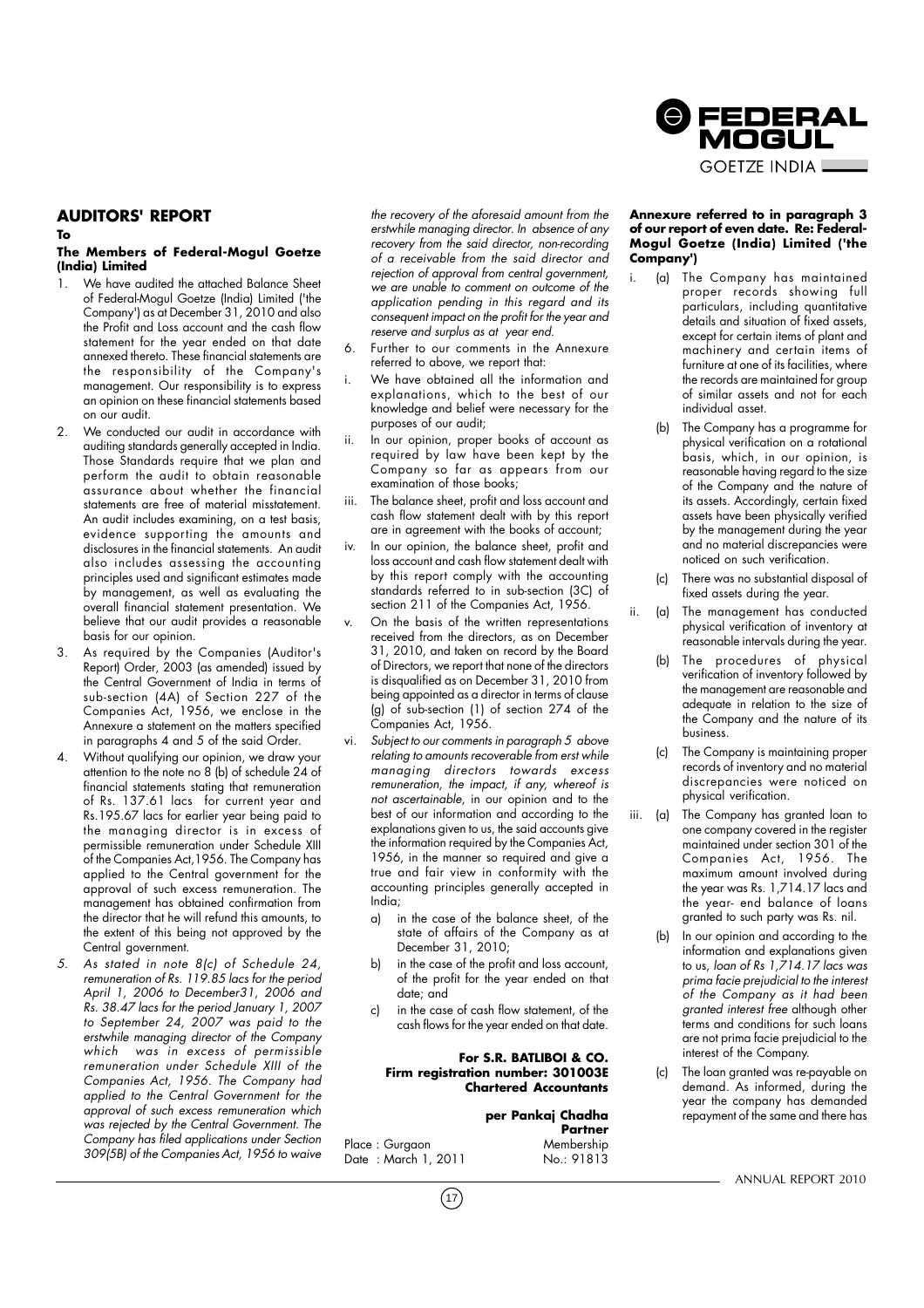

been no default on the part of the party to whom the money has been lent. The loan was given interest free.

- (d) There is no overdue amount of loans granted to companies, firms or other parties listed in the register maintained under section 301 of the Companies Act, 1956.
- (e) The Company has not taken any loans, secured or unsecured from companies, firms or other parties covered in the register maintained under section 301 of the Companies Act, 1956. Therefore, clauses 4(iii) (e), (f) and (g) are not applicable to the Company.
- iv. In our opinion and according to the information and explanations given to us, there is an adequate internal control system commensurate with the size of the Company and the nature of its business, for the purchase of inventory and fixed assets and for the sale of goods and services. During the course of our audit, no major weakness has been noticed in the internal control system in respect of these areas. During the course of our audit, we have not observed any continuing failure to correct major weakness in internal control system of the Company.
- (a) According to the information and explanations provided by the management, we are of the opinion that the particulars of contracts or

arrangements referred to in section 301 of the Act, that need to be entered into the register maintained under section 301 have been so entered.

- (b) In respect of transactions made in pursuance of such contracts or arrangements exceeding value of Rupees five lakh entered during the financial year, because of the unique and specialized nature of the items involved and absence of any comparable prices, we are unable to comment whether the transactions were made at prevailing market prices at the relevant time.
- vi. The Company has not accepted any deposits from the public.
- vii. In our opinion, the Company has an internal audit system commensurate with the size and nature of its business.
- viii. We have broadly reviewed the books of account maintained by the Company pursuant to the rules made by the Central Government for the maintenance of cost records under section 209(1)(d) of the Companies Act, 1956, and are of the opinion that prima facie, the prescribed accounts and records have been made and maintained. We have, however, not made a detailed examination of the records with a view to determine whether they are accurate and complete.

ix. a) The Company is regular in depositing with appropriate authorities undisputed statutory dues including provident fund, investor education and protection fund, employees' state insurance, income-tax, sales-tax, wealth-tax, service tax, customs duty, excise duty, cess and other material statutory dues applicable to it though, there has been a slight delay in a few cases.

> Further, since the Central Governent has till date not prescribed the amount of cess payable under section 441 A of the Companies Act,1956, we are not in a position to comment upon the regularity or otherwise of the company in depositing the same.

- b) According to the information and explanations given to us, no material undisputed amounts payable in respect of provident fund, investor education and protection fund, employees' state insurance, income-tax, wealth-tax, service tax, sales-tax, customs duty, excise duty, cess and other undisputed statutory dues were outstanding, at the year end, for a period of more than six months from the date they became payable.
- c) According to the records of the Company, the dues outstanding of salestax, income-tax, custom duty, wealth-tax, service tax, excise duty and cess which have not been deposited on account of any dispute are as follows:

| Name of the<br>statute | <b>Nature of dues</b>                                | Amount<br>(Rs. Lacs) | Period to which the<br>amount relates | Forum where dispute is pending                                                         |
|------------------------|------------------------------------------------------|----------------------|---------------------------------------|----------------------------------------------------------------------------------------|
| Central Excise Act     | Excise Duty on classification of product             | 6.97                 | 1998-1999                             | Deputy Commissioner of Central Excise, Patiala, Punjab                                 |
| Central Excise Act     | Excise Duty on classification of product             | 0.96                 | 1997-1998                             | Deputy Commissioner of Central Excise, Patiala, Punjab                                 |
| Central Excise Act     | Excise Duty on classification of product             | 1.85                 | 1997-1998                             | Deputy Commissioner of Central Excise, Patiala, Punjab                                 |
| Central Excise Act     | Excise Duty on dispute on inputs & capital goods     | 0.80                 | 1998-1999                             | Deputy Commissioner of Central Excise, Patiala, Punjab                                 |
| Central Excise Act     | Excise Duty on sale of scrap                         | 3.33                 | 2001-2002                             | Additional Commissioner of Central Excise, Chandigarh.                                 |
| Central Excise Act     | Excise Duty on Turnover Discount                     | 214.50               |                                       | 2001-2002 to 2005 - 2006 Central Excise and Service Tax Appellant Tribunal, New Delhi. |
| Central Excise Act     | Excise Duty on Turnover Discount                     | 107.17               | 2000-2001 to 2004-2005                | Central Excise and Service Tax Appellant Tribunal, Bangalore                           |
| Central Excise Act     | Excise Duty on Trade Discount                        | 33.74                | 2000-2001 to 2003-2004                | Joint Commissioner of Central Excise, Bangalore                                        |
| Central Excise Act     | Service Tax on royalty and technical know how        | 39.95                | 1999-2000 to 2004-2005                | Additional Commissioner of Central Excise, Chandigarh                                  |
| Central Excise Act     | Excise Duty demand on wrong availment of excise duty | 1.18                 | 1995-96                               | Deputy Commissioner of Central Excise, Patiala, Punjab                                 |
| Central Excise Act     | Excise Duty demand on wrong availment of excise duty | 1.36                 | 2003-2004                             | Central Excise and Service Tax Appellant Tribunal, New Delhi                           |
| Central Excise Act     | Excise Duty on classification of product             | 9.34                 | 1988-1994                             | Punjab & Haryana High Court                                                            |
| Central Excise Act     | Interest on reversal of Special Additional Duty      | 14.02                | 2000-2001                             | Central Excise & Service Tax Appellate Tribunal, New Delhi                             |
| Central Excise Act     | Excise Duty on rejected goods                        | 0.93                 | 2004-2005 & 2005-2006                 | Assistant Commissioner of Central Excise (Bangalore).                                  |

ANNUAL REPORT 2010

 $(18)$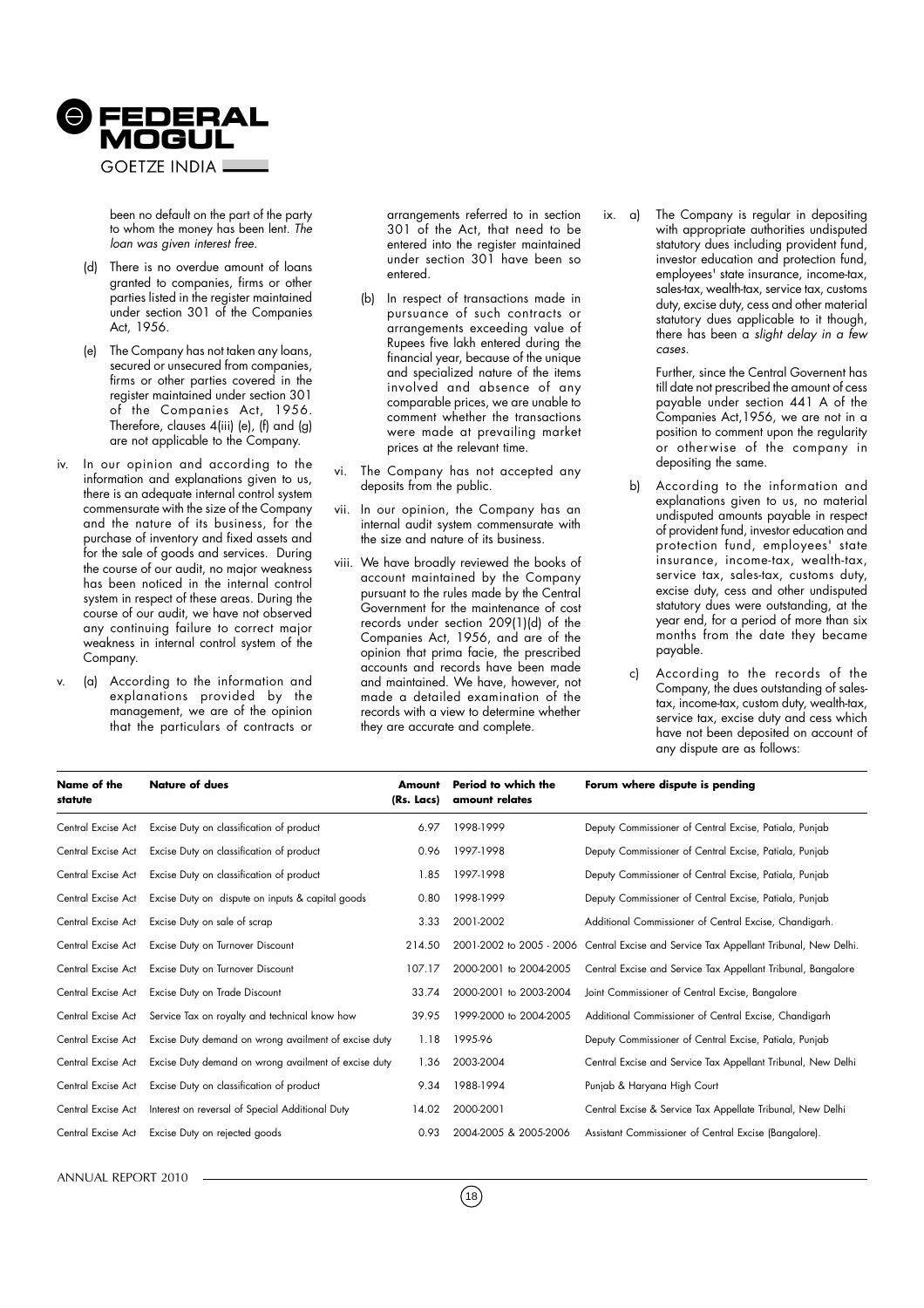

| Name of the<br>statute  | <b>Nature of dues</b>                                             | Amount<br>(Rs. Lacs) | Period to which the<br>amount relates | Forum where dispute is pending                                            |
|-------------------------|-------------------------------------------------------------------|----------------------|---------------------------------------|---------------------------------------------------------------------------|
| Central Excise Act      | Excise Duty on valuation of scrap and waste sent for<br>job work  | 15.14                | 2000-2001 & 2001-2002                 | Supreme Court.                                                            |
| Central Excise Act      | Excise Duty on valuation rates employed for certain products 5.28 |                      | 2001-2002 to 2002-2003                | Central Excise & Service Tax Appellate Tribunal, Bangalore.               |
| Central Excise Act      | Wrong availment of Service tax                                    | 2.92                 | 2005-2006 to 2007-2008                | Central Excise & Service Tax Appellate Tribunal, New Delhi                |
| Central Excise Act      | Excise Duty on removal of non saleable stock                      | 8.57                 | 2005-2006                             | Commissioner of Central Excise, Bangalore.                                |
| Central Excise Act      | Cenvat credit availed twice                                       | 5.04                 | 2006 - 2007                           | Central Excise & Service Tax Appellate Tribunal, Bangalore.               |
| Central Excise Act      | Wrong availment of Service tax                                    | 86.44                | 2006 - 2007                           | Commissioner (Appeal), Central Excise, Bangalore.                         |
| Central Excise Act      | Service Tax on input services                                     | 139.55               | 2004 - 2005                           | Central Excise & Service Tax Appellate Tribunal, Bangalore.               |
| Central Excise Act      | Excise Duty demand on wrong availment of excise duty              | 115.25               | 2006 - 2008                           | Commissioner (Appeal), Central Excise, Bangalore.                         |
| Central Excise Act      | Cenvat credit on classification of product                        | 1,431.93             | 2005 - 2008                           | Central Excise & Service Tax Appellate Tribunal, Bangalore.               |
| Central Excise Act      | Wrong availment of Service tax                                    | 19.18                | 2006 - 2007                           | Central Excise & Service Tax Appellate Tribunal, New Delhi                |
| Punjab VAT Act          | Differential in rate of VAT                                       | 15.55                | 2006 - 2007                           | Punjab Tribunal, Chandigarh                                               |
| Karnataka Sales Tax Act | Local Sales Tax                                                   | 233.96               | 1996-1997 to 2001-2002                | Karnataka High Court                                                      |
| Central Excise Act      | Payment of Service Tax under GTA                                  | 33.50                |                                       | April 2005 - December 2008 Commissioner of Central Excise, Bangalore.     |
|                         | Central Excise Act Service Tax on input services                  | 2.28                 | 2007 - 2008                           | Central Excise & Service Tax Appellate Tribunal, New Delhi                |
|                         | Central Excise Act Service Tax on input services                  | 9.55                 | 2007 - 2008                           | Central Excise & Service Tax Appellate Tribunal, New Delhi                |
| Central Excise Act      | Incorrect availment of Cenvat Credit                              | 75.22                |                                       | Oct. 2009 - December 2009 Commissioner (Appeal), Central Excise, Patiala. |

- The Company has no accumulated losses at the end of the financial year and it has not incurred cash losses in the current and immediately preceding financial year.
- xi. Based on our audit procedures and as per the information and explanations given by the management, we are of the opinion that the Company has not defaulted in repayment of dues to the banks. The Company has no outstanding dues in respect of a financial institution or debenture holder.
- xii. According to the information and explanations given to us and based on the documents and records produced to us, the Company has not granted loans and advances on the basis of security by way of pledge of shares, debentures and other securities.
- xiii. In our opinion, the Company is not a chit fund or a nidhi / mutual benefit fund / society. Therefore, the provisions of clause 4(xiii) of the Companies (Auditor's Report) Order, 2003 (as amended) are not applicable to the Company.
- xiv. In our opinion, the Company is not dealing in or trading in shares, securities, debentures and other investments. Accordingly, the provisions of clause 4(xiv) of the Companies (Auditor's Report) Order, 2003 (as amended) are not applicable to the Company.
- xv. According to the information and explanations given to us, the Company has given guarantee for loans taken by others from bank or financial institutions, the terms and conditions whereof in our opinion are not prima-facie prejudicial to the interest of the Company.
- xvi. Based on information and explanations given to us by the management, term loans were applied for the purpose for which the loans were obtained.
- xvii. According to the information and explanations given to us and on an overall examination of the balance sheet of the Company, we report that no funds raised on short-term basis have been used for long-term investment.
- xviii.The Company has not made any preferential allotment of shares to parties or companies covered in the register maintained under section 301 of the Companies Act, 1956.
- xix. The Company did not have any outstanding debentures during the year.
- xx. We have verified that the end use of money raised by public issues is as disclosed in the notes to the financial statements.
- xxi. Based upon the audit procedures performed for the purpose of reporting the true and fair view of the financial statements and as per the information and explanations given by the management, we report that no fraud on or by the Company has been noticed or reported during the course of our audit.

#### **For S.R. BATLIBOI & CO. Firm registration number: 301003E Chartered Accountants**

## **per Pankaj Chadha Partner**

| Place : Gurgaon      | Membership |
|----------------------|------------|
| Date : March 1, 2011 | No.: 91813 |

 $(19)$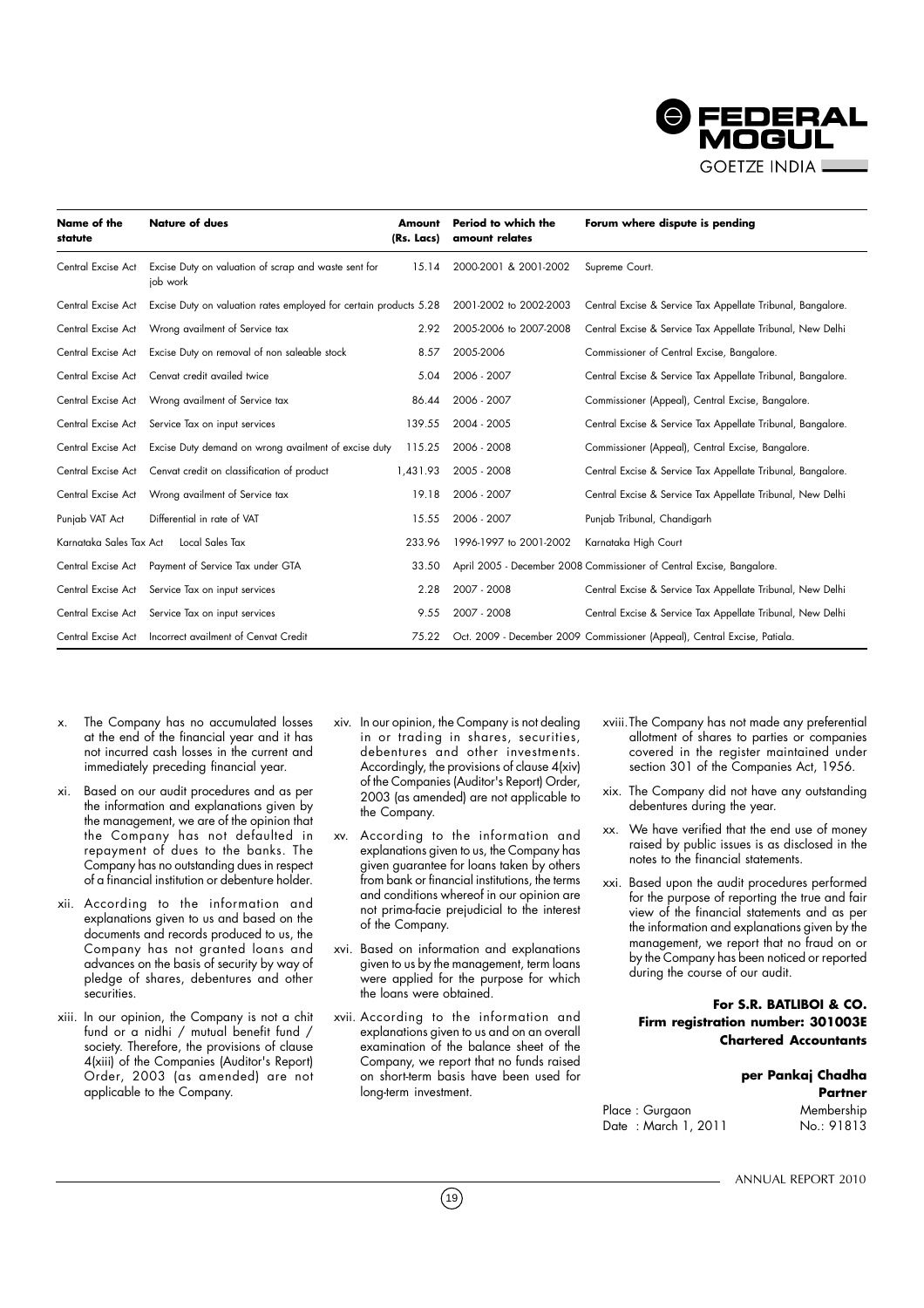

#### **Balance Sheet as at December 31, 2010**

|                                                     | <b>Schedules</b> | As at                    | As at             |
|-----------------------------------------------------|------------------|--------------------------|-------------------|
|                                                     |                  | <b>December 31, 2010</b> | December 31, 2009 |
|                                                     |                  | Rs (in lacs)             | Rs (in lacs)      |
| <b>SOURCES OF FUNDS</b>                             |                  |                          |                   |
| Shareholders' Funds                                 |                  |                          |                   |
| Share capital                                       | 1                | 5,563.21                 | 5,563.21          |
| Reserves and surplus                                | $\overline{2}$   | 32,209.74                | 28,770.82         |
|                                                     |                  | 37,772.95                | 34,334.03         |
| Loan Funds                                          |                  |                          |                   |
| Secured loans                                       | 3                | 4,822.46                 | 6,648.97          |
| Unsecured loans                                     | 4                | 3,826.28                 | 3,464.83          |
|                                                     |                  | 8,648.74                 | 10,113.80         |
| <b>Deferred Tax Liabilities (net)</b>               | 5                | 1,575.52                 | 445.13            |
| Total                                               |                  | 47,997.21                | 44,892.96         |
| <b>APPLICATION OF FUNDS</b>                         |                  |                          |                   |
| <b>Fixed Assets</b>                                 | 6                |                          |                   |
| Gross block                                         |                  | 69,372.80                | 67,124.39         |
| Less: Accumulated Depreciation & Amortisation       |                  | 33,905.46                | 30,497.36         |
| Net block                                           |                  | 35,467.34                | 36,627.03         |
| Capital work-in-progress including capital advances |                  | 3,576.26                 | 1,721.13          |
|                                                     |                  | 39,043.60                | 38,348.16         |
| <b>Investments</b>                                  | $\overline{7}$   | 2,092.34                 | 2,092.34          |
| <b>Current Assets, Loans and Advances</b>           |                  |                          |                   |
| Inventories                                         | 8                | 10,564.05                | 9,135.37          |
| Sundry debtors                                      | 9                | 11,943.12                | 10,068.73         |
| Cash and bank balances                              | 10               | 282.67                   | 207.72            |
| Other current assets                                | 11<br>12         | 603.25                   | 461.90            |
| Loans and advances                                  |                  | 5,657.46                 | 4,979.99          |
| (A)                                                 |                  | 29,050.55                | 24,853.71         |
| <b>Less: Current Liabilities and Provisions</b>     |                  |                          |                   |
| <b>Current liabilities</b>                          | 13               | 17,834.60                | 17,166.25         |
| Provisions                                          | 14               | 4,594.59                 | 3,714.81          |
| (B)                                                 |                  | 22,429.19                | 20,881.06         |
| <b>Net Current Assets</b><br>$(A-B)$                |                  | 6,621.36                 | 3,972.65          |
| Miscellaneous Expenditure                           | 15               | 239.91                   | 479.81            |
| (to the extent not written off or adjusted)         |                  |                          |                   |
| Total                                               |                  | 47,997.21                | 44,892.96         |
| <b>Notes to Accounts</b>                            | 24               |                          |                   |

The schedules referred to above and the notes to accounts form an integral part of the Balance Sheet. As per our report of even date

For S.R.BATLIBOI & CO.<br>Firm Registration No: 301003E **Chartered Accountants per Pankaj Chadha Jean de Montlaur de Dan Brugger<br>Partner Montgott Dan Brugger<br>Partner Montgoing Director & President Monde Time Fin** Membership No. 91813

Place: Gurgaon Company Secretary Secretary Secretary Secretary Secretary Secretary Date: March 1, 2011

ANNUAL REPORT 2010

For and on behalf of the Board of Directors of<br>Federal-Mogul Goetze (India) Limited

Whole Time Finance Director & CFO

**Khalid Khan**

 $(20)$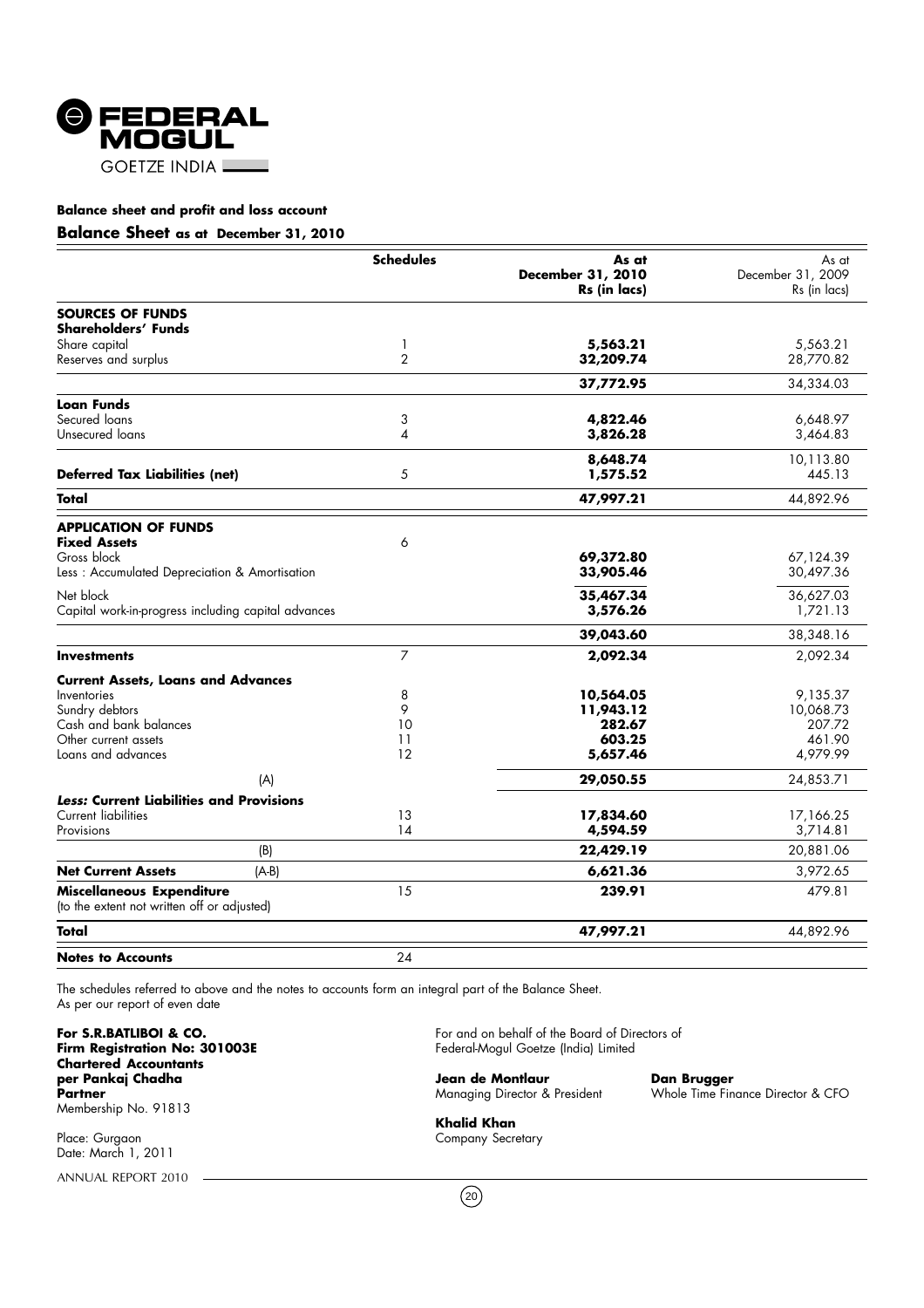

#### **Profit and Loss Account for the year ended December 31, 2010**

|                                                                             | <b>Schedules</b> | For the year ended<br>December 31, 2010 | For the year ended<br>December 31, 2009 |
|-----------------------------------------------------------------------------|------------------|-----------------------------------------|-----------------------------------------|
|                                                                             |                  | Rs (in lacs)                            | Rs (in lacs)                            |
| <b>INCOME</b>                                                               |                  |                                         |                                         |
| Turnover (Gross)                                                            |                  | 93,046.77                               | 77,506.95                               |
| Less: Excise duty                                                           |                  | 7,218.17                                | 5,175.75                                |
| Turnover (Net)                                                              |                  | 85,828.60                               | 72,331.20                               |
| <b>Trading sales</b>                                                        |                  | 3,823.33                                | 2,694.25                                |
| Job work income                                                             |                  | 1,091.00                                | 971.58                                  |
| Other income                                                                | 16               | 4,444.52                                | 2,869.09                                |
| Total                                                                       |                  | 95,187.45                               | 78,866.12                               |
| <b>EXPENDITURE</b>                                                          |                  |                                         |                                         |
| Raw materials and components consumed                                       | 17               | 32,526.22                               | 23,406.87                               |
| Purchase of trading goods                                                   |                  | 2,782.41                                | 2,000.58                                |
| Personnel expenses                                                          | 18               | 17,800.96                               | 15,570.14                               |
| Operating and other expenses                                                | 19               | 31,294.55                               | 24,541.78                               |
| Decrease/ (increase) in inventories                                         | 20               | (619.27)                                | 714.45                                  |
| Depreciation/ amortisation                                                  | 6                | 4,822.46                                | 4,949.23                                |
| Increase/(Decrease) of excise duty on finished goods                        |                  | 140.97                                  | (218.58)                                |
| Amortisation of miscellaneous expenses                                      | 15               | 239.90                                  | 239.90                                  |
| Financial expenses                                                          | 21               | 1,393.16                                | 2,170.45                                |
| Total                                                                       |                  | 90,381.36                               | 73,374.82                               |
| Profit before tax and prior period items                                    |                  | 4,806.09                                | 5,491.30                                |
| Provision for Tax                                                           |                  |                                         |                                         |
| Current tax (MAT payable)                                                   |                  | 805.83                                  | 880.00                                  |
| Less: MAT credit entitlement                                                |                  | (805.83)                                | (880.00)                                |
| Less: Reversal of provision for earlier years (Previous year Rs. 3.68 lacs) |                  |                                         | (3.68)<br>(3.68)                        |
| Fringe benefit tax                                                          |                  | 1,130.39                                | 16.42<br>445.13                         |
| Deferred tax charge                                                         |                  |                                         |                                         |
| <b>Total Tax Expense</b>                                                    |                  | 1,130.39                                | 457.87                                  |
| Profit after tax but before prior period items                              |                  | 3,675.70                                | 5,033.43                                |
| Prior period items (Net of tax Rs. Nil (Previous year Rs. Nil))             | 22               | 236.78                                  | 423.82                                  |
| Net profit                                                                  |                  | 3,438.92                                | 4.609.61                                |
| Balance brought forward from previous year                                  |                  | 962.40                                  | (3,647.21)                              |
| <b>Surplus carried to Balance Sheet</b>                                     |                  | 4,401.32                                | 962.40                                  |
| <b>Earnings per share</b>                                                   | 23               |                                         |                                         |
| Basic and diluted [Nominal value of shares Rs 10 (Previous year Rs 10)]     |                  | 6.18                                    | 8.29                                    |
| <b>Notes to Accounts</b>                                                    | 24               |                                         |                                         |

The schedules referred to above and the notes to accounts form an integral part of the Profit and Loss Account

As per our report of even date

**Chartered Accountants per Pankaj Chadha Jean de Montlaur Dan Brugger Partner Managing Director & President Mundaing Director & President Mundaing Director & CFO** Membership No. 91813

Place: Gurgaon Company Secretary Company Secretary Company Secretary Date: March 1, 2011

**For S.R.BATLIBOI & CO.** For and on behalf of the Board of Directors of **Firm Registration No: 301003E** Federal-Mogul Goetze (India) Limited Federal-Mogul Goetze (India) Limited

 $(21)$ 

**Khalid Khan**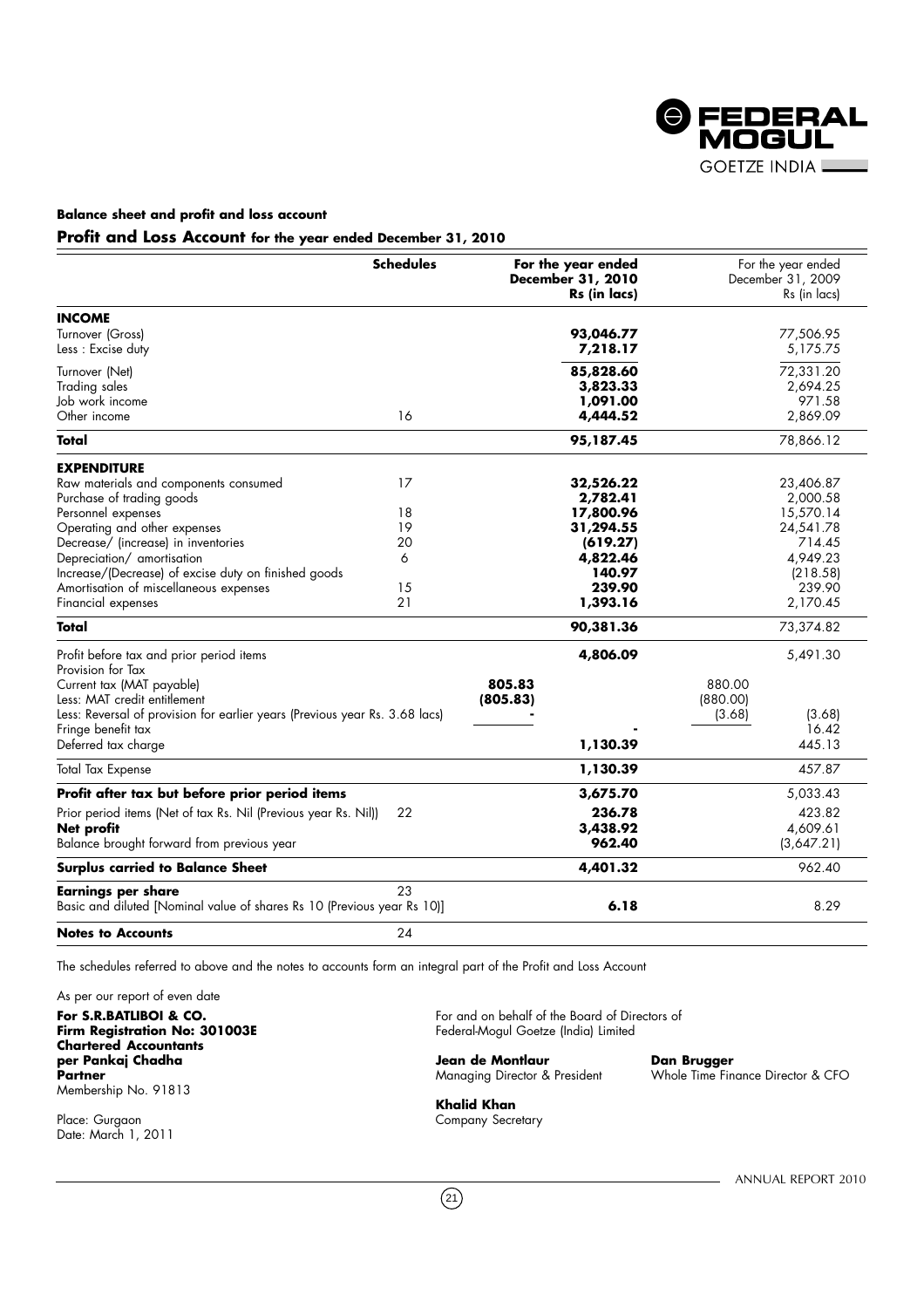

#### **Schedule to the Accounts**

#### **Schedule 1 : Share Capital**

|                                                                                                                     | As at<br>December 31, 2010<br>Rs (in lacs) | As at<br>December 31, 2009<br>Rs (in lacs) |
|---------------------------------------------------------------------------------------------------------------------|--------------------------------------------|--------------------------------------------|
| <b>Schedule 1: Share Capital</b><br>Authorised<br>80,000,000 (Previous year 80,000,000) equity shares of Rs 10 each | 8,000.00                                   | 8,000.00                                   |
| <b>Issued</b><br>55,632,130 (Previous year 55,632,130) equity shares of Rs 10 each                                  | 5,563.21                                   | 5,563.21                                   |
| Subscribed & Paid up<br>55,632,130* (Previous year 55,632,130) equity shares of Rs 10 each, fully paid              | 5,563.21                                   | 5,563.21                                   |
| Total                                                                                                               | 5,563.21                                   | 5,563.21                                   |

\* Of the above Equity Shares:

a) 1,252,680 (Previous year 1,252,680) equity shares have been allotted as Bonus Shares by capitalisation of General Reserve.

b) 8,429,183 (Previous year 8,429,183) equity shares have been allotted as Bonus Shares by capitalisation of Securities Premium Account. c) 84,207 (Previous year 84,207) equity shares have been issued for consideration other than cash.

d) 33,408,581 (Previous year 33,408,581) equity shares are held by Federal Mogul Holding Limited, Mauritius, the parent company. Further 8,306,873 (Previous year 8,306,873) equity shares are held by Federal Mogul Vemogensuverwaltungs GMBH, a fellow subsidiary company. The ultimate holding company is Federal-Mogul Corporation, USA.

#### **Schedule 2 : Reserves and Surplus**

|                                              |           | As at<br>December 31, 2010<br>Rs (in lacs) |           | As at<br>December 31, 2009<br>Rs (in lacs) |
|----------------------------------------------|-----------|--------------------------------------------|-----------|--------------------------------------------|
| Capital Reserve                              |           | 56.55                                      |           | 56.55                                      |
| Capital Subsidy                              |           | 1.12                                       |           | 1.12                                       |
| Securities Premium Account                   |           |                                            |           |                                            |
| Balance as per last Balance Sheet            | 26,750.75 |                                            | 26,740.33 |                                            |
| Add: Adjustment against share issue expenses |           | 26,750.75                                  | 10.42     | 26,750.75                                  |
| Capital Redemption Reserve                   |           | 1,000.00                                   |           | 1,000.00                                   |
| Profit and Loss Account                      |           | 4,401.32                                   |           | 962.40                                     |
| Total                                        |           | 32,209.74                                  |           | 28,770.82                                  |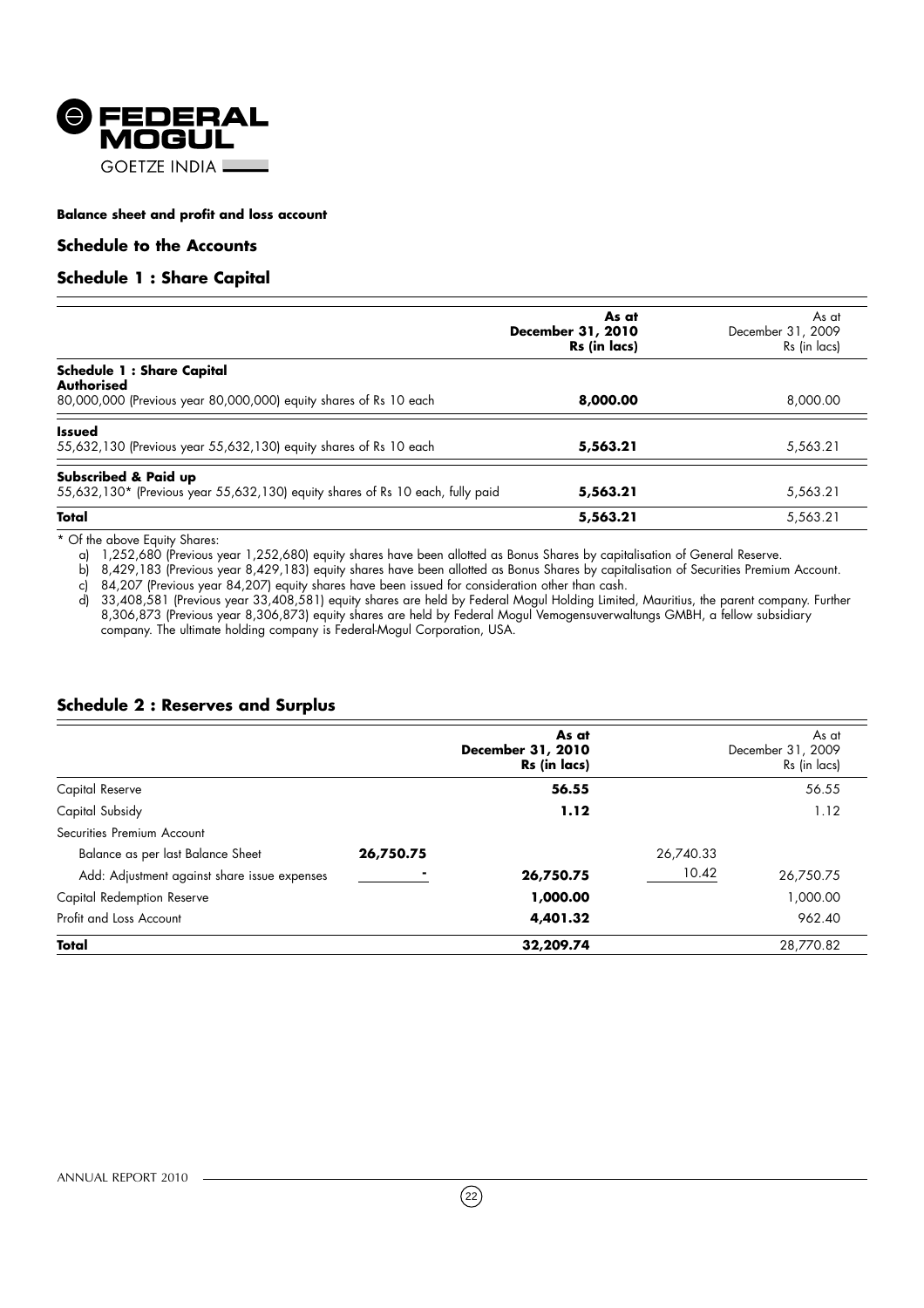

#### **Schedule to the Accounts**

### **Schedule 3 : Secured Loans**

|                                                   | As at<br>December 31, 2010<br>Rs (in lacs) | As at<br>December 31, 2009<br>Rs (in lacs) |
|---------------------------------------------------|--------------------------------------------|--------------------------------------------|
| Term loans from banks                             | 1,200.00                                   | 2,500.00                                   |
| Interest accrued and due on term loans            | 12.82                                      | 16.75                                      |
| Vehicle loans from banks                          | 1.13                                       | 29.90                                      |
| Working capital loans from banks                  | 3,607.29                                   | 4,080.00                                   |
| Interest accrued and due on working capital loans | 1.22                                       | 22.32                                      |
| Total                                             | 4,822.46                                   | 6,648.97                                   |

1 Term loans repayable within one year Rs 400 lacs (Previous Year Rs 1,300 lacs)

- Rs. Nil (Previous year Rs 1,000 lacs) are secured by first pari passu charge on entire fixed assets of the Company, along with other secured term lenders and second pari passu charge on current assets of the Company along with other term lenders.

 - Rs. 1,200 lacs (Previous year Rs 1,500 lacs) are secured by first pari passu charge on entire fixed assets of the Company including land and building and whole of moveable assets including plant & machinery, spares, tools and accessories, furniture & fixtures and other moveable assets of the Company.

3 Vehicle loans of Rs 1.13 lacs (Previous year Rs 29.90 lacs) from banks are secured by way of hypothecation of the underlying vehicles.

4 Working capital loans from banks are secured against hypothecation of current assets of the Company, both present and future.

 $(23)$ 

<sup>2</sup> Term loans from banks are secured by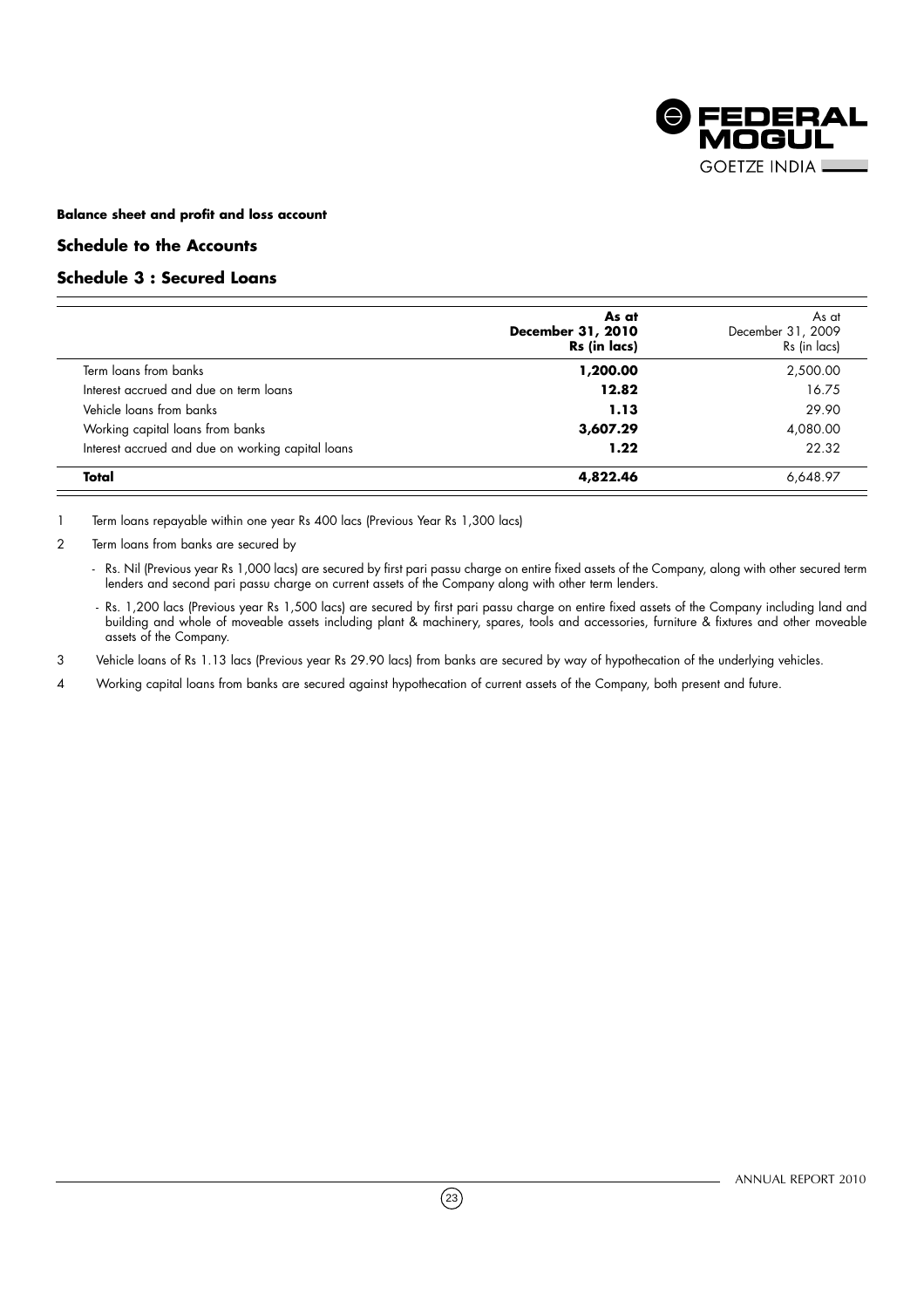

#### **Balance sheet and profit and loss account Schedule to the Accounts Schedule 4 : Unsecured Loans**

|                                                                    | As at<br>December 31, 2010<br>Rs (in lacs) | As at<br>December 31, 2009<br>Rs (in lacs) |
|--------------------------------------------------------------------|--------------------------------------------|--------------------------------------------|
| <b>Unclaimed Fixed Deposits</b>                                    | 3.64                                       | 5.10                                       |
| Short term loans and advances                                      |                                            |                                            |
| from others                                                        | 61.00                                      | 61.00                                      |
| Inter-corporate deposits*                                          | 3,750.00                                   | 3,325.00                                   |
| (Due within one year Rs. 3,750 lacs, Previous year Rs. 3,325 lacs) |                                            |                                            |
| Interest accrued and due on inter-corporate deposits               | 11.64                                      | 73.73                                      |
| Total                                                              | 3,826.28                                   | 3.464.83                                   |

\*Includes Rs. 2,300 lacs (Previous year Rs. 2,300 lacs) due to Federal-Mogul TPR (India) Limited, the subsidiary company and balance of Rs. 1,450 lacs (Previous year Rs 1,025 lacs) is due to other fellow subsidiaries.

#### **Schedule 5 : Deferred Tax Liabilities (net)**

|                                                                                                                                                | As at<br>December 31, 2010<br>Rs (in lacs) | As at<br>December 31, 2009<br>Rs (in lacs) |
|------------------------------------------------------------------------------------------------------------------------------------------------|--------------------------------------------|--------------------------------------------|
| <b>Deferred Tax Liabilities</b><br>Differences in depreciation in block of fixed assets as per tax books and financial books                   | 3,698.29                                   | 4,750.08                                   |
| <b>Gross deferred tax liabilities</b>                                                                                                          | 3,698.29                                   | 4,750.08                                   |
| <b>Deferred Tax Assets</b><br>Unabsorbed Depreciation<br>Effect of expenditure debited to profit and loss account in the current/ earlier year | 237.78                                     | 2.629.98                                   |
| but allowed for tax purposes in following years<br>Provision for doubtful debts                                                                | 1,853.88<br>31.11                          | 1.465.90<br>209.07                         |
| Gross deferred tax assets                                                                                                                      | 2,122.77                                   | 4,304.95                                   |
| <b>Net Deferred Tax Liabilities</b>                                                                                                            | 1,575.52                                   | 445.13                                     |

#### **Schedule 6 : Fixed Assets Rs (in lacs)**

|                                                                                                       | Freehold<br>Land | Leasehold<br>Land | <b>Buildings</b>            | <b>Furniture</b><br>& Fittings<br>and Office<br><b>Equipments</b> | Plant<br>and<br>Machinery         | <b>Vehicles</b>          | Intangibles*    | Total                             | Previous<br>Year                |
|-------------------------------------------------------------------------------------------------------|------------------|-------------------|-----------------------------|-------------------------------------------------------------------|-----------------------------------|--------------------------|-----------------|-----------------------------------|---------------------------------|
| Gross Block At 01.01.2010<br>Additions<br>Deductions                                                  | 1,485.16<br>۰    | 362.87            | 8,235.28<br>82.44<br>71.99  | 408.70<br>48.04<br>64.99                                          | 54,503.88<br>3.969.52<br>1,742.30 | 416.39<br>68.00<br>40.31 | 712.11          | 67,124.39<br>4.168.00<br>1,919.59 | 64,608.88<br>3,277.14<br>761.63 |
| At 31.12.2010                                                                                         | 1.485.16         | 362.87            | 8,245.73                    | 1,391.75                                                          | 56,731.10                         | 444.08                   | 712.11          | 69,372.80                         | 67.124.39                       |
| Depreciation/Amortisation At 01.01.2010<br>For the year<br>Deletions / adjustments                    | ٠<br>٠           | 11.66<br>7.24     | 2,462.12<br>307.20<br>40.86 | 664.55<br>69.71<br>26.26                                          | 26,597.17<br>4,283.77<br>1,315.15 | 231.06<br>85.51<br>32.09 | 530.80<br>69.03 | 30,497.36<br>4.822.46<br>1,414.36 | 25,902.83<br>5,067.65<br>473.12 |
| At 31.12.2010                                                                                         | ۰                | 18.90             | 2.728.46                    | 708.00                                                            | 29,565.79                         | 284.48                   | 599.83          | 33,905.46                         | 30.497.36                       |
| Depreciation for previous year                                                                        |                  | 3.62              | 269.16                      | 64.29                                                             | 4,578.05                          | 83.50                    | 69.03           | 5,067.65                          |                                 |
| Net Block At 31.12.2010                                                                               | 1,485.16         | 343.97            | 5,517.27                    | 683.75                                                            | 27,165.31                         | 159.60                   | 112.28          | 35,467.34                         | 36,627.03                       |
| <b>Net Block</b> At 31.12.2009                                                                        | .485.16          | 351.21            | 5.773.16                    | 744.15                                                            | 27,906.71                         | 185.33                   | 181.31          | 36.627.03                         | 38,706.05                       |
| Capital work-in-progress including capital advances Rs. 1,387.85 lacs (Previous year Rs. 201.56 lacs) |                  |                   |                             |                                                                   |                                   |                          |                 | 3,576.26                          | .721.13                         |

#### **Note:**

1. Freehold Land includes (at cost) Rs.900.65 lacs (Previous year Rs. 900.65 lacs) pending registration in the name of the Company.

2. Leasehold Land includes (at cost) Rs.155.60 lacs (Previous year Rs. 155.60 lacs) pending registration in the name of the Company.<br>3. Buildings include (at cost)

Buildings include (at cost)

i) Rs 76.04 lacs (Previous year Rs 76.04 lacs) Residential flats pending registration in the name of the Company.

ii) Rs 1,261.39 lacs (Previous year Rs 1,261.39 lacs), constructed on land pending registration in the name of the Company.

4. \* Includes Patents and Trade marks valued at Re.1.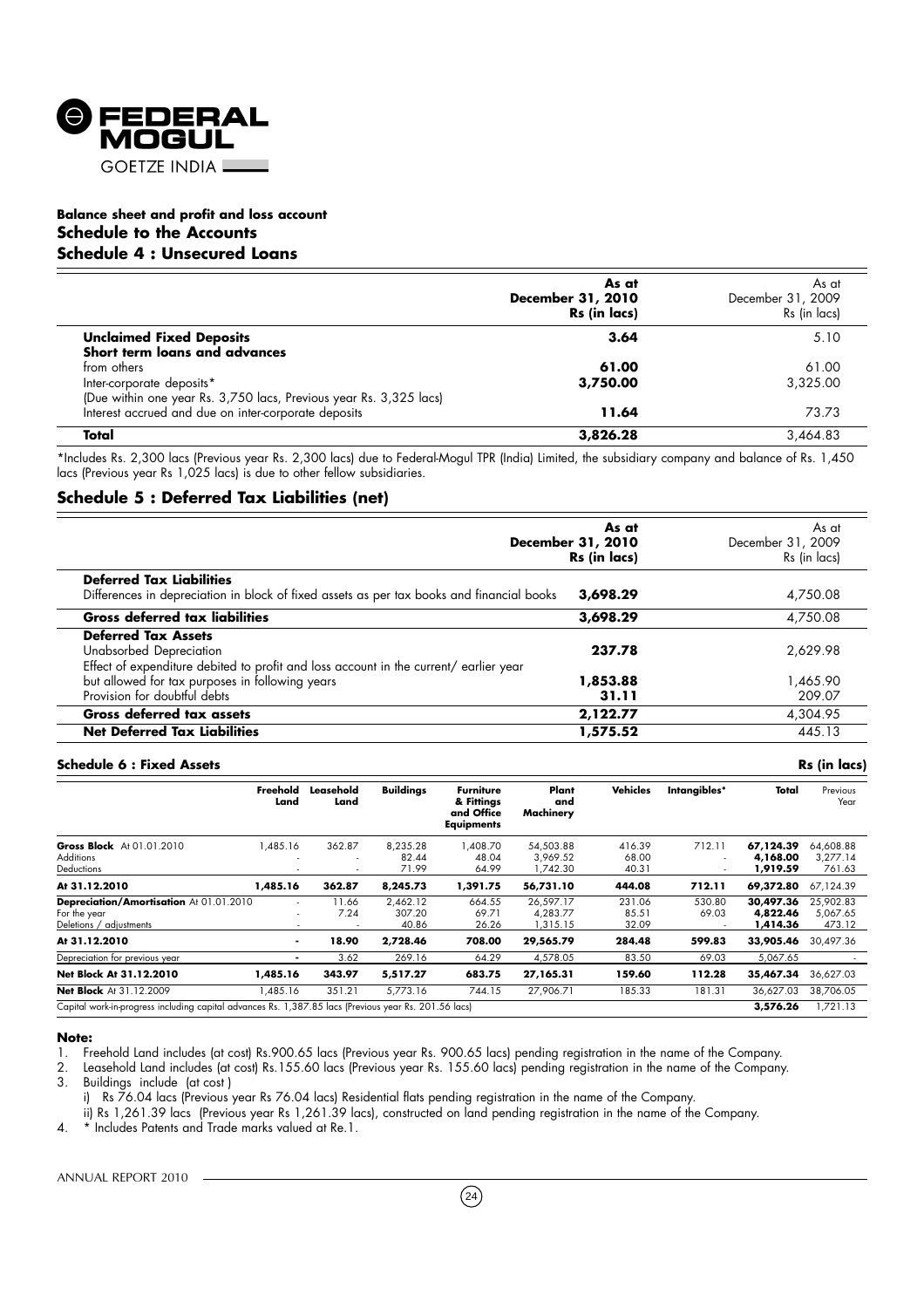

#### **Balance sheet and profit and loss account Schedule to the Accounts Schedule 7 : Investments\***

|              |                                                                                                                   |         | As at<br>December 31, 2010<br>Rs (in lacs) |          | As at<br>December 31, 2009<br>Rs (in lacs) |
|--------------|-------------------------------------------------------------------------------------------------------------------|---------|--------------------------------------------|----------|--------------------------------------------|
|              | Trade Long Term (At Cost) (Unquoted)                                                                              |         |                                            |          |                                            |
|              | <b>Subsidiary Companies</b>                                                                                       |         |                                            |          |                                            |
|              | Unquoted fully paid up                                                                                            |         |                                            |          |                                            |
|              | 51,00,000 (Previous year - 51,00,000) equity shares of Rs 10 each<br>(i)                                          |         |                                            |          |                                            |
|              | in Federal-Mogul TPR (India) Ltd                                                                                  |         | 510.00                                     |          | 510.00                                     |
|              | 5,10,000 (Previous year - 510,000) 6% redeemable cumulative<br>(ii)                                               |         |                                            |          |                                            |
|              | preference shares of Rs.100 each in Federal-Mogul TPR (India) Ltd.                                                |         | 510.00                                     |          | 510.00                                     |
|              | Non-Trade Long Term (At Cost) (Unquoted)                                                                          |         |                                            |          |                                            |
| $\mathbf{U}$ | <b>Government Securities</b>                                                                                      |         |                                            |          |                                            |
|              | National Savings Certificates**                                                                                   |         | 1.42                                       |          | 1.42                                       |
| (II)         | <b>GI Power Corporation Limited</b>                                                                               |         |                                            |          |                                            |
| a            | 3,889,600 (Previous year-3,889,600) equity shares of Rs 5 each, fully paid                                        |         | 194.48                                     |          | 194.48                                     |
| b            | 17,528,800 (Previous year - 17,528,800) 8% cumulative convertible redeemable                                      |         |                                            |          |                                            |
|              | Preference Shares of Rs.5 each fully paid***                                                                      |         | 876.44                                     |          | 876.44                                     |
|              | (III) GTZ Securities Limited                                                                                      |         |                                            |          |                                            |
|              | 923,000 (Previous year-923,000) equity shares of Rs 5 each fully paid                                             | 46.15   |                                            | 46.15    |                                            |
|              | Less: Provision for diminution in the value of investment                                                         | (46.15) |                                            | (46.15)  |                                            |
|              | (IV) Nanz Food Products Limited                                                                                   |         |                                            |          |                                            |
|              | 100,000 (Previous year-100,000) 6% redeemable cumulative                                                          |         |                                            |          |                                            |
|              | preference shares of Rs. 10 each fully paid                                                                       | 10.00   |                                            | 10.00    |                                            |
|              | Less: Provision for diminution in the value of investment                                                         | (10.00) |                                            | (10.00)  |                                            |
|              | Current Investments (at lower of cost and market value) (Unquoted)                                                |         |                                            |          |                                            |
| (I)          | NIL (Previous year - 50,000) equity shares of Rs.10 each in<br>Satara Rubbers & Chemicals Ltd (a subsidiary) **** |         |                                            | 201.00   |                                            |
|              | Less: Provision for diminution in the value of investment                                                         |         |                                            | (201.00) |                                            |
|              | Total                                                                                                             |         | 2,092.34                                   |          | 2,092.34                                   |

Investments in the companies under the same management are: - Federal-Mogul TPR (India) Ltd

- Satara Rubbers & Chemicals Ltd

\*\* The investment is pledged with Sale Tax Authorities

\*\*\* Cumulative Convertible Redeemable Preference Shares of Rs. 5 each fully paid of GI Power Corporation Limited are redeemable on or before July 25, 2014 at the option of the Company.

\*\*\*\* (i) Purchased during the year 17,005,903 equity shares of Rs. 10 each for Rs. 170,059,030 settled by conversion of advance of Rs. 170,059,030. (ii) Sold during the year 17,055,903 equity share of Rs. 10 each for a consideration of Rs. 113,000,000 @ Rs. 6.63 per share. (iii) See also note 12 in schedule 24.



 $(25)$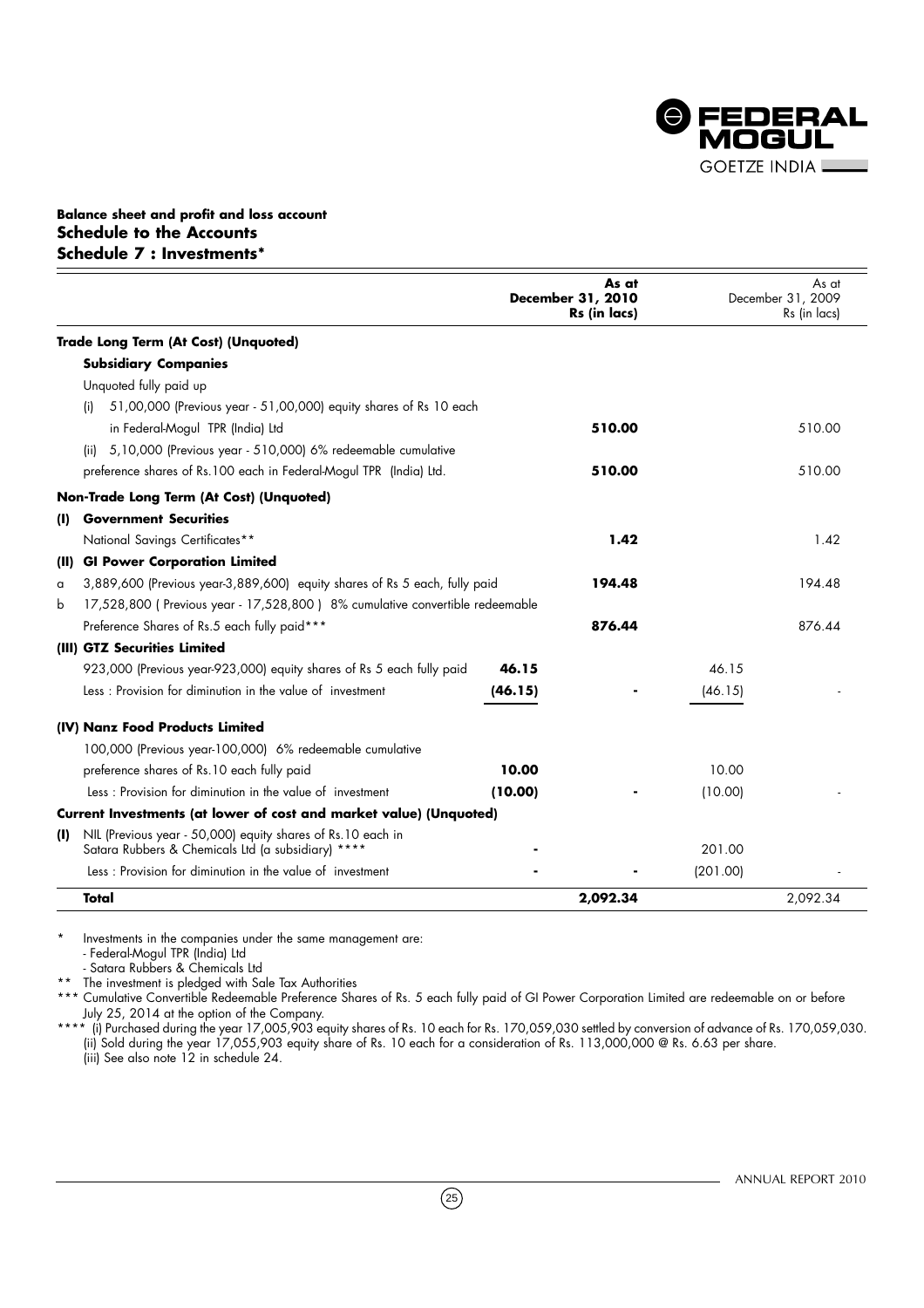

#### **Schedule to the Accounts**

#### **Schedule 8 : Inventories (at lower of cost and net realisable value)**

|                                                                                | As at<br>December 31, 2010<br>Rs (in lacs) | As at<br>December 31, 2009<br>Rs (in lacs) |
|--------------------------------------------------------------------------------|--------------------------------------------|--------------------------------------------|
| Raw materials and components                                                   | 2,097.07                                   | 1,253.48                                   |
| (Including materials in transit Rs 968.43 lacs (Previous year Rs 231.37 lacs)) |                                            |                                            |
| Stores and spares                                                              | 1,800.95                                   | 1,835.13                                   |
| Work-in-progress                                                               | 3,385.97                                   | 2,955.83                                   |
| Reusable scrap                                                                 | 30.00                                      | 20.39                                      |
| Finished goods - Manufactured                                                  | 2,952.17                                   | 2,754.09                                   |
| - Tradina                                                                      | 297.89                                     | 316.45                                     |
| Total                                                                          | 10,564.05                                  | 9,135.37                                   |

#### **Schedule 9: Sundry Debtors**

| Debts outstanding for a period exceeding six months |           |           |
|-----------------------------------------------------|-----------|-----------|
| Unsecured, considered good*                         | 119.97    | 51.70     |
| Unsecured, considered doubtful                      | 91.54     | 115.11    |
| Other debts                                         |           |           |
| Secured, considered good                            | 220.65    | 210.91    |
| Unsecured, considered good                          | 11,602.50 | 9,806.12  |
|                                                     | 12,034.66 | 10,183.84 |
| Less: Provision for doubtful debts                  | 91.54     | 115.11    |
| Total                                               | 11,943.12 | 10.068.73 |

\* Dues from companies under the same management:

Federal-Mogul Bearings India Limited Rs. Nil (Previous year Rs. 14.63 lacs) (Maximum amount outstanding during the year Rs. 14.63 lacs (Previous year Rs. 668.61 lacs))

#### **Schedule 10: Cash and Bank Balances**

| Cash on hand                                              | 0.35   | 0.63   |
|-----------------------------------------------------------|--------|--------|
| Balances with scheduled banks:                            |        |        |
| On current accounts                                       | 217.18 | 136.17 |
| On deposit accounts (pledged with Government authorities) | 50.14  | 49.81  |
| On unpaid dividend accounts                               | 15.00  | 21.11  |
| Total                                                     | 282.67 | 207.72 |
|                                                           |        |        |

#### **Schedule 11: Other Current Assets**

| Fixed Assets held for sale (at lower of net book value |        |        |
|--------------------------------------------------------|--------|--------|
| and estimated net realisable value)                    | 1.82   | 12.01  |
| Interest accrued on deposits                           | 6.96   | 32.85  |
| DEPB Benefits Receivable                               | 584.71 | 350.95 |
| Insurance Claim Receivable                             | 9.76   | 66.09  |
| Total                                                  | 603.25 | 461.90 |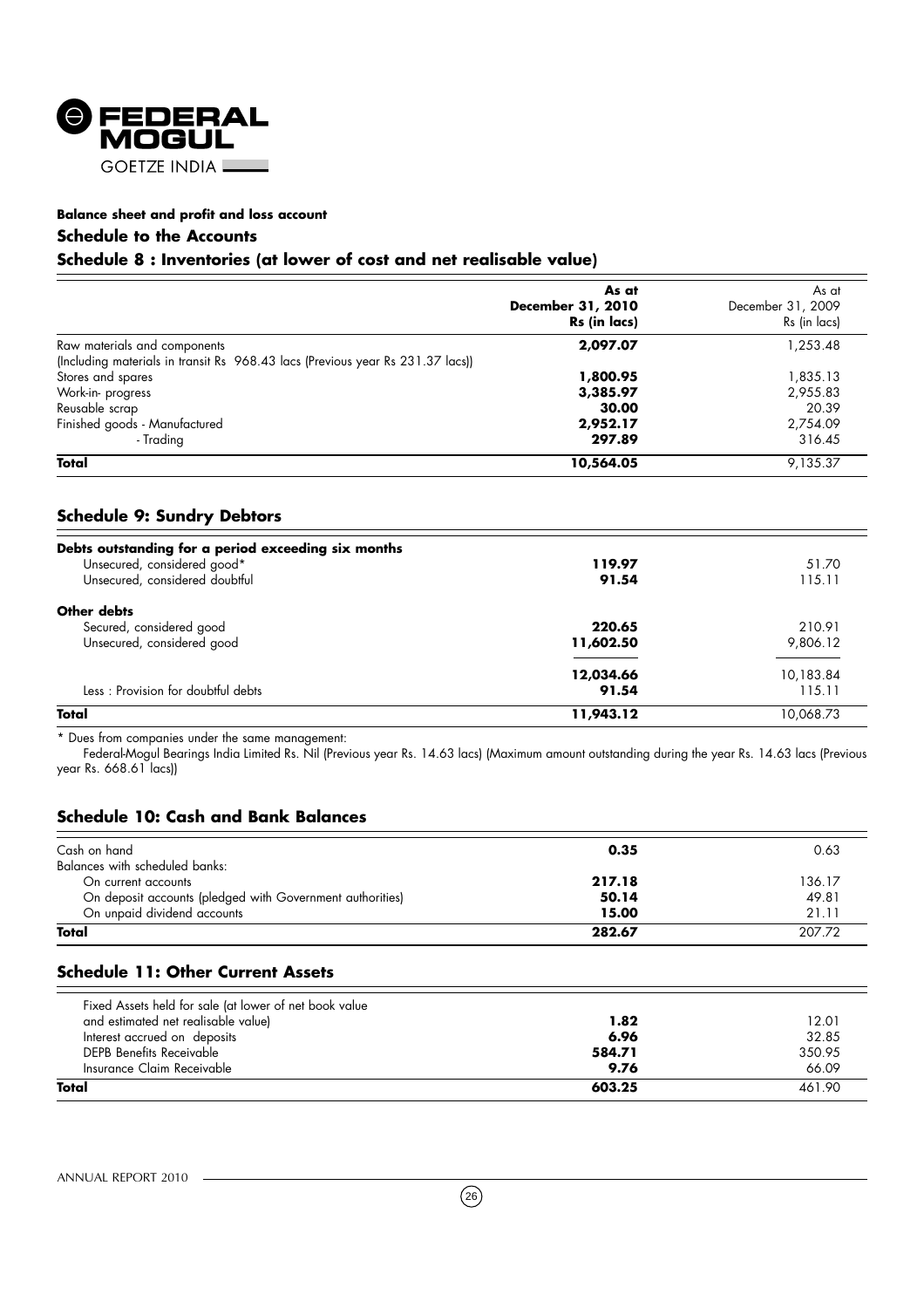

#### **Balance sheet and profit and loss account Schedule to the Accounts Schedule 12 : Loans and Advances**

|                                                                                                                                                              | As at<br>December 31, 2010<br>Rs (in lacs) | As at<br>December 31, 2009<br>Rs (in lacs) |
|--------------------------------------------------------------------------------------------------------------------------------------------------------------|--------------------------------------------|--------------------------------------------|
| Unsecured considered good, except where stated otherwise                                                                                                     |                                            |                                            |
| Advances recoverable in cash or in kind or for value to be received                                                                                          | 1,538.32                                   | 1,301.86                                   |
| Advance to Satara Rubbers & Chemicals Limited*                                                                                                               |                                            | 1.714.71                                   |
| (Considered doubtful Rs. Nil (Previous year Rs. 514.71 lacs))                                                                                                |                                            |                                            |
| Security deposits                                                                                                                                            | 709.33                                     | 471.57                                     |
| Balance with excise authorities                                                                                                                              | 1,047.34                                   | 502.12                                     |
| Advance payment of tax (net of provision Rs. 1,790.79 lacs, (Previous year Rs. 981.27 lacs))<br>(Considered doubtful Rs. 76.94 lacs (Previous year Rs. Nil)) | 728.95                                     | 599.82                                     |
| MAT credit entitlement                                                                                                                                       | 1,685.84                                   | 880.00                                     |
| Advance Payment of Fringe Benefit Tax (net of provision Rs. 406.88 lacs,                                                                                     |                                            |                                            |
| (Previous year Rs. 406.88 lacs))                                                                                                                             | 24.62                                      | 24.62                                      |
|                                                                                                                                                              | 5,734.40                                   | 5,494.70                                   |
| Less: Provision for doubtful advances                                                                                                                        | 76.94                                      | 514.71                                     |
| Total                                                                                                                                                        | 5,657.46                                   | 4.979.99                                   |

\* Loan given to a Company in which directors are interested and which is a company under the same management.

- Maximum amount outstanding during the year Rs. 1,714.71 lacs (Previous year Rs. 1,749.09 lacs).

#### **Schedule 13 : Current Liabilities**

| Sundry creditors<br>total outstanding dues of Micro and Small Enterprises (refer note no. 14 to schedule 24)<br>a)<br>total outstanding dues of creditors other than Micro and Small Enterprises<br>b)<br>Due to Subsidiary company<br>Advance received against sale of investment<br>Other liabilities<br>Security deposits<br>Amounts due to Investors Education & Protection fund (as and when due) - unpaid dividends | 147.97<br>14,738.61<br>1,627.21<br>965.23<br>270.18<br>15.00 | 84.90<br>13,201.20<br>2,456.95<br>200.00<br>866.29<br>260.87<br>21.11 |
|---------------------------------------------------------------------------------------------------------------------------------------------------------------------------------------------------------------------------------------------------------------------------------------------------------------------------------------------------------------------------------------------------------------------------|--------------------------------------------------------------|-----------------------------------------------------------------------|
| Interest accrued but not due on loans                                                                                                                                                                                                                                                                                                                                                                                     | 70.40                                                        | 74.93                                                                 |
| Total                                                                                                                                                                                                                                                                                                                                                                                                                     | 17,834.60                                                    | 17,166.25                                                             |
|                                                                                                                                                                                                                                                                                                                                                                                                                           |                                                              |                                                                       |

#### **Schedule 14 : Provisions**

| Provision for compensated absences                                                            | 687.55   | 734.38   |
|-----------------------------------------------------------------------------------------------|----------|----------|
| Provision for gratuity                                                                        | 2,549.81 | 2,064.53 |
| Provision for regulatory matters*                                                             | 424.91   | 93.14    |
| Provision for non fulfillment of export obligations**                                         | 932.32   | 822.76   |
| Total                                                                                         | 4,594.59 | 3,714.81 |
| * Provision for regulatory matters (Refer note no. 18 in schedule no. 24)                     |          |          |
| Opening balance                                                                               | 93.14    |          |
| Provision made during the year                                                                | 845.00   | 93.14    |
| Utilised during the year                                                                      | 513.23   |          |
| <b>Closing Balance</b>                                                                        | 424.91   | 93.14    |
| ** Provision for non fulfillment of export obligations (Refer note no. 17 in schedule no. 24) |          |          |
| Opening balance                                                                               | 822.76   |          |
| Provision made during the year                                                                | 109.56   | 822.76   |
| Utilised during the year                                                                      |          |          |
| <b>Closing Balance</b>                                                                        | 932.32   | 822.76   |
| Schedule 15 : Miscellaneous Expenditure*                                                      |          |          |
|                                                                                               |          |          |

| Balance as per last Balance Sheet<br>Less: Written off                                                             | 479.81<br>239.90 | 239.91 | 719.71<br>239.90 | 479.81 |
|--------------------------------------------------------------------------------------------------------------------|------------------|--------|------------------|--------|
| Total                                                                                                              |                  | 239.91 |                  | 479.81 |
| * Amount represents the impact of transitional provision on adoption of notified Accounting Standard 15 (revised). |                  |        |                  |        |

- ANNUAL REPORT 2010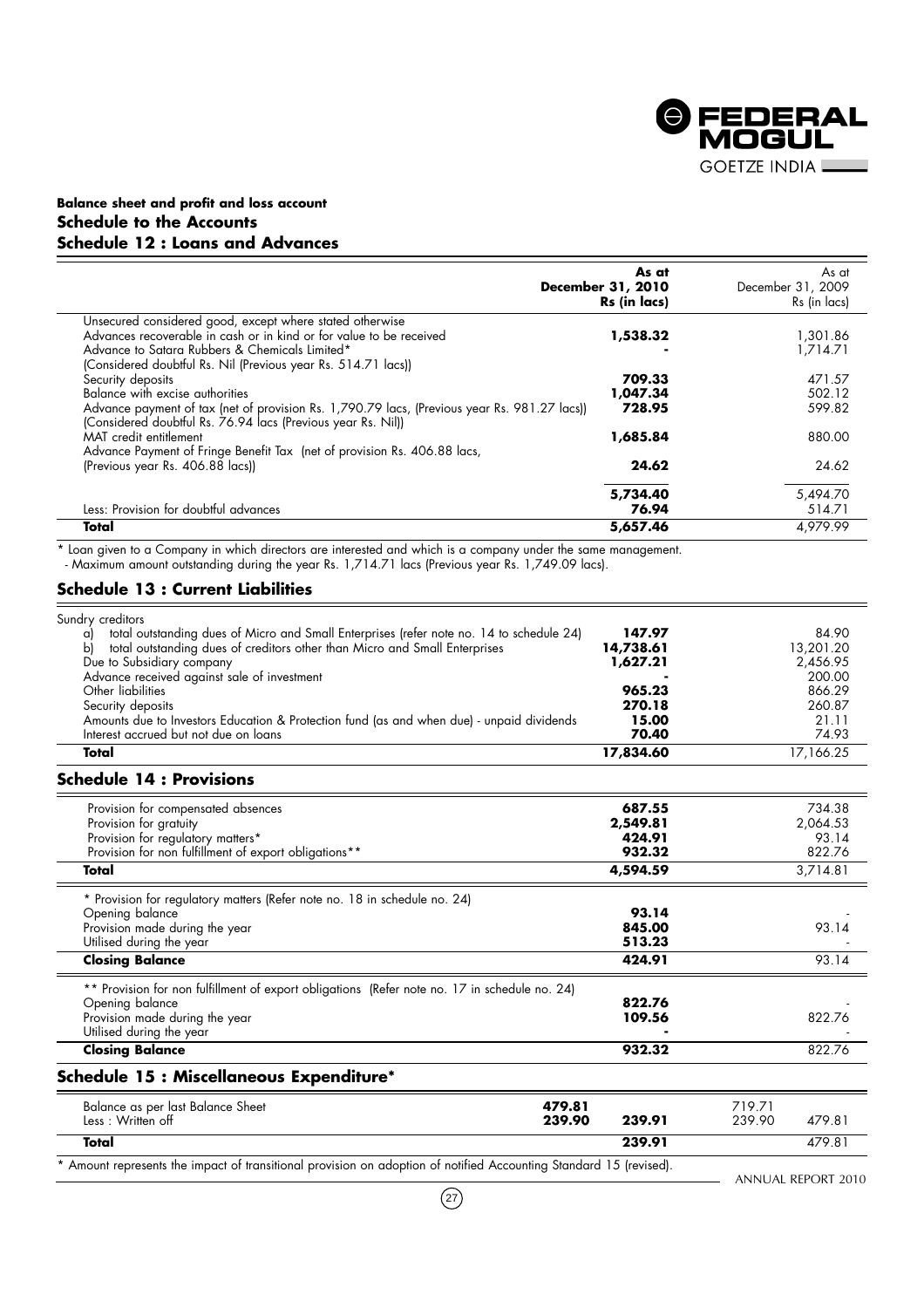

#### **Schedule to the Accounts**

### **Schedule 16 : Other Income**

|                                                                                 | For the year ended<br><b>December 31, 2010</b><br>Rs (in lacs) | For the year ended<br>December 31, 2009<br>Rs (in lacs) |
|---------------------------------------------------------------------------------|----------------------------------------------------------------|---------------------------------------------------------|
| Interest:                                                                       |                                                                |                                                         |
| Bank deposits (TDS Rs. Nil, (Previous year Rs. 1.45 lacs))                      | 0.97                                                           | 13.29                                                   |
| Others on electricity deposits (TDS Rs 3.01 lacs, (Previous year Rs 3.77 lacs)) | 19.69                                                          | 24.64                                                   |
| Dividend on investment in subsidiary-Non-trade Long Term (unquoted)             | 270.30                                                         | 30.60                                                   |
| Sale of scrap                                                                   | 1,652.49                                                       | 1,168.81                                                |
| Commission received from subsidiary                                             | 407.08                                                         | 339.33                                                  |
| Duty drawback/ Exim Scrip realisation                                           | 344.38                                                         | 304.33                                                  |
| Cash Discount                                                                   | 4.62                                                           |                                                         |
| Excess provision written back                                                   | 54.61                                                          | 231.49                                                  |
| Miscellaneous income                                                            | 424.18                                                         | 312.94                                                  |
| Foreign exchange rate difference (net)                                          | 64.51                                                          |                                                         |
| Provision for doubtful debts written back                                       | 13.77                                                          |                                                         |
| Provision for advances written back                                             | 500.59                                                         |                                                         |
| Management Support Charges                                                      | 687.33                                                         | 443.66                                                  |
| Total                                                                           | 4,444.52                                                       | 2,869.09                                                |

#### **Schedule 17 : Raw materials and Components Consumed**

| Inventories as at December 31, 2009<br>Add: Purchases | 1,253.48<br>33,369.81 | 1,286.19<br>23,374.16 |
|-------------------------------------------------------|-----------------------|-----------------------|
|                                                       | 34,623.29             | 24,660.35             |
| Inventories as at December 31, 2010                   | 2,097.07              | 1,253.48              |
| Total                                                 | 32,526.22             | 23,406.87             |

### **Schedule 18 : Personnel expenses**

| Salaries, wages and bonus (Refer note no. 16 in schedule no. 24) | 15,001.96 | 13,185.53 |
|------------------------------------------------------------------|-----------|-----------|
| Contribution to provident fund and other funds                   | 1,160.85  | 881.64    |
| Contribution to superannuation fund                              | 67.38     | 165.89    |
| Contribution to gratuity                                         | 243.91    | 227.89    |
| Workmen and staff welfare expenses                               | 1,326.86  | 1,109.19  |
| Total                                                            | 17,800.96 | 15,570.14 |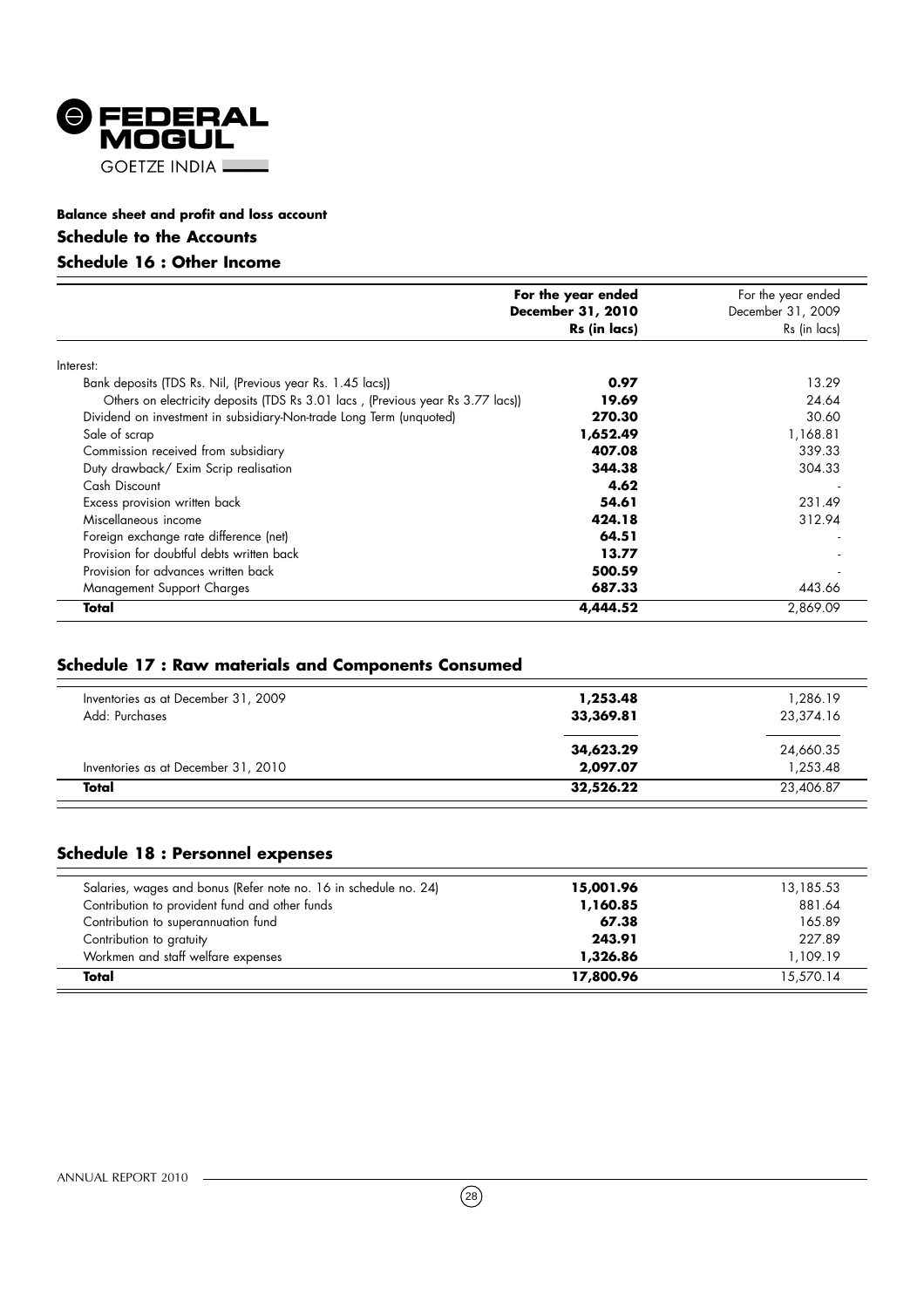

#### **Schedule to the Accounts**

#### **Schedule 19 : Operating and Other Expenses**

|                                                                         |       | For the year ended |       | For the year ended |
|-------------------------------------------------------------------------|-------|--------------------|-------|--------------------|
|                                                                         |       | December 31, 2010  |       | December 31, 2009  |
|                                                                         |       | Rs (in lacs)       |       | Rs (in lacs)       |
| Consumption of stores and spares (Refer note no. 16 in Schedule no. 24) |       | 9,685.76           |       | 8,126.50           |
| Sub-contracting expenses                                                |       | 1,845.66           |       | 1,298.46           |
| Power and fuel                                                          |       | 5,762.12           |       | 4,779.52           |
| Freight and forwarding charges                                          |       | 2,264.92           |       | 1,530.83           |
| Rent                                                                    |       | 524.73             |       | 416.42             |
| Rates and taxes                                                         |       | 532.56             |       | 323.11             |
| Insurance                                                               |       | 67.47              |       | 43.11              |
| Repairs and maintenance                                                 |       |                    |       |                    |
| - Plant and machinery                                                   |       | 279.81             |       | 294.80             |
| - Buildings                                                             |       | 312.74             |       | 107.62             |
| - Others                                                                |       | 499.57             |       | 210.79             |
| Advertising and sales promotion                                         |       | 4,136.61           |       | 4,096.03           |
| Royalty                                                                 |       | 1,011.50           |       | 921.33             |
| Product rectification charges                                           |       | 56.75              |       | 90.48              |
| Legal and professional expenses                                         |       | 502.09             |       | 298.03             |
| Travelling and conveyance                                               |       | 438.26             |       | 297.30             |
| Communication costs                                                     |       | 153.59             |       | 247.59             |
| Management Support Charges                                              |       | 394.07             |       |                    |
| Printing and stationery                                                 |       | 100.75             |       | 69.87              |
| Directors' sitting fees                                                 |       | 11.67              |       | 15.46              |
| Payment to Auditor                                                      |       |                    |       |                    |
| As auditor:                                                             |       |                    |       |                    |
| - Audit fee                                                             | 37.00 |                    | 37.00 |                    |
| - Tax audit fee                                                         | 23.00 |                    | 23.00 |                    |
| - For Limited reviews                                                   | 9.00  |                    | 9.00  |                    |
| - Out-of-pocket expenses                                                | 6.70  |                    | 4.26  |                    |
| In other manner:                                                        |       |                    |       |                    |
| - For Certification and others matters                                  | 2.00  | 77.70              | 2.70  | 75.96              |
| Charity & Donation                                                      |       | 0.29               |       |                    |
| Provision for regulatory matters (Refer note no. 16 in schedule no. 24) |       | 845.00             |       | 93.14              |
| Provision for doubtful debts                                            |       |                    |       | 53.14              |
| Provision for doubtful advances                                         |       | 76.94              |       | 514.71             |
| Loss on sale of Non-trade Current Investments                           |       | 570.59             |       |                    |
| Foreign exchange rate difference (net)                                  |       |                    |       | 12.97              |
| Loss on sale/ discard of fixed assets (net)                             |       | 421.91             |       | 224.89             |
| Advances written off                                                    |       | 39.35              |       | 1.65               |
| Miscellaneous expenses                                                  |       | 682.14             |       | 398.07             |
| Total                                                                   |       | 31,294.55          |       | 24,541.78          |

 $\circled{29}$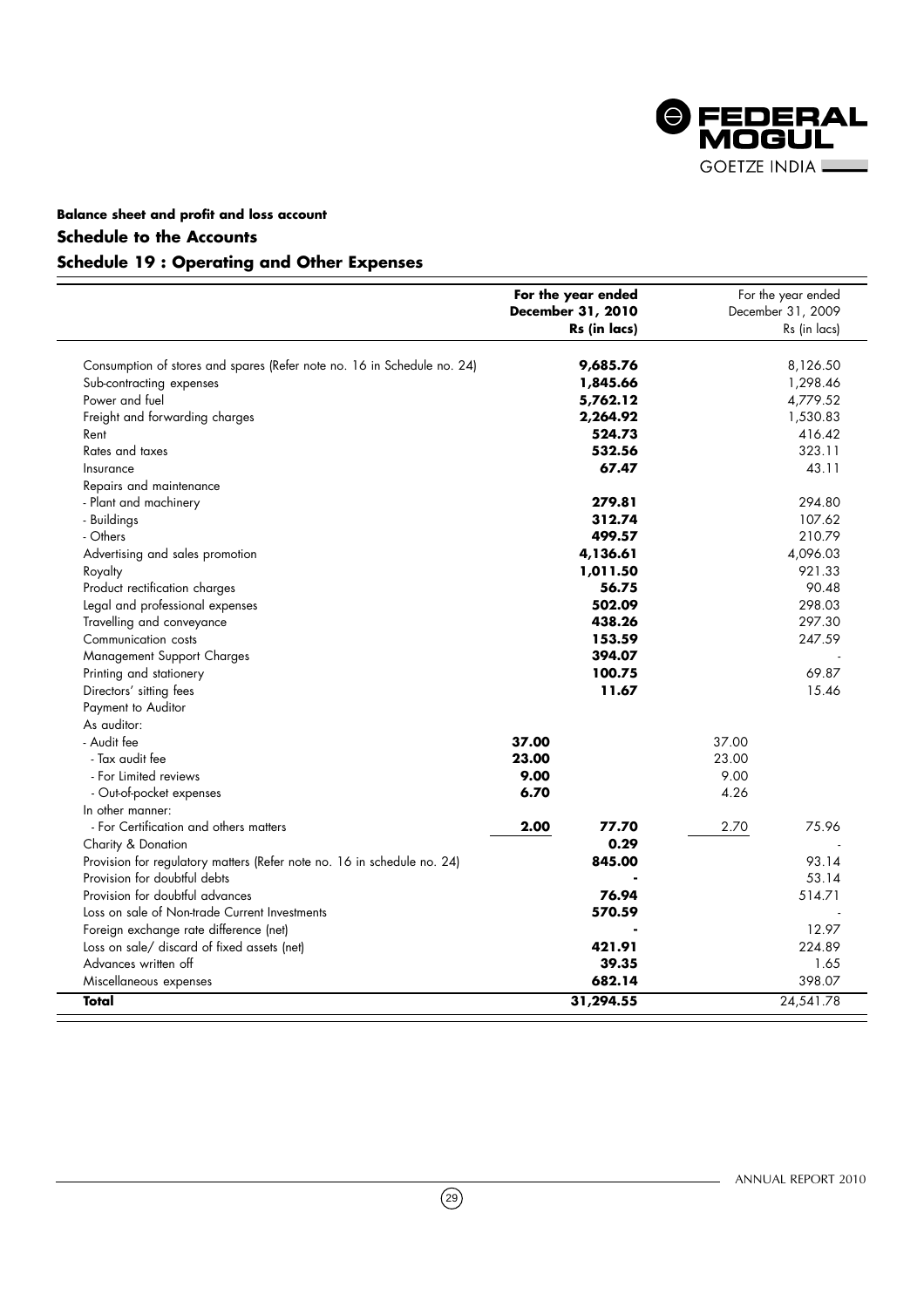

#### **Schedule to the Accounts**

### **Schedule 20 : Decrease/ (increase) in Inventories**

|                                                 | For the year ended<br>December 31, 2010<br>Rs (in lacs) | For the year ended<br>December 31, 2009<br>Rs (in lacs) |
|-------------------------------------------------|---------------------------------------------------------|---------------------------------------------------------|
| Inventories as at December 31, 2009             |                                                         |                                                         |
| - Work-in-progress                              | 2,955.83                                                | 3,265.93                                                |
| Finished goods - Manufactured<br>$\blacksquare$ | 2,754.09                                                | 3,387.57                                                |
| - Trading                                       | 316.45                                                  | 16.00                                                   |
| - Reusable Scrap                                | 20.39                                                   | 91.71                                                   |
|                                                 | 6,046.76                                                | 6,761.21                                                |
| Inventories as at December 31, 2010             |                                                         |                                                         |
| - Work-in-progress                              | 3,385.97                                                | 2,955.83                                                |
| Finished goods - Manufactured<br>$\mathbf{r}$   | 2,952.17                                                | 2,754.09                                                |
| - Trading                                       | 297.89                                                  | 316.45                                                  |
| Reusable Scrap<br>$\blacksquare$                | 30.00                                                   | 20.39                                                   |
|                                                 | 6,666.03                                                | 6,046.76                                                |
|                                                 | (619.27)                                                | 714.45                                                  |

#### **Schedule 21 : Financial Expenses**

| - others                                  | 615.79           | 627.37             |
|-------------------------------------------|------------------|--------------------|
| Bank charges                              | 146.23           | 139.13             |
| Total                                     | 1,393.16         | 2,170.45           |
| Interest<br>- on term loans<br>- to banks | 221.46<br>409.68 | 236.68<br>1,167.27 |

#### **Schedule 22 : Prior Period Items**

| Net prior period expense                                      | 236.78 | 423.82 |
|---------------------------------------------------------------|--------|--------|
| Contribution to gratuity - Actuarial gains wrongly recognised | 339.92 |        |
| Salaries, wages and bonus                                     |        | 72.58  |
| Depreciation/ amortisation                                    |        | 118.42 |
| Power and fuel                                                | 14.29  |        |
| Interest - others                                             |        | 232.82 |
| - Prior period expenses                                       |        |        |
|                                                               | 117.43 |        |
| Less: Tax on prior year revenues                              |        |        |
| Excess provision for sales promotion                          | 117.43 |        |
| - Prior period income                                         |        |        |

#### **Schedule 23 : Earnings/(Loss) Per Share (EPS)**

| Net profit as per profit and loss account                                                                            | 3,438.92           | 4.609.61           |
|----------------------------------------------------------------------------------------------------------------------|--------------------|--------------------|
| Weighted average number of equity shares in calculating basic and<br>diluting Earning per share<br>Earning per share | 55,632,130<br>6.18 | 55,632,130<br>8.29 |

Ξ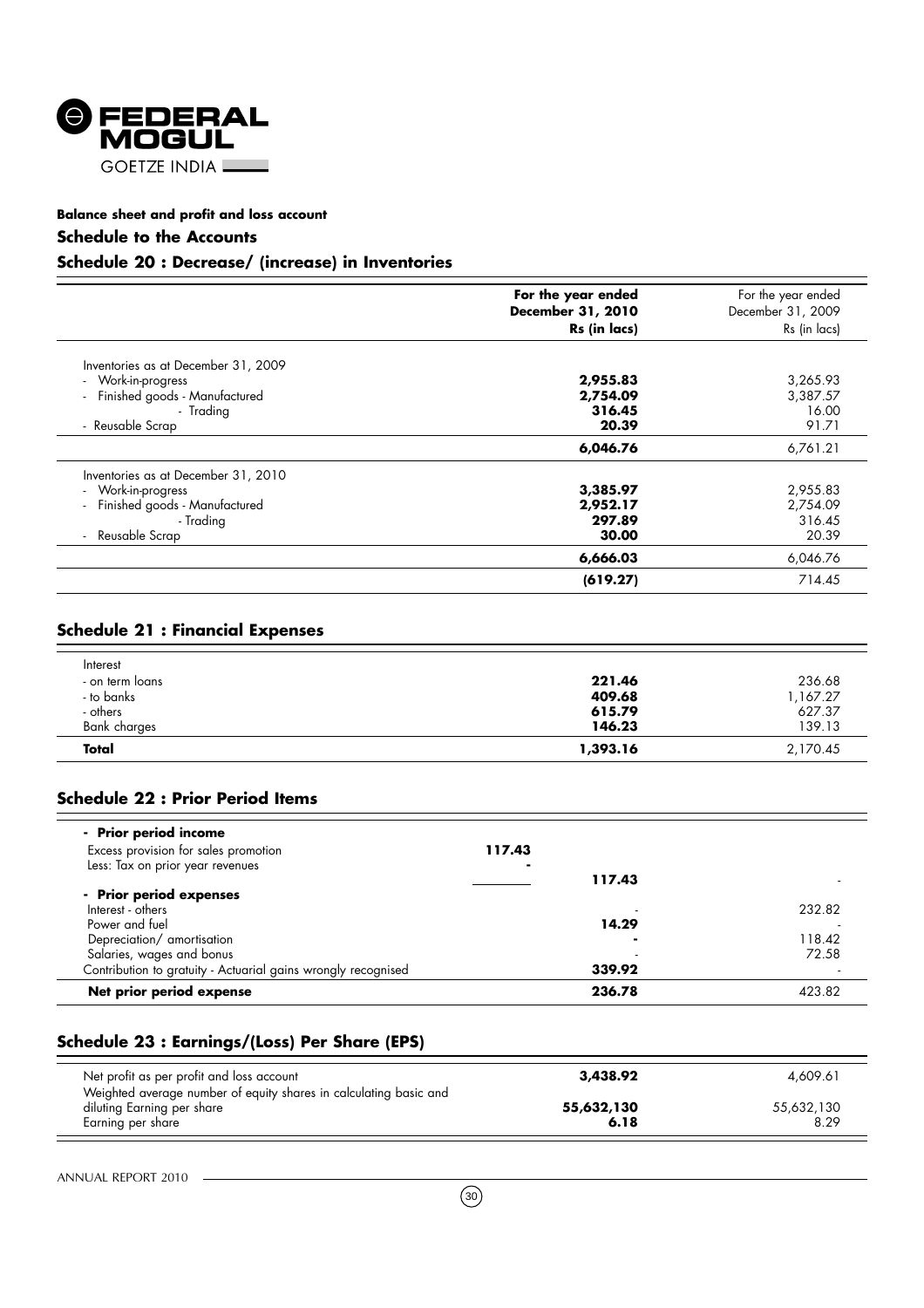

#### **Schedules 1 - 24 (Contd.) Schedule 24 : Notes to Accounts**

#### **1. Background**

Federal-Mogul Goetze (India) Limited ('FMGIL' or 'the Company'), is inter-alia engaged in the manufacture, supply and distribution of 'automotive components' used in two/three/four wheeler automobiles.

The principal facilities of the Company are located at Patiala (Punjab), Bengaluru (Karnataka) and Bhiwadi (Rajasthan), with its registered office in Delhi. The Company is listed at National Stock Exchange of India Limited and Bombay Stock Exchange Limited.

Federal Mogul Holdings Limited, Mauritius, is the immediate parent company and ultimate parent company is Federal Mogul Corporation, USA.

#### **2. Statement of Significant Accounting Policies**

#### **a) Basis of Preparation**

The financial statements have been prepared to comply in all material respects in respects with the Notified accounting standard by Companies (Accounting Standards) Rules, 2006 (as amended) and the relevant provisions of the Companies Act, 1956. The financial statements have been prepared under the historical cost convention and on an accrual basis. The accounting policies have been consistently applied by the Company and are consistent with those used in the previous year.

#### **b) Use of estimates**

The preparation of financial statements in conformity with generally accepted accounting principles requires management to make estimates and assumptions that affect the reported amounts of assets and liabilities and disclosure of contingent liabilities at the date of the financial statements and the results of operations during the reporting period. Although these estimates are based upon management's best knowledge of current events and actions, actual results could differ from these estimates.

#### **c) Fixed Assets**

Fixed assets are stated at cost less accumulated depreciation and impairment losses if any. Cost comprises the purchase price and any attributable cost of bringing the asset to its working condition for its intended use i.e. freight, duties, taxes and other incidental expenses excluding cenvat in so far as this is available for set off against excise duty. Borrowing costs relating to acquisition of fixed assets which takes substantial period of time to get ready for its intended use are also included to the extent they relate to the period till such assets are ready to be put to use.

#### **d) Depreciation**

Depreciation is provided using straight line method and the same is determined based on management's assessment of assets lives and is calculated at the rates so determined, which are either equal to or higher than rates provided for such assets under Schedule XIV of the Companies Act, 1956.

| <b>Asset Class</b>                           | Rate prescribed<br>in Schedule XIV<br>of Companies Act,<br>1956 | Rates used<br>by the company    |
|----------------------------------------------|-----------------------------------------------------------------|---------------------------------|
| (i) Land-Leasehold                           |                                                                 | over the life of lease of asset |
| (ii) Buildings-Factory                       | 3.34%                                                           | 3.34%                           |
| - Other                                      | 1.63%                                                           | 1.63%                           |
| (iii) Furniture, fittings & office equipment | 4.75% to 6.33%                                                  | 4.75% to 6.33%                  |
| (iv) Plant & Machinery - Single Shift        | 4.75%                                                           | 4.75%                           |
| - Double Shift                               | 7.42%                                                           | 7.42%                           |
| - Triple Shift                               | 10.34%                                                          | 10.34%                          |
| - Continuous process plant                   | 5.28%                                                           | 5.28%                           |
| (v) Vehicles - Employee                      | 9.50%                                                           | 33.33%                          |
| - Material Handling Vehicles                 | 9.50%                                                           | 11.31%                          |
| - Others                                     | 9.50%                                                           | 9.50%                           |
| (vi) Computers                               | 16.21%                                                          | 16.21%                          |
| (vii) Dies and Moulds                        | 11.31%                                                          | 11.31% to 33.33%                |

i) Plant and Machinery also includes self constructed machinery.

- Depreciation on the amount of adjustment to fixed assets on account of capitalisation of insurance spares is provided over the remaining useful life of related assets.
- iii) All assets costing upto Rs 5,000 are fully depreciated in the year of purchase.

#### **e) Impairment**

- i) The carrying amounts of assets are reviewed at each balance sheet date if there is any indication of impairment based on internal/ external factors. An impairment loss is recognized wherever the carrying amount of an asset exceeds its recoverable amount. The recoverable amount is the greater of the asset's net selling price and value in use. In assessing value in use, the estimated future cash flows are discounted to their present value using a pre-tax discount rate that reflects current market assessments of the time value of money and risks specific to the asset.
- ii) After impairment, depreciation is provided on the revised carrying amount of the asset over its remaining useful life.

 $(31)$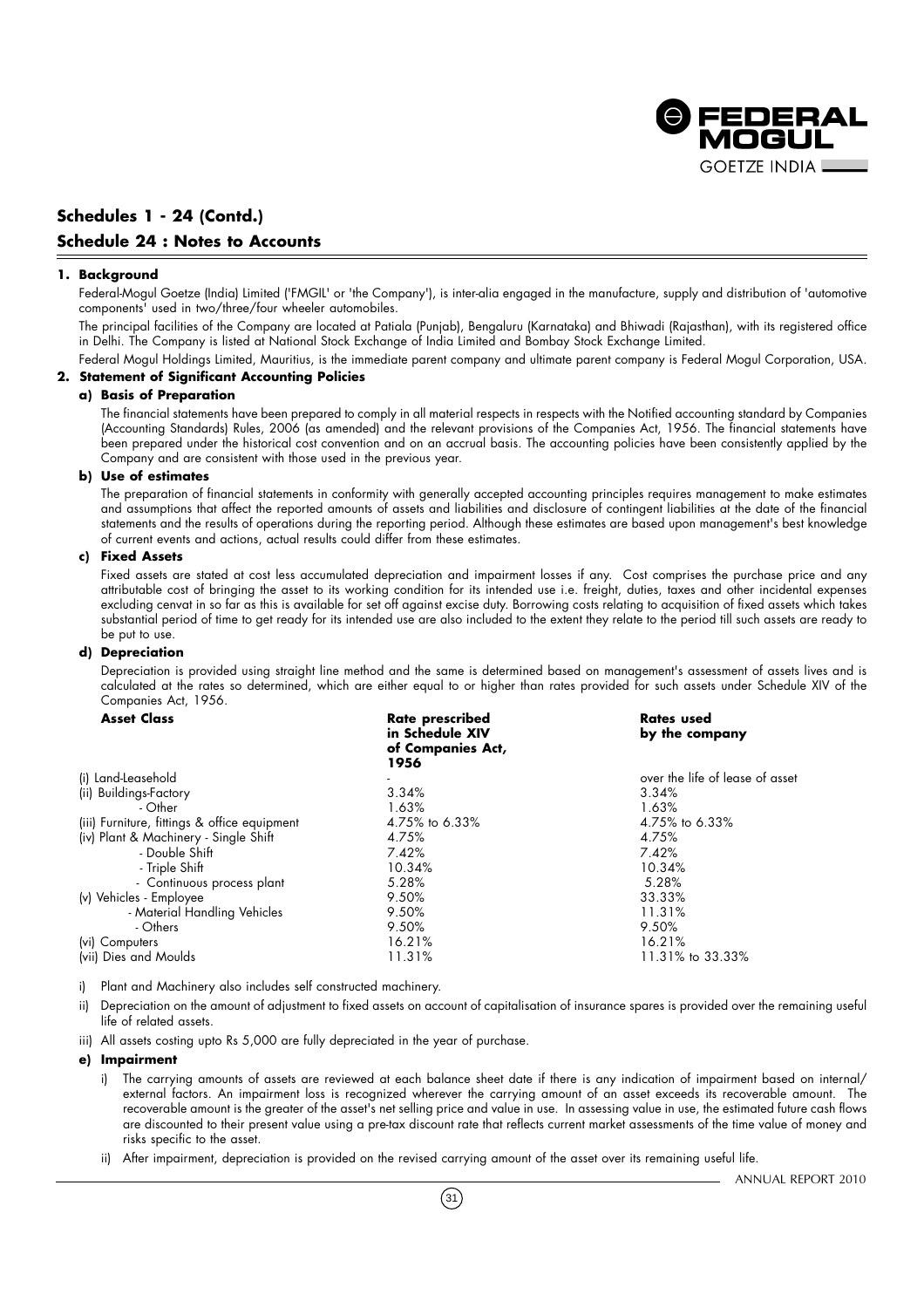

#### **f) Intangible Assets**

Intangible assets are stated at cost less amortization less impairment, if any. Cost comprises the purchase price and other directly attributable costs. Intangibles assets are amortised over their expected useful economic lives, on straight line basis, as follows: Design and drawings- over a period of 5 years.

#### **g) Leases**

Leases where the lessor effectively retains substantially all the risks and benefits of ownership of the leased item, are classified as operating leases. Operating lease payments are recognized as an expense in the Profit and Loss account on a straight-line basis over the lease term.

#### **h) Investments**

Investments that are readily realizable and intended to be held for not more than a year are classified as current investments. All other investments are classified as long-term investments. Current investments are carried at lower of cost and fair value determined on an individual investment basis. Long-term investments are carried at cost. However, provision for diminution in value is made to recognize a decline other than temporary in the value of the investments.

#### **i) Inventories**

Inventories are valued as follows:

| Raw materials, components, stores and -<br>spares and bought out tools | Lower of cost and net realizable value. Cost represents purchase price and other direct costs<br>and is determined on a moving weighted average cost basis. However, materials and other<br>items held for use in the production of inventories are not written down below cost if the<br>finished products in which they will be incorporated are expected to be sold at or above cost. |
|------------------------------------------------------------------------|------------------------------------------------------------------------------------------------------------------------------------------------------------------------------------------------------------------------------------------------------------------------------------------------------------------------------------------------------------------------------------------|
| Constructed Tools                                                      | Lower of cost and net realizable value. Cost represents material, labour and appropriate allocation<br>of overheads. Cost is determined on a weighted average basis.                                                                                                                                                                                                                     |
| Work-in-progress                                                       | Lower of cost and net realizable value. Cost for this purpose includes material, labour and appropriate<br>allocation of overheads. Cost is determined on a weighted average basis.                                                                                                                                                                                                      |
| Finished Goods:                                                        |                                                                                                                                                                                                                                                                                                                                                                                          |
| - Manufactured                                                         | Lower of cost and net realizable value. Cost for this purpose includes material, labour and appropriate<br>allocation of overheads. Excise duty on stock lying with Company is added to the cost of the<br>finished goods inventory. Cost is determined on a weighted average basis.                                                                                                     |
| - Traded                                                               | Lower of cost and net realizable value. Cost represents purchase price and other direct costs and is<br>determined on a moving weighted average cost basis.                                                                                                                                                                                                                              |
| Reusable scrap                                                         | At lower of cost or net realizable value.                                                                                                                                                                                                                                                                                                                                                |

Net realizable value is the estimated selling price in the ordinary course of business, less estimated costs of completion and estimated costs necessary to make the sale. Provision for obsolescence is determined based on management's assessment and is charged to profit and loss account.

#### **j) Revenue Recognition**

Revenue is recognised to the extent that it is probable that the economic benefits will flow to the Company and the revenue can be reliably measured.

#### **i) Sale of Goods:**

Revenue is recognised when the significant risks and rewards of ownership of the goods have passed to the buyer and are recorded net of excise duty, sales tax and trade discount.

#### **ii) Job Work:**

Income from job work is accrued when right of revenue is established, which relates to effort completed.

#### **iii) Interest:**

Revenue is recognised on a time proportion basis taking into account the amount outstanding and the rate applicable.

#### **iv) Dividends:**

Revenue is recognised when the shareholders' right to receive payment is established by the balance sheet date. Dividend from subsidiaries is recognized even if the same are declared after the balance sheet date but pertains to period on or before the date of balance sheet as per the requirement of schedule VI of the Companies Act, 1956.

#### **v) Commission:**

Commission income is accrued when due, as per the agreed terms.

#### **vi) Export Benefits/Incentives:**

Export entitlements under the Duty Entitlement Pass Book (DEPB) Scheme are recognized in the profit and loss account when the right to receive credit as per the terms of the scheme is established in respect of exports made.

#### **vii) Management support charges:**

Income from management support charges is recognized as per the terms of the agreement based upon the services completed.

#### ANNUAL REPORT 2010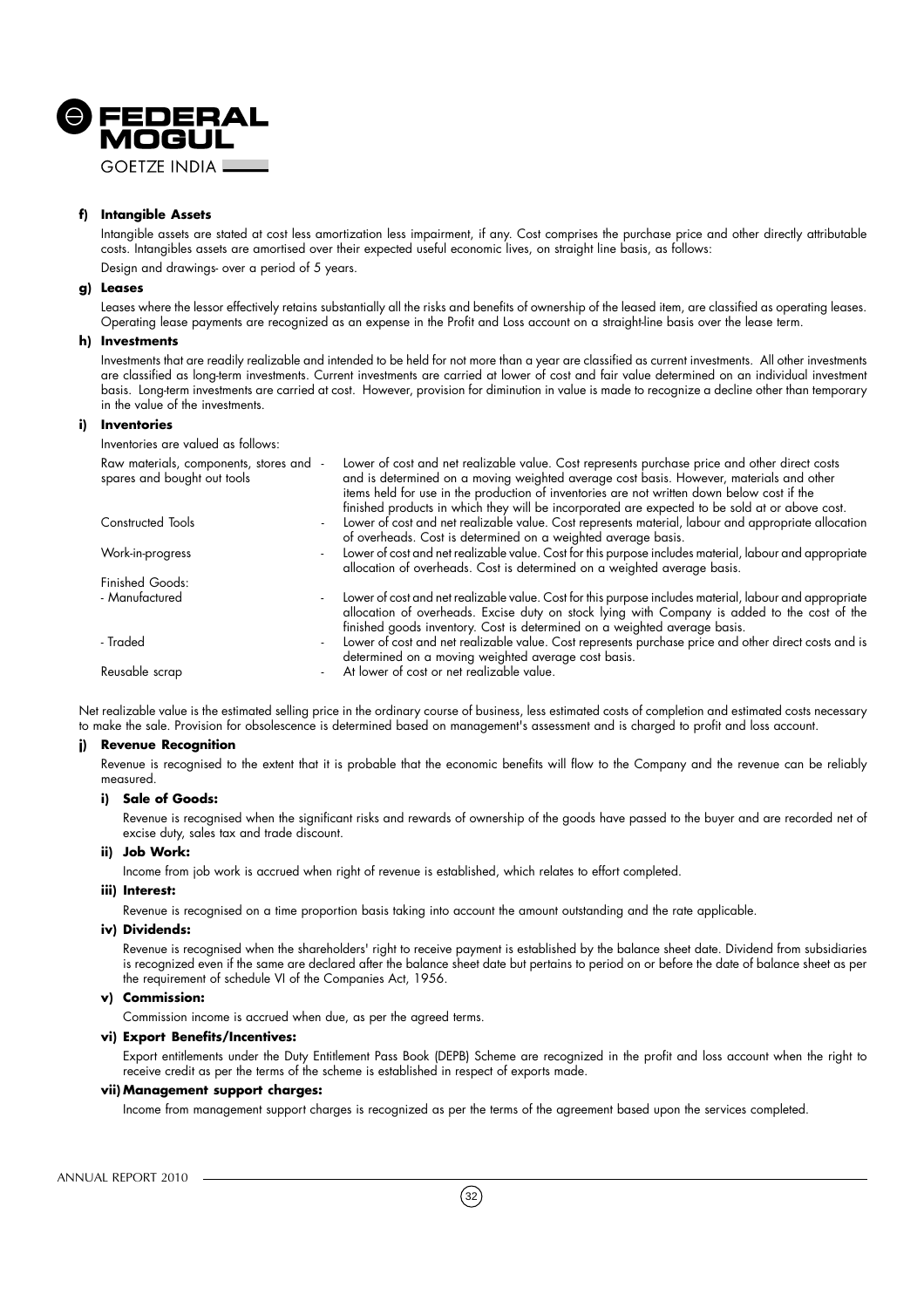

#### **k) Foreign Currency Transactions**

#### **(i) Initial Recognition**

Foreign currency transactions are recorded in the reporting currency, by applying to the foreign currency amount the exchange rate between the reporting currency and the foreign currency at the date of the transaction.

#### **(ii) Conversion**

Foreign currency monetary items are reported using the closing rate. Non-monetary items which are carried in terms of historical cost denominated in a foreign currency are reported using the exchange rate at the date of the transaction.

#### **(iii) Exchange Differences**

Exchange differences arising on the settlement of monetary items or on reporting Company's monetary items at rates different from those at which they were initially recorded during the year, or reported in previous financial statements, are recognised as income or as expenses in the year in which they arise.

**(iv)**As a policy, the company does not undertake any foreign exchange contract.

#### **l) Retirement and other employee benefits**

- (i) Provident fund contributions are charged to profit and loss account, when contributions paid/payable are due to "Goetze India Limited Provident Fund Trust", administered by the trustees and to the Regional Provident Fund Commissioners. There are no other obligations other than the contribution payable to the respective trusts.
- (ii) Gratuity liability under the Payment of Gratuity Act is accrued on the basis of an actuarial valuation made at the end of each financial year. The actuarial valuation is done as per projected unit credit method.
- (iii) Short term compensated absences are provided for based on estimates, Long term compensation liability for leave encashment is determined in accordance with company policy and is measured on the basis of valuation by an independent actuary at the end of the financial year. The actuarial valuation is done as per projected unit credit method.
- (iv) Actuarial gains/losses are immediately taken to profit and loss account. However, recognition for actuarial gain is done only to the extent that the net cumulative unrecognized actuarial gains exceed the unrecognized part of transitional liability.

#### (v) **Superannuation Benefit**

The Company has superannuation obligation administered with Life Insurance Corporation of India (LIC). Contributions to the defined contribution scheme are charged to profit and loss account when contributions paid/ payable are due to such fund. There are no other obligations other than the contribution payable to the respective trusts.

#### **m) Income Taxes**

Tax expense comprises of current, deferred and fringe benefit tax. Current income tax and fringe benefit tax is measured at the amount expected to be paid to the tax authorities in accordance with the Income Tax Act, 1961 enacted in India. Deferred income taxes reflects the impact of current year timing differences between taxable income and accounting income for the year and reversal of timing differences of earlier years.

Deferred tax is measured based on the tax rates and the tax laws enacted or substantively enacted at the balance sheet date. Deferred tax assets and deferred tax liabilities are offset, if a legally enforceable right exists to set off current tax assets against current tax liabilities and the deferred tax assets and deferred tax liabilities relate to the taxes on income levied by same governing taxation laws. Deferred tax assets are recognised only to the extent that there is reasonable certainty that sufficient future taxable income will be available against which such deferred tax assets can be realised. In situations where the Company has unabsorbed depreciation or carry forward tax losses, all deferred tax assets are recognised only if there is virtual certainty supported by convincing evidence that they can be realised against future taxable profits.

At each balance sheet date the Company re-assesses unrecognised deferred tax assets. It recognises unrecognised deferred tax assets to the extent that it has become reasonably certain or virtually certain, as the case may be that sufficient future taxable income will be available against which such deferred tax assets can be realised.

The carrying amount of deferred tax assets are reviewed at each balance sheet date. The Company writes-down the carrying amount of a deferred tax asset to the extent that it is no longer reasonably certain or virtually certain, as the case may be, that sufficient future taxable income will be available against which deferred tax asset can be realised. Any such write-down is reversed to the extent that it becomes reasonably certain or virtually certain, as the case may be, that sufficient future taxable income will be available.

MAT credit is recognised as an asset only when and to the extent there is convincing evidence that the company will pay normal income tax during the specified period. In the year in which the Minimum Alternative tax (MAT) credit becomes eligible to be recognized as an asset in accordance with the recommendations contained in guidance Note issued by the Institute of Chartered Accountants of India, the said asset is created by way of a credit to the profit and loss account and shown as MAT Credit Entitlement. The Company reviews the same at each balance sheet date and writes down the carrying amount of MAT Credit Entitlement to the extent there is no longer convincing evidence to the effect that Company will pay normal Income Tax during the specified period

#### **n) Earnings per Share**

Basic earnings per share are calculated by dividing the net profit or loss for the period attributable to equity shareholders by the weighted average number of equity shares outstanding during the period.

For the purpose of calculating diluted earnings per share, the net profit or loss for the period attributable to equity shareholders and the weighted average number of shares outstanding during the period are adjusted for the effects of all dilutive potential equity shares.

#### **o) Provisions**

A provision is recognised when an enterprise has a present obligation as a result of past event and it is probable that an outflow of resources will be required to settle the obligation, in respect of which a reliable estimate can be made. Provisions are not discounted to its present value and are determined based on best estimate required to settle the obligation at the balance sheet date. These are reviewed at each balance sheet date and adjusted to reflect the current best estimates.

 $(33)$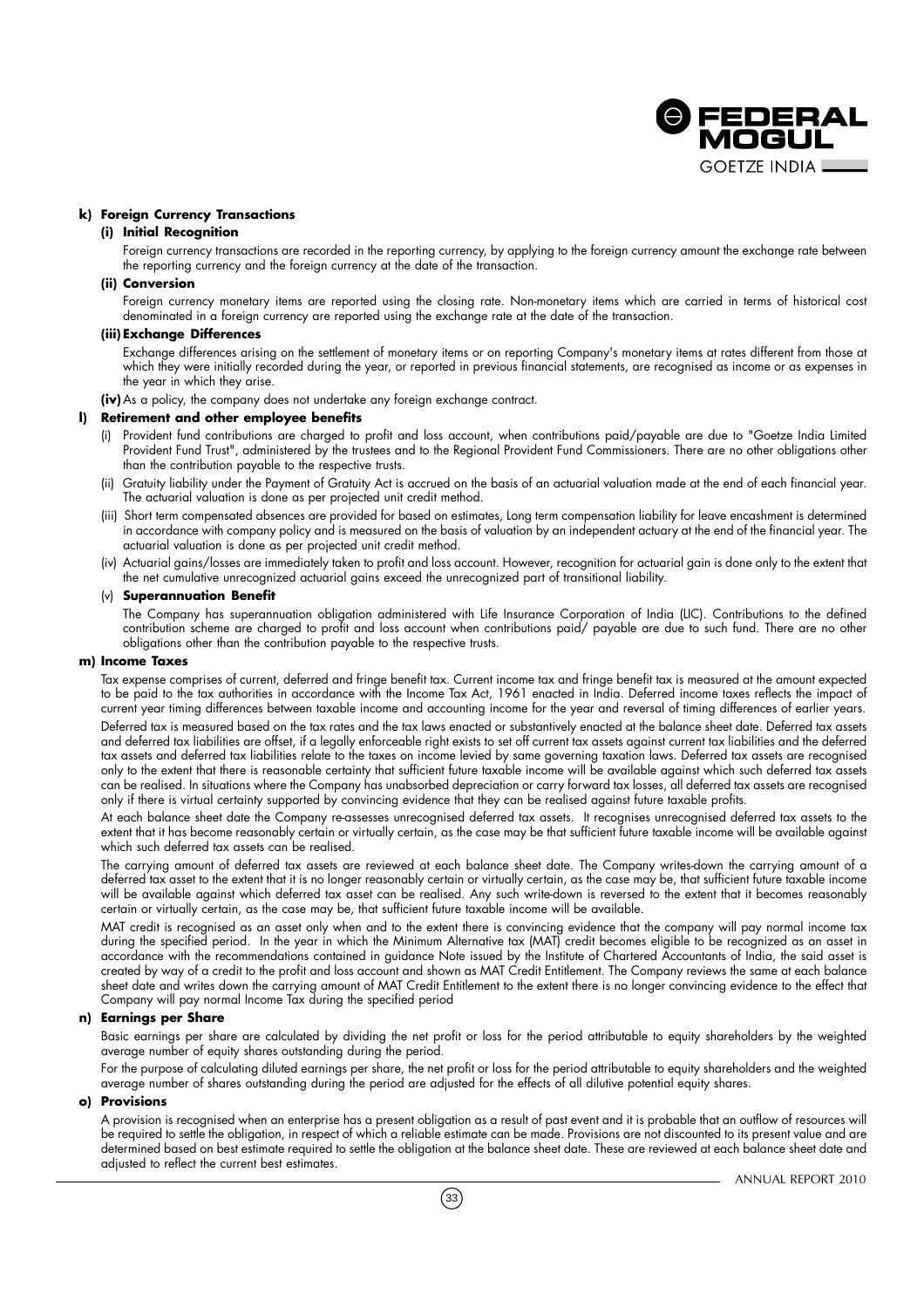

**GOFTZE INDIA L** 

#### **p) Cash and Cash Equivalents**

Cash and cash equivalents for cash flow statement comprises cash at bank and in hand and short-term investments with an original maturity of three months or less.

#### **q) Miscellaneous Expenditure**

Miscellaneous expenditure is written off over a period of 5 years.

#### **3. Segment Information**

Based on the guiding principles given in AS-17 'Segmental Reporting' notified under Companies (Accounting Standard) Rules, 2006, the Company's primary business segment is manufacturing of auto components. The Company operates in one geographical segment that is "India" and no further disclosures as per AS-17 need to be made.

#### **4. Related party transactions**

During the year under review, the Company has entered into transactions with related parties.

#### **i) Key managerial personnel and their relatives**

- Mr. Jean De Montlaur, Managing Director & President
- Mr. Rustin Murdock, Whole Time Director (upto June 30, 2010)
- Mr. Dan Brugger, Whole Time Finance Director (from November 12, 2010)

#### **ii) Holding Company**

Federal Mogul Holdings Limited (Mauritius)

#### **iii) Fellow subsidiaries**

- Federal Mogul Burscheid GMBH, Germany.
- Federal Mogul Maysville (USA).
- Federal Mogul Operation S.R.L (Italy)
- Federal Mogul Bimet S.A. (Poland).
- Federal Mogul Nurnberg, GMBH (Germany).
- Federal Mogul Wiesbaden GMBH, (Germany)
- Federal Mogul Power Train System (South Africa).
- Federal Mogul Holding Deutschland (Germany).
- Federal Mogul Valves (PTY) Ltd (South Africa).
- Federal Mogul Limited (U.K)
- Federal Mogul KK (Japan)
- SSCFRAN FM Financial Services SAS Veurey Voroize (France).
- Federal Mogul Financial Services FRANCTNL (France).
- Federal Mogul Gorzyce, S.A (Poland).
- Federal Mogul Friedberg, GMBH (Germany).
- Federal Mogul Sintered Products Ltd. (U.K.).
- Federal Mogul Sealing Systems, GMBH (Germany).
- Federal Mogul Brasil do Limited (Brazil)
- Federal Mogul Friction Products Ltd (India).
- Federal Mogul Corporation Power Train Systems (USA).
- Federal Mogul Plant Van Wert (USA.)
- Federal Mogul Power Train Systems Schofield (USA).
- Federal Mogul S.A.R.L. (Switzerland)
- Federal Mogul France, S.A. (France)
- Federal Mogul Corporation, Lake City (USA)
- Federal Mogul Corporation, Garennes (France)
- Federal Mogul Dongsuh Piston Co. Ltd. (China)
- Federal Mogul Corp, Mgmoogus (USA)
- KFM Bearing Company (South Korea)
- Federal Mogul Bradford Ltd.
- Federal Mogul Bearing India Ltd (India)
- Federal Mogul Automotive Product (India) Pvt Ltd. (India).
- Ferodo India Private Ltd. (India)
- Federal Mogul Trading India Pvt. Ltd. (India)

#### **iv) Associates**

- GI Power Corporation Limited
- GTZ Securities Limited
- **v) Subsidiaries**
	- Federal-Mogul TPR (India) Limited
	- Satara Rubbers and Chemicals Limited (upto March 31, 2010)
- **vi) Ultimate Holding Company** Federal Mogul Corporation, USA.

ANNUAL REPORT 2010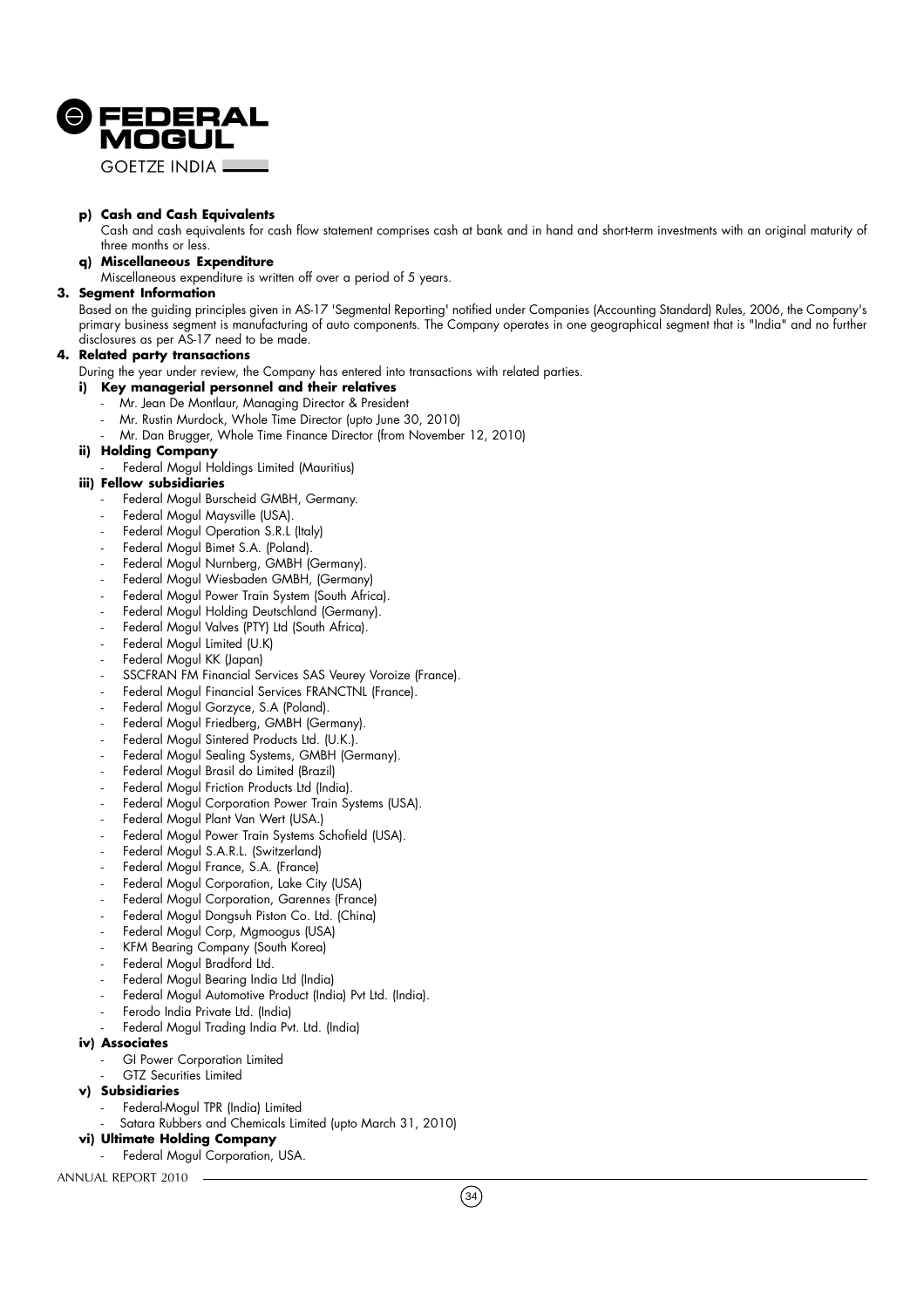| ť |  |
|---|--|
|   |  |
| é |  |

| Ultimate Holding Company                                    |            |                                    |
|-------------------------------------------------------------|------------|------------------------------------|
| Particulars                                                 |            | Corporation (USA)<br>Federal Mogul |
|                                                             | 31.12.10   | 31.12.09                           |
| Sales                                                       | (4,861.58) | (4,043.70)                         |
| Purchase of raw material, intermediaries and finished goods | 739.55     | 413.93                             |
| Reimbursement of expenses paid                              | 315.96     | 64.69                              |
| Reimbursement of expenses (received)                        | (322.34)   |                                    |
| Mnagement Support charges paid                              | 394.07     |                                    |
| Mnagement Support charges received                          | (46.80)    |                                    |
| Balance outstanding as at the end of the year Receivables   | 1,395.99   | 764.57                             |
| Balance outstanding as at the end of the year (Payable)     | (647.66)   | (330.89)                           |

61.67  $(4.17)$ Sales - - - - (68.26) (0.38) - - - - Purchase of raw material, intermediaries and finished goods  $-$  - 5,171.04  $-$  5,224.89  $-$  182.80 108.80 108.80 108.80 108.80 108.80 108.80 108.80 108.80 108.80 108.80 108.80 108.80 108.80 108.80 108.80 108.80 108.80 108 Purchase Assets 4 reed Assets 369.03 for Fixed Assets 369.03 for Fixed Assets 369.50  $\sim$  1,365.03 69.11  $\sim$  -  $\sim$  -  $\sim$  -  $\sim$  -  $\sim$  -  $\sim$  -  $\sim$  -  $\sim$  -  $\sim$  -  $\sim$  -  $\sim$  -  $\sim$  -  $\sim$  -  $\sim$  -  $\sim$  -  $\sim$  -  $\sim$  Reimbursement of expenses (received) - - - - - (0.69) (139.22) (51.83) - -  $\frac{8}{200}$   $\frac{8}{200}$   $\frac{4254}{4200}$   $\frac{4254}{4200}$   $\frac{4254}{4200}$   $\frac{4254}{4200}$   $\frac{4254}{4200}$   $\frac{4254}{4200}$   $\frac{4254}{4200}$   $\frac{4254}{4200}$   $\frac{4254}{4200}$   $\frac{4254}{4200}$   $\frac{4254}{4200}$   $\frac{4254}{4200}$   $\frac{4$ Balance outstanding as at the end of the year Receivables - - - - 7.33 6.63 19.90 - - - Reimbursement of expenses paid dexpenses paid dexpenses paid and the state of the state of the state of the state of the state of the state of the state of the state of the state of the state of the state of the state of t Balance outstanding as at the end of the year (Payable) (253.33) - (957.50) (901.38) - - - 5.85 (4.17) Federal Mogul Limited<br>(U.K) **Federal Mogul Limited** 31.12.10 31.12.09 **31.12.10** 31.12.09 **31.12.10** 31.12.09 **31.12.10** 31.12.09 **31.12.10** 31.12.09 J,  $\bar{1}$ 17.79 J, 5.85  $(51.83)$  $\bar{1}$ Rs. in lacs 31.12.10 31.12.09 Federal Mogul<br>Dongsuh Piston<br>Co. Ltd. **Dongsuh Piston Federal Mogul** 19.90  $(139.22)$ Federal Mogul<br>Gorzyee S.A. (Poland) 31.12.10 31.12.09 182.80 4.32  $(0.69)$ 6.63 **Gorzyee S.A. (Poland)**  $(0.38)$  **Federal Mogul**  $(68.26)$ 108.69 28.07 7.33 j  $\bar{\mathbf{r}}$ 9.18 426.34  $(901.38)$ 629.11 31.12.10 31.12.09 3,224.89 Federal Mogul<br>Burscheid GMBH*,*<br>Germany Fellow Subsidiaries **Fellow Subsidiaries Burscheid GMBH, Federal Mogul** 5,171.04 53.76 412.56  $.50$ 1,365.03 (957. т,  $\overline{\phantom{a}}$ 31.12.09 Federal Mogul do<br>Brasil Ltd. **31.12.10** 31.12.09  **Federal Mogul do Brasil Ltd.** 31.12.10  $\mathbf{I}$ 369.50  $\,$  $(253.33)$  $\,$ Purchase of raw material, intermediaries and finished goods Balance outstanding as at the end of the year Receivables Balance outstanding as at the end of the year (Payable) Reimbursement of expenses (received) Reimbursement of expenses paid Purchase/(Sale) of Fixed Assets Particulars **Particulars** Royalty Expense **Sales** 

35

|                                                                | Fellow Subsidiaries |                        |          |                                            |          |                                                |
|----------------------------------------------------------------|---------------------|------------------------|----------|--------------------------------------------|----------|------------------------------------------------|
| Particulars                                                    | GMBH (Germany)      | Federal Mogul Numberg, |          | Federal Mogul Wiesbaden<br>GMBH, (Germany) |          | Federal Mogul Holding<br>Deutschland (Germany) |
|                                                                | 31.12.10            | 31.12.09               | 31.12.10 | 31.12.09                                   | 31.12.10 | 31.12.09                                       |
| Sales                                                          | (5.77)              | (11.52)                |          |                                            |          |                                                |
| intermediaries and finished goods<br>Purchase of raw material, | 61.78               | 26.36                  |          |                                            |          |                                                |
| Purchase/(Sale) of Fixed Assets                                | 393.80              | 408.47                 |          |                                            |          |                                                |
| Reimbursement of expenses paid                                 |                     | 19.94                  |          |                                            | 150.25   | 168.16                                         |
| Royalty Expense                                                | 400.32              | 340.00                 |          |                                            |          |                                                |
| the end of the year Receivables<br>Balance outstanding as at   |                     |                        |          | 1.62                                       |          |                                                |
| the end of the year (Payable)<br>Balance outstanding as at     | (275.80)            | (292.74)               |          |                                            | (10.99)  | (25.79)                                        |

Rs. in lacs Rs. in lacs

ANNUAL REPORT 2010

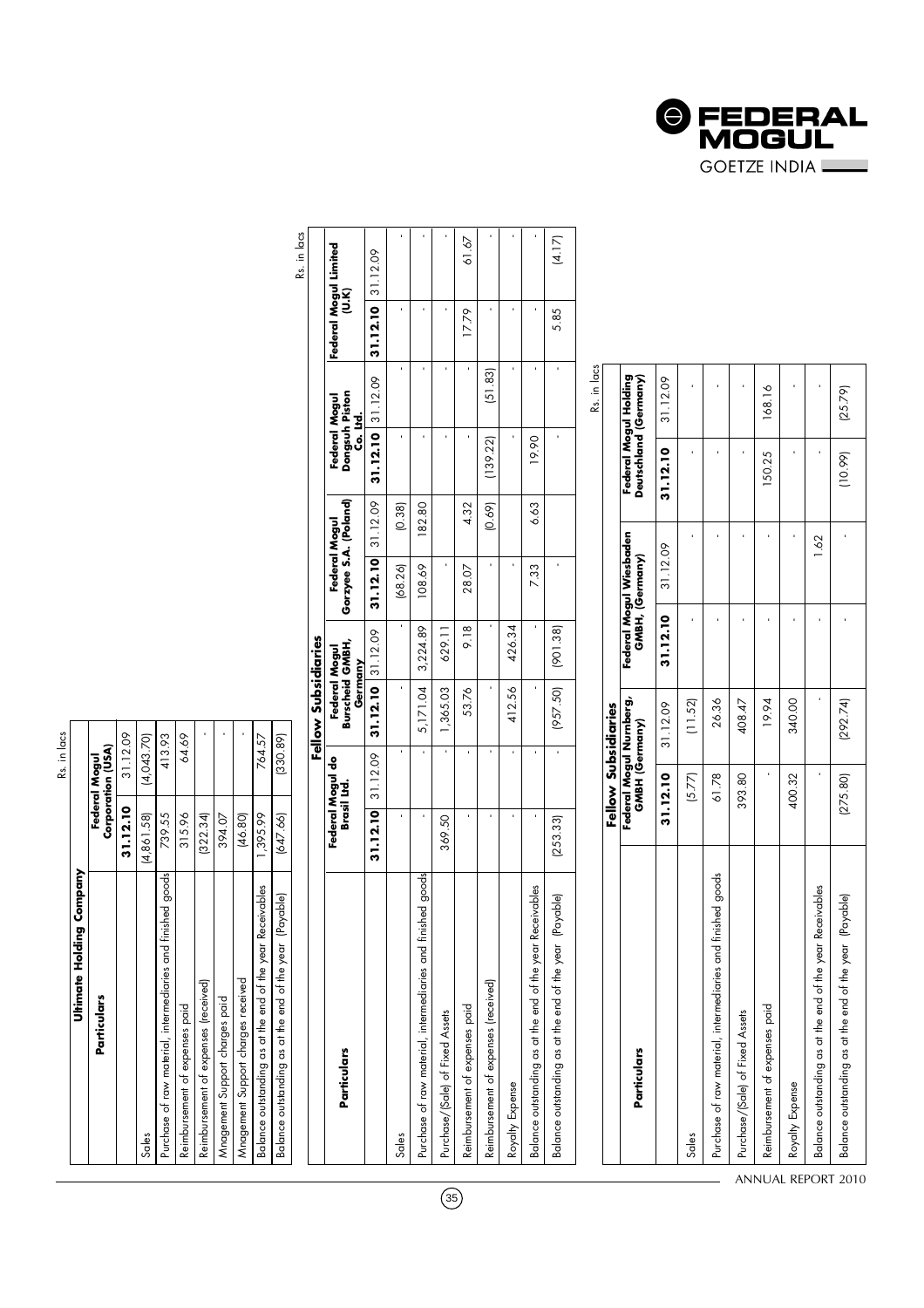

|                                                                 |                               | Fellow Subsidiaries     |          |                                                   |          |                              |            |             |
|-----------------------------------------------------------------|-------------------------------|-------------------------|----------|---------------------------------------------------|----------|------------------------------|------------|-------------|
| Particulars                                                     | Services FRANCTNL<br>(France) | Federal Mogul Financial |          | Federal Mogul Sintered<br>Products Limited, (U.K) |          | Other Fellow<br>Subsidiaries |            | Total       |
|                                                                 | 31.12.10                      | 31.12.09                | 31.12.10 | 31.12.09                                          | 31.12.10 | 31.12.09                     | 31.12.10   | 31.12.09    |
| Sales                                                           |                               |                         |          |                                                   | (18.51)  | (4.64)                       | (92.54)    | (16.54)     |
| ed goods<br>Purchase of raw material, intermediaries and finish |                               |                         | 4.70     | 2.04                                              | 71.40    | 56.80                        | 5,417.61   | 3,492.89    |
| Purchase/(Sale) of Fixed Assets                                 |                               |                         |          |                                                   | 4.75     | 70.00                        | 2,133.08   | 1,107.57    |
| Reimbursement of expenses paid                                  | 322.56                        | 316.77                  | 0.20     | 0.98                                              | 21.56    | 100.23                       | 594.19     | 682.25      |
| Reimbursement of expenses (received)                            |                               |                         |          |                                                   | (0.33)   | (113.42)                     | (139.55)   | (165.94)    |
| Royalty Expense                                                 |                               |                         | 198.61   | 137.30                                            |          |                              | 1,011.48   | 903.64      |
| Balance outstanding as at the end of the year Receivables       |                               |                         |          | 0.65                                              |          | 98.30                        | 27.23      | 107.20      |
| Balance outstanding as at the end of the year (Payable)         | (17.70)                       | (21.99)                 | (105.93) | (137.30)                                          | (135.99) | (10.52)                      | (1,751.05) | (1, 393.89) |
|                                                                 |                               |                         |          |                                                   |          |                              |            |             |

Rs. in lacs

|                                                                |                       |                                       |                                                                          | Fellow Subsidiaries |                                          |            |                                                            |          |          |             |
|----------------------------------------------------------------|-----------------------|---------------------------------------|--------------------------------------------------------------------------|---------------------|------------------------------------------|------------|------------------------------------------------------------|----------|----------|-------------|
| Particulars                                                    | India Limi            | Federal Mogul Bearings<br>ted (India) | Federal Mogul Automotive<br>Products (India) Private<br>Limited, (India) |                     | Ferodo India Private<br>Limited, (India) |            | Federal Mogul Trading<br>India Private Limited,<br>(India) |          |          | Total       |
|                                                                | 31.12.10              | 31.12.09                              | 31.12.10                                                                 | 31.12.09            | 31.12.10                                 | 31.12.09   | 31.12.10                                                   | 31.12.09 | 31.12.10 | 31.12.09    |
| Sales                                                          |                       | (15.29)                               |                                                                          | (2.48)              |                                          |            |                                                            |          |          | (17.77)     |
| intermediaries and finished goods<br>Purchase of raw material, | 438.91                | 533.28                                | 1,508.45                                                                 | 1,060.48            |                                          |            |                                                            |          | 1,947.36 | 1,593.76    |
| Reimbursement of expenses paid                                 |                       |                                       | 24.94                                                                    | 22.33               |                                          |            |                                                            |          | 24.94    | 22.33       |
| Reimbursement of expenses (Recd.)                              | 4.53                  | (49.42)                               |                                                                          |                     | 43.39                                    |            | (85.04)                                                    | 66.00    | 123.89)  | 115.42      |
| Inter-corporate deposit (ICD) Taken                            | 600.00                |                                       | 850.00                                                                   | 000.00              |                                          | 1,155.00   |                                                            |          | 450.00   | 2,155.00    |
| Inter-corporate deposit (ICD) repaid                           |                       |                                       |                                                                          | 1,000.001           | 1,025.00                                 | (130.00)   |                                                            |          | 1,025.00 | 130.001     |
| nterest on the above ICD                                       |                       |                                       | 42.14                                                                    | 61.98               | 163.26                                   | 99.68      |                                                            |          | 205.40   | 161.66      |
| Balance outstanding as at the end<br>of the year Receivables   |                       | (14, 63)                              |                                                                          |                     | $2.35***$                                |            | 7.58                                                       | 66.00    | 9.93     | 51.37       |
| Balance outstanding as at the end<br>of the year (Payable)     | $709.92$ <sup>*</sup> |                                       | $(1061.79)**$                                                            | [241.02]            |                                          | (1,094.45) |                                                            |          | 1,561.50 | (1, 335.47) |
|                                                                |                       |                                       |                                                                          |                     |                                          |            |                                                            |          |          |             |

\* Includes Rs 600 lacs [Previous year Rs NII] payable against ICD taken and Rs 4.82 lacs [Previous year NII] payable against the interest on the same.<br>\*\* Includes Rs 850 lacs [Previous year NII] payable against ICD taken a \*\*\* Includes Rs NIL (Previous year Rs 1025 lacs) payable against ICD taken and Rs NIL (Previous year Rs 99.68 lacs) payable against the interest on the same. \*\* Includes Rs 850 lacs (Previous year NIL) payable against ICD taken and Rs 6.82 (Previous year Rs 9.05 lacs) payable against the interest on the same. \* Includes Rs 600 lacs (Previous year Rs NIL) payable against ICD taken and Rs 4.82 lacs (Previous year NIL) payable against the interest on the same.

ANNUAL REPORT 2010

 $\sim$ 

36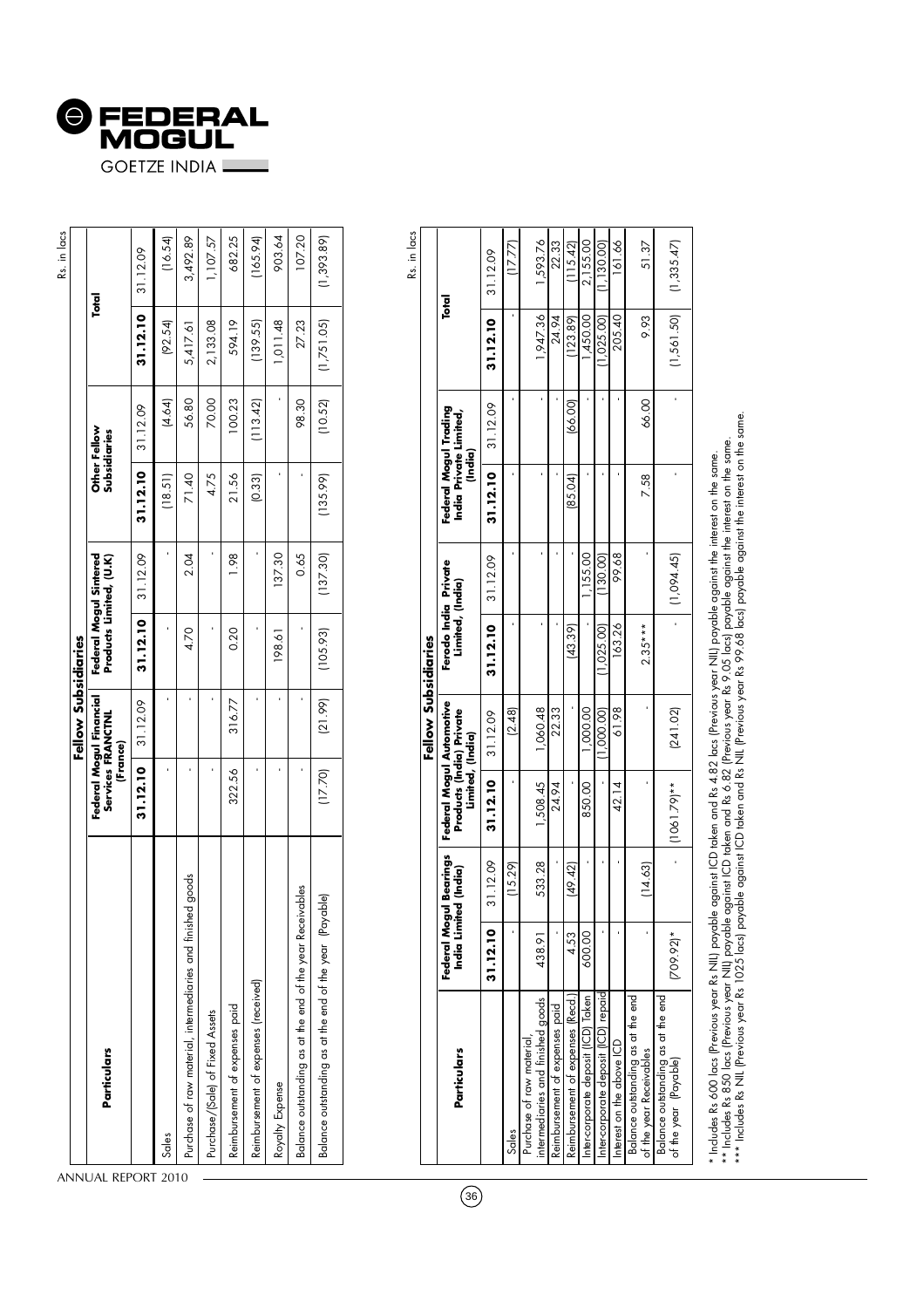| t, |  |
|----|--|
|    |  |
|    |  |

| Particulars                                                 | Subsidiaries                                  |             |          |                                                |            |            |
|-------------------------------------------------------------|-----------------------------------------------|-------------|----------|------------------------------------------------|------------|------------|
|                                                             | Federal-Mogul TPR (India)<br>Limited, (India) |             |          | Satara Rubbers & Chemicals<br>Limited, (India) | Total      |            |
|                                                             | 31.12.10                                      | 31.12.09    | 31.12.10 | 31.12.09                                       | 31.12.10   | 31.12.09   |
| Sales                                                       | (973.04)                                      | 1,010.64    |          |                                                | (973.04)   | 1,010.64)  |
| Purchase of raw material, intermediaries and tinished goods | 4,505.21                                      | 3,708.27    |          |                                                | 4,505.21   | 3,708.27   |
| Dividend received                                           | (270.30)                                      | (30.60)     |          |                                                | (270.30)   | (30.60)    |
| Management tee received                                     | 640.53)                                       | (436.66)    |          | (200)                                          | (640.53)   | 443.66)    |
| Job work income                                             | (1,091.00)                                    | (971.58)    |          |                                                | 1,091.00   | (971.58)   |
| Rent expense                                                |                                               | 3.00        |          | 55.10                                          |            | 58.10      |
| Rent income                                                 | (78.00)                                       | (78.00)     |          |                                                | [78.00]    | (78.00)    |
| Sole selling commission received                            | 407.08)                                       | (339.33)    |          |                                                | (407.08)   | (339.33)   |
| Inter-corporate deposit (ICD) Taken                         |                                               | 2,300.00    |          |                                                |            | 2,300.00   |
| Loan converted into Equity                                  |                                               |             | 1,700.59 |                                                | 1,700.59   |            |
| Interest on the above ICD                                   | 211.54                                        | 50.10       |          |                                                | 211.54     | 50.10      |
| Balance outstanding as at the end of the year Receivables   |                                               |             |          | $1714.71***$                                   |            | 1,714.71   |
| Balance outstanding as at the end of the year (Payable)     | $(3955.65)^***$                               | (4, 802.04) |          |                                                | (3,955.65) | (4,802.04) |

\*\*\* Including provision for doubtful advances Rs NIL (Previous year Rs.514.71 lacs).

 $\overline{37}$ 

\*\*\* Including provision for doubtful advances Rs NIL (Previous year Rs.514.71 lacs).<br>\*\*\*\* Includes Rs. 1,627.21 lacs for Sundry creditors, Rs. 2,300 lacs for Inter-Corporate Deposit and Rs. 28.44 lacs for interest payable. \*\*\*\* Includes Rs. 1,627.21 lacs for Sundry creditors, Rs. 2,300 lacs for Inter-Corporate Deposit and Rs. 28.44 lacs for interest payable.

|                                                            |                                              |        |        |                    |                                                                     |                                                                                                |              | Rs. in lacs   |
|------------------------------------------------------------|----------------------------------------------|--------|--------|--------------------|---------------------------------------------------------------------|------------------------------------------------------------------------------------------------|--------------|---------------|
|                                                            | Key Managerial Personnel and their relatives |        |        |                    |                                                                     |                                                                                                |              |               |
| Particulars                                                | Mr. Jean de Montlaur                         |        |        | Mr. Rustin Murdock | Mr. Dan Brugger                                                     |                                                                                                | <b>Total</b> |               |
|                                                            |                                              |        |        |                    | 31.12.10 $\vert$ 31.12.09 $\vert$ 31.12.10 $\vert$ 31.12.10 $\vert$ | $\begin{array}{ c c c c c c c c } \hline \text{31.12.09} & \text{31.12.09} \hline \end{array}$ |              |               |
| Remuneration                                               | 450.22                                       | 528.64 | 117.15 | 209.39             | 29.33                                                               |                                                                                                |              | 596.70 738.03 |
|                                                            |                                              |        |        |                    |                                                                     |                                                                                                |              |               |
| (Payable)<br>salance outstanding as at the end of the year |                                              |        |        |                    |                                                                     |                                                                                                |              |               |

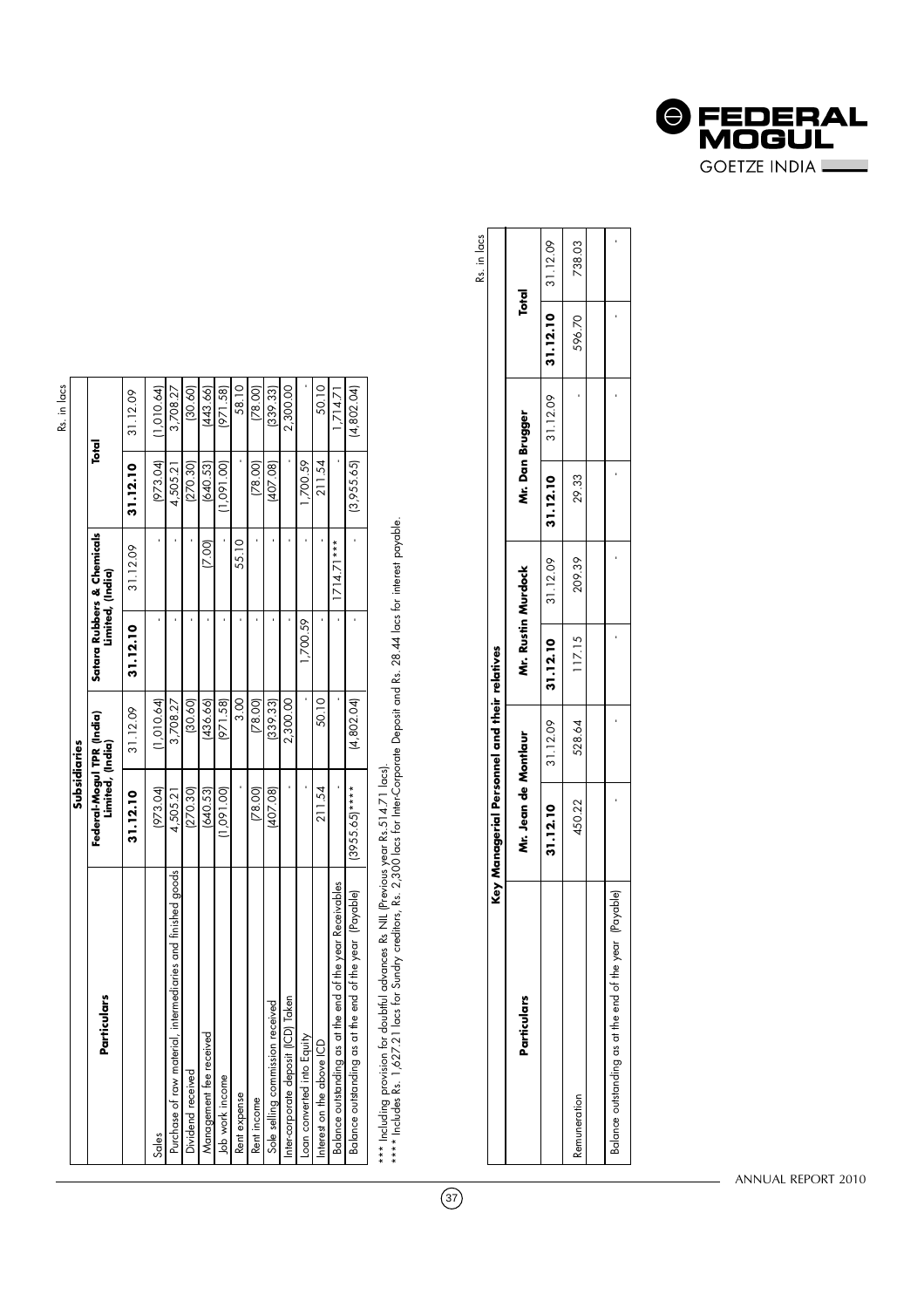

## **Schedules 1 - 24 (Contd.)**

#### **Schedule 24 : Notes to Accounts**

#### **5. Leases**

#### **a) Assets taken under Operating Leases**

The company has taken office and residential facilities under cancellable and non-cancellable operating leases, which are renewable on a periodic basis.

|    | Leases                                                          | Year ended<br>December 31, 2010<br>(Rs in lacs) | Year ended<br>December 31, 2009<br>(Rs in lacs) |
|----|-----------------------------------------------------------------|-------------------------------------------------|-------------------------------------------------|
| αl | Lease payments/expenses for the year<br>Minimum Lease Payments: | 524.73                                          | 416.42                                          |
| b) | Not later than one year                                         | 161.20                                          | 215.99                                          |
|    | Later than one year but not later than five years               |                                                 | 184.86                                          |
| dl | Later than five years                                           |                                                 |                                                 |

#### **b) Assets given under Operating Leases**

The Company has leased out certain plant & machinery, furniture & fixtures and office equipment on operating lease. The lease terms is for 5 years and are renewable thereafter. There are no restrictions imposed by lease arrangements.

|    | Leases                                                                                                  | Year ended<br>December 31, 2010<br>(Rs in lacs) | Year ended<br>December 31, 2009<br>(Rs in lacs) |
|----|---------------------------------------------------------------------------------------------------------|-------------------------------------------------|-------------------------------------------------|
| a) | Uncollectible minimum lease payments receivable at the Balance sheet date                               | Nil                                             | Nil                                             |
| bì | Minimum Lease Payments:<br>Not later than one year<br>Later than one year but not later than five years | 78.00<br>312.00                                 | 78.00<br>312.00                                 |
|    | Later than five years                                                                                   |                                                 |                                                 |

#### **6. Capital Commitment**

Estimated amount of contract remaining to be executed on capital account and not provided for

| Particulars        | Year ended<br><b>December 31, 2010</b><br>(Rs in lacs) | Year ended<br>December 31, 2009<br>(Rs in lacs) |
|--------------------|--------------------------------------------------------|-------------------------------------------------|
| Capital commitment | 3,428.39                                               | 823.84                                          |

#### **7. Contingent liabilities not provided for:**

|      | Particulars                                 | Year ended<br>December 31, 2010<br>(Rs in lacs) | Year ended<br>December 31, 2009<br>(Rs in lacs) |
|------|---------------------------------------------|-------------------------------------------------|-------------------------------------------------|
| (a)  | Bank Guarantees                             | 457.47                                          | 355.82                                          |
|      | (b) Claims/notices contested by the company |                                                 |                                                 |
| i)   | Excise duty                                 | 34.96                                           | 47.80                                           |
| ii)  | Sales Tax                                   | 59.23                                           | 59.23                                           |
| iii) | <b>ESI Cases</b>                            |                                                 | 14.51                                           |
| iv)  | <b>Employee Related Cases</b>               | 102.44                                          | 63.33                                           |
| v)   | <b>Electricity Demand</b>                   | 52.24                                           | 52.24                                           |
| vi)  | Income Tax Demands                          | 464.83                                          | 651.98                                          |
| viil | <b>Consumer Cases</b>                       | 30.91                                           | 60.91                                           |

**c) In relation to b (i) above Excise Duty cases contested by the Company comprise of:**

i) Matter pending with Central Excise & Service Tax Appellate Tribunal (CESTAT) in respect of valuation rates employed for certain products sold by the Company for the period 2004-2005 & 2005-2006. The Company has done an analysis and is of the opinion that it has fair chance of a favorable decision. The amount involved is Rs 0.93 lacs (Previous year Rs. 0.93 lacs)

ii) Miscellaneous Excise Cases in respect of MODVAT credits are pending with Deputy Commissioner Central Excise Patiala (DCCE PTA)/ Additional Commissioner/Punjab and Haryana High Court/Assistant Commissioner Central Excise for the period 1987-1988 to 2006-2007. The Company has done an analysis and is of the opinion that it has fair chance of a favorable decision. Amount involved is Rs. 16.46 lacs (Previous year Rs. 16.82 lacs).

iii) Matters pending with Additional Commissioner, Chandigarh in respect of Service Tax on Transport Services for the period 2005-06, 2006-07 & 2007-08. The Company has done an analysis and is of the opinion that it has fair chance of a favorable decision. Amount involved is Rs. 2.92 lacs (Previous year Rs. 15.40 lacs).

iv) Matters pending with Commissioner Appeals/ Joint Commissioner in respect of interest on reversal of Special Additional Duty (SAD) for 2000-01. The Company has done an analysis and is of the opinion that it has fair chance of a favorable decision. Amount involved is Rs. 9.37 lacs. (Previous year Rs. 9.37 lacs).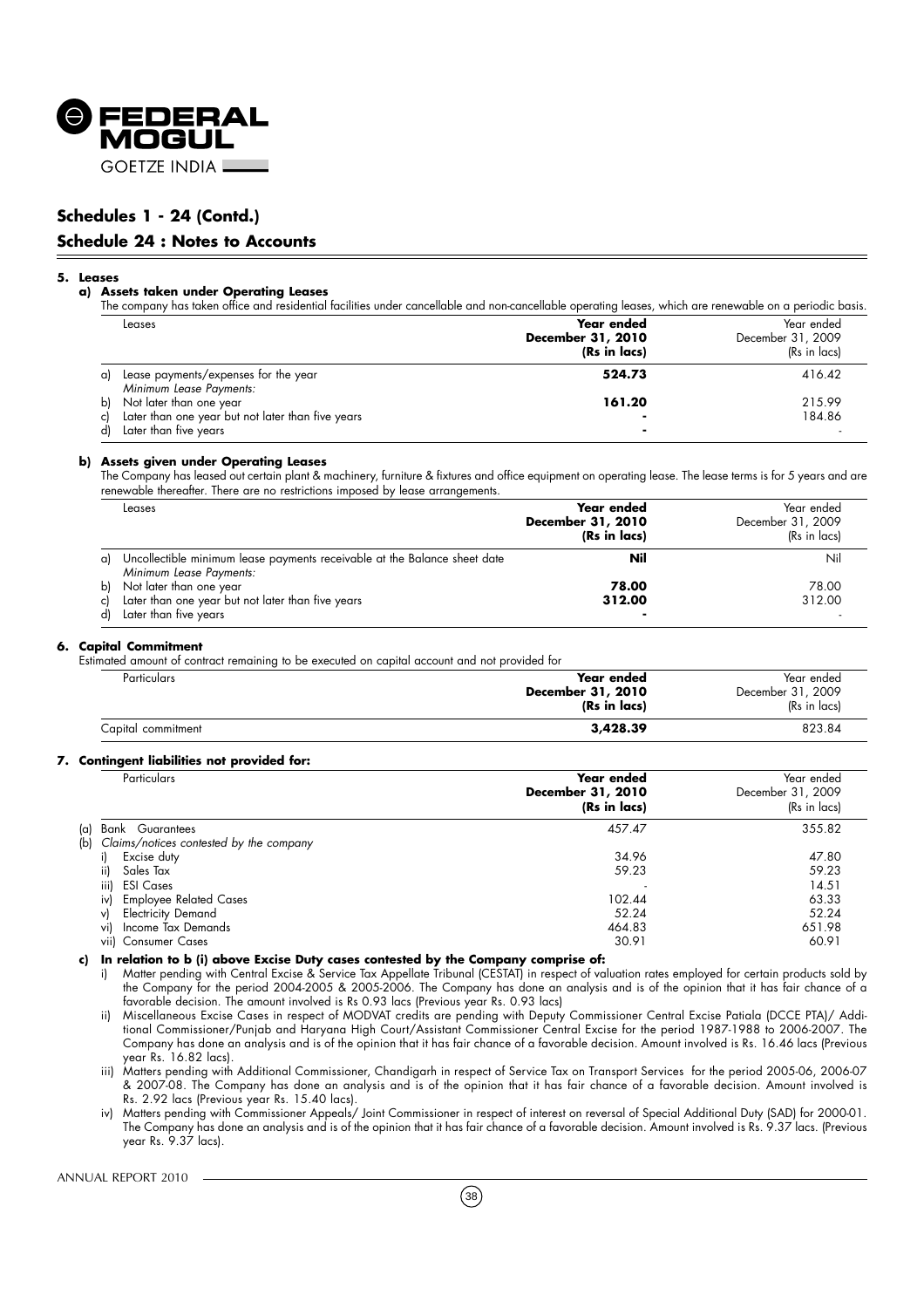**GOETZE INDIA L** v) Matter pending with Central Excise & Service Tax Appellate Tribunal (CESTAT) in respect of valuation rates employed for certain products sold by the Company for the period 2001-2002 to 2004-2005. The Company has done an analysis and is of the opinion that it has fair chance of a favorable decision. Amount involved is Rs.5.28 lacs. (Previous year Rs. 5.28 lacs).

- **d) In relation of b (ii) Sales Tax cases contested by the Company comprise of:**
- i) In respect of Assessment Year 1996-97 to 2001-02, on account of differences in sales tax rates, (the matter is pending with Karnataka High court. The Company has taken legal opinion in this regard and is confident of success). Amount involved is Rs. 59.23 lacs. (Previous year Rs. 59.23 lacs) **e) In relation b (iii) above Employee State Insurance claims comprise of:**
- i) In respect of demand from Employee State Insurance, relating to non deposit of Employee State Insurance on certain employee related expenses pending with the Assessing Officer. The Company has done an analysis and is of the opinion that it has fair chance of a favorable decision. Amount involved is Rs. Nil (Previous year Rs. 14.51 lacs)
- **f) In relation of b (iv) above Employee related cases comprise of:**
- i) Claims against the Company not acknowledged as debt, in respect of demands raised by the workers. The Company has done an analysis and is of the opinion that it has fair chance of a favorable decision. Amount involved is Rs.102.44 lacs. (Previous year Rs. 63.33 lacs) **g) In relation to b (v) above Electricity demand relates to:**
- In respect of a demand raised by Punjab State Electricity Board (PSEB) for various years in relation to availment of additional load. The Company has done an analysis and is of the opinion that it has fair chance of a favorable decision. Amount involved is Rs. 52.24 lacs (Previous year Rs. 52.24 lacs).
- **h) In relation to b (vi) above Income Tax cases disputed by the Company:** i) In respect of Assessment Year 2001-02, certain additions were made on normal as well as on book profit. The matter is pending with ITAT. The Company has done an analysis and is of the opinion that it has fair chance of a favorable decision. The amount for contingent liability for the year is Rs. 28.90 lacs (Previous year Rs. 28.90 lacs).
	- ii) In respect of Assessment Year 2002-03, certain additions were made on normal income as well as on book profits. The matter is pending with Commissioner Income Tax (Appeals). The Company has done an analysis and is of the opinion that it has fair chance of a favorable decision. The amount for contingent liability for the year is Rs. 116.23 lacs. (Previous year Rs. 214.28 lacs)
	- iii) In respect of Assessment Year 2003-04, disallowance was made for carry forward losses as well as certain disallowances. The matter is pending with Commissioner Income Tax (Appeals). The Company has done an analysis and is of the opinion that it has fair chance of a favorable decision. The amount involved is Rs.145.81 lacs. (Previous year Rs. 220.66 lacs)
	- iv) In respect of Assessment Year 2004-05, certain additions were made on normal income. The matter is pending with ITAT. During the year, Company has got the order in its favour, hence the amount involved is Rs. 16.02 lacs. (Previous year Rs. 24.07 lacs)
	- v) In respect of Assessment Year 2005-06, certain additions were made on normal as well as on book profit. The matter is pending with Commissioner Income Tax (Appeals). The Company has done an analysis and is of the opinion that it has fair chance of a favorable decision. The amount for contingent liability for the year is Rs. 12.30 lacs (Previous year Rs. 47.19 lacs)
	- vi) In respect of Assessment Year 2006-07, certain additions were made on normal as well as on book profit. The matter is pending with Commissioner Income Tax (Appeals). During the year, management has done an analysis and is of the opinion that chances of liability getting materialised are high. Hence the Company has created provision for the same. The amount for contingent liability for the year is Rs. 78.21 lacs (Previous year Rs. 39.52 lacs)
	- vii) In respect of Assessment Year 1997-98, demand was raised due to disallowance of previous year expense made in regular assessment and also certain penalty proceedings on the above issue. The amount involved is Rs. 23.24 lacs. (Previous year Rs. 33.24 lacs)
	- viii) In respect of Assessment Year 2000-01, certain additions were made on normal as well as on book profits. The matter is pending with High court. The company has done an analysis and is of the opinion that it has fair chance of favourable decision. The amount involved is Rs 11.01 Lacs (Previous year Rs 11.01 Lacs).
	- ix) In respect of Assessment Year 2007-08, certain additions were made on normal profits. The matter is pending with Commissioner Income Tax (Appeals). The company has done an analysis and is of the opinion that it has fair chance of favourable decision. The amount involved is Rs 33.11 Lacs (Previous Year Rs 33.11 Lacs).
- **i) In relation to b (vii) above Consumer cases filed against the company:**
	- i) Matter pending with Delhi High Court relating to cases filed by a customer of the Company relating to defective goods for the period 1995-1996. The Company has done an analysis and is of the opinion that it has fair chance of a favorable decision Amount involved is Rs. 30.91 lacs (Previous year Rs. 60.91 lacs).

#### **8. (a) (i) Payment made to Directors:**

|                                                                                                                     |                                                 | (Rs in lacs)                                    |
|---------------------------------------------------------------------------------------------------------------------|-------------------------------------------------|-------------------------------------------------|
| Leases                                                                                                              | Year ended<br>December 31, 2010<br>(Rs in lacs) | Year ended<br>December 31, 2009<br>(Rs in lacs) |
| Salaries<br>(a)<br>(b) Contribution to Provident Fund*<br>Other Perguisites<br>(c)<br>(d)<br>Directors Sitting Fees | 489.95<br>18.85<br>87.90<br>11.67               | 637.36<br>21.09<br>79.58<br>15.46               |

\* As the liabilities for gratuity and leave encashment are provided on an actuarial basis for the Company as a whole, the amounts pertaining to the directors are not included above.

- **(b)** Personnel expenses under Schedule 18 include Rs. 333.28 lacs (including Rs. 195.67 lacs in respect of earlier financial year) towards director remuneration which is in excess of permissible remuneration determined under Schedule XIII of the Companies Act, 1956. Management has filed an application with the Central government on June 23, 2009 for approval of payment of salary to the managing director for Rs. 54.96 lacs per month for 5 years. Pending approval from the government, management has taken a confirmation from the managing director that he shall refund the amounts in the event of such approvals being refused.
- **(c)** Remuneration of Rs. 119.85 Lacs for the period April 1, 2006 to December 31, 2006, paid to the erstwhile managing director of the Company was in excess of permissible remuneration under Schedule XIII of the Companies Act, 1956. The Company had applied to the Central Government for the approval of such excess remuneration which was rejected by the Central Government vide letter dated May 26, 2009. The Company has filed an application on April 29, 2010 under Section 309(5B) of the Companies Act, 1956 to waive the recovery of the aforesaid amount from the erstwhile managing director. Further, during the year company has received an approval from Central Government for partial amount of Rs 45.67 lacs (total amount of Rs 84.14 lacs) on September 14, 2010 for the period January 01, 2007 to September 24, 2007. Company has again applied to Central Government on November 18, 2010 for waiver of recovery of balance amount of Rs 38.47 Lacs paid to the erstwhile managing director. **9.** In accordance with Explanation below Para 10 of Accounting standard 9 notified by Companies (Accounting Standards) Rules, 2006, excise duty on
- sales amounting to Rs. 7,218.17 lacs (Previous year Rs. 5,175.75 lacs) has been reduced from sales in profit & loss account and excise duty on (decrease) / increase in stock amounting to Rs. 140.97 lacs (Previous year Rs. (218.58) lacs has been considered as (income) / expense in the financial statements.

**@FEDERAL** MOGUL

 $(39)$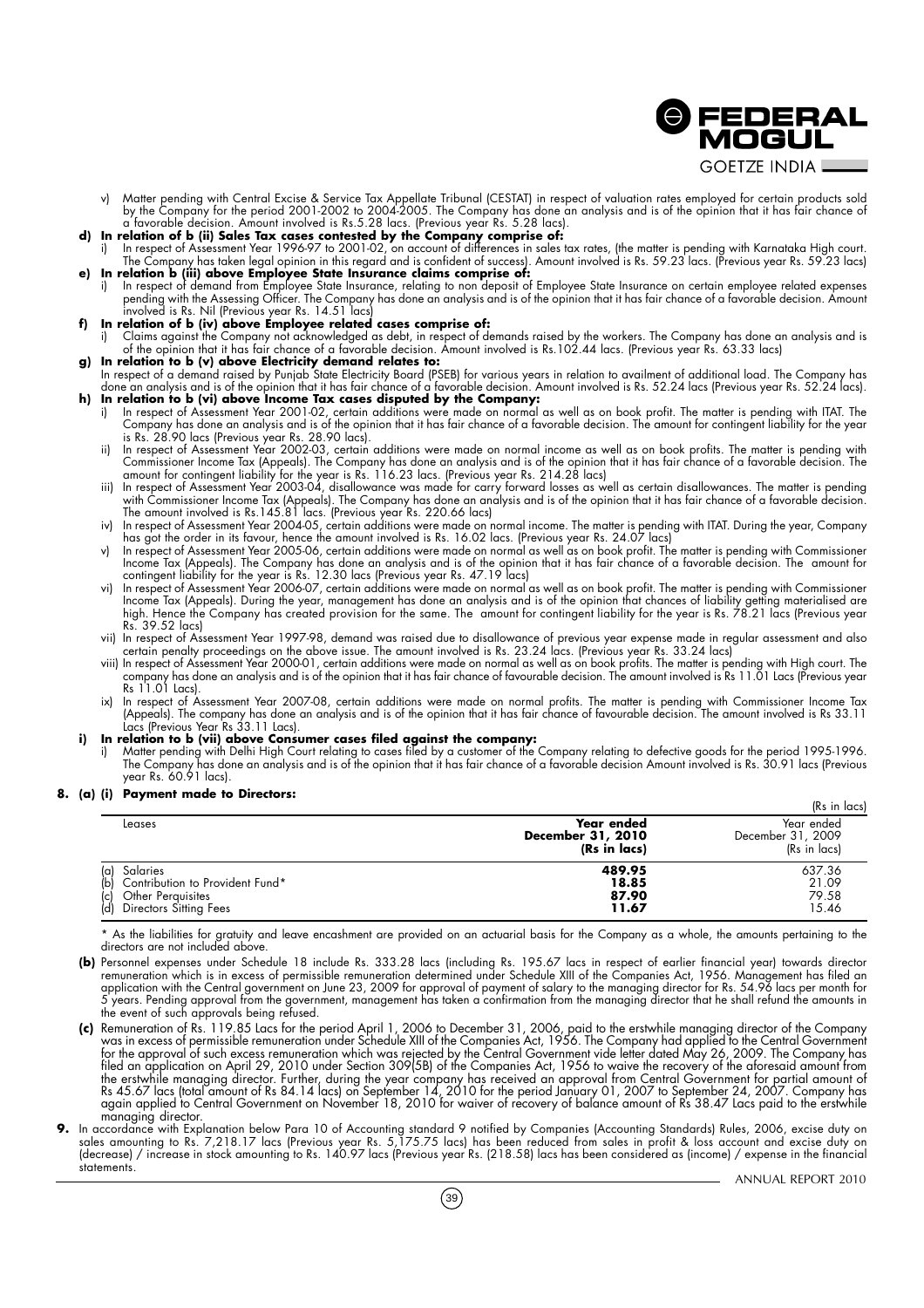

## 10. During the year, the Company has not taken any foreign currency derivative instruments to hedge its foreign currency risk.<br>The amount of familie authority responses that is not hadned by a derivative instrument of athe

| Particulars         | Currency    | Year ended<br>December 31,<br>2010<br>Amount | Year ended<br>December 31,<br>2010<br><b>Amount (Foreign</b> | Year ended<br>December 31,<br>2009<br>Amount | Year ended<br>December 31,<br>2009<br>Amount (Foreign |
|---------------------|-------------|----------------------------------------------|--------------------------------------------------------------|----------------------------------------------|-------------------------------------------------------|
|                     |             | Rs.(in lacs)                                 | currency in lacs)                                            | Rs.(in lacs)                                 | currency in lacs)                                     |
| Creditors           | <b>USD</b>  | 1,394.90                                     | 30.81                                                        | 632.33                                       | 13.46                                                 |
| Creditors           | <b>EURO</b> | 2,710.17                                     | 55.47                                                        | 1,073.71                                     | 15.81                                                 |
| Creditors           | GBP         | 110.99                                       | 1.58                                                         | 14.44                                        | 0.19                                                  |
| Creditors           | JPY         | 96.88                                        | 173.07                                                       | 1.00                                         | 1.95                                                  |
| Creditors           | <b>CHF</b>  |                                              |                                                              | 3.95                                         | 0.09                                                  |
| Advance to creditor | <b>EUR</b>  | 390.52                                       | 6.44                                                         | 322.92                                       | 4.76                                                  |
| Advance to creditor | <b>USD</b>  | 92.51                                        | 2.07                                                         | 216.38                                       | 4.61                                                  |
| Advance to creditor | GBP         | 58.12                                        | 0.83                                                         | 100.84                                       | 1.33                                                  |
| Advance to creditor | JPY         | 119.57                                       | 213.59                                                       | 47.91                                        | 93.60                                                 |
| Advance to creditor | <b>SEK</b>  | 5.41                                         | 0.79                                                         | 4.29                                         | 0.64                                                  |
| Advance to creditor | <b>CHF</b>  | 0.94                                         | 0.02                                                         |                                              |                                                       |
| Advance to creditor | CAD         | 0.10                                         | 0.01                                                         |                                              |                                                       |
| <b>Debtors</b>      | <b>USD</b>  | 301.36                                       | 6.73                                                         | 973.41                                       | 20.72                                                 |
| <b>Debtors</b>      | <b>EURO</b> | 65.73                                        | 1.11                                                         | 76.13                                        | 1.12                                                  |
| <b>Debtors</b>      | <b>GBP</b>  | 27.11                                        | 0.40                                                         | 78.71                                        | 1.04                                                  |

#### **11. Gratuity and other post-employment benefit plans:**

The Company has a defined benefit gratuity plan. Every employee who has completed five years or more of service gets a gratuity on departure at 15 days salary (last drawn salary) for each completed year of service.

The following table summarizes the components of net benefit expense recognised in the profit and loss account and the funded status and amounts recognised in the balance sheet for the respective plans.

#### **Profit and Loss account**

| Net employee benefit expense (recognised in Employee Cost) | (Rs. in lacs) |          |  |
|------------------------------------------------------------|---------------|----------|--|
|                                                            |               | Gratuity |  |
|                                                            | 2010          | 2009     |  |
| Current service cost                                       | 270.98        | 276.81   |  |
| Interest cost on benefit obligation                        | 398.23        | 339.28   |  |
| Expected return on plan assets                             | (284.34)      | (201.72) |  |
| Net actuarial(gain) / loss recognised in the year          | (40.86)       | (186.48) |  |
| Previous years actuarial gains recognized during the year  | (100.10)      |          |  |
| Net benefit expense                                        | 243.91        | 227.89   |  |
| Actual Return on Plan Assets                               | 489.37        | 135.67   |  |
|                                                            |               |          |  |

#### **Balance sheet**

#### **Details of Provision for gratuity**

|                                                                                                    | Gratuity                       |                      |  |
|----------------------------------------------------------------------------------------------------|--------------------------------|----------------------|--|
|                                                                                                    | 2010                           | 2009                 |  |
| Defined benefit obligation<br>Fair value of plan assets<br>Cumulative Unrecognized actuarial gains | 6,192.34<br>3,882.44<br>239.91 | 5,535.76<br>3,471.23 |  |
|                                                                                                    | 2,549.81                       | 2,064.53             |  |
| Less: Unrecognised past service cost                                                               | ۰                              |                      |  |
| Plan asset / (liability)                                                                           | (2,549.81)                     | (2,064.53)           |  |

Changes in the present value of the defined benefit obligation are as follows:

| 2009     |
|----------|
| 5,404.64 |
| 339.28   |
| 276.81   |
| (232.44) |
|          |
| (252.53) |
| 5,535.76 |
|          |

<del>gradua</del> <del>di</del>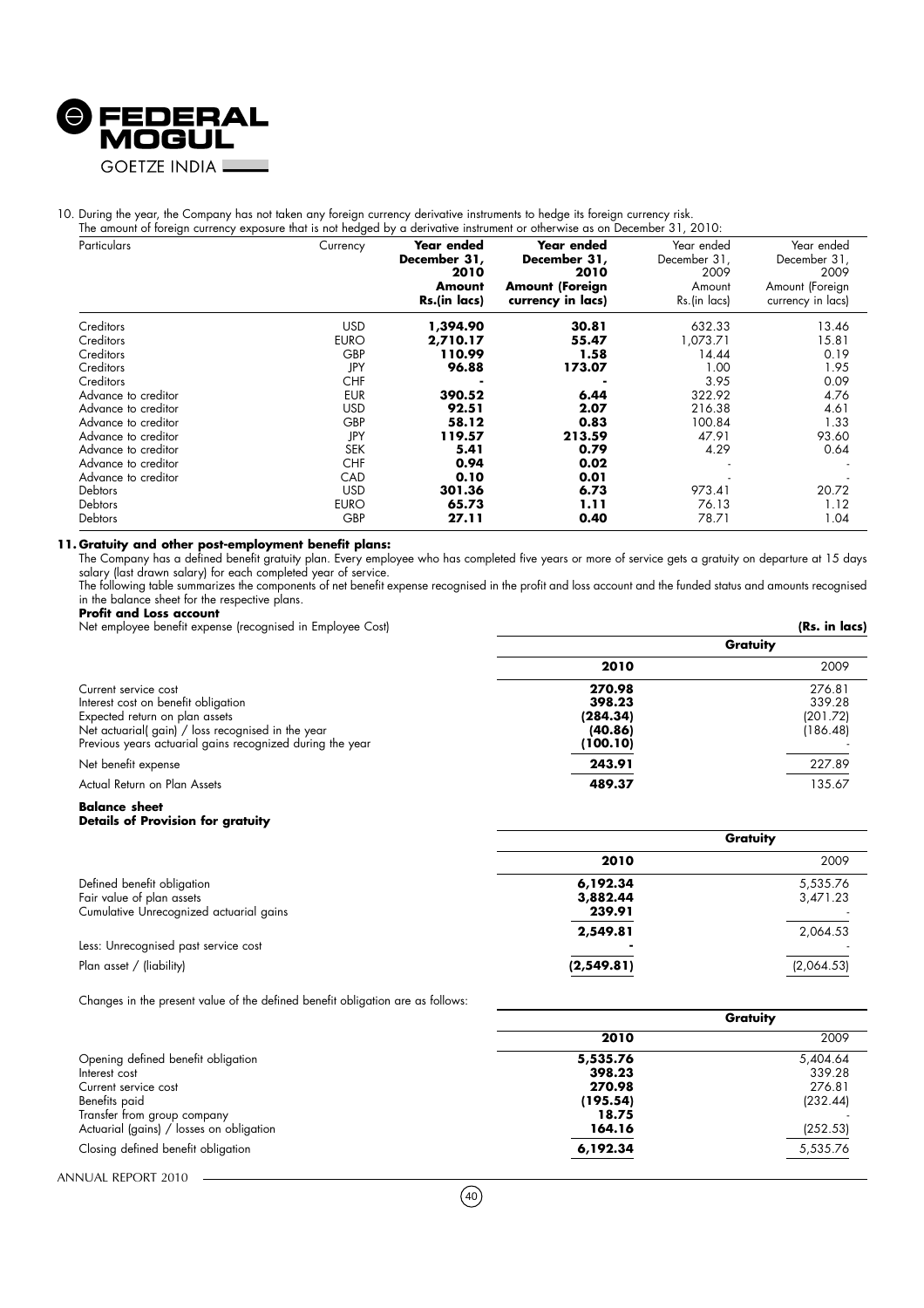

Changes in the fair value of plan assets are as follows: **(Rs. in lacs)**

| Changes in the fair value of plan assers are as follows. |          |          |
|----------------------------------------------------------|----------|----------|
|                                                          |          | Gratuity |
|                                                          | 2010     | 2009     |
| Opening fair value of plan assets                        | 3,471.23 | 3,352.82 |
| Expected return                                          | 284.34   | 201.72   |
| Contributions by employer                                | 117.38   | 215.18   |
| Benefits paid                                            | (195.54) | (232.44) |
| Actuarial gains / (losses)                               | 205.03   | (66.05)  |
| Closing fair value of plan assets                        | 3,882.44 | 3,471.23 |

The major categories of plan assets as a percentage of the fair value of total plan assets are as follows:

|                          |      | Gratuity       |  |  |
|--------------------------|------|----------------|--|--|
|                          | 2010 | 2009           |  |  |
|                          | %    | $\sqrt{\circ}$ |  |  |
| Investments with Insurer | 100  | 100            |  |  |

The overall expected rate of return on assets is determined based on the market prices prevailing on that date, applicable to the period over which the obligation is to be settled.

The principal assumptions used in determining gratuity for the Company's plans are shown below:

|                                   |      | Gratuity |  |  |
|-----------------------------------|------|----------|--|--|
|                                   | 2010 | 2009     |  |  |
|                                   | (%)  | (%)      |  |  |
| Discount rate                     | 8.00 | 7.50     |  |  |
| Expected rate of return on assets | 8.50 | 8.00     |  |  |
| Employee turnover                 | 5.00 | 5.00     |  |  |

The estimates of future salary increases, considered in actuarial valuation, take account of inflation, seniority, promotion and other relevant factors, such as supply and demand in the employment market. Note:

The companies expected contribution to the fund in next year is not presently ascertainable and hence, the contribution expected to be paid to the plan during the annual period beginning after the balance sheet date as required by Para 120 (o) of the Accounting Standard 15 (Revised) on Employee Benefit is not disclosed.

Amounts for the current and previous periods are as follows:

|                                         |            | Gratuity   |            |            |  |
|-----------------------------------------|------------|------------|------------|------------|--|
|                                         | 2010       | 2009       | 2008       | 2007       |  |
| Defined benefit obligation              | 6,192.34   | 5.535.76   | 5.404.64   | 4,419.12   |  |
| Cumulative unrecognized actuarial gains | 239.91     |            |            |            |  |
| Plan assets                             | 3,882.44   | 3.471.23   | 3.352.83   | 3.115.37   |  |
| Surplus / (deficit)                     | (2,549.81) | (2,064.53) | (2,051.81) | (1,303.75) |  |

12. The Company has sold its entire investment amounting to Rs. 1,902 lacs in the shares of its wholly owned subsidiary company, Satara Rubbers and Chemicals Limited on March 31, 2010 for a consideration of Rs. 1,130 lacs (Rs. 200 lacs was received in the previous year ended December 31, 2009 as advance payment and the balance amount was received on March 31, 2010). The Company has accordingly considered an additional loss of Rs. 570.59 lacs on sale of this investment which has been recorded in 'Operating and other expenses'.

13. Information pursuant to paragraphs 3, 4, 4C and 4D of Part II of Schedule VI of the Companies Act, 1956.

### **(i) (a) Licensed and Installed Capacity and Actual Production :**

| <b>Particulars</b>            | Licensed<br>Capacity | *Installed<br>Capacity | Actual<br>Production |
|-------------------------------|----------------------|------------------------|----------------------|
| Piston Rings (Nos)            | Delicensed           | 58,560,000             | 50,992,559           |
|                               |                      | (54,960,000)           | (46,134,526)         |
| Pistons (Nos)                 | $^{\prime}$          | 18,480,000             | 15,404,142           |
|                               |                      | (14,355,000)           | (12,375,808)         |
| Pins (Nos)                    | $^{\prime}$          | 18,120,000             | 15,904,571           |
|                               |                      | (14,655,200)           | (12,644,591)         |
| Valve Train Components (Nos.) | $^{\prime}$          | 46,944,000             | 39,478,863           |
|                               |                      | (46,944,000)           | (28, 221, 086)       |
| Structural Components (Nos.)  | $^{\prime}$          | 6,870,000              | 2,741,699            |
|                               |                      | (5,820,000)            | (2, 262, 039)        |

\* Installed Capacity as certified by the management.

**Note:** Figures in brackets pertains to previous year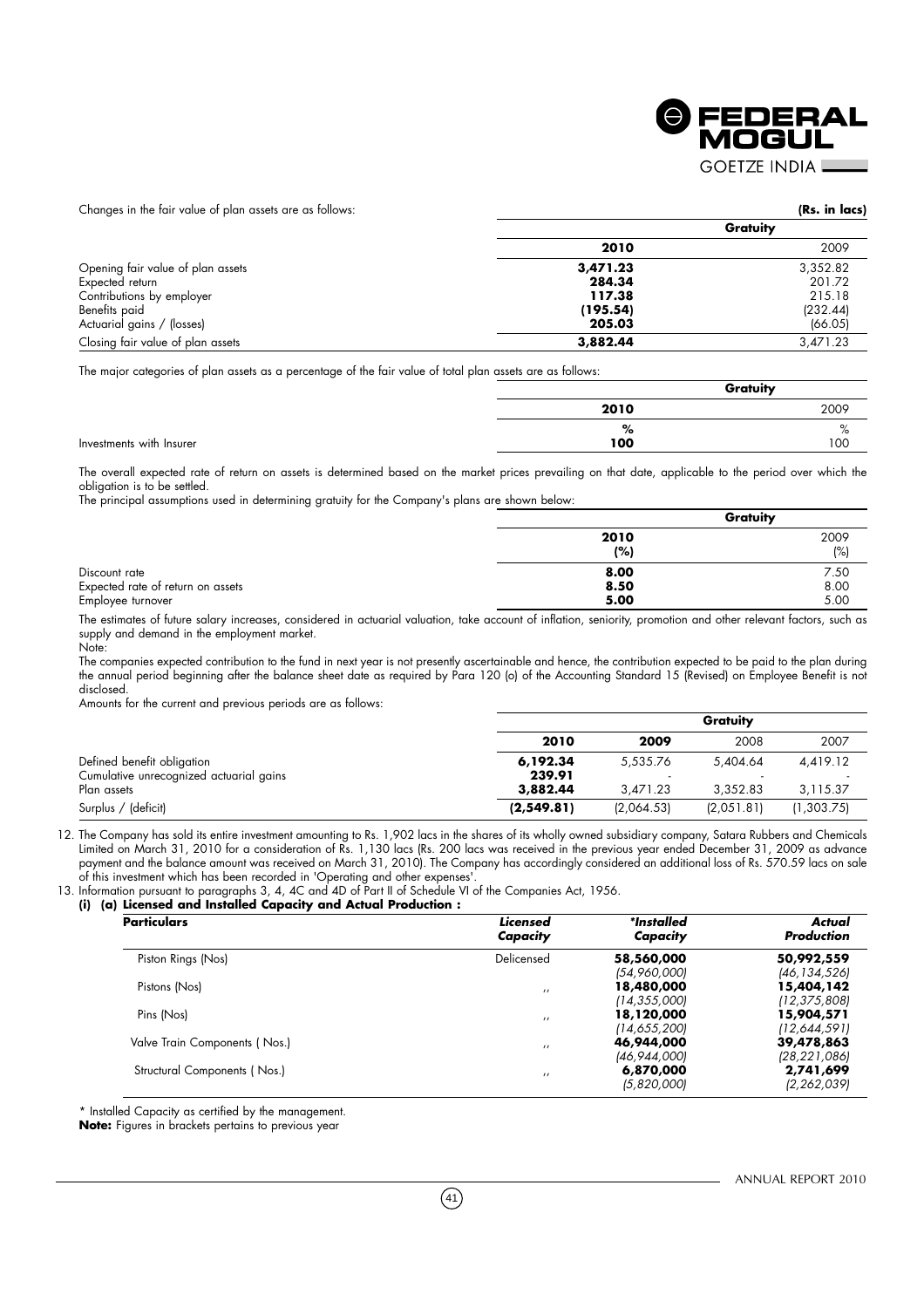

**GOETZE INDIA L** 

#### **(b) Particulars of Opening Stock, Closing stock and turnover**

| <b>Particulars</b>           |             | <b>OPENING STOCK</b>  |               | <b>CLOSING STOCK</b>  |               | <b>TURNOVER</b>       |  |  |
|------------------------------|-------------|-----------------------|---------------|-----------------------|---------------|-----------------------|--|--|
|                              | Quantity    | Value<br>Rs.(in lacs) | Quantity      | Value<br>Rs.(in lacs) | Quantity      | Value<br>Rs.(in lacs) |  |  |
| Piston Rings (Nos)           | 2,735,013   | 918.33                | 3,147,498     | 1,097.40              | 50,580,074    | 37,450.07             |  |  |
|                              | (2,873,550) | 1992.991              | (2,735,013)   | (918.33)              | (46.273.063)  | (28.093.72)           |  |  |
| Pistons (Nos)                | 579,961     | 1,319.04              | 712,805       | 1,382.40              | 15,271,298    | 44,235.18             |  |  |
|                              | 1794.4401   | 11.715.201            | 1579.9611     | (1, 319.04)           | (12.590.287)  | (39, 971.73)          |  |  |
| Pins (Nos)                   | .020,504    | 288.75                | 1,034,717     | 303.44                | 15,890,358    | 5,953.85              |  |  |
|                              | (901.913)   | (437.50)              | 11.020.5041   | (288.75)              | (12,526,000)  | (5,568.13)            |  |  |
| Valve Train Components (Nos) | 1,274,082   | 109.27                | 1,129,859     | 93.56                 | 39,623,086    | 4,426.54              |  |  |
|                              | (954, 128)  | (99.22)               | (1, 274, 082) | (109.27)              | [27,901,132]  | (2,988.29)            |  |  |
| Structural Components (Nos)  | 81,292      | 28.99                 | 121,168       | 36.77                 | 2,701,823     | 981.13                |  |  |
|                              | (116, 103)  | (27.43)               | (81, 292)     | (28.99)               | (2, 296, 850) | (871.53)              |  |  |
| Miscellaneous                |             | 89.71<br>(115.23)     |               | 38.60<br>(89.71)      |               | (13.55)               |  |  |
| Total                        | 5,690,852   | 2,754.09              | 6,146,047     | 2.952.17              | 124,066,639   | 93,046.77             |  |  |
|                              | (5,640,134) | 13.387.571            | 15.690.8521   | (2.754.09)            | (101,587,332) | (77,506.95)           |  |  |

Notes: Figures in Brackets pertain to previous year.

#### **(ii) Trading Operations:**

| <b>Particulars</b>  |                      | <b>OPENING BALANCE</b> |                       | <b>CLOSING BALANCE</b> |                          | <b>PURCHASE</b>        |                            | <b>SALES</b>           |  |
|---------------------|----------------------|------------------------|-----------------------|------------------------|--------------------------|------------------------|----------------------------|------------------------|--|
|                     | Quantity             | Value<br>Rs.(in lacs)  | Quantity              | Value<br>Rs.(in lacs)  | Quantity                 | Value<br>Rs.(in lacs)  | Quantity                   | Value<br>Rs.(in lacs)  |  |
| Bearing\Liner (Nos) | 89,318<br>(53, 435)  | 175.48<br>(16.00)      | 85,971<br>(89, 318)   | 207.89<br>(175.48)     | 476,487<br>(456.665)     | 1,072.77<br>(880.72)   | 479,834<br>(420.782)       | 1,436.27<br>1,282.50   |  |
| Spark Plug (Nos)    | 314,542              | 101.58                 | 98,644<br>(314.542)   | 36.54<br>(101.58)      | 4,534,558<br>(3,074,214) | 1,416.62<br>(861.23)   | 4,750,456<br>(2,759,672)   | 1,922.78<br>(1,083.30) |  |
| Others*             |                      | 39.39                  | $\sim$                | 53.46<br>(39.39)       |                          | 293.02<br>(258.63)     | $\blacksquare$             | 464.28<br>(328.45)     |  |
| Total               | 403,860<br>(53, 435) | 316.45<br>(16.00)      | 184,615<br>(403, 860) | 297.89<br>(316.45)     | 5,011,045<br>(3,530,879) | 2,782.41<br>(2,000.58) | 5,230,290<br>(3, 180, 454) | 3,823.33<br>(2,694.25) |  |

Note: Figures in brackets pertains to previous year<br>\*It is not practicable to furnish quantitative information in view of the large number of items which differ in size and nature, each being less than 10% in value of the total.

#### **(iii) Details of Raw Materials Consumed :**

| Particulars                                                                                                                                                                                                                                                | Unit                                                                                                                      | <b>Year Ended</b><br>December 31, 2010                                                                                                        |                                                                                                                                                             |                                                                                                      | Year Ended<br>December 31, 2009                                                                                                                               |
|------------------------------------------------------------------------------------------------------------------------------------------------------------------------------------------------------------------------------------------------------------|---------------------------------------------------------------------------------------------------------------------------|-----------------------------------------------------------------------------------------------------------------------------------------------|-------------------------------------------------------------------------------------------------------------------------------------------------------------|------------------------------------------------------------------------------------------------------|---------------------------------------------------------------------------------------------------------------------------------------------------------------|
|                                                                                                                                                                                                                                                            |                                                                                                                           | Quantity                                                                                                                                      | Rs.(in lacs)                                                                                                                                                | Quantity                                                                                             | Rs.(in lacs)                                                                                                                                                  |
| Pig Iron<br>a)<br>bl<br>Alloys<br>Chromic Acid<br>Aluminum<br>d)<br>Steel Strips<br>Pin .Steel<br>Silicon<br>읽<br>Magnesium<br>Nickel<br>Iron Powder<br>Steel Powder<br>Copper Powder<br><b>Distalloys</b><br>m<br>Bought out rings<br>n)<br>Others*<br>o) | M.Ton<br>M.Ton<br>M.Ton<br>M.Ton<br>M.Ton<br>M.Ton<br>M.Ton<br>M.Ton<br>M.Ton<br>M.Ton<br>M.Ton<br>M.Ton<br>M.Ton<br>Nos. | 3,425.73<br>809.33<br>43.60<br>6,851.42<br>18.94<br>3,286.33<br>985.53<br>107.86<br>265.60<br>673.57<br>99.12<br>98.47<br>111.26<br>5,874,364 | 853.28<br>711.26<br>86.81<br>6,853.47<br>216.14<br>2,497.45<br>,161.95<br>161.43<br>2,354.38<br>412.25<br>506.17<br>397.48<br>158.40<br>7041.43<br>9,114.32 | 3,019<br>695<br>39<br>5,058<br>17<br>2,533<br>857<br>93<br>217<br>524<br>71<br>72<br>83<br>3,844,967 | 715.03<br>522.49<br>78.51<br>5,041.35<br>189.86<br>1,930.11<br>1.134.00<br>150.44<br>1,636.30<br>358.99<br>452.95<br>255.16<br>120.68<br>4,729.31<br>6,091.69 |
| Total                                                                                                                                                                                                                                                      |                                                                                                                           |                                                                                                                                               | 32,526.22                                                                                                                                                   |                                                                                                      | 23,406.87                                                                                                                                                     |

\*It is not practicable to furnish quantitative information in view of the large number of items which differ in size and nature, each being less than 10% in value of the total. (Rs. in Lacs)

|                                                                                                                                                              |                                            | INS. III LUCSI                                       |
|--------------------------------------------------------------------------------------------------------------------------------------------------------------|--------------------------------------------|------------------------------------------------------|
| (iv) C.I.F. Value of Imported items :                                                                                                                        | Year Ended<br>December 31, 2010            | Year Ended<br>December 31, 2009                      |
| Raw Materials<br>a)<br>(d)<br>Spare Parts & Components<br>Capital Goods<br>(c)                                                                               | 10,533.78<br>3,124.94<br>2,478.56          | 8,184.99<br>223.62, ا<br>1.612.86                    |
|                                                                                                                                                              |                                            | (Rs. in Lacs)                                        |
| (v) Expenditure in Foreign Currency (on payment basis):                                                                                                      | Year Ended<br>December 31, 2010            | Year Ended<br>December 31, 2009                      |
| Travelling Expenses<br>(a)<br>(b)<br>Commission on Sales<br>Communication expenses<br>(c)<br>(d)<br>(e)<br>(f)<br>Royalty<br>Professional Expenses<br>Others | 43.72<br>6.88<br>64.78<br>888.42<br>346.31 | 15.09<br>1.65<br>101.87<br>,509.53<br>177.64<br>9.70 |

ANNUAL REPORT 2010

J.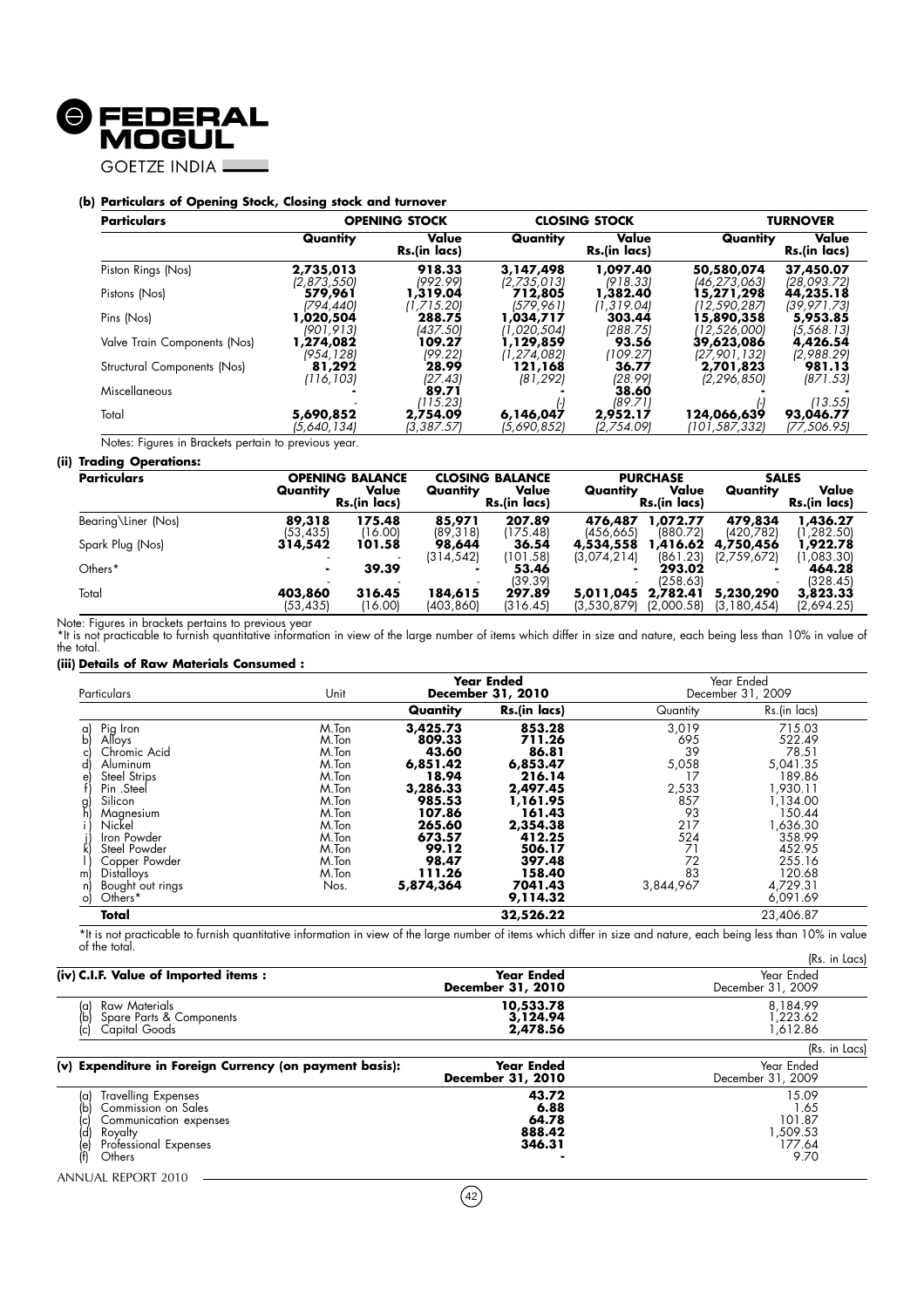## **©** FEDERAL<br>MOGUL

**GOFTZE INDIA LACK** 

|                                                                                                                                                                                                                                                                                                                                                                                                                                                                                                                                              |                                         | <b>Year Ended</b><br>December 31, 2010 |                                        | Year Ended<br>December 31, 2009 |                                        |
|----------------------------------------------------------------------------------------------------------------------------------------------------------------------------------------------------------------------------------------------------------------------------------------------------------------------------------------------------------------------------------------------------------------------------------------------------------------------------------------------------------------------------------------------|-----------------------------------------|----------------------------------------|----------------------------------------|---------------------------------|----------------------------------------|
| (vi) Imported and Indigenous Raw Materials and Components Consumed:                                                                                                                                                                                                                                                                                                                                                                                                                                                                          |                                         |                                        |                                        |                                 |                                        |
| Indigenous<br>(a)<br>(b)<br>Imported                                                                                                                                                                                                                                                                                                                                                                                                                                                                                                         | Rs. (in lacs)<br>19,514.69<br>13,011.53 | ℅<br>59.99<br>40.01                    | Rs. (in lacs)<br>14,713.56<br>8,693.31 |                                 | $\%$<br>62.86<br>37.14                 |
| Total                                                                                                                                                                                                                                                                                                                                                                                                                                                                                                                                        | 32,526.22                               | 100.00                                 | 23,406.87                              |                                 | 100.00                                 |
| (vii) Imported & Indigenous Stores, Spares and Tools Consumed<br>Indigenous<br>a)<br>(b)<br>Imported                                                                                                                                                                                                                                                                                                                                                                                                                                         | 8900.76<br>785.00                       | 91.90<br>8.10                          | 7,515.78<br>610.72                     |                                 | 92.48<br>7.52                          |
| Total                                                                                                                                                                                                                                                                                                                                                                                                                                                                                                                                        | 9685.76                                 | 100.00                                 | 8,126.50                               |                                 | 100.00                                 |
| (viii) Earnings in Foreign Currency (on accrual basis)<br>Export on FOB basis                                                                                                                                                                                                                                                                                                                                                                                                                                                                |                                         | 6,218.81                               |                                        | 5,304.84                        |                                        |
| <b>14.</b> Details of dues to Micro and Small Enterprises as per MSMED Act, 2006:<br>Particulars<br>The principal amount remaining unpaid as at the end of year<br>Interest due on above principal and remaining unpaid as at the end of the year                                                                                                                                                                                                                                                                                            |                                         |                                        |                                        | 2010<br>147.97<br>0.44          | (Rs. in lacs)<br>2009<br>84.90<br>0.48 |
| The amount of interest paid by the buyer in terms of section 16, of the Micro Small and Medium Enterprise Development<br>Act, 2006 along with the amounts of the payment made to the supplier beyond the appointed day during each accounting year<br>The amount of interest due and payable for the period of delay in making payment (which have been paid but beyond the appointed                                                                                                                                                        |                                         |                                        |                                        |                                 |                                        |
| day during the year) but without adding the interest specified under Micro Small and Medium Enterprise Development Act, 2006.<br>The amount of interest accrued and remaining unpaid at the end of each accounting year; and<br>The amount of further interest remaining due and payable even in the succeeding years, until such date when the interest dues                                                                                                                                                                                |                                         |                                        |                                        | 8.91<br>9.35                    | 5.52<br>6.00                           |
| as above are actually paid to the small enterprise for the purpose of disallowance as a deductible expenditure under section<br>23 of the Micro Small and Medium Enterprise Development Act, 2006<br>15. In the earlier years, the Company had issued 23,011,192 shares @ Rs. 10 each at a premium of Rs. 46 per share on right issue basis for cash, out of which, the<br>proceeds of the rights issue aggregating to Rs. 11,737.50 Lacs have been utilized as per objects of the issued mentioned in the Letter of Offer (LOO). During the |                                         |                                        |                                        | 20.48                           | 11.13                                  |

proceeds of the rights issue aggregating to Rs. 11,737.50 Lacs have been utilized as per objects of the issued mentioned in the Letter of Offer (LOO). During the<br>year, the company has taken the approval of its members at t

b) Rs. 10.35 Lacs inter-se to the object category of "General Corporate Purposes" from the "Issue Expenses" category.<br>Pursuant to the approval of the shareholders, the details of utilization of rights issue proceeds are as

| Pursuant to the approval of the snarenoiders, the details of utilization of rights issue proceeds are as follows:                                                                 |                                                                             |                                                                                                      |                                                                      |                                                               |  |
|-----------------------------------------------------------------------------------------------------------------------------------------------------------------------------------|-----------------------------------------------------------------------------|------------------------------------------------------------------------------------------------------|----------------------------------------------------------------------|---------------------------------------------------------------|--|
| <b>Particulars</b>                                                                                                                                                                | Amount as per letter of<br>offer dated November<br>5, 2008<br>(Rs. in lacs) | Amount as approved by<br>the shareholders in the<br>Annual General Meetina<br>held on 25th June 2010 | <b>Amount utilized</b><br>till December<br>31, 2010<br>(Rs. in lacs) | Amount utilized<br>till December<br>31, 2009<br>(Rs. in lacs) |  |
| Repayment of existing debt on their respective due dates<br>Payment to suppliers for purchase of machineries (including interest)<br>General corporate purposes<br>Issue expenses | 3.040.67<br>9.296.61<br>431.30<br>117.69                                    | 3,040.67<br>9,296.61<br>441.65<br>107.34                                                             | 3,040.67<br>8,753.51<br>441.65<br>107.34                             | 3.040.67<br>8.158.19<br>431.30<br>107.34                      |  |
| Total                                                                                                                                                                             | 12.886.27                                                                   | 12,886.27                                                                                            | 12,343.17                                                            | 11,737.50                                                     |  |
| The mentities democration and Dr. E 49, 10 has Deview VancDr. 1140,77 has been been becaused by insecting the modified assistance of                                              |                                                                             |                                                                                                      |                                                                      |                                                               |  |

he unutilized amount aggregating to Rs. 543.10 Lacs (Previous Year Rs. 1148.77 Lacs) have been temporarily used for improving the working capital requirement of the company.

**16.** The company has capitalized various expenses incurred in the course of construction of self generated assets, the details of expenses capitalized from operating expenses for the purpose of construction of self genera

| <b>Particulars</b>                                            | Year ended Dec. 31, 2010<br>Rs. (in lacs) | Year ended Dec. 31, 2009<br>Rs.<br>. (in lacs) |
|---------------------------------------------------------------|-------------------------------------------|------------------------------------------------|
| Salaries, wages and bonus<br>Consumption of stores and spares | 120.66<br>180.98                          | 47.21<br>98.14                                 |
| Total                                                         | 301.64                                    | 245.35                                         |
| .<br>$-$<br>$\overline{\phantom{a}}$                          | _ _ _ _<br>.                              |                                                |

**17. Non fulfillment of export obligation under (Export promotion Capital Goods) EPCG Licenses**

The Company has identified some licenses obtained under Export Promotion Capital Goods scheme, which have expired and against which the Company has partially fulfilled the export obligation (levied in lieu of permission to

discovered, a provision, towards costs to be incurred to remediate these matters, ot Rs. 424.91 lacs is included under Schedule no. 14 tor provisions which are net ot amounts utilized<br>of Rs. 513.23 lacs towards remediation

based on the complexity of the issues, the Company has accrued amounts corresponding to its best estimate of the costs associated with such regulatory and contractual obligations on<br>the basis of available information and b of study.

**20.** Previous year figures have been regrouped and rearranged wherever necessary to make these comparable.

| As per our report of even date<br>For S.R.BATLIBOI & CO.<br><b>Firm Registration No: 301003E</b><br><b>Chartered Accountants</b> | For and on behalf of the Board of Directors of<br>Federal-Mogul Goetze (India) Limited |                                                  |  |
|----------------------------------------------------------------------------------------------------------------------------------|----------------------------------------------------------------------------------------|--------------------------------------------------|--|
| per Pankaj Chadha<br>Partner<br>Membership No. 91813                                                                             | Jean de Montlaur<br>Managing Director & President                                      | Dan Brugger<br>Whole Time Finance Director & CFO |  |
| Place: Gurgaon<br>Date: March 1, 2011                                                                                            | Khalid Khan<br>Company Secretary                                                       |                                                  |  |
|                                                                                                                                  |                                                                                        | ANNUAL REPORT 2010                               |  |

 $(43)$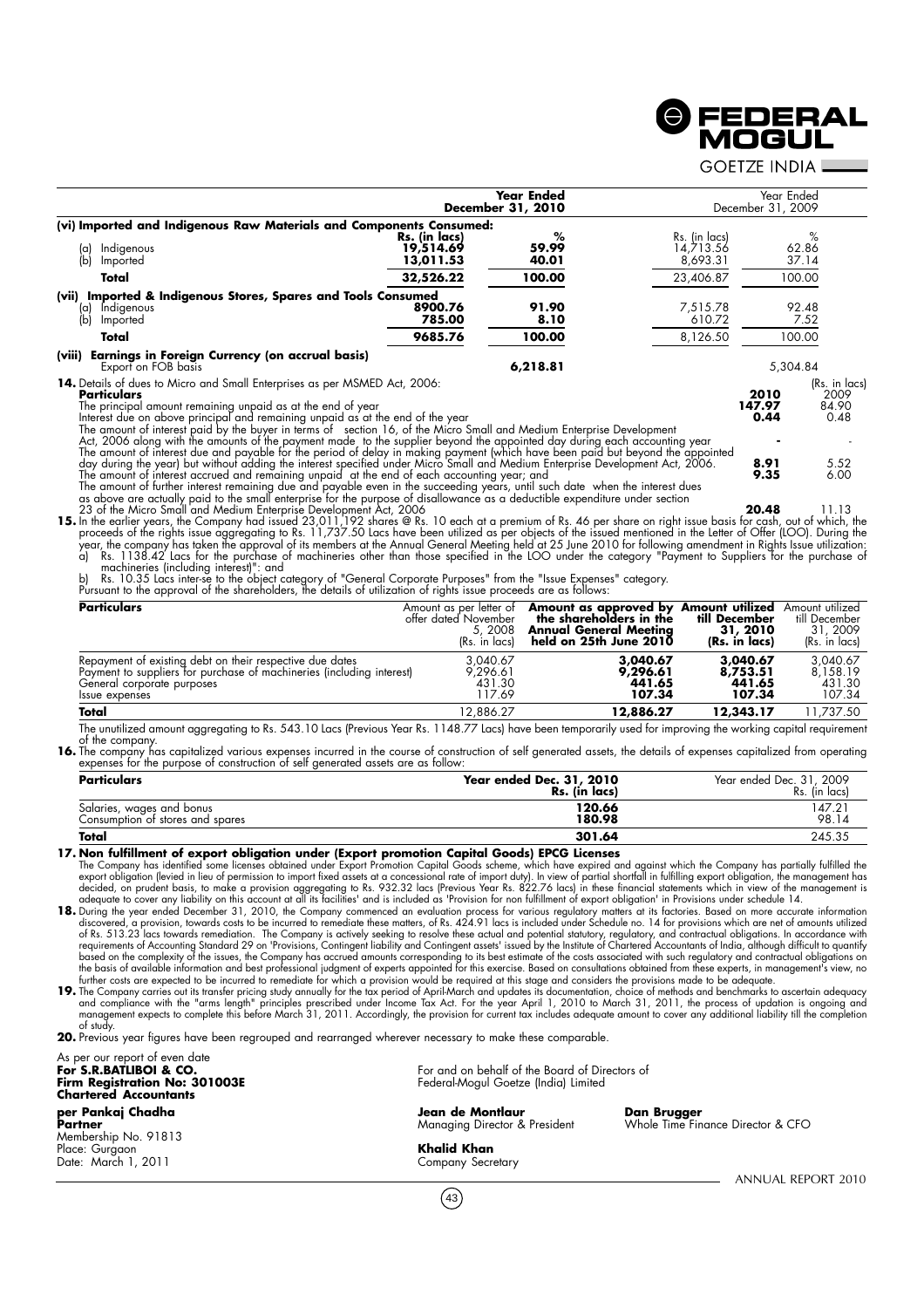

#### **Balance sheet and profit and loss account**

#### **Cash flow statement for the year ended December 31, 2010**

|    |                                                                                                                   | For the year ended<br><b>December 31, 2010</b><br>Rs (in lacs) | For the year ended<br>December 31, 2009<br>Rs (in lacs) |
|----|-------------------------------------------------------------------------------------------------------------------|----------------------------------------------------------------|---------------------------------------------------------|
| А. | <b>CASH FLOW FROM OPERATING ACTIVITIES</b><br>Profit before tax and after prior period                            | 4,569.31                                                       | 5,067.48                                                |
|    | Adjustments for:                                                                                                  |                                                                |                                                         |
|    | Depreciation and amortisation                                                                                     | 4,822.46                                                       | 5,067.65                                                |
|    | Loss on sale / discard of fixed assets (net)                                                                      | 421.91<br>570.59                                               | 224.89                                                  |
|    | Loss on sale of Non-trade Current Investments<br>Provision for doubtful debts written back                        | (13.77)                                                        | 53.14                                                   |
|    | Provision for advances written back                                                                               | (500.59)                                                       |                                                         |
|    | Advances written off                                                                                              | 39.35                                                          | 1.65                                                    |
|    | Provision for loans and advances                                                                                  | 76.94                                                          | 514.71                                                  |
|    | Interest income<br>Dividend income                                                                                | (0.97)<br>(270.30)                                             | (13.29)                                                 |
|    | Interest expense                                                                                                  | 1,246.93                                                       | (30.60)<br>2,264.14                                     |
|    | Excess provision written back                                                                                     | (54.61)                                                        | (231.49)                                                |
|    | Unrealised forex (gain)/loss (net)                                                                                | 53.71                                                          | (108.38)                                                |
|    | Miscellaneous expenditure written off                                                                             | 239.90                                                         | 239.90                                                  |
|    | Operating profit before working capital changes<br>Movements in working capital:                                  | 11,200.86                                                      | 13,049.80                                               |
|    | Decrease / (Increase) in sundry debtors                                                                           | (1,860.62)                                                     | (790.30)                                                |
|    | Decrease / (Increase) in other current assets<br>Decrease / (Increase) in inventories                             | (167.24)<br>1,428.68)                                          | (3.82)<br>897.76                                        |
|    | Decrease / (Increase) in loans and advances**                                                                     | (1,059.12)                                                     | 493.50                                                  |
|    | Increase / (Decrease) in current liabilities & provisions                                                         | 1,553.56                                                       | (1, 241.30)                                             |
|    | Cash generated from operations<br>Direct taxes paid (net of retunds)                                              | 8,238.76<br>(934.97)                                           | 12,405.64<br>(1,023.92)                                 |
|    | Net cash from operating activities                                                                                | 7,303.79                                                       | 11,381.72                                               |
| в. | <b>CASH FLOWS FROM INVESTING ACTIVITIES</b>                                                                       |                                                                |                                                         |
|    | Purchase of fixed assets/ Intangibles Assets                                                                      | (6,023.13)                                                     | (3,642.26)                                              |
|    | Proceeds from sale of fixed assets                                                                                | 83.32                                                          | 63.62                                                   |
|    | Sale of non-trade investments<br>Interest received                                                                | 1,130.00<br>26.86                                              | 35.31                                                   |
|    | Dividends received                                                                                                | 270.30                                                         | 30.60                                                   |
|    | Net cash used in investing activities                                                                             | (4, 512.65)                                                    | (3, 512.73)                                             |
| C. | <b>CASH FLOWS FROM FINANCING ACTIVITIES</b>                                                                       |                                                                |                                                         |
|    | Payment of borrowings (Long term)                                                                                 | (1,300.00)                                                     | (2,915.35)                                              |
|    | Receipt of borrowings (Long term)                                                                                 |                                                                | 1,500.00                                                |
|    | Movement in borrowings (Short term)<br>Interest paid                                                              | (77.94)<br>(1, 338.58)                                         | (4,749.65)<br>(1,643.94)                                |
|    | Share issue expenses                                                                                              |                                                                | 10.42                                                   |
|    | Net cash used in financing activities                                                                             | (2,716.52)                                                     | (7, 798.52)                                             |
|    | Net increase in cash and cash equivalents $(A + B + C)$<br>Cash and cash equivalents at the beginning of the year | 74.62<br>157.91                                                | 70.47<br>87.44                                          |
|    | Cash and cash equivalents at the end of the year                                                                  | 232.53                                                         | 157.91                                                  |
|    | Components of cash and cash equivalents as at                                                                     | <b>December 31, 2010</b>                                       | December 31, 2009                                       |
|    |                                                                                                                   | Rs (in lacs)                                                   | Rs (in lacs)                                            |
|    | Cash and cheques on hand<br>With banks - on current account                                                       | 0.35<br>217.18                                                 | 0.63<br>136.17                                          |
|    | - on deposit accounts (pledged with Government authorities)                                                       | 50.14                                                          | 49.81                                                   |
|    | - on unpaid dividend account*                                                                                     | 15.00                                                          | 21.11                                                   |
|    | Cash and bank balances as per Schedule 10                                                                         | 282.67                                                         | 207.72                                                  |
|    | Less: Fixed deposits not considered as cash equivalents                                                           | (50.14)                                                        | (49.81)                                                 |
|    |                                                                                                                   | 232.53                                                         | 157.91                                                  |

\* Balance in unpaid dividend account can be used by the Company only for payment of dividend. \*\* Same is net off advances for Rs. 1700.59 lacs converted into non-trade investments.

ANNUAL REPORT 2010 As per our report of even date **Firm Registration No: 301003E** Federal-Mogul Goetze (India) Limited **Chartered Accountants** per Pankaj Chadha<br>Partner<br>Membership No. 91813 Place: Gurgaon **Khalid Khan** Date: March 1, 2011 Company Secretary

For and on behalf of the Board of Directors of<br>Federal-Mogul Goetze (India) Limited

**Jean de Montlaur<br>Managing Director & President** 

**Dan Brugger**<br>Whole Time Finance Director & CFO

 $(44)$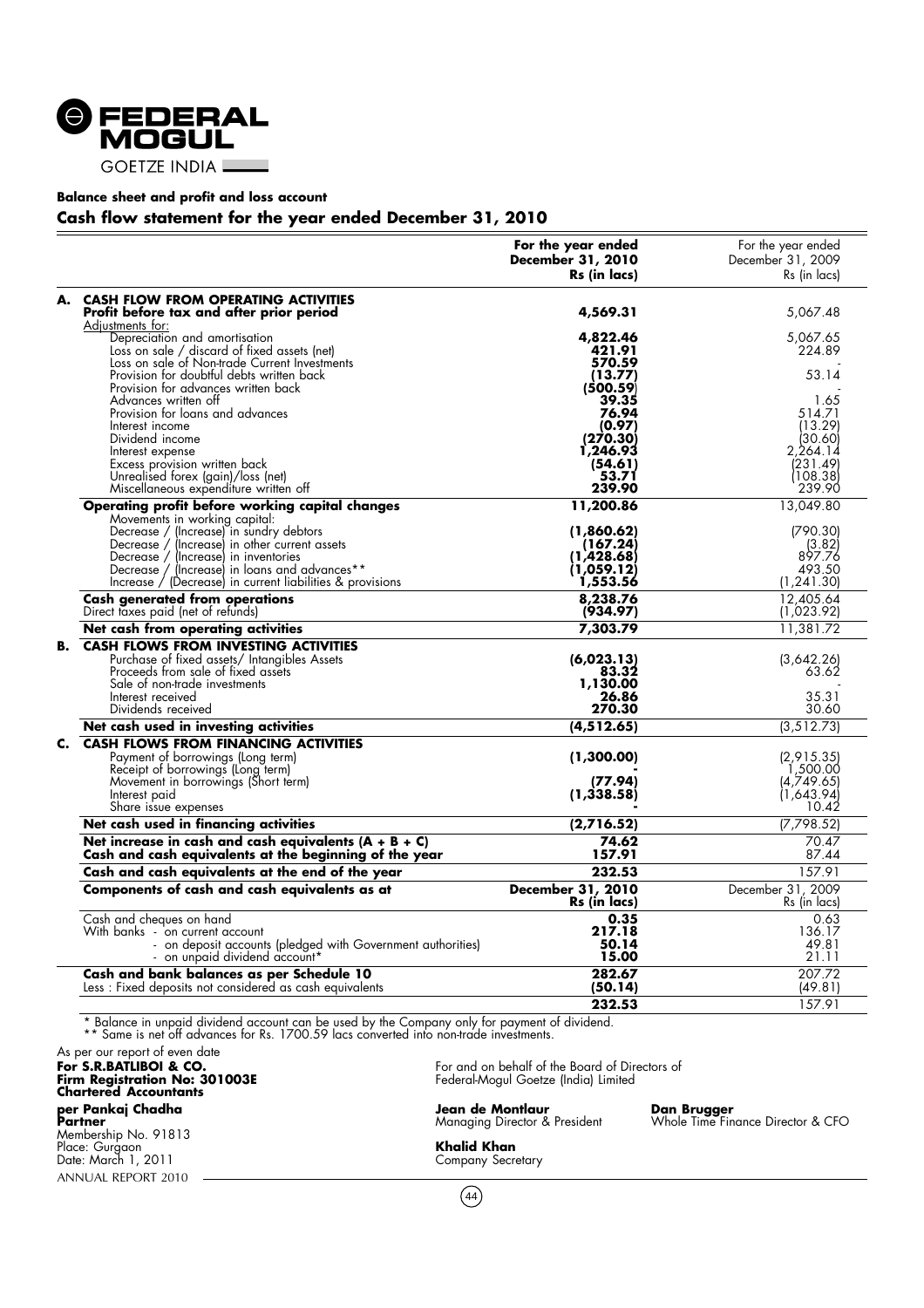

## **SCHEDULES 1 - 24 (Contd.)**

### **Schedule 24 : Significant Accounting Policies and Notes on Accounts (Contd.)**



For and on behalf of the Board of Directors of Federal-Mogul Goetze (India) Limited

 $(45)$ 

**Jean de Montlaur Dan Brugger**

**Khalid Khan** Company Secretary Whole Time Finance Director & CFO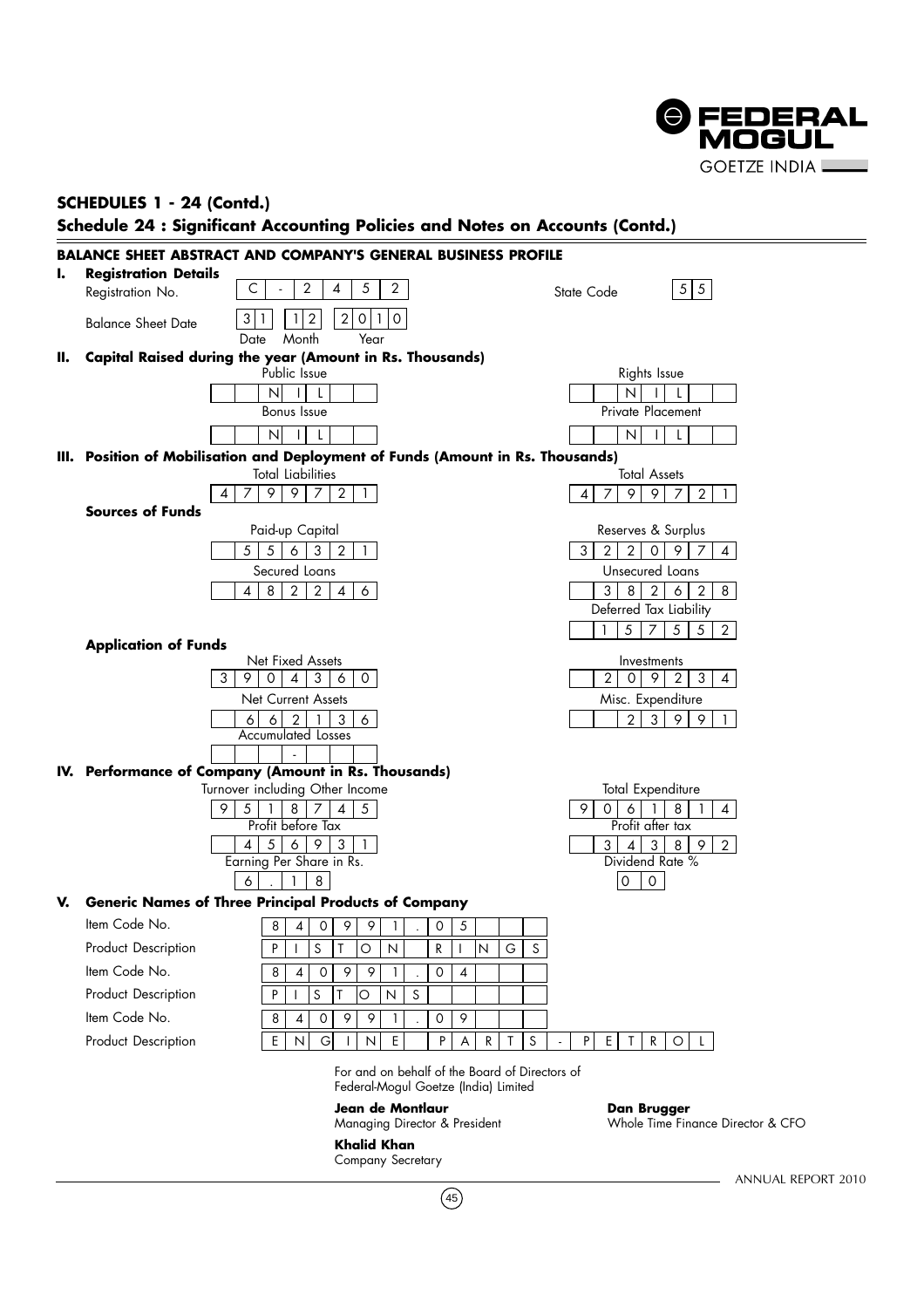

## **Statement regarding subsidiaries pursuant to Section 212 of the Companies Act, 1956**

| 1. |    |     | Name of the Subsidiary Companies                                                                                                                         | Federal-Mogul TPR (India) Limited                                                                                                                  |
|----|----|-----|----------------------------------------------------------------------------------------------------------------------------------------------------------|----------------------------------------------------------------------------------------------------------------------------------------------------|
| 2. |    |     | Financial Year of the Subsidiary<br>Companies ended on                                                                                                   | 31st December 2010                                                                                                                                 |
| 3. |    |     | Holding Company's Interest                                                                                                                               | Holders of 51,00,000<br>Equity Shares out of the<br>Subscribed and Paid up<br>Capital of the 1,00,00,000<br>Equity shares of<br>Rs.10/- each (51%) |
| 4. |    |     | Net Aggregate amount of Profit<br>Less Losses of the subsidiary<br>Companies so far as it concerns the<br>Members of Federal-Mogul<br>Goetze (India) Ltd |                                                                                                                                                    |
|    | a] |     | Not dealt with in the Accounts<br>of Federal-Mogul Goetze (India) Ltd.                                                                                   |                                                                                                                                                    |
|    |    | i)  | for the subsidiary's financial year<br>above referred                                                                                                    | Rs. 927.10 Lacs                                                                                                                                    |
|    |    | ii) | for previous financial years of<br>subsidiary since it became<br>subsidiary of Federal-Mogul<br>Goetze (India) Ltd.                                      | Rs. 1307.87 Lacs                                                                                                                                   |
|    | b  |     | Dealt with the Accounts of<br>Federal-Mogul Goetze (India) Ltd.                                                                                          |                                                                                                                                                    |
|    |    | i)  | for the subsidiary's financial year<br>above referred                                                                                                    | Nil                                                                                                                                                |
|    |    | ii) | for previous financial years of<br>subsidiary since it became<br>subsidiary of Federal-Mogul<br>Goetze (India) Ltd.                                      | Nil                                                                                                                                                |

**Jean de Montlaur Dan Brugger Khalid Khan** Managing Director & President The State of Michael Structure Finance Director & CFO Company Secretary

Place: Gurgaon Date: March 1, 2011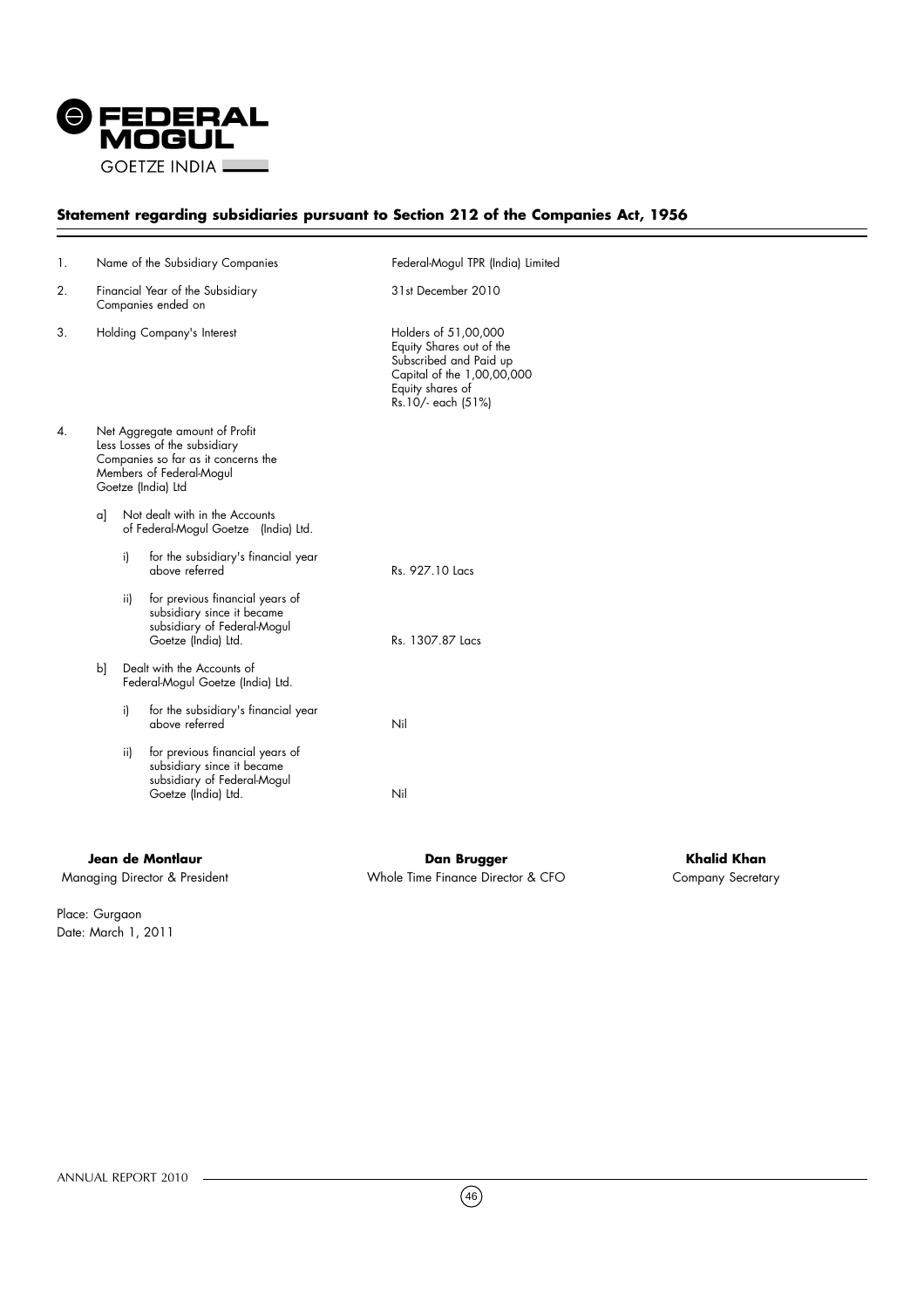#### **DIRECTOR' S REPORT**

The Directors have immense pleasure in presenting the fourteenth Annual Report and Audited Statement of Accounts for the financial year ended 31st December, 2010.

| <b>Financial Results</b>                                                         |                  |                                     |                 | [Rs. in Million]                    |
|----------------------------------------------------------------------------------|------------------|-------------------------------------|-----------------|-------------------------------------|
|                                                                                  |                  | For the<br>year ended<br>31.12.2010 |                 | For the<br>year ended<br>31.12.2009 |
| Total Income:<br>Gross Sales<br>Deduct: Excise Duty                              | 1006.05<br>94.89 |                                     | 847.03<br>70.29 |                                     |
| Other Income                                                                     | 911.16<br>27.86  | 939.02                              | 776.74<br>8.58  | 785.32                              |
| Profit before Depreciation and Finance Charges<br>Deduct:                        |                  | 316.72                              |                 | 257.62                              |
| Depreciation<br>Interest & Finance Charges                                       |                  | 37.48<br>5.79                       |                 | 36.72<br>20.32                      |
| Net Profit before Tax<br>Provision for Tax                                       |                  | 273.45                              |                 | 200.58                              |
| - Current<br>- Deferred tax credit                                               |                  | 98.41<br>(4.39)                     |                 | 78.00<br>(8.31)                     |
| Profit after Tax<br>Prior period items<br>Profit brought forward                 |                  | 179.43<br>2.36<br>256.44            |                 | 130.89<br>200.46                    |
| Net profit available for appropriation                                           |                  | 438.23                              |                 | 331.35                              |
| Appropriations:<br>Transfer to general reserve<br>Dividend-                      |                  | 18.20                               |                 | 13.10                               |
| Preference @ 6%<br>Tax and cess on dividend - Preference<br><b>Equity Shares</b> |                  | 6.00<br>1.00<br>67.00               |                 | 6.00<br>1.00<br>47.00               |
| Tax and cess on dividend - Equity<br>Surplus carried to Balance Sheet            |                  | 11.13<br>334.90                     |                 | 7.81<br>256.44                      |

#### **Financial Performance**

During the year under review, your Company has recorded an impressive performance. The Total income of the Company as at 31st December 2010 was Rs. 939.02 million as against Rs. 785.32 million for the year ended 31st December 2009.

During the year under review, the Company made a Net Profit after Tax of Rs. 181.79 million as against the Net Profit after Tax of Rs. 130.89 million in the last year.

High level of competence in design and processes, high productivity and low costs are the forte of the Company. The superior technology and product quality of the Company give it a competitive edge in the market place.

#### **Operations**

Surge in automobile industry has led to robust growth of the auto component sector in the country. Today, India is emerging as one of the key auto components centers in the world and is expected to play a significant role in the global automotive supply chain in the near future.

In tandem with the industry trends, the

operations and performance of the Company has shown great progress in the current year in terms of growth, competitiveness, absorption of new technologies and flexibility.

#### **Auditors' Comments**

The Auditors' observation as contained in Clause vii of Annexure to their Report regarding enlargement of the scope and coverage of internal audit to commensurate with the size and nature of its business is self explanatory and although management believes the internal control function is sound, the management has initiated additional necessary steps in that direction for further improvements.

#### **Dividend**

In view of profits your Directors are pleased to recommend dividend @ 6% on the Cumulative Redeemable Preference Shares and dividend @ 67% on Equity shares for the year ended 31st December, 2010.

The total outflow on account of dividend, if approved, will be Rs. 85.13 million [including dividend tax of Rs. 12.13 million].

#### **Personnel**

There are no employees who come under the category of employees, as required under Section 217(2A) of the Companies Act, 1956.

#### **Directors**

In accordance with Articles of Association of the Company, Mr. Hiroshi Takano, Director, is liable to retire by rotation and, being eligible, offers himself for re-appointment.

Mr. Dan Brugger and Mr. Sunit Kapur were appointed as Additional Directors on the Board of the Company w.e.f 1st July, 2010 and 23rd February, 2011 respectively. They are holding office as Directors upto the date of forthcoming Annual General Meeting and are proposed to be appointed.

#### **Directors' Responsibility Statement**

Pursuant to Section 217(2AA) of the Companies Act, 1956, your Directors wish to place on record that:

In preparing the Annual Accounts, all applicable accounting standards have been followed and that there have been no material departures;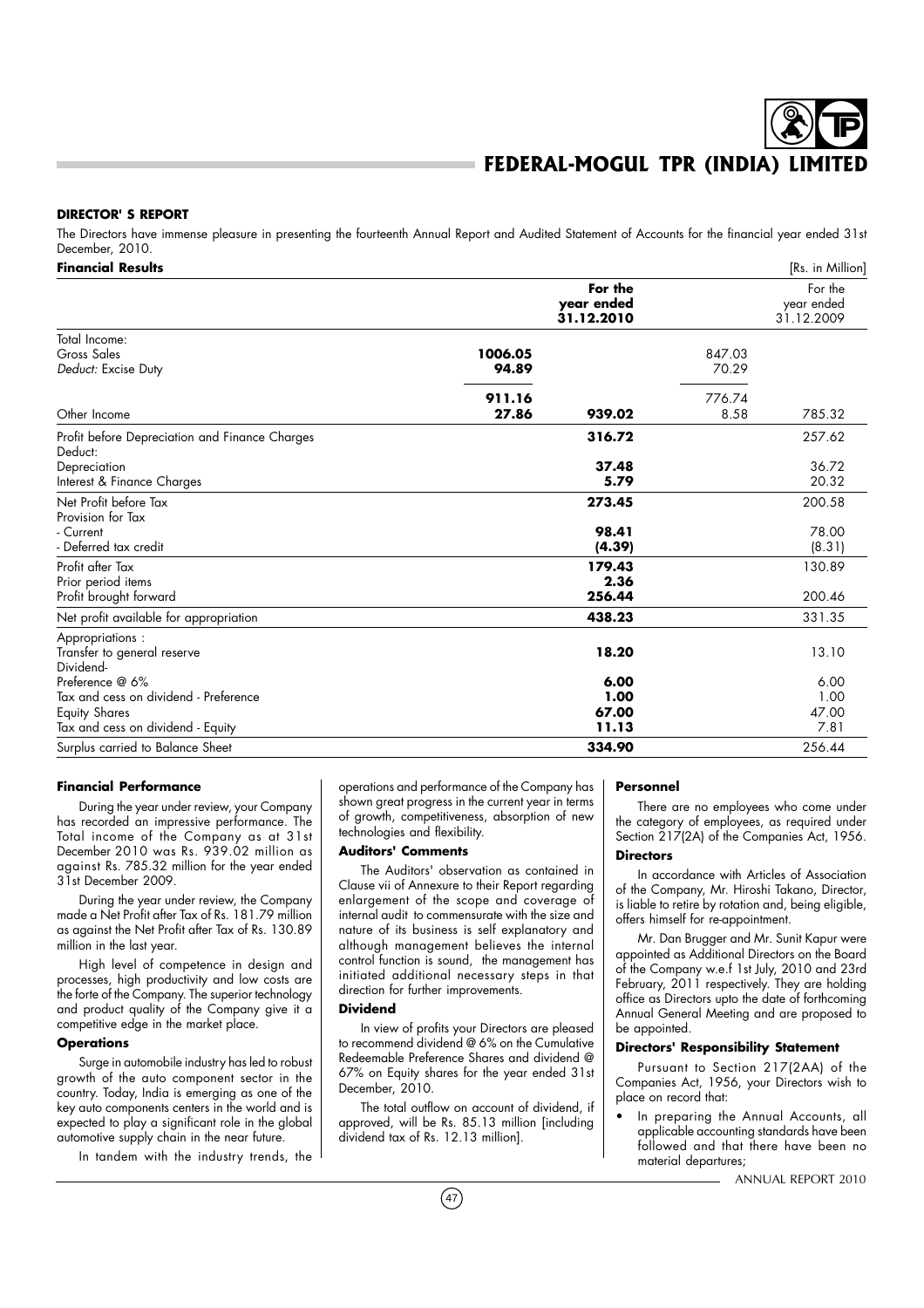## **DIRECTORS' REPORT (Contd.)**

- The accounting policies are adopted and consistently followed and the judgments and estimates made are reasonable and prudent so as to give a true and fair view of the state of affairs of the Company as at the end of financial year and of the Profit & Loss Account of the Company for the Financial Year;
- The Directors have taken proper and sufficient care for the maintenance of adequate accounting records, in accordance with the provisions of the Companies Act, 1956, for safeguarding the assets of the Company and for preventing and detecting fraud and other irregularities;
- The Annual Accounts have been prepared on a going concern basis.

#### **Audit Committee**

The Audit Committee comprises of Mr. Dan Brugger as Chairman, Mr. Hiroshi Takano, Mr. Jean de Montlaur and Mr. Sunit Kapur as **Members** 

#### **Auditors**

M/s. S. R. Batliboi & Co., Chartered Accountants, retire as Auditors at the forthcoming Annual General Meeting and being eligible, offer themselves for reappointment. They have certified that the reappointment, if made, will be in accordance with sub-section (1B) of Section 224 of the Companies Act, 1956.

#### **Public Deposits**

The Company has not accepted any Fixed Deposits from the public.

#### **Safety, Health and Environment Protection**

The Company is committed to protect the environment and safety of its employees and those associated with it.

We strive to sustain a pollution free environment by elimination of waste, optimum utilization of power and preventive maintenance of equipments and machines to keep them in good condition. The Company adheres to the provisions of environmental laws and ensures due compliance of all emission norms, recycling of effluents and timely removal of wastes and residues.

#### **Industrial Relations**

The industrial relations in the Company remained cordial and harmonious throughout the year.

#### **Conservation of Energy & Technology Absorption**

Information pursuant to Section 217(1)(e) of the Companies Act, 1956 read with

ANNUAL REPORT 2010

Companies (Disclosure of Particulars in the Report of the Board of Directors) Rules, 1988 is annexed and forms a part of this report.

#### **Acknowledgement**

The Board of Directors would like to express its sincere thanks for the support and cooperation of its promoters Teikoku Piston Ring Company Ltd., Federal-Mogul UK Investments Limited and Federal-Mogul Goetze (India) Ltd. We also wish to place on record our deep sense of appreciation for the committed services by the executives, staff and workers of the Company and for the encouragement and confidence extended by its dealers, vendors, customers, business associates without which it would not have been possible to achieve all round progress and growth of the Company.

For and on behalf of the Board

#### **Jean de Montlaur** Chairman & Director

Date : February 23, 2011

#### **Annexure to the Directors' Report**

Particulars required under the Companies (Disclosure of particulars in the report of the Board of Directors) Rules, 1988.

#### **A. CONSERVATION OF ENERGY**

- **a) Energy conservation measures taken:**
	- Refurbished solar water heating system to utilize for pre-heating of Surface treatment plant water.
	- Modification (rearrangement of heating coils) of Top rings Heat Treatment furnace.
- **b)** Additional investment and **proposa ls, if any, be ing implemented for reduction of consumption of energy.**

Monitoring & improving specific energy (power consumption / ring) through Energy Management systems.

**c) Impact of measure (a) & (b) above for reduction of energy consumption & consequent on cost of production of goods:**

The above measures have led to reduction in power consumption and savings in energy.

#### **B. TECHNOLOGY ABSORPTION**

#### **Research & Development (R&D)**

**1. Specific areas in which the Company carried out the R&D**

Manufacturing of mid rings in steel material

#### **2. Benefits derived as a result of the above R & D**

- a) Design Improvement
- b) High wear durability
- c) Low cost
	- **3. Future plan of action**

To work towards product development, cost reduction & technological upgradation.

#### **4. Expenditure on R&D**

During the year 2010, no expenditure was incurred on R&D.

#### **Technology absorption, adaptation and innovation**

#### **1. Efforts in brief made towards technology absorption, adaptation & innovation:**

• Import of process and Design for manufacture of Steel mid rings.

#### **2. Benefits derived as a result of above efforts;**

- High wear durability
- Low cost
- Design Improvement

#### **3. Import of Technology**

| <b>Technology for Year of Import</b>          |      | <b>Status</b> |
|-----------------------------------------------|------|---------------|
| Tuffriding process<br>for Side rails          | 2008 | Implemented.  |
| Side rail OD grinding                         | 2009 | Implemented.  |
| Fee gap treatment for<br>side rails           | 2009 | Implemented.  |
| Butt end grinding                             | 2009 | Implemented.  |
| Manufacture of mid<br>rings in steel material | 2010 | Implemented.  |

#### **ENVIRONMENT & SAFETY**

During the year 2010, the following measures were taken to reduce the pollution levels.

- 1. The effluent treatments plants have been upgraded
- 2. Regular monitoring and layered audits have been conducted.
- 3. Bag filters have been installed to meet the air emission standards.
- 4. Ion exchange plant has been installed to treat the ground water

### **C. FOREIGN EXCHANGE EARNING AND OUTGO**

Foreign exchange earnings- Nil Foreign exchange outgo -Rs. 1,99,16,832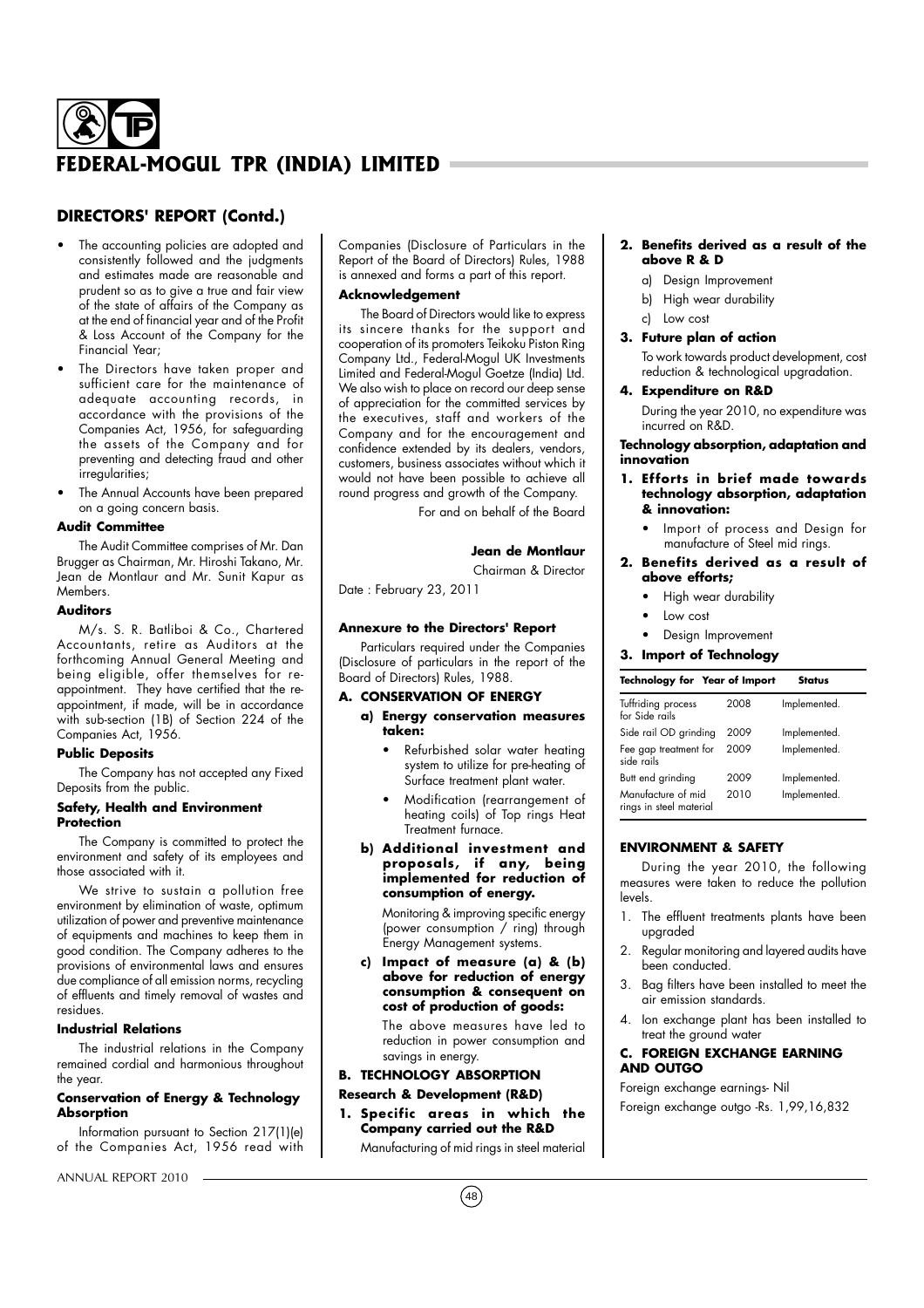#### **AUDITORS' REPORT**

#### **To The Members of Federal-Mogul TPR (India) Limited**<br>
<del>Limited</del><br> **Limited** the attached Balance Sheet of

- 1. We have audited the attached Balance Sheet of<br>Federal-Mogul TPR (India) Limited ('the Company') as<br>at December 31, 2010 and also the Profit and Loss<br>account and the Cash Flow statement for the year<br>ended on that date an management. Our responsibility is to express an opinion on these financial statements based on our audit.
- 2. We conducted our audit in accordance with auditing standards generally accepted in India. Those Standards require that we plan and perform the audit to obtain reasonable assurance about whether the financial statements are free of material misstatement. An audit includes examining, on a test basis, evidence supporting the amounts and disclosures in the financial statements. An audit also includes assessing the accounting principles used and significant estimates made by management, as well as evaluating the overall financial statement presentation. We believe that our audit provides a reasonable basis for our opinion.
- 3. As required by the Companies (Auditor's Report) Order, 2003 (as amended) issued by the Central Government of India in terms of sub-section (4A) of Section 227 of the Companies Act, 1956, we enclose in the Annexure a statement on the matters specified in paragraphs 4 and 5 of the said Order.
- Further to our comments in the Annexure referred to above, we report that:
	- We have obtained all the information and explanations, which to the best of our knowledge and belief were necessary for the purposes of our audit;
	- ii. In our opinion, proper books of account as required by law have been kept by the Company so far as appears from our examination of those books;
	- iii. The balance sheet, profit and loss account and cash flow statement dealt with by this report are in agreement with the books of account;
	- iv. In our opinion, the balance sheet, profit and loss account and cash flow statement dealt with by this report comply with the accounting standards referred to in sub-section (3C) of section 211 of the Companies Act, 1956;
	- On the basis of the written representations received from the directors, as on December 31, 2010, and taken on record by the Board of Directors, we report that none of the directors is disqualified as on December 31, 2010 from being appointed as a director in terms of clause (g) of sub-section (1) of section 274 of the Companies Act, 1956; and
	- In our opinion and to the best of our information and according to the explanations given to us, the said accounts give the information required by the Companies Act, 1956, in the manner so required and give a true and fair view in conformity with the accounting principles generally accepted in India:
		- a) in the case of the balance sheet, of the state of affairs of the Company as at December 31, 2010;
		- b) in the case of the profit and loss account, of the profit for the year ended on that date; and
		- c) in the case of cash flow statement, of the cash flows for the year ended on that date.

#### **For S.R. BATLIBOI & CO.** Firm registration number: 301003E

Chartered Accountants **per Pankaj Chadha**

#### Place : Gurgaon Partner

Date : February 23, 2011 Membership No.: 91813 **Annexure referred to in paragraph 3 of our report of even date.**

#### **Re: Federal-Mogul TPR (India) Limited ('the Company')**

i. (a) The Company has maintained proper records showing full particulars, including quantitative details and situation of fixed assets.

- (b) All fixed assets were physically verified by the management during the year ended December 31, 2010 in accordance with a planned programme of verifying them once in three years which, in our opinion, is reasonable having regard to the size of the Company and the nature of its assets. As informed, no material discrepancies were noticed on such verification.
- There was no substantial disposal of fixed assets during the year.
- ii. (a) The management has conducted physical verification of inventory at reasonable intervals during the year.
	- (b) The procedures of physical verification of inventory followed by the management are reasonable, and adequate in relation to the size of the Company and the nature of its business.
	- (c) The Company is maintaining proper records of inventory and no material discrepancies were noticed on physical verification.
- iii. As informed, the Company has not granted / taken any loans, secured or unsecured to / from companies, firms or other parties covered in the register<br>maintained under section 301 of the Companies Act,<br>1956. Therefore, clauses 4(iii) (b), (c), (d), (e), (f)<br>and (g) are not applicable to the Company.
- iv. In our opinion and according to the information and explanations given to us, there is an adequate internal control system commensurate with the size of the Company and the nature of its business, for the purchase of inventory and fixed assets and for the sale of goods and services. During the course of our audit, no major weakness has been noticed in the internal control system in respect of these areas.
- According to the information and explanations provided by the management, we are of the opinion that there are no contracts or arrangements that need to be entered into the register maintained under section 301 of the Companies Act, 1956. Therefore the provisions of clause 4(v)(a) and (b) of the Companies (Auditors' Report) order, 2003 (as amended) are not applicable to the Company.
- vi. The Company has not accepted any deposits from the public.
- vii. The Company has an internal audit system, the scope and coverage of which, in our opinion requires to be enlarged to be commensurate with the size and nature of its business.
- viii. We have broadly reviewed the books of account maintained by the Company pursuant to the rules made by the Central Government for the maintenance of cost records under section 209(1)(d) of the Companies Act, 1956, and are of the opinion that prima facie, the prescribed accounts and records have been made and maintained. We have, however, not made a detailed examination of the records with a view to determine whether they are accurate and complete.
- ix. a) The Company is regular in depositing with appropriate authorities undisputed statutory dues including provident fund, employees' state insurance, income-tax, sales-tax, wealth-tax, service tax, customs duty, excise duty, cess and other material statutory dues applicable to it. Investor education and protection fund is not applicable to the company.

Further, since the Central Governent has till date not prescribed the amount of cess payable under section 441 A of the Companies Act, 1956, we are not in a position to comment upon the regularity or otherwise of the company in depositing the same.

- b) According to the information and explanations given to us, no undisputed amounts payable in respect of provident fund, employees' state insurance, income-tax, wealth-tax, service tax, sales-tax, customs duty, excise duty, cess and other undisputed statutory dues applicable to the Company were outstanding, at the year end, for a period of more than six months from the date they became payable. Investor education and protection fund is not applicable to the company.
- According to the records of the Company, the dues outstanding of sales-tax, income-tax, custom

 $(49)$ 

duty, wealth-tax, excise duty and cess which have not been deposited on account of any dispute are as follows:

| Name<br>of the<br>statute   | Nature<br>∩f<br>dues                                  | Amount                                | Period to<br>which the<br>amount relates | Forum where<br>dispute is<br>pending                    |
|-----------------------------|-------------------------------------------------------|---------------------------------------|------------------------------------------|---------------------------------------------------------|
| Central<br>Excise<br>Act    | Excise Duty 242,426<br>on trade<br>discount           |                                       | 2000 to<br>2004                          | Joint Commissioner<br>of Central Excise                 |
| Central<br>Excise<br>Act    | Excise Duty 691,479<br>on Turnover<br>Discount        |                                       | 2003 to<br>2007                          | Central Excise and<br>Service Tax<br>Appellant Tribunal |
| Central<br>Excise<br>Act    | on import<br>services                                 | Service tax 1,542,269                 | 2004 to<br>2006                          | Additional<br>Commissioner of<br>Service Tax            |
| Central<br>Excise<br>Act    | Cenvat<br>credit availment<br>on Job work             | 36,106,654                            | 2005 to<br>2007                          | Central Excise and<br>Service Tax<br>Appellant Tribunal |
| Central<br>Excise<br>Act    | Availment<br>of cenvat<br>credit (service tax)        | 383,705                               | April 2006<br>to<br>May 2006             | Deputy<br>Commissioner of<br>Central Excise             |
| Central<br>Excise<br>Act    | on management<br>fees and sole<br>selling commission. | Service tax 6,163,980                 | 2004 to<br>2007                          | Commissioner of<br>Central Excise                       |
| Central<br>Excise<br>Act    | on supplementary<br>bills for price reduction         | Service tax 8,952,249                 | 2008 to<br>2009                          | Additional<br>Commissioner of<br>central excise         |
| Central<br>Excise<br>Act    | Cenvat<br>credit of service                           | 45,401,450<br>tax on job work charges | 2008 to<br>2009                          | Central Excise and<br>Service Tax<br>Appellant Tribunal |
| Central<br>Excise<br>Act    | Cenvat<br>credit of<br>service tax                    | 2.471.010                             | 2005                                     | Additional<br>Commissioner of<br>central excise         |
| Central<br>Excise<br>Act    | Cenvat<br>credit on<br>job work                       | 30,683,233                            | $2009 -$<br>2010                         | Commissioner of<br>central excise                       |
| <b>KVAT</b><br>Act,<br>2003 | VAT<br>payable<br>during assessment                   | 538,627                               | $2005 -$<br>2006                         | Deputy<br>Commissioner of<br>commercial tax.            |
| Income<br>Tax<br>Act        | Additions<br>to normal<br>income.                     | 14,592,560                            | 2006 -<br>2007                           | Commissioner of<br>Income tax<br>(Appeals)              |
| Income<br>Tax<br>Act        | Additions<br>to normal<br>income.                     | 3,090,018                             | 2007 -<br>2008                           | Commissioner of<br>Income tax<br>(Appeals)              |
| Income<br>Tax<br>Act        | Additions<br>to normal<br>income.                     | 3,520,461                             | $2008 -$<br>2009                         | Commissioner of<br>Income tax<br>(Appeals)              |

- 
- X. The Company has no accumulated losses at the end of the financial<br>year and it has not incurred cash losses in the current and<br>immediately preceding financial year.<br>xi. Based on our audit procedures and as per the inform
- xii. According to the information and explanations given to us and<br>based on the documents and records produced to us, the Company<br>has not granted loans and advances on the basis of security by<br>way of pledge of shares, debe
- xiii. In our opinion, the Company is not a chit fund or a night / mutual<br>benefit fund / society. Therefore, the provisions of clause 4(xiii) of<br>the Companies (Auditor's Report) Order, 2003 (as amended) are<br>not applicable t
- 
- 
- management, term loans were applied for the purpose for which the loans were obtained.
- wrii. According to the information and explanations given to us and on<br>an overall examination of the balance sheet and cash flow statement<br>of the Company, we report that no funds raised on short-term basis<br>to have been use
- 
- year. xx. The company has not raised any money through public issue during the year.
- xxi. Based upon the audit procedures performed for the purpose of<br>reporting the true and fair view of the financial statements and as<br>per the information and explanations given by the management,<br>we report that no fraud on

**For S.R. BATLIBOI & CO.** Firm registration number: 301003E Chartered Accountants **per Pankaj Chadha**

Place : Gurgaon Partner Date : February 23, 2011 Membership No.: 91813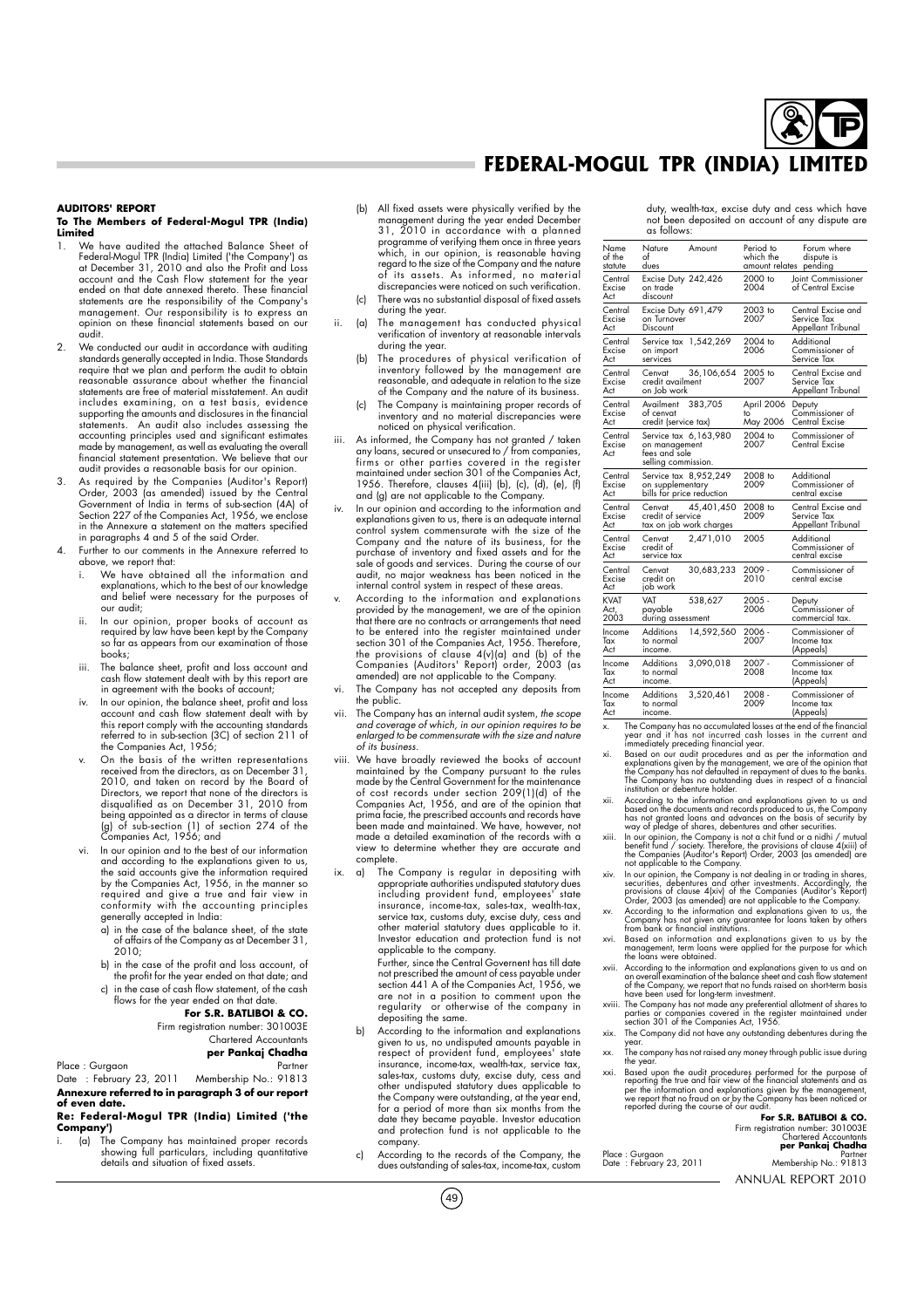## **BALANCE SHEET AS AT DECEMBER 31, 2010**

|                                                     | <b>Schedules</b> | As at<br>December 31, 2010 | As at<br>December 31, 2009 |
|-----------------------------------------------------|------------------|----------------------------|----------------------------|
|                                                     |                  | Amount in Rs.              | Amount in Rs.              |
| <b>SOURCES OF FUNDS</b>                             |                  |                            |                            |
| Shareholders' Funds                                 |                  |                            |                            |
| Share capital                                       | 1                | 200,000,000                | 200,000,000                |
| Reserves and surplus                                | $\overline{2}$   | 366,206,169                | 269,545,943                |
|                                                     |                  | 566,206,169                | 469,545,943                |
| <b>Loan Funds</b>                                   |                  |                            |                            |
| Secured loans                                       | 3                |                            | 153,009,949                |
|                                                     |                  |                            | 153,009,949                |
| <b>Deferred Tax Liabilities (net)</b>               | 4                | 12,417,627                 | 16,806,162                 |
| <b>TOTAL</b>                                        |                  | 578,623,796                | 639,362,054                |
|                                                     |                  |                            |                            |
| <b>APPLICATION OF FUNDS</b><br><b>Fixed Assets</b>  | 5                |                            |                            |
| Gross block                                         |                  | 429,413,310                | 406,246,495                |
| Less: Accumulated Depreciation/ Amortisation        |                  | 269,782,136                | 232,356,959                |
| Net block                                           |                  | 159,631,174                | 173,889,536                |
| Capital work-in-progress including capital advances |                  | 988,969                    | 1,266,469                  |
|                                                     |                  | 160,620,143                | 175,156,005                |
| <b>Current Assets, Loans and Advances</b>           |                  |                            |                            |
| Inventories                                         | 6                | 61,576,393                 | 76,720,795                 |
| Sundry debtors                                      | 7                | 231,511,631                | 306,883,849                |
| Cash and bank balances                              | 8                | 53,568,620                 | 7,462,140                  |
| Other current assets                                | 9                | 2,844,259                  | 4,508,718                  |
| Loans and advances                                  | 10               | 239,521,727                | 238,883,460                |
| (A)                                                 |                  | 589,022,630                | 634,458,962                |
| Less: Current Liabilities and Provisions            |                  |                            |                            |
| <b>Current liabilities</b>                          | 11               | 74,217,033                 | 76,988,218                 |
| Provisions                                          | 12               | 96,801,944                 | 93,264,695                 |
| (B)                                                 |                  | 171,018,977                | 170,252,913                |
| <b>Net Current Assets</b><br>$(A-B)$                |                  | 418,003,653                | 464,206,049                |
| <b>TOTAL</b>                                        |                  | 578,623,796                | 639,362,054                |
| <b>Notes to Accounts</b>                            | 22               |                            |                            |

The schedules referred to above and the notes to accounts form an integral part of the Balance Sheet.

As per our report of even date<br>For S.R.BATLIBOI & CO. **Firm Registration No. 301003E Chartered Accountants**

**per Pankaj Chadha Jean de Montlaur de Dan Brugger - Shifali Chawla**<br>Partner - Chairman & Director - Director - Company Secreta Membership No. 91813

Place: Gurgaon Date: February 23, 2011

ANNUAL REPORT 2010

For and on behalf of the Board of Directors of<br>Federal-Mogul TPR (India) Limited

**Company Secretary**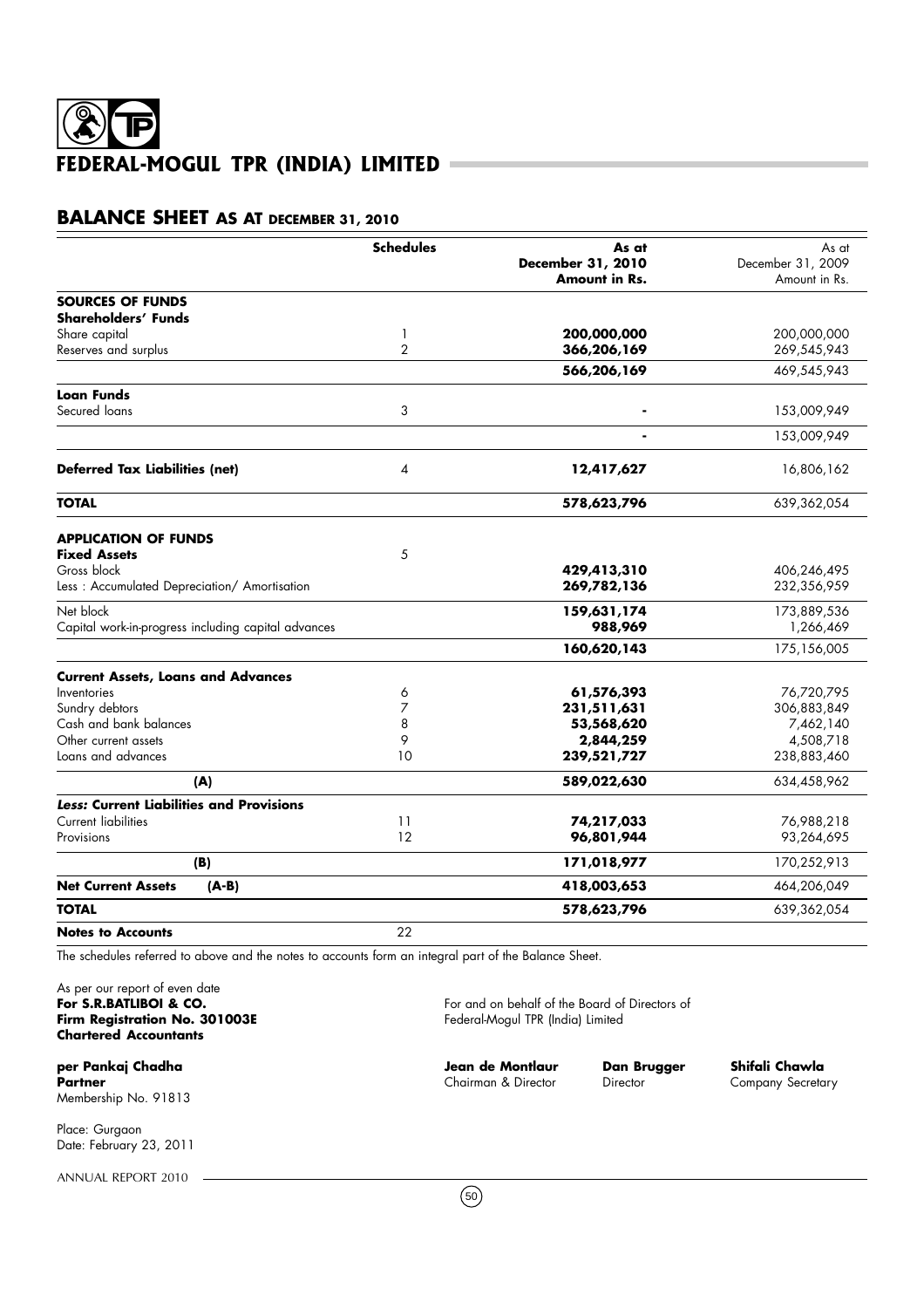## **PROFIT AND LOSS ACCOUNT FOR THE YEAR ENDED DECEMBER 31, 2010**

|                                                                                                                     | <b>Schedules</b> | For the year ended<br><b>December 31, 2010</b><br><b>Amount in Rs.</b> | For the year ended<br>December 31, 2009<br>Amount in Rs. |
|---------------------------------------------------------------------------------------------------------------------|------------------|------------------------------------------------------------------------|----------------------------------------------------------|
| <b>INCOME</b>                                                                                                       |                  |                                                                        |                                                          |
| Turnover (Gross)                                                                                                    |                  | 1,006,051,875                                                          | 847,031,103                                              |
| Less: Excise duty                                                                                                   |                  | 94,892,426                                                             | 70,289,892                                               |
| Turnover (Net)                                                                                                      |                  | 911,159,449                                                            | 776,741,211                                              |
| Other income                                                                                                        | 13               | 27,864,070                                                             | 8,583,186                                                |
| <b>TOTAL</b>                                                                                                        |                  | 939,023,519                                                            | 785,324,397                                              |
|                                                                                                                     |                  |                                                                        |                                                          |
| <b>EXPENDITURE</b><br>Raw materials and components consumed                                                         | 14               | 238,814,942                                                            | 193,207,488                                              |
| Personnel expenses                                                                                                  | 15               | 25,855,632                                                             | 24,208,027                                               |
| Other manufacturing expenses                                                                                        | 16               | 195,155,723                                                            | 160,953,886                                              |
| Operating and other expenses                                                                                        | 17               | 160,930,457                                                            | 145,828,790                                              |
| Decrease/ (increase) in inventories                                                                                 | 18               | 1,998,930                                                              |                                                          |
|                                                                                                                     | 5                |                                                                        | 3,720,500                                                |
| Depreciation and amortisation                                                                                       |                  | 37,483,934                                                             | 36,717,643                                               |
| Increase/ (decrease) of excise duty on finished goods<br>Financial expenses                                         | 19               | (458, 873)<br>5,790,827                                                | (219, 935)<br>20,324,953                                 |
| <b>TOTAL</b>                                                                                                        |                  | 665,571,572                                                            | 584,741,352                                              |
|                                                                                                                     |                  |                                                                        |                                                          |
| <b>Profit before tax</b><br><b>Provision for Tax</b>                                                                |                  | 273,451,947                                                            | 200,583,045                                              |
| Current tax (including Rs 1,642,300 relating to earlier years, Previous year Rs. Nil)                               |                  | 98,413,456                                                             | 78,000,000                                               |
| Deferred tax credit (includes Rs. Nil relating to earlier years, Previous year Rs. 889,020)                         |                  | (4,388,535)                                                            | (8,305,162)                                              |
| <b>Total Tax expense</b>                                                                                            |                  | 94,024,921                                                             | 69,694,838                                               |
|                                                                                                                     |                  |                                                                        |                                                          |
| Profit after tax before prior period items<br>Prior period items [net of tax Rs. 2,008,122 (Previous year Rs. Nil)] | 20               | 179,427,026<br>2,357,588                                               | 130,888,207                                              |
|                                                                                                                     |                  |                                                                        |                                                          |
| Net profit                                                                                                          |                  | 181,784,614                                                            | 130,888,207                                              |
| Balance brought forward from previous year                                                                          |                  | 256,445,943                                                            | 200,460,374                                              |
| Profit available for appropriation<br><b>Appropriations:</b>                                                        |                  | 438,230,557                                                            | 331,348,581                                              |
| Transfer to General Reserve                                                                                         |                  | 18,200,000                                                             | 13,100,000                                               |
| Proposed dividend-Preference Shares                                                                                 |                  | 6,000,000                                                              | 6,000,000                                                |
| Proposed dividend-Equity Shares                                                                                     |                  | 67,000,000                                                             | 47,000,000                                               |
| Tax on dividend-Preference Shares                                                                                   |                  | 996,525                                                                | 996,525                                                  |
| Tax on dividend-Equity Shares                                                                                       |                  | 11,127,863                                                             | 7,806,113                                                |
| Surplus carried to balance sheet                                                                                    |                  | 334,906,169                                                            | 256,445,943                                              |
| Earnings per share                                                                                                  | 21               |                                                                        |                                                          |
| Basic and diluted [Nominal value of shares Rs. 10 (Previous year Rs. 10)]                                           |                  | 17.24                                                                  | 12.39                                                    |
| <b>Notes to Accounts</b>                                                                                            | 22               |                                                                        |                                                          |
| The schedules referred to above and the notes to accounts form an integral part of the Profit and Loss Account.     |                  |                                                                        |                                                          |
| As per our report of even date                                                                                      |                  |                                                                        |                                                          |

**For S.R.BATLIBOI & CO.** For and on behalf of the Board of Directors of **Firm Registration No. 301003E** Federal-Mogul TPR (India) Limited **Firm Registration No. 301003E** Federal-Mogul TPR (India) Limited **Chartered Accountants**

**Partner Chairman & Director Company Secretary** Chairman & Director **Company Secretary** Membership No. 91813

**per Pankaj Chadha Jean de Montlaur Dan Brugger Shifali Chawla**

 $(51)$ 

Place: Gurgaon Date: February 23, 2011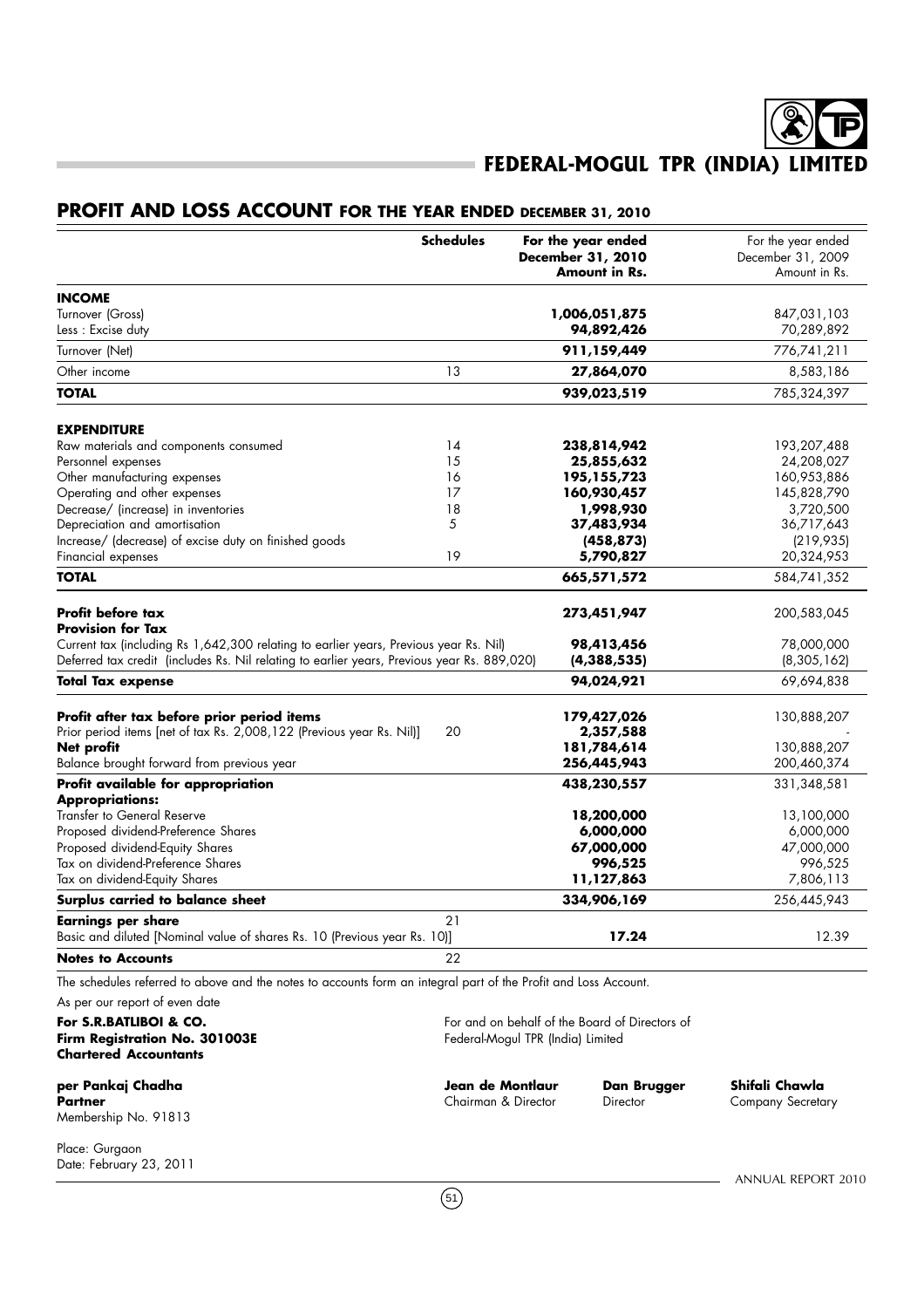## **Schedules to the Accounts**

|                                                                                                                                   | As at<br>December 31, 2010 | As at<br>December 31, 2009 |
|-----------------------------------------------------------------------------------------------------------------------------------|----------------------------|----------------------------|
|                                                                                                                                   | <b>Amount in Rs.</b>       | Amount in Rs.              |
| <b>Schedule 1: Share Capital</b>                                                                                                  |                            |                            |
| Authorised                                                                                                                        |                            |                            |
| 10,000,000 (Previous year 10,000,000) equity shares of Rs 10 each<br>1,000,000 (Previous year 1,000,000) 6% redeemable cumulative | 100,000,000                | 100,000,000                |
| preference shares of Rs. 100 each                                                                                                 | 100,000,000                | 100,000,000                |
|                                                                                                                                   | 200,000,000                | 200,000,000                |
| Issued, Subscribed and Paid up*                                                                                                   |                            |                            |
| 10,000,000 (Previous year 10,000,000) equity shares of Rs 10 each<br>1,000,000 (Previous year 1,000,000) 6% redeemable cumulative | 100,000,000                | 100,000,000                |
| preference shares of Rs. 100 each                                                                                                 | 100,000,000                | 100,000,000                |
|                                                                                                                                   | 200,000,000                | 200,000,000                |

\* Of the above::

1. 5,100,000 equity shares (Previous year 5,100,000) of Rs. 10 each are held by Federal-Mogul Goetze (India) Limited, the Holding Company, the ultimate holding company being Federal-Mogul Corporation.

2. The redeemable cumulative preference shares are redeemable at par after 5 years from the date of allotment (20th January 2000) or later, at the option of the Company. The Company has not exercised the option to redeem preference shares.

## **Schedule 2 : Reserves and Surplus**

| General reserve                          |            |             |             |
|------------------------------------------|------------|-------------|-------------|
| Balance as per last account              | 13,100,000 |             |             |
| Transferred from profit and loss account | 18,200,000 | 31,300,000  | 13,100,000  |
| <b>Profit and loss account</b>           |            | 334,906,169 | 256.445.943 |
|                                          |            | 366,206,169 | 269,545,943 |

## **Schedule 3 : Secured loans**

| Loans and advances from banks |                          |             |
|-------------------------------|--------------------------|-------------|
| Term loans                    | $\overline{\phantom{0}}$ | 19,079,705  |
| Cash Credit facilities        | $\overline{\phantom{a}}$ | 8,930,244   |
| Demand Loans                  | $\overline{\phantom{0}}$ | 125,000,000 |
|                               | $\overline{\phantom{0}}$ | 153,009,949 |

The term loans were secured by exclusive charge on the entire fixed assets of the Company. (Amount payable within one year is Rs. Nil, Previous year Rs. 19,079,705).

- Working capital loans were secured by way of first pari-passu charge on entire current assets of the company.

## **Schedule 4 : Deferred tax liability**

| <b>Deferred tax liabilities</b>                                                           |            |            |
|-------------------------------------------------------------------------------------------|------------|------------|
| Differences in depreciation in block of fixed assets as per tax books and financial books | 17,419,411 | 23,432,657 |
| <b>Gross deferred tax liabilities</b>                                                     | 17,419,411 | 23,432,657 |
| Deferred tax assets                                                                       |            |            |
| Effect of expenditure debited to profit and loss account in the current/                  |            |            |
| earlier year but allowed for tax purposes in following years                              | 4,322,073  | 6,173,624  |
| Provision for doubtful debts and advances                                                 | 679,711    | 452,871    |
| Gross deferred tax assets                                                                 | 5,001,784  | 6,626,495  |
| Net deferred tax liability                                                                | 12,417,627 | 16,806,162 |
|                                                                                           |            |            |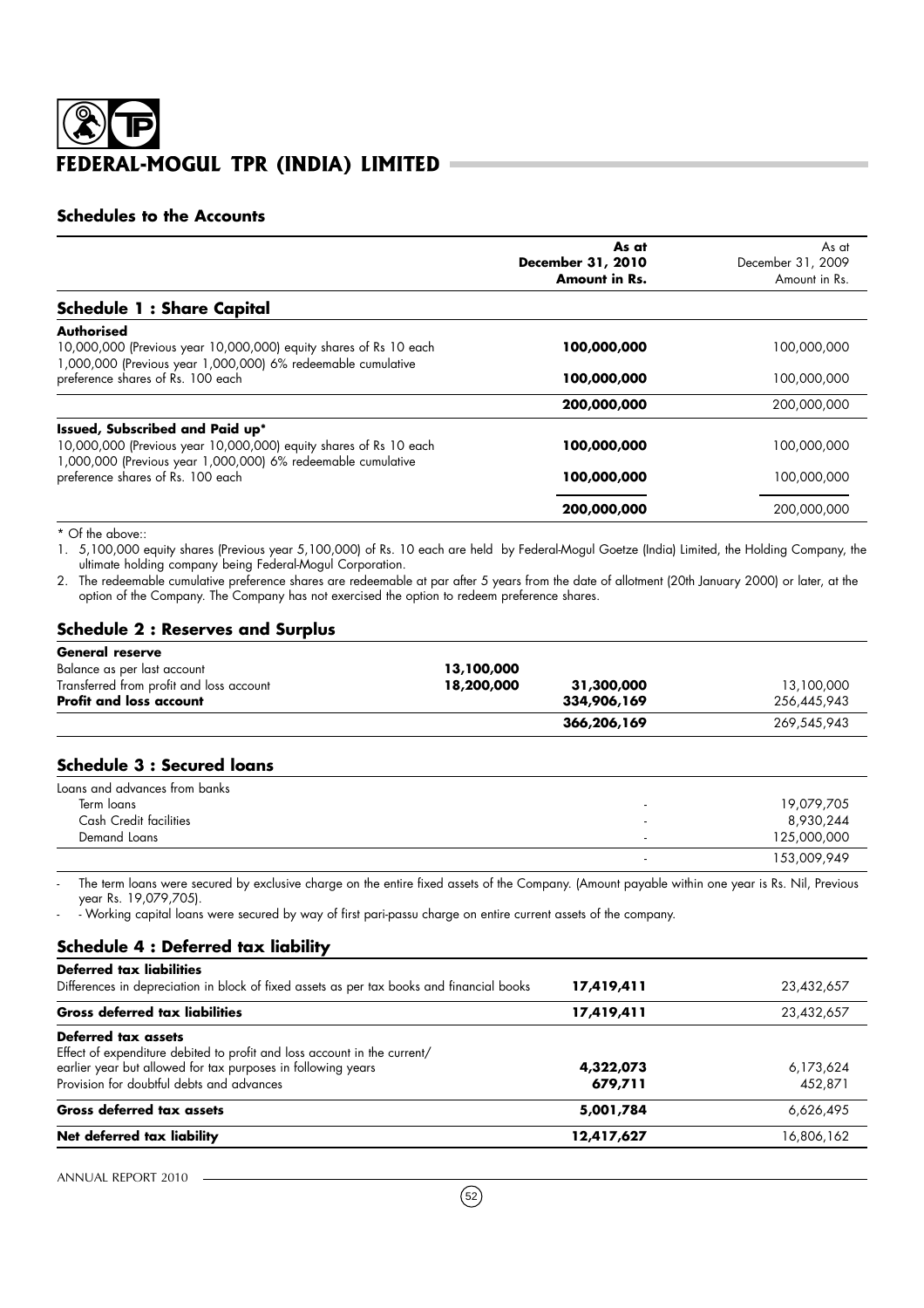## **Schedules to the Accounts**

## **Schedule 5 : Fixed Assets**

|                                                     |                            |                                                                                            |                 |             | Amount in Rs.        |
|-----------------------------------------------------|----------------------------|--------------------------------------------------------------------------------------------|-----------------|-------------|----------------------|
|                                                     | <b>Plant and machinery</b> | <b>Furniture &amp; fixtures</b>                                                            | <b>Vehicles</b> | Total       | <b>Previous Year</b> |
| <b>Gross block</b>                                  |                            |                                                                                            |                 |             |                      |
| At 01.01.2010                                       | 404,597,849                | 1,616,936                                                                                  | 31,710          | 406,246,495 | 399, 155, 457        |
| <b>Additions</b>                                    | 23,277,614                 | 41,400                                                                                     |                 | 23,319,014  | 7,091,038            |
| <b>Deductions</b>                                   | 104,889                    | 47,310                                                                                     |                 | 152,199     |                      |
| At 31.12.2010                                       | 427,770,574                | 1,611,026                                                                                  | 31,710          | 429,413,310 | 406,246,495          |
| <b>Depreciation</b>                                 |                            |                                                                                            |                 |             |                      |
| At 01.01.2010                                       | 231,188,461                | 1,153,672                                                                                  | 14,826          | 232,356,959 | 195,639,316          |
| For the year                                        | 37,434,734                 | 46,188                                                                                     | 3,012           | 37,483,934  | 36,717,643           |
| Deletions/ adjustments                              | 29,084                     | 29,673                                                                                     |                 | 58,757      |                      |
| At 31.12.2010                                       | 268,594,111                | 1,170,187                                                                                  | 17,838          | 269,782,136 | 232,356,959          |
| Depreciaition for previous year<br><b>Net block</b> | 36,684,751                 | 29,880                                                                                     | 3,012           | 36,717,643  | 33,937,708           |
| At 31.12.2010                                       | 159,176,463                | 440,839                                                                                    | 13,872          | 159,631,174 | 173,889,536          |
| At 31.12.2009                                       | 173,409,388                | 463,264                                                                                    | 16,884          | 173,889,536 | 203,516,141          |
|                                                     |                            | Capital work in progress including Capital Advances of Rs. Nil (Previous year Rs. 277,500) |                 | 988,969     | 1,266,469            |

## **Schedule 6 : Inventories**

|                                                                                                              | As at<br>December 31, 2010<br><b>Amount in Rs.</b> | As at<br>December 31, 2009<br>Amount in Rs. |
|--------------------------------------------------------------------------------------------------------------|----------------------------------------------------|---------------------------------------------|
| Raw materials and components<br>(Including materials in transit Rs. 1,628,122 (Previous year Rs. 1,917,233)) | 28,384,554                                         | 41,042,052                                  |
| Stores and spares                                                                                            | 17,089,991                                         | 17,577,965                                  |
| Work-in-progress                                                                                             | 8,001,379                                          | 13,226,597                                  |
| Finished goods                                                                                               | 8,100,469                                          | 4,874,181                                   |
| Total                                                                                                        | 61,576,393                                         | 76,720,795                                  |
| <b>Schedule 7 : Sundry Debtors</b>                                                                           |                                                    |                                             |
| Debts outstanding for a period exceeding six months                                                          |                                                    |                                             |
| Unsecured, considered good *                                                                                 | 207,484                                            | 28,814,538                                  |
| Unsecured, considered doubtful                                                                               | 1,999,739                                          | 1,332,366                                   |
| Other debts                                                                                                  |                                                    |                                             |
| Unsecured, considered good **                                                                                | 231,304,147                                        | 278,069,311                                 |
|                                                                                                              | 233,511,370                                        | 308,216,215                                 |
| Less: Provision for doubtful debts                                                                           | 1,999,739                                          | 1,332,366                                   |
| Total                                                                                                        | 231,511,631                                        | 306,883,849                                 |

\*Balance due from the holding company, Federal-Mogul Goetze (India) Limited Rs. Nil (Previous year Rs. 28,203,848)

\*\*Balance due from the holding company, Federal-Mogul Goetze (India) Limited Rs 162,720,859 (Previous year Rs. 217,491,050)

## **Schedule 8 : Cash and Bank Balances** Cash on hand **1,527** 14,571 Balances with scheduled banks: On current accounts<br>
On deposit accounts (pledged with Government authorities)<br>
205,000, <sup>53,162,000</sup> <sup>53,162,000</sup> <sup>7,042,569</sup> On deposit accounts (pledged with Government authorities) **Total 53,568,620** 7,462,140 7,462,140

 $(53)$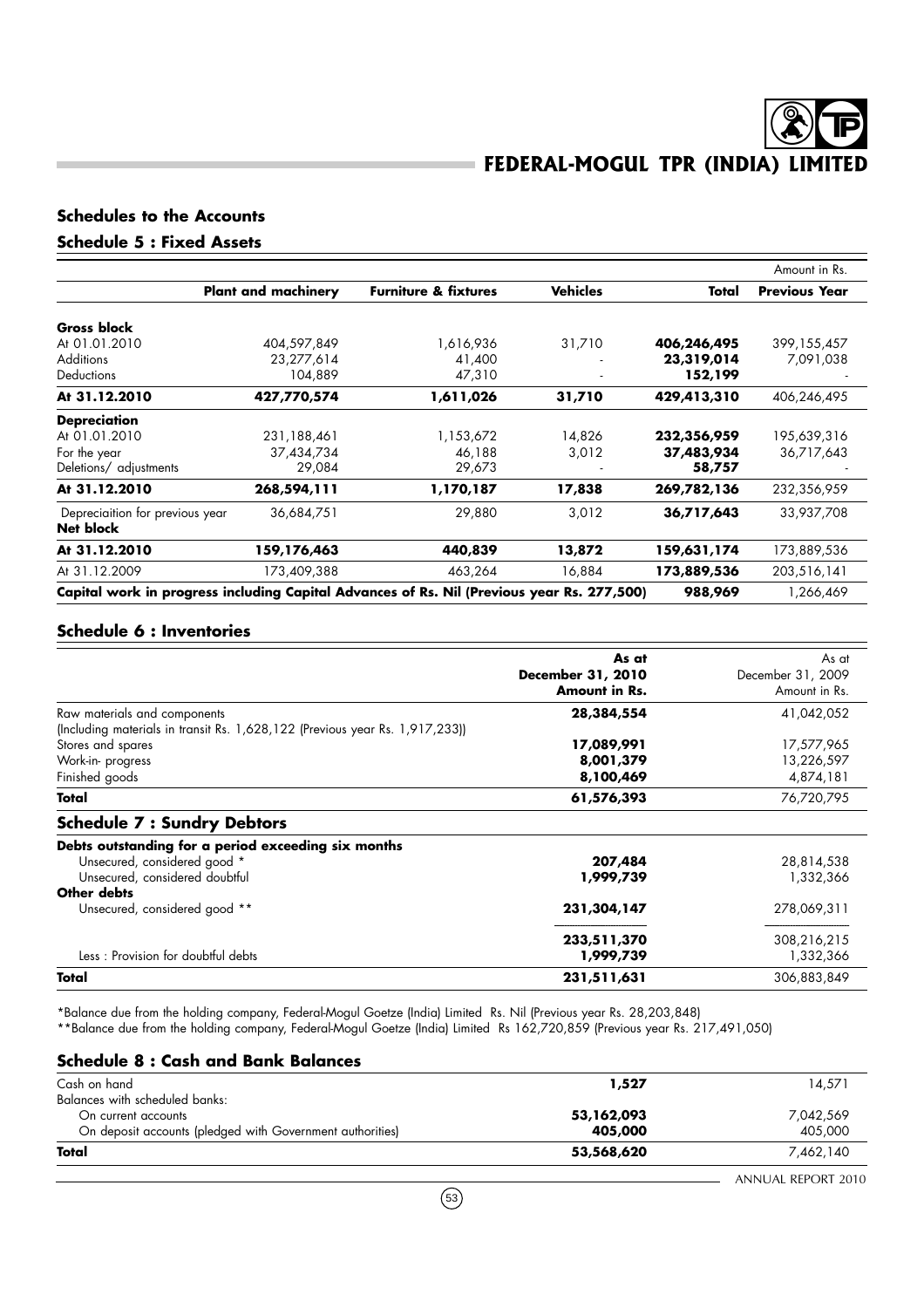## **Schedules to the Accounts**

## **Schedule 9 : Other Current Assets**

|                                                | As at<br>December 31, 2010<br>Amount in Rs. | As at<br>December 31, 2009<br>Amount in Rs. |
|------------------------------------------------|---------------------------------------------|---------------------------------------------|
| Interest accrued on Inter-corporate deposit*** | 2,844,259                                   | 4,508,718                                   |
| Total                                          | 2,844,259                                   | 4,508,718                                   |

\*\*\*Dues from companies under the same management:

Federal-Mogul Goetze (India) Limited, the holding company (Maximum amount outstanding during the year Rs. 23,547,277 (Previous year Rs. 4,508,718))

### **Schedule 10 : Loans and advances**

| Unsecured considered good, except where stated otherwise            |             |             |
|---------------------------------------------------------------------|-------------|-------------|
| Advances recoverable in cash or in kind or for value to be received | 3,322,200   | 2,856,603   |
| Inter-Corporate Deposit****                                         | 230,000,000 | 230,000,000 |
| Balance with excise authorities                                     | 6,199,527   | 6.018.779   |
| Advance payment of fringe benefit tax (net of provision)            |             | 8.078       |
| Total                                                               | 239,521,727 | 238,883,460 |

\*\*\*\*Dues from companies under the same management:

Federal-Mogul Goetze (India) Limited, the holding company (Maximum amount outstanding during the year Rs. 230,000,000 (Previous year Rs. 230,000,000))

## **Schedule 11 : Current liabilities**

| Total |                                                                            | 74,217,033 | 76,988,218 |
|-------|----------------------------------------------------------------------------|------------|------------|
|       | Interest accrued but not due on loans                                      |            | 395.157    |
|       | Security deposit                                                           | 8,000      | 8,000      |
|       | Other liabilities                                                          | 8,576,716  | 4,702,640  |
|       | Advance received from Customers                                            | 1,369,183  |            |
| b)    | total outstanding dues of creditors other than Micro and Small Enterprises | 62,128,159 | 70,530,396 |
|       | (refer note no. 13 to schedule no. 22)                                     | 2,134,975  | 1,352,025  |
| a)    | total outstanding dues of Micro and Small Enterprises                      |            |            |
|       | Sundry creditors                                                           |            |            |

## **Schedule 12 : Provisions**

| Total                                                        | 96,801,944 | 93,264,695 |
|--------------------------------------------------------------|------------|------------|
| Tax on dividend                                              | 12,124,388 | 8,802,638  |
| Proposed dividend                                            | 73,000,000 | 53,000,000 |
| Provision for gratuity (refer note no. 7 to schedule no. 22) | 2,693,874  | 2,520,533  |
| Provision for leave encashment                               | 804,638    | 1,453,646  |
| Provision for taxation (net of advance tax payments)         | 8,179,044  | 27,487,878 |

## **Schedule 13 : Other Income**

| Total                                                                        | 27,864,070 | 8,583,186 |
|------------------------------------------------------------------------------|------------|-----------|
| Miscellaneous income                                                         | 346,639    | 887.575   |
| Excess provision written back                                                | 1,111,810  | 525,000   |
| Foreign exchange rate difference (net)                                       | 3,325,680  | 1,442,918 |
| Sale of scrap                                                                | 1,892,618  | 684.186   |
| -Others (Tax deducted at source Rs. 2, 115, 395, Previous year Rs. 500, 969) | 21,163,723 | 5,033,507 |
| -Bank deposits (Tax deducted at source Rs. Nil, Previous year Rs. Nil)       | 23,600     | 10.000    |
| Interest:                                                                    |            |           |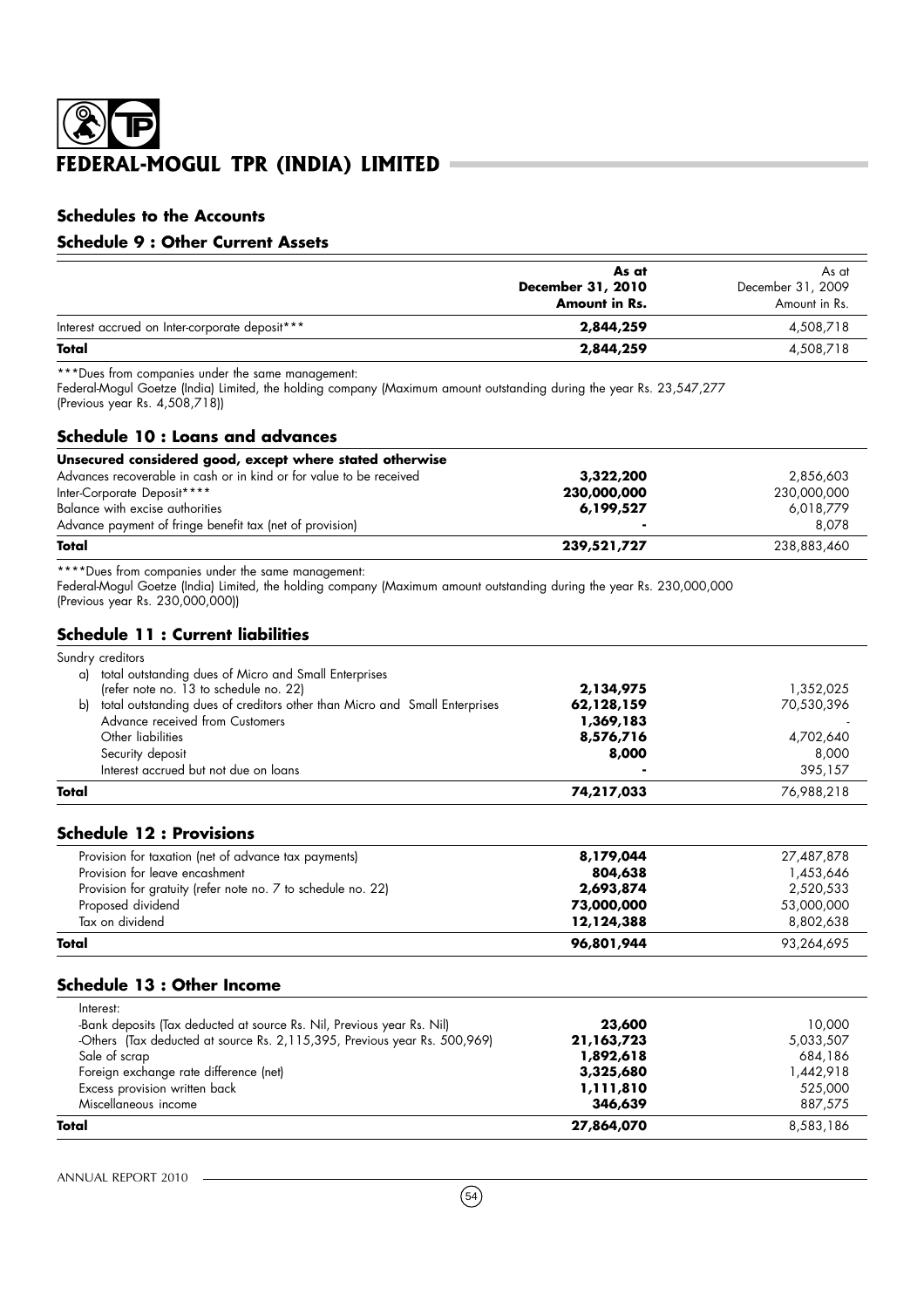## **Schedules to the Accounts**

## **Schedule 14 : Raw materials and components consumed**

|                                                                                                            | As at                              |                    | As at                              |
|------------------------------------------------------------------------------------------------------------|------------------------------------|--------------------|------------------------------------|
|                                                                                                            | December 31, 2010<br>Amount in Rs. |                    | December 31, 2009<br>Amount in Rs. |
| Inventories as at December 31, 2009                                                                        | 41,042,052                         |                    | 40,313,299                         |
| Add: Purchases                                                                                             | 226,157,444                        |                    | 193,936,241                        |
|                                                                                                            | 267,199,496                        |                    | 234,249,540                        |
| Less: Inventories as at December 31, 2010<br>Total                                                         | 28,384,554<br>238,814,942          |                    | 41,042,052<br>193,207,488          |
|                                                                                                            |                                    |                    |                                    |
| <b>Schedule 15 : Personnel expenses</b>                                                                    |                                    |                    |                                    |
| Salaries, wages and bonus                                                                                  | 22,751,610                         |                    | 20,880,956                         |
| Contribution to provident fund and other funds                                                             | 1,764,326                          |                    | 1,409,597                          |
| Contribution to super annuation                                                                            | 209,278                            |                    | 58,479                             |
| Gratuity expenses (refer note no. 7 to schedule no. 22)<br>Workmen and staff welfare expenses              | 173,341<br>957,077                 |                    | 1,442,922<br>416,073               |
| Total                                                                                                      | 25,855,632                         |                    | 24,208,027                         |
| <b>Schedule 16 : Other manufacturing expenses</b>                                                          |                                    |                    |                                    |
| Consumption of stores and spares                                                                           | 72,862,348                         |                    | 51,590,530                         |
| Sub-contracting expenses                                                                                   | 3,768,789                          |                    | 3,621,198                          |
| Chrome plating charges                                                                                     | 109,099,917                        |                    | 97,158,079                         |
| Power and fuel                                                                                             | 9,424,669                          |                    | 8,584,079                          |
| Total                                                                                                      | 195,155,723                        |                    | 160,953,886                        |
| <b>Schedule 17: Operating and other expenses</b>                                                           |                                    |                    |                                    |
| Freight and forwarding charges                                                                             | 3,240,267                          |                    | 2,981,283                          |
| Rent                                                                                                       | 7,970,999                          |                    | 7,938,965                          |
| Rates and taxes                                                                                            | 2,915,923                          |                    | 4,141,001                          |
| Insurance                                                                                                  | 220,869                            |                    | 810,312                            |
| Repairs and maintenance<br>- Plant and machinery                                                           | 43,325                             | 29,851             |                                    |
| - Buildings                                                                                                | 692,333                            | 295,392            |                                    |
| - Others                                                                                                   | 438,752                            | 266,310            |                                    |
|                                                                                                            | 1,174,410                          |                    | 591,553                            |
| Sales promotion                                                                                            | 17,399,979                         |                    | 33,178,183                         |
| Sole selling commission                                                                                    | 40,708,332                         |                    | 33,932,416                         |
| Management support charges (including expense reimbursed<br>Rs. 58,865,419 (Previous year Rs. 38,596,039)) | 64,052,900                         |                    | 43,666,249                         |
| Royalty                                                                                                    | 15,080,005                         |                    | 13,142,839                         |
| Product rectification charges                                                                              | 32,865                             |                    | 93,925                             |
| Legal and professional expenses                                                                            | 1,936,880                          |                    | 450,893                            |
| Technical training charges                                                                                 | 1,760,391                          |                    | 1,535,752                          |
| Travelling and conveyance                                                                                  | 2,279,315                          |                    | 1,554,252                          |
| Printing and stationery                                                                                    | 432,592                            |                    | 223,233                            |
| Auditor's remuneration                                                                                     |                                    |                    |                                    |
| - Audit fee<br>- Tax audit fee                                                                             | 500,000<br>275,000                 | 500,000<br>275,000 |                                    |
| - For certification and others matters                                                                     | 25,000                             | 25,000             |                                    |
| - Out-of-pocket expenses                                                                                   | 81,550                             | 70,195             |                                    |
|                                                                                                            | 881,550                            |                    | 870,195                            |
| Provision for doubtful debts                                                                               | 227,450                            |                    | 580,487                            |
| Loss on sale / discard of fixed assets (net)                                                               | 93,443                             |                    |                                    |
| Miscellaneous expenses                                                                                     | 522,287                            |                    | 137,252                            |
| Total                                                                                                      | 160,930,457                        |                    | 145,828,790                        |

 $\circled{55}$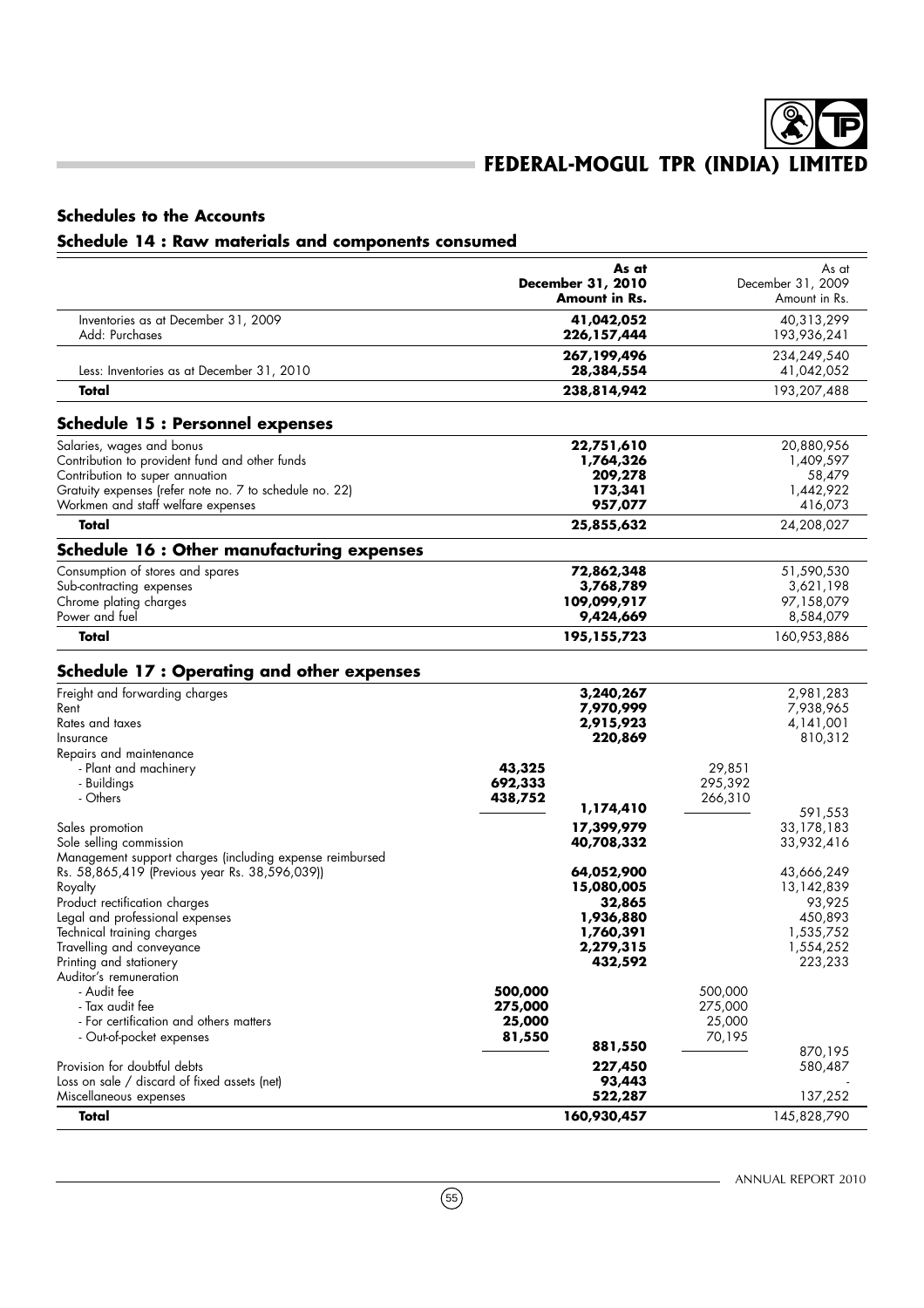## ම  $\mathbf{E}$ FEDERAL-MOGUL TPR (INDIA) LIMITED =

## **Schedules to the Accounts**

## **Schedule 18 : Decrease/(increase) in inventories**

|                                                                                         | <b>December 31, 2010</b> |                       |
|-----------------------------------------------------------------------------------------|--------------------------|-----------------------|
|                                                                                         |                          | December 31, 2009     |
|                                                                                         | Amount in Rs.            | Amount in Rs.         |
| Inventories as at December 31, 2009                                                     |                          |                       |
| - Work-in-progress                                                                      | 13,226,597               | 14,227,920            |
| - Finished goods                                                                        | 4,874,181                | 7,593,358             |
| Total                                                                                   | 18,100,778               | 21,821,278            |
| Inventories as at December 31, 2010                                                     |                          |                       |
| - Work-in-progress                                                                      | 8,001,379                | 13,226,597            |
| Finished goods                                                                          | 8,100,469                | 4,874,181             |
| Total                                                                                   | 16,101,848               | 18,100,778            |
|                                                                                         | 1,998,930                | 3,720,500             |
| <b>Schedule 19: Financial expenses</b><br>Interest<br>- to banks<br><b>Bank charges</b> | 4,961,194<br>829,633     | 19,958,014<br>366,939 |
| Total                                                                                   | 5,790,827                | 20,324,953            |
| Schedule 20: Prior period items                                                         |                          |                       |
| - Prior period income                                                                   |                          |                       |
| Excess provision for sales promotion                                                    | 5,907,979                |                       |
| Less: Tax on prior year revenues                                                        | 2,008,122                |                       |
|                                                                                         | 3,899,857                |                       |
| - Prior period expenses                                                                 |                          |                       |
| Rates and taxes                                                                         | 1,542,269                |                       |
| Net prior period income                                                                 | 2,357,588                |                       |

| Net profit as per profit and loss account                                                               | 179,427,026 | 130,888,207 |
|---------------------------------------------------------------------------------------------------------|-------------|-------------|
| Less: Preference Dividend (including Dividend Tax Rs. 996,525, Previous year Rs. 996,525)               | 6,996,525   | 6.996.525   |
| Profit available for equity share holder                                                                | 172,430,501 | 123,891,682 |
| Weighted average number of equity shares in calculating basic and diluting earning per share 10,000,000 |             | 10,000,000  |
| Earning per share                                                                                       | 17.24       | 12.39       |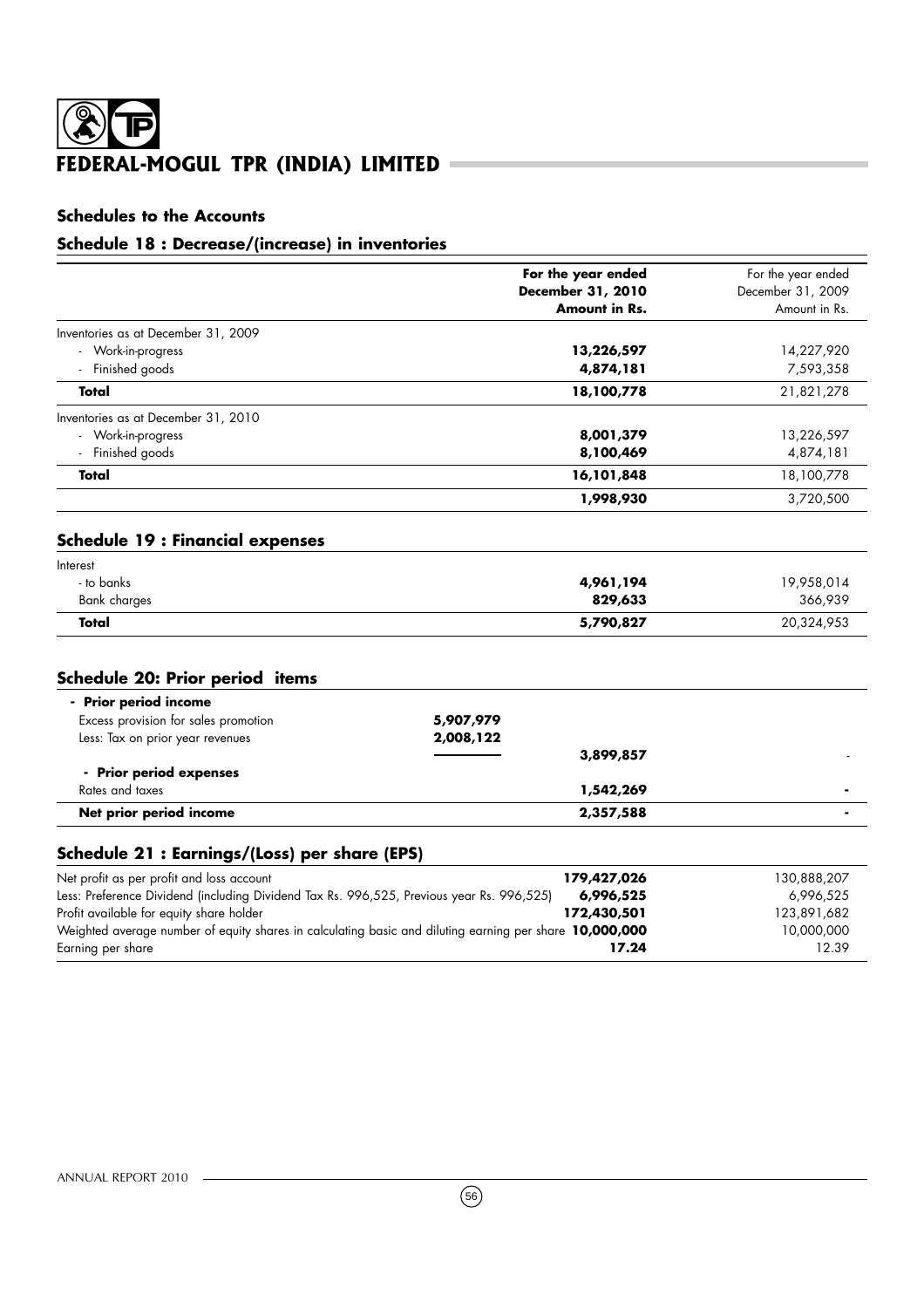## **Schedules to the Accounts Schedule 22 : Notes to Accounts**

#### **1. Background**

Federal-Mogul TPR (India) Limited (the 'Company') is a subsidiary of Federal-Mogul Goetze (India) Limited. The company in technical collaboration with Teikoku Piston Ring Co. Ltd, Japan and Federal Mogul UK Investments Limited, a group Company of Federal-Mogul Corporation manufactures steel rings used in passenger vehicles automobiles.

At the year end, 51% of the shares of the Company are held by Federal-Mogul Goetze (India) Limited and 49% of the shares are equally (24.5% each) held by Teikoku Piston Ring Co. Ltd and Federal Mogul UK Investments Limited, a group company of Federal-Mogul Corporation.

#### **2. Statement of Significant Accounting Policies**

#### **a) Basis of Preparation**

The financial statements have been prepared to comply in all material respects with the Accounting Standards notified by Companies (Accounting Standards) Rules, 2006 (as amended) and the relevant provisions of the Companies Act, 1956. The financial statements have been prepared under the historical cost convention on an accrual basis. The accounting policies have been consistently applied by the Company and are consistent with those used in the previous year.

#### **b) Use of estimates**

The preparation of financial statements in conformity with generally accepted accounting principles requires management to make estimates and assumptions that affect the reported amounts of assets and liabilities and disclosure of contingent liabilities at the date of the financial statements and the results of operations during the reporting year end. Although these estimates are based upon management's best knowledge of current events and actions, actual results could differ from these estimates.

#### **c) Fixed assets**

Fixed assets are stated at cost, less accumulated depreciation and impairment losses if any. Cost comprises the purchase price and any attributable cost of bringing the asset to its working condition for its intended use.

#### **d) Depreciation**

Depreciation is provided using the straight line method (SLM) as per the useful lives of the assets estimated by the management and is equal to or higher than rates prescribed under Schedule XIV of the Companies Act, 1956:

| <b>Asset Class</b>                           | <b>Schedule XIV Rates (SLM)</b> | <b>Rates used by the Company</b> |
|----------------------------------------------|---------------------------------|----------------------------------|
| Plant & Machinery - Single Shift<br>(i)      | 4.75 %                          | 4.75 %                           |
| - Double Shift                               | 7.42%                           | 7.42%                            |
| - Triple Shift                               | 10.34%                          | 10.34%                           |
| (ii)<br>Computers                            | 16.21%                          | 16.21%                           |
| (iii) Furniture, fittings & office equipment | 6.33%                           | 6.33%                            |
| (iv) Vehicles                                | 9.50%                           | 33.33 %                          |

Individual items of fixed assets costing below Rs. 5,000 are fully depreciated in the year of addition.

#### **e) Impairment**

i. The carrying amounts of assets are reviewed at each balance sheet date if there is any indication of impairment based on internal/external factors. An impairment loss is recognized wherever the carrying amount of an asset exceeds its recoverable amount. The recoverable amount is the greater of the asset's net selling price and value in use. In assessing value in use, the estimated future cash flows are discounted to their present value at the weighted average cost of capital.

ii. After impairment, depreciation is provided on the revised carrying amount of the asset over its remaining useful life.

#### **f) Leases**

Leases where the lessor effectively retains substantially all the risks and benefits of ownership of the leased term, are classified as operating leases. Operating lease payments are recognized as an expense in the Profit and Loss account on a straight line basis over the lease term.

#### **g) Inventories**

| Inventories are valued as follows: |                                                                                                                                                                                                                                                                             |
|------------------------------------|-----------------------------------------------------------------------------------------------------------------------------------------------------------------------------------------------------------------------------------------------------------------------------|
| Raw materials, components, stores  | Lower of cost and net realizable value. Cost represents purchase price and other direct costs and is                                                                                                                                                                        |
| and spares and bought out tools.   | determined on a moving weighted average cost basis. However materials and other items held for use in<br>production of inventories are not written down below cost if the finished products in which they will be incorporated<br>are expected to be sold at or above cost. |
| Work-in-progress.                  | Lower of cost and net realizable value. Cost for this purpose includes material, labour and appropriate allocation<br>of overheads.                                                                                                                                         |
| Finished goods                     | Lower of cost and net realizable value. Cost includes direct materials and labour and a proportion of<br>manufacturing overheads based on normal operating capacity. Cost of finished goods includes excise duty.<br>Cost is determined on a weighted average basis.        |
|                                    | Not registrate units is the estimated selling price in the exdingry course of business, less estimated gests of completion and estimated gests percessary to                                                                                                                |

Net realizable value is the estimated selling price in the ordinary course of business, less estimated costs of completion and estimated costs necessary to make the sale.

#### **h) Revenue Recognition**

Revenue is recognised to the extent that it is probable that the economic benefits will flow to the Company and the revenue can be reliably measured. **Sale of Goods**

Revenue is recognised when the significant risks and rewards of ownership of the goods have passed to the buyer and are recorded net of trade discounts and sales tax / VAT.

#### **Interest**

Interest is recognised on a time proportion basis taking into account the amount outstanding and the rate applicable.

 $(57)$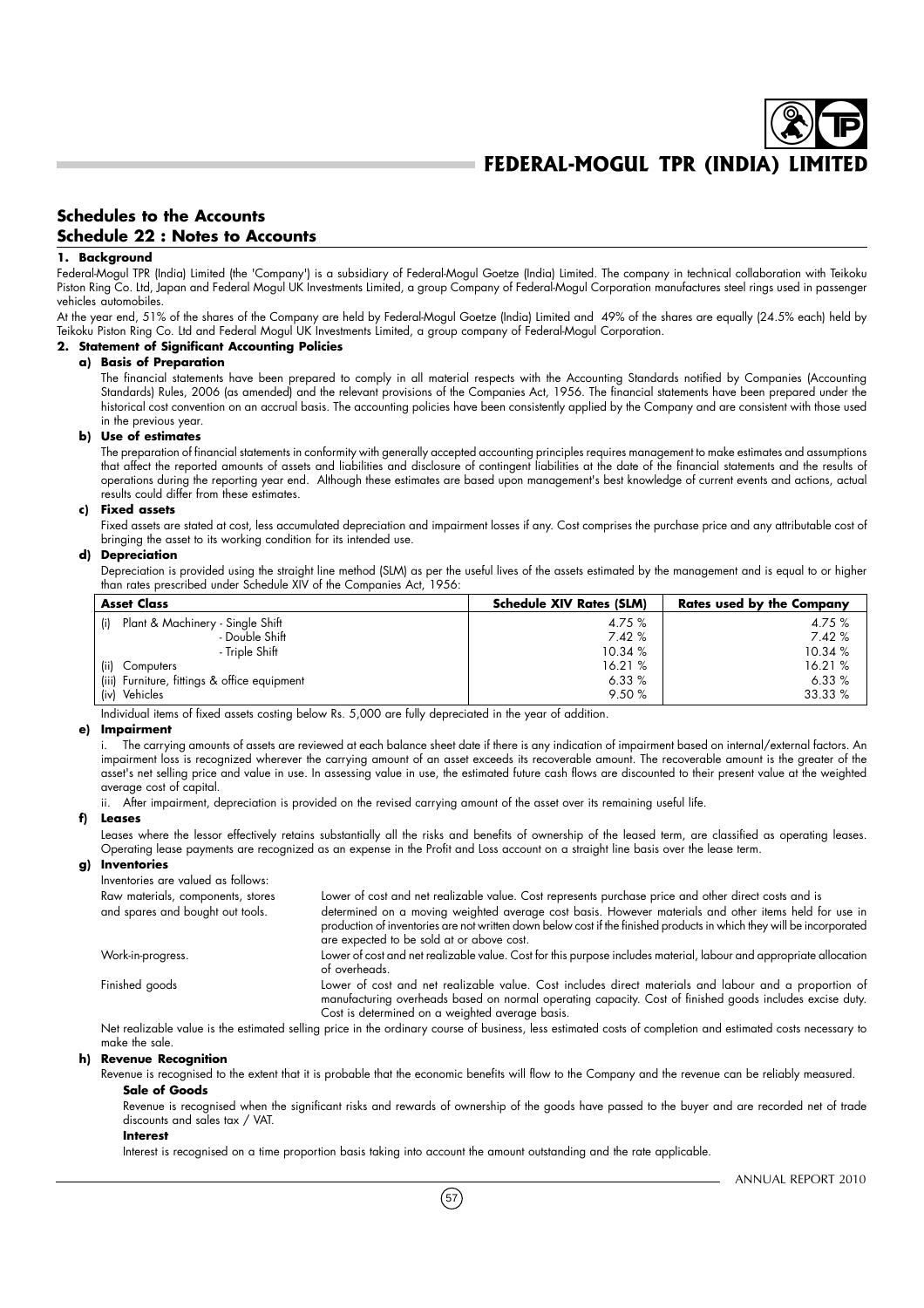#### **i) Foreign Currency Transactions**

#### **(i) Initial Recognition**

Foreign currency transactions are recorded in the reporting currency, by applying to the foreign currency amount the exchange rate between the reporting currency and the foreign currency at the date of the transaction.

### **(ii) Conversion**

Foreign currency monetary items are reported using the closing rate. Non-monetary items which are carried in terms of historical cost denominated in<br>a foreign currency are reported using the exchange rate at the date of th similar valuation denominated in a foreign currency are reported using the exchange rates that existed when the values were determined.

#### **(iii) Exchange Differences**

Exchange differences arising on the settlement of monetary items or on reporting such monetary items of company at rates different from those at which<br>they were initially recorded during the year, or reported in previous f they arise.

#### **j) Retirement and other employee benefits**

- (i) Retirement benefit in the form of Provident Fund is a defined contribution scheme and the contributions are charged to the Profit and Loss account of the year when contributions are due to "Goetze India Limited Provident Fund Trust", administered by the trustees and to the Regional Provident Fund Commissioners. There are no other obligations other than the contribution payable to the respective trusts.
- (ii) Gratuity liability under the Payment of Gratuity Act is defined benefit obligations and is accrued on the basis of an actuarial valuation on projected unit credit method made at the end of each financial year.
- (iii) Short term compensated absences are provided for on based on estimates. Long term compensation liability for leave encashment is determined on the basis of Company policy and recorded on the basis of valuation by an independent actuary at the end of the financial year. The actuarial valuation is done as per projected unit credit method.
	- Actuarial gains / losses are immediately taken to profit and loss account and are not deferred.
- Superannuation Benefit

The Company's superannuation obligation is a defined contribution scheme and is administered with Life Insurance Corporation of India (LIC). Contributions to the defined contribution scheme are charged to profit and loss account when contributions paid/ payable are due to such fund. There are no other obligations other than the contribution payable to the respective trusts.

#### **k) Income Taxes**

Tax expense comprises of current and deferred tax. Current income tax is measured at the amount expected to be paid to the tax authorities in accordance with the Income Tax Act, 1961 enacted in India. Deferred income taxes reflects the impact of current year timing differences between taxable income and accounting income for the year and reversal of timing differences of earlier years.

Deferred tax is measured based on the tax rates and the tax laws enacted or substantively enacted at the balance sheet date. Deferred tax assets and deferred tax liabilities are offset, if a legally enforceable right exists to set off current tax assets against current tax liabilities and the deferred tax assets and deterred tax liabilities relate to the taxes on income levied by same governing taxation laws. Deterred tax assets are recognised only to the extent that there<br>is reasonable certainty that sufficient future taxable income Company has unabsorbed depreciation or carry forward tax losses, all deferred tax assets are recognised only if there is virtual certainty supported by convincing evidence that they can be realised against future taxable profits.

At each balance sheet date the Company re-assesses unrecognized deferred tax assets. It recognises unrecognised deferred tax assets to the extent that it has become reasonably certain or virtually certain, as the case may be that sufficient future taxable income will be available against which such deferred tax assets can be realised.

The carrying amount of deferred tax assets are reviewed at each balance sheet date. The company writes-down the carrying amount of a deferred tax asset to the extent that it is no longer reasonably certain or virtually certain, as the case may be, that sufficient future taxable income will be available against which deferred tax asset can be realised. Any such write-down is reversed to the extent that it becomes reasonably certain or virtually certain, as the case<br>may be, that sufficient future taxable income will be available.

#### **l) Earnings per Share**

Basic earnings per share are calculated by dividing the net profit or loss for the period attributable to equity shareholders (after deducting preference dividends and attributable taxes) by the weighted average number of equity shares outstanding during the period.

For the purpose of calculating diluted earnings per share, the net profit or losses for the period attributable to equity shareholders and weighted average number of shares outstanding during the period are adjusted for the effects of all dilutive potential equity shares.

#### **m) Provisions**

A provision is recognized when an enterprise has a present obligation as a result of past event and it is probable that an outflow of resources will be required to settle the obligation, in respect of which a reliable estimate can be made. Provisions are not discounted to its present value and are determined based on best estimate required to settle the obligation at the balance sheet date. These are reviewed at each balance sheet date and adjusted to reflect the current best estimates.

#### **n) Cash and Cash Equivalents**

Cash and cash equivalents for the purposes of cash flow statement comprise cash at bank and in hand and short - term investments with an original maturity of three months or less.

#### **3. Segmental Information**

Based on the guiding principles given in Accounting Standard on 'Segmental Reporting' (AS-17), issued by the Institute of Chartered Accountants of India, the Company's primary business segment is manufacturing of auto components. The Company operates only in one geographical segment.

## **4. Related Party Disclosure**

- **Names of related parties: i) Ultimate Holding Company**
	- Federal-Mogul Corporation
- **ii) Holding Company**
- Federal-Mogul Goetze (India) Limited
- **iii) Common control with Holding Company** Federal Mogul UK Investments Limited
- Teikoku Piston Ring Co. Ltd., Japan
- **iii) Key managerial personnel and their relatives**
	- Mr. Krish Mani , Manager (Till September 27, 2010)
	- (Manager under section 269 of the Companies Act, 1956)
	- Mr. B.P. Srikanth, Manager (From September 28, 2010 till date)
	- (Manager under section 269 of the Companies Act, 1956)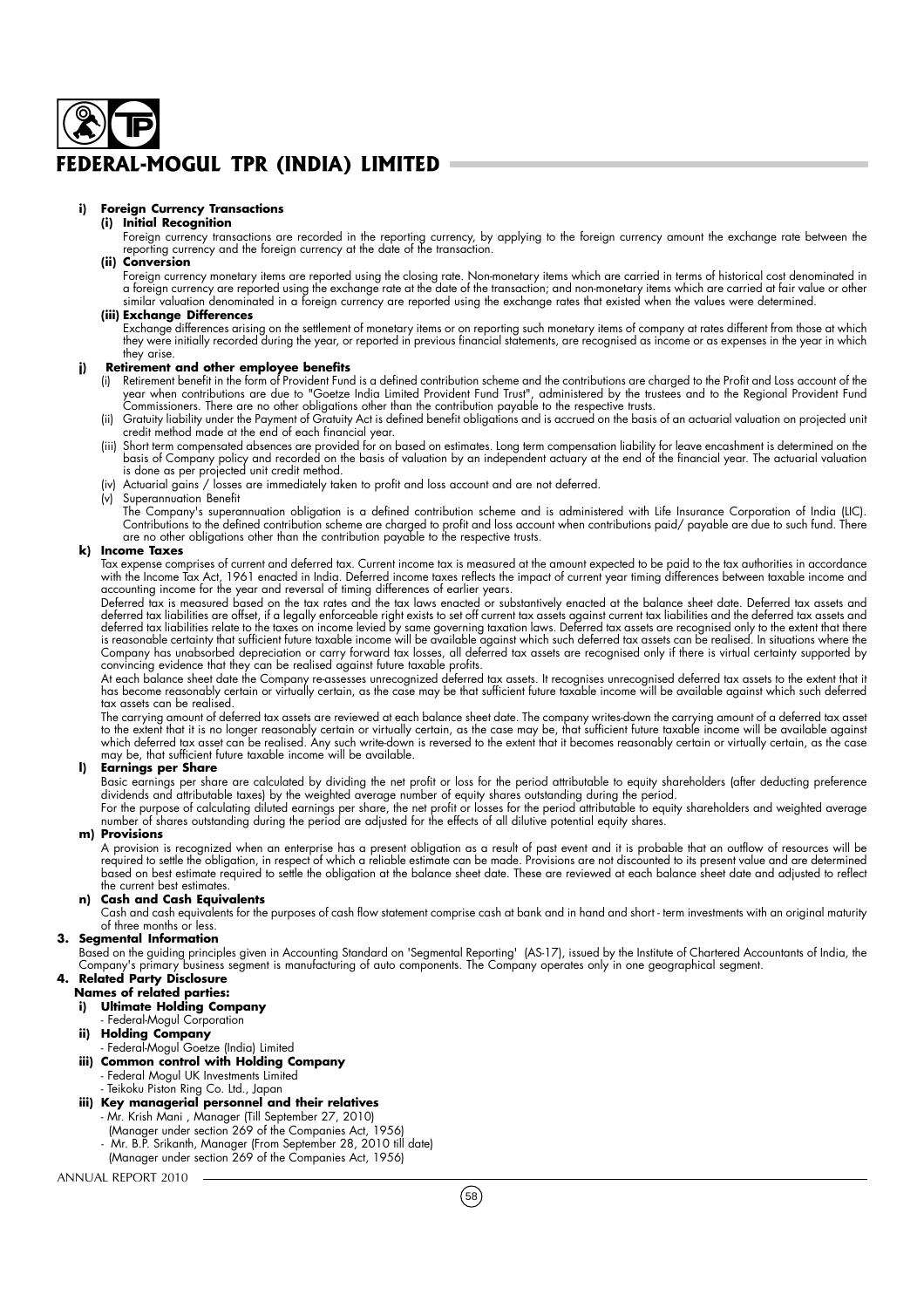|                                                               |                           | <b>Holding Company</b> |                                         |                       | Common Control with Holding Company |                       |                       |                               | Key Managerial Personnel and their relatives |                       |
|---------------------------------------------------------------|---------------------------|------------------------|-----------------------------------------|-----------------------|-------------------------------------|-----------------------|-----------------------|-------------------------------|----------------------------------------------|-----------------------|
| <b>Particulars</b>                                            | Federal Mogu<br>(India) I | ul Goetze<br>İ.        | Investments Limited<br>Federal Mogul UK |                       | Teikoku Piston Rings<br>Co. Ltd.    |                       | Mr. B.P. Srikant      |                               | Mr. Krish Mani                               |                       |
|                                                               | For the Year<br>ended     | For the Year<br>ended  | For the Year<br>ended                   | For the Year<br>ended | For the Year<br>ended               | For the Year<br>ended | For the Year<br>ended | For the Year                  | For the Year<br>ended                        | ended<br>For the Year |
|                                                               | <b>December</b>           | December               | December                                | December<br>31, 2009  | December                            | December              | December              | ended<br>December<br>31, 2009 | December                                     | December              |
|                                                               | 31, 2010<br>(Rs.)         | 31,2009<br>(Rs.)       | 31, 2010<br>(Rs.)                       | (Rs.)                 | 31, 2010<br>(Rs.)                   | 31, 2009<br>(Rs.)     | 31, 2010<br>(Rs.)     | (Rs.)                         | 31,2010<br>(Rs.)                             | 31, 2009<br>(Rs.)     |
| Sales                                                         | (450, 521, 424)           | (370, 827, 805)        |                                         |                       |                                     |                       |                       |                               |                                              |                       |
| intermediaries and finished goods<br>Purchase of raw material | 97,303,655                | 101,064,319            |                                         |                       | 508,909                             | 109,240               |                       |                               |                                              |                       |
| Dividend Paid                                                 | 27,030,000                | 3,060,000              | 12,985,000                              | 1,470,000             | 12,985,000                          | 1,470,000             | ×                     |                               |                                              |                       |
| Management support charges*                                   | 64,052,900                | 43,666,249             |                                         |                       |                                     |                       |                       |                               |                                              |                       |
| Job work Expense                                              | 109,099,917               | 97, 158, 079           |                                         |                       |                                     |                       |                       |                               |                                              |                       |
| Sole selling commission Paid                                  | 40,708,332                | 33,932,416             |                                         |                       |                                     |                       |                       |                               |                                              |                       |
| Remuneration                                                  |                           |                        |                                         |                       |                                     |                       | 330,038               |                               | 1,081,595                                    | 1,417,235             |
| Rent expense                                                  | 7,800,000                 | 7,800,000              |                                         |                       |                                     |                       |                       |                               |                                              |                       |
| Royalty expense                                               |                           |                        |                                         |                       | $15,080,005$ $14,678,59$            |                       |                       |                               |                                              |                       |
| Inter-corporate deposit<br>(ICD) given                        |                           | 230,000,000            |                                         |                       |                                     |                       |                       |                               |                                              |                       |
| nterest on ICD                                                | 21, 153, 954              | 5,009,687              |                                         |                       |                                     |                       |                       |                               |                                              |                       |
| Balance outstanding as at the<br>end of the year receivable   | $395,565,118**$ 4         | 80,203,616**           |                                         |                       |                                     |                       |                       |                               |                                              |                       |
| Balance outstanding as at the<br>end of the year (payable)    |                           |                        |                                         |                       | $(7, 879, 304)$ $(14, 503, 139)$    |                       |                       |                               |                                              |                       |
|                                                               |                           |                        |                                         |                       |                                     |                       |                       |                               |                                              |                       |

\*Including expenses reimbursed Rs. 58,865,419 (Previous year Rs. 38,596,039).

\*Including expenses reimbursed Rs. 58,865,419 [Previous year Rs. 38,596,039].<br>\*\* Includes Rs. 162,720,859 [Previous year Rs. 245,694,898] for Sundry debtors, Rs. 230,000 (Previous year Rs. 230,000,000) for Inter-Corporate  $^{\ast\,*}$  Includes Rs. 162,720,859 (Previous year Rs. 245,694,898) for Sundry debtors, Rs. 230,000 (Previous year Rs. 230,000,000) for Inter-Corporate Deposit and Rs. 2,844,259 (Previous year Rs. 4,508,718) for interest receivable.

FEDERAL-MOGUL TPR (INDIA) LIMITED

 $\overline{69}$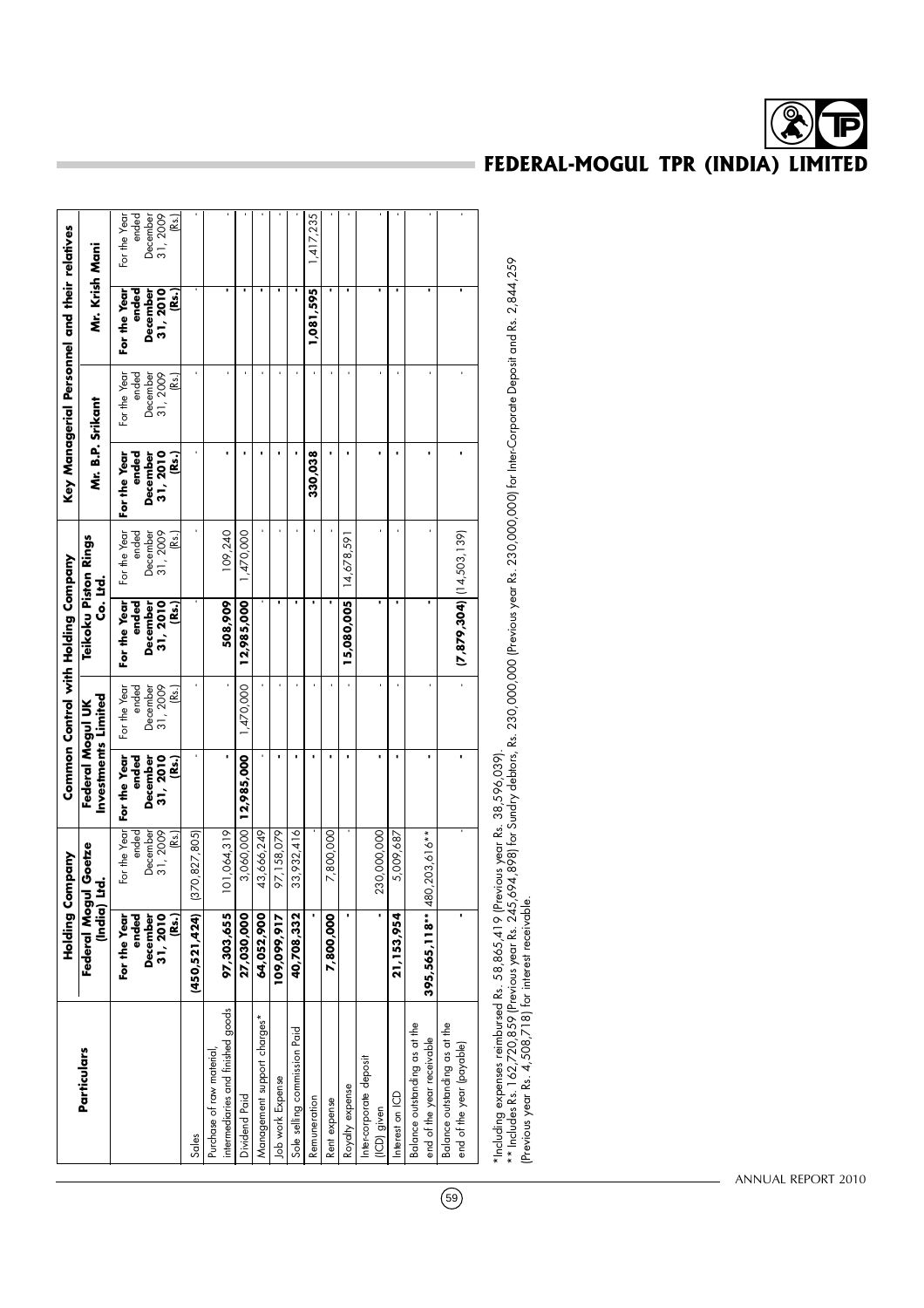## **Schedules to the Accounts**

## **Schedule 22 : Notes to Accounts**

#### **5. Capital Commitment**

Estimated amount of contract remaining to be executed on capital account (net of advances) and not provided for:

| Particulars        | As at December 31, 2010 | As at December 31, 2009 |
|--------------------|-------------------------|-------------------------|
|                    | (Rs.)                   | (Rs.,                   |
| Capital commitment | 27,536,562              | 647.500                 |

#### **6. Contingent liabilities not provided for:**

| <b>Particulars</b>                      | As at December 31, 2010 | As at December 31, 2009 |
|-----------------------------------------|-------------------------|-------------------------|
|                                         | (Rs.)                   | (Rs.)                   |
| Claims/notices contested by the Company |                         |                         |
| Excise duty<br>a)                       | 131,096,186             | 91,973,777              |
| Income tax demands<br>bl                | 21,203,040              | 17,682,578              |

#### **a) In relation to (a) above, following are the Excise duty cases contested by the Company:**

- i) Matters pending with Central Excise and Service Tax Appellate Tribunal (CESTAT):
	- a. In respect of excise cases in relation to provisional assessment of excise duty with respect to turnover discount for the period 2003-2004 to 2006-2007. The Company has done an analysis and is of the opinion that it has fair chance of a favorable decision. The amount involved is Rs. 691,479 (Previous year Rs. 691,479).
	- b. In respect of irregular availment of cenvat credit in respect to certain products obtained on job work basis for the period 2005- 2007. The Company has done an analysis and is of the opinion that it has fair chance of a favorable decision. The amount involved is Rs. 36,106,654 (Previous year Rs. 36,106,654) including interest and penalties of Rs. 18,053,327 (Previous year Rs. 18,053,327).
	- c. In respect of notice received for the period 2008-09 on account of Cenvat credit of service tax on job work charges passed on by one of the supplier. The Company has done an analysis and is of the opinion that it has fair chance of a favorable decision. The amount involved is Rs. 45,401,450 (Previous year Rs. 45,401,450) including interest and penalties of Rs. 25,200,725 (Previous year Rs. 25,200,725).
- ii) Matter pending with Joint Commissioner of Central Excise, Bangalore:
	- a. In relation to deduction of Trade Discounts for the period 2000-2002 to 2003-2004. The Company has done an analysis and is of the opinion that it has fair chance of a favorable decision. The amount involved is Rs. 242,426 (Previous year Rs. 242,426).
- iii) Matters pending with Commissioner of Central Excise, Bangalore:
	- a. In respect of availment of cenvat credit (service tax) in relation to management consultancy service and sole selling commission for the period 2004-2005 to 2006-2007. The Company has done an analysis and is of the opinion that it has fair chance of a favorable decision. The amount involved is Rs. 6,163,980 (Previous year Rs. 6,163,980).
	- b. Company has received demand notice for the period 2008-09, which is on account of demand for service tax on supplementary bills on job work charges for price reduction passed on by one of the supplier. The Company has done an analysis and is of the opinion that it has fair chance of a favorable decision. The amount involved is Rs. 8,952,249 (Previous year Rs. 2,984,083) including interest and penalties of Rs. 5,968,166 (Previous year Rs. Nil).
	- c. In respect of notice received for the period 2009-10 on account of Cenvat credit of service tax on job work charges. The Company has done an analysis and is of the opinion that it has fair chance of a favorable decision. The amount involved is Rs. 30,683,233(Previous year Rs. Nil).
	- d. Company has received demand notice for the period 2005 which is on account of non production of service tax document. The Company has done an analysis and is of the opinion that it has fair chance of a favorable decision. The amount involved is Rs. 2,471,010 (Previous year Rs. Nil).
- iv) The matter is pending before the Deputy Commissioner of Central Excise, Bangalore:
	- a. In respect of irregular availment of cenvat credit (service tax) in relation to certain services for the period April 2006-May 2006. The Company has done an analysis and is of the opinion that it has fair chance of a favorable decision. The amount involved is Rs. 383,705 (Previous year Rs. 383,705).

#### **b) In relation to (b) above Income Tax cases disputed by the Company:**

- a. The company received a show cause notice in respect of Assessment year 2006-07, in which assessing officer had raised a demand on account of additions made to normal income during the years and in assessment year 2004-05 and 2005-06. Matter is pending with Commissioner of Income tax (Appeals), the Company has done an analysis and is of the opinion that it has fair chance of a favorable decision. The amount involved is Rs. 14,592,560 (Previous year Rs. 14,592,560).
- b. The company has received a show cause notice in respect of Assessment year 2007-08 and 2008-09, in which assessing officer has raised a demand of Rs. 3,090,018 and Rs. 3,520,462 respectively (Previous year Rs. 3,090,018 and Rs. Nil respectively) on account of disallowance of royalty expenses. Matter is pending with Commissioner of Income tax (Appeals) the Company has done an analysis and is of the opinion that it has fair chance of a favorable decision.

#### **7. Gratuity and other post-employment benefit plans:**

The Company has a defined benefit gratuity plan. Every employee who has completed five years or more of service gets a gratuity on departure at 15 days salary (last drawn salary) for each completed year of service.

The following tables summarise the components of net benefit expense recognised in the profit and loss account and the funded status and amounts recognised in the balance sheet for the respective plans.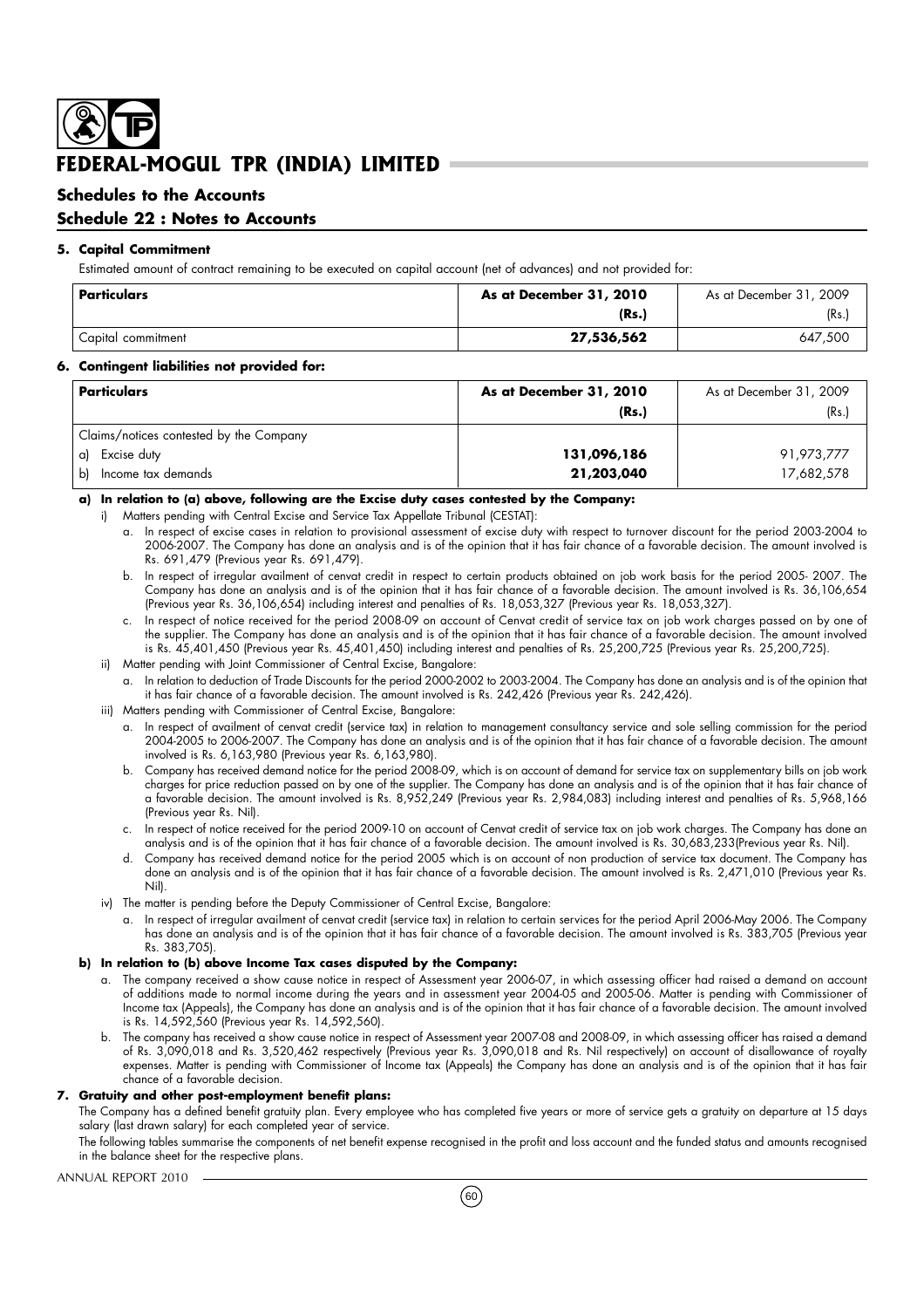#### **Profit and Loss account**

Net employee benefit expense (recognised in Employee Cost) **(Rs. in lacs)** (Rs. in lacs)

|                                                   |            | Gratuity  |
|---------------------------------------------------|------------|-----------|
|                                                   | 2010       | 2009      |
| Current service cost                              | 310,944    | 230.609   |
| Interest cost on benefit obligation               | 183,874    | 75,433    |
| Expected return on plan assets                    |            |           |
| Net actuarial(gain) / loss recognised in the year | (332, 866) | 1,136,880 |
| Past service cost                                 | 11,389     |           |
| Net benefit expense                               | 173,341    | 1.442.922 |
| Actual return on plan assets                      |            |           |

#### **Balance sheet Details of Provision for gratuity**

|                                                         | Gratuity    |             |  |
|---------------------------------------------------------|-------------|-------------|--|
|                                                         | 2010        | 2009        |  |
| Defined benefit obligation<br>Fair value of plan assets | 2,693,874   | 2,520,533   |  |
| Less: Unrecognised past service cost                    | ٠           |             |  |
| Plan asset / (liability)                                | (2,693,874) | (2,520,533) |  |

#### **Changes in the present value of the defined benefit obligation are as follows:**

|            | Gratuity  |
|------------|-----------|
| 2010       | 2009      |
| 2,520,533  | 1,077,611 |
| 183,874    | 75.433    |
| 310,944    | 230,609   |
| 11,389     |           |
|            |           |
| (332, 866) | 1,136,880 |
| 2,693,874  | 2,520,533 |
|            |           |

#### **Changes in the fair value of plan assets are as follows:**

|                                   |      | Gratuity |  |
|-----------------------------------|------|----------|--|
|                                   | 2010 | 2009     |  |
| Opening fair value of plan assets |      |          |  |
| Expected return                   |      |          |  |
| Contributions by employer         |      |          |  |
| Benefits paid                     |      |          |  |
| Actuarial gains / (losses)        |      |          |  |
|                                   |      |          |  |
| Closing fair value of plan assets |      |          |  |

#### **The major categories of plan assets as a percentage of the fair value of total plan assets are as follows:**

|      | Gratuity |
|------|----------|
| 2010 | 2009     |
| (%)  | (%       |
|      |          |

Investments with insurer

The overall expected rate of return on assets is determined based on the market prices prevailing on that date, applicable to the period over which the obligation is to be settled.

### **The principal assumptions used in determining gratuity for the Company's plans are shown below:**

|                                   | 2010<br>(% )          | 2009<br>(%     |
|-----------------------------------|-----------------------|----------------|
| Discount rate                     | 8.00                  | 7.50           |
| Expected rate of return on assets | <b>Not Applicable</b> | Not Applicable |
| Employee turnover                 | 5.00                  | 5.00           |

The estimates of future salary increases, considered in actuarial valuation, take account of inflation, seniority, promotion and other relevant factors, such as supply and demand in the employment market.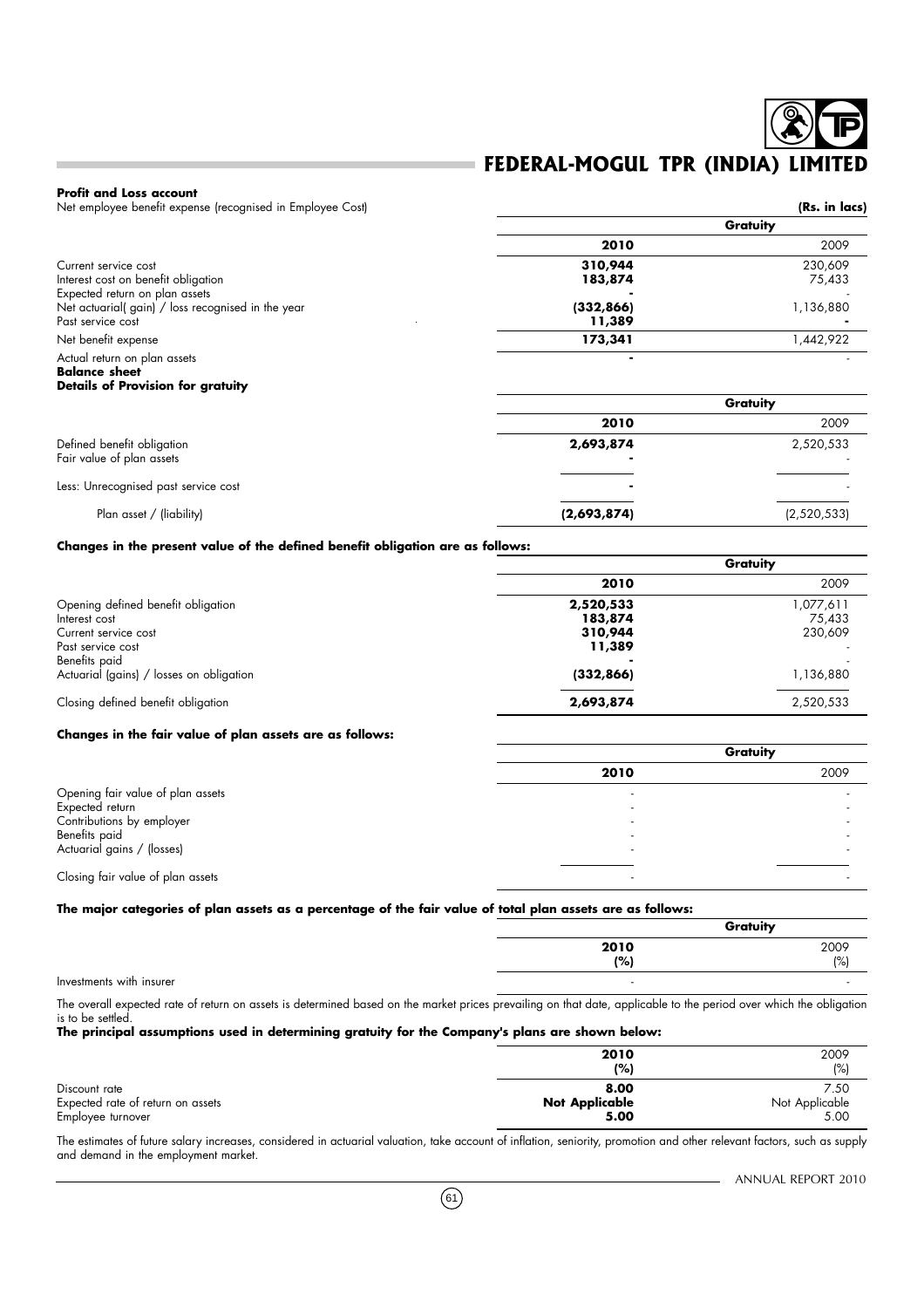Note:<br>1)

- 1) Information relating to experience adjustment in actuarial valuation of gratuity as required by Para 120 (n) (ii) of the Accounting Standards 15 (revised) on Employee Benefits is not available with the company.
- 2) The company expected contribution to the fund in next year is not presently ascertainable and hence, the contribution expected to be paid to the plan during the annual period beginning after the balance sheet date as required by Para 120 (o) of the Accounting Standard 15 (Revised) on Employee Benefit is not disclosed.

Amounts for the current and previous periods are as follows: **Gratuity**

| I modified the correlation of previous periods are as follows. |             |             | <u>.</u>                    |          |  |
|----------------------------------------------------------------|-------------|-------------|-----------------------------|----------|--|
|                                                                | 2010        | 2009        | 2008                        | 2007     |  |
| Defined benefit obligation<br>Plan assets                      | 2,693,874   | 2,520,533   | ا 077,611.                  | .058.638 |  |
| Surplus / (deficit)                                            | (2,693,874) | (2,520,533) | $(1,077,611)$ $(1,058,638)$ |          |  |
| - -                                                            |             |             |                             |          |  |

**8. Payments made to Director / Manager:**

| Particulars                                                             | For the Year ended<br>December 31, 2010<br>(Rs.) | For the Year ended<br>December 31, 2009<br>(Rs.) |
|-------------------------------------------------------------------------|--------------------------------------------------|--------------------------------------------------|
| Salaries<br>(a)<br>(b) Contribution to Provident, Superannuation Funds* | 1,294,990<br>116,643                             | 1,351,870<br>65,365                              |
| Total                                                                   | 1,411,633                                        | 1,417,235                                        |

\* As the liabilities for gratuity and leave encashment are provided on an actuarial basis for the Company as a whole, the amounts pertaining to the directors are not included above.

#### **9. Computation of Net profit in accordance with section 198 of the companies Act, 1956 for calculation of managerial remuneration:**

| <b>Particulars</b>                                                           | For the Year ended<br>December 31, 2010<br>(Rs.) | For the Year ended<br>December 31, 2009<br>(Rs.) |
|------------------------------------------------------------------------------|--------------------------------------------------|--------------------------------------------------|
| Profit as per profit and loss account (after prior period items)             | 277,817,657                                      | 200,583,045                                      |
| Add: Director's/Manager remuneration including perquisites                   | 1,411,633                                        | 1,417,235                                        |
| Add: Depreciation charged in accounts Profit as per profit and loss account: | 37,483,933                                       | 36,717,643                                       |
| Less: depreciation as per section 350 of the Companies Act, 1956             | 37,483,933                                       | 36.717.643                                       |
| Profit Calculated u/s 198 of companies act, 1956                             | 279,229,290                                      | 202,000,280                                      |
| Maximum Remuneration payable to Director's / Manager                         | 13,961,465                                       | 10,100,014                                       |

**10. Particulars of Unhedged Foreign Currency Exposures as at balance sheet date:**

#### **A) Import creditors**

#### **Current year**

| <b>Particulars</b> | <b>Amount in Foreign Currency</b> | <b>Closing Rate</b> | <b>Amount in INR</b> |
|--------------------|-----------------------------------|---------------------|----------------------|
| Japanese yen       | 617,250                           | 0.5598              | 345,536              |
| USD                | 231.601                           | 45.28               | 10,486,900           |
| Total              | 848,851                           |                     | 10,832,436           |

**Previous year**

| <b>Particulars</b> | <b>Amount in Foreign Currency</b> | <b>Closing Rate</b> | <b>Amount in INR</b> |
|--------------------|-----------------------------------|---------------------|----------------------|
| Japanese yen       | 1,569,931                         | 0.5119              | 5,922,648            |
| USD                | 1,19,214                          | 46.98               | 5,600,674            |
| Euro               | 6.618                             | 67.90               | 449,362              |
| Total              | 11,695,763                        |                     | 11,972,684           |

#### **B) Advance to creditors**

**Current year**

| <b>Particulars</b>   | <b>Amount in Foreign Currency</b> | <b>Closing Rate</b> | <b>Amount in INR</b> |
|----------------------|-----------------------------------|---------------------|----------------------|
| Foreign Currency     |                                   |                     |                      |
| Previous year        |                                   |                     |                      |
| <b>Particulars</b>   | <b>Amount in Foreign Currency</b> | <b>Closing Rate</b> | <b>Amount in INR</b> |
| Euro<br>Japanese yen | 5,823<br>261.000                  | 67.90<br>0.5119     | 395,382<br>133,606   |

**Total 266,823 528,988**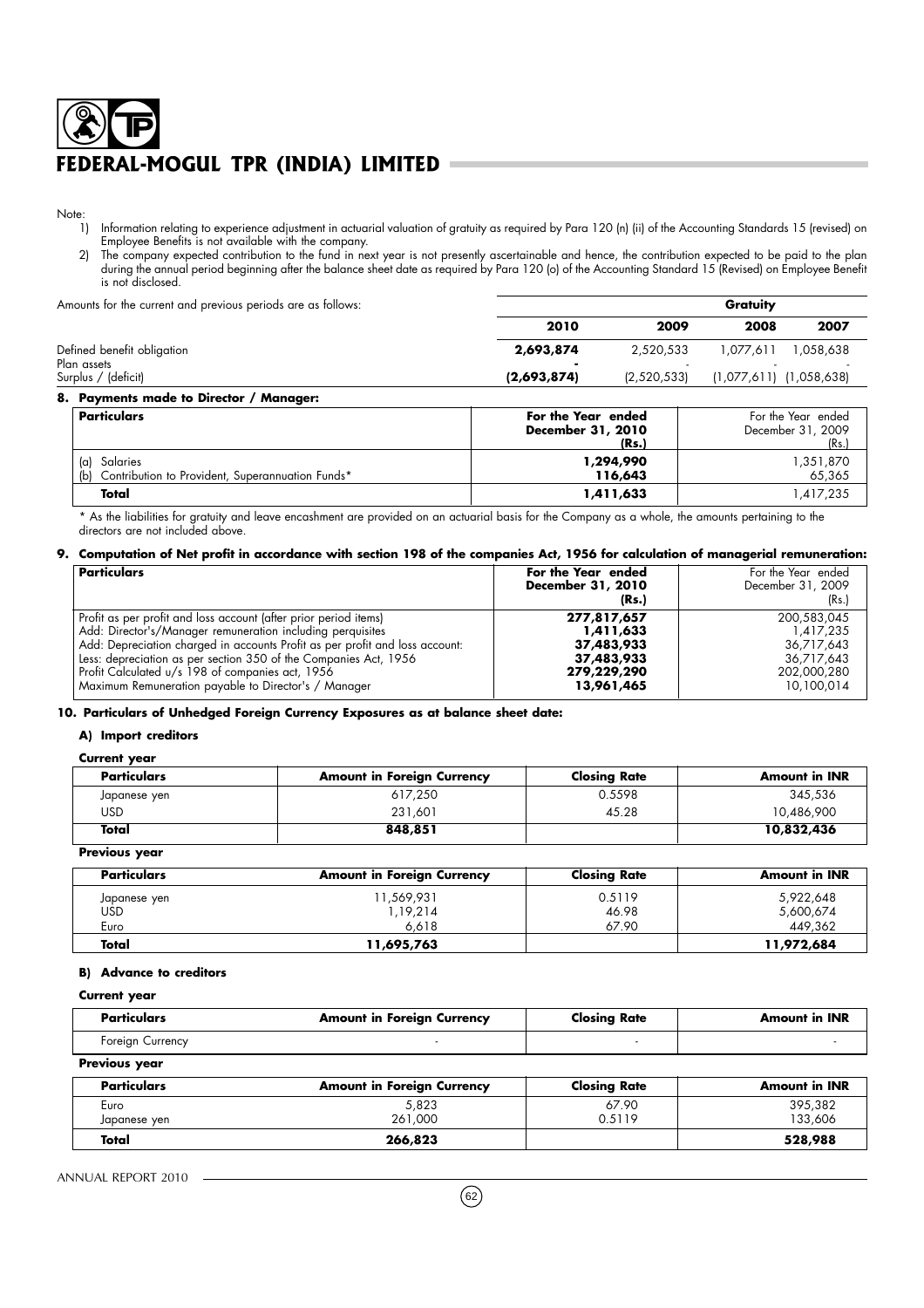11. Excise duty on sales amounting to Rs 94,892,426 (Previous year Rs 70,289,892) has been reduced from sales in profit & loss account and excise duty on (increase)/decrease in stock amounting to (Rs 458,873) (Previous year (Rs 219,935)) has been considered as(income)/expense in the financial statements.

#### **12. Information pursuant to paragraphs 3 and 4 of Part II of Schedule VI of the Companies Act, 1956.**

#### **(i) (a) Licensed and Installed Capacity and Actual Production :**

| Particulars        | <b>Licensed Capacity</b> | *Installed Capacity | Actual Production |
|--------------------|--------------------------|---------------------|-------------------|
| Piston Rings (Nos) | Delicensed               | 45,837,672          | 42,301,789        |
|                    |                          | (36,488,700)        | (39,864,595)      |

\* Annualized Installed Capacity as certified by the management.

Note: Figures in brackets pertains to previous year

Note: Actual production includes 3,714,723 (Previous year 4,678,195) rings purchased from outside suppliers and sold to customers.

#### **(b) Particulars of Opening Stock, Closing stock and Turnover**

| <b>Particulars</b> |            | <b>Opening Stock</b> | <b>Closing Stock</b> |                 | Turnover     |                          |
|--------------------|------------|----------------------|----------------------|-----------------|--------------|--------------------------|
|                    | Quantity   | Value                | Quantity             | Value           | Quantity     | Value                    |
| Piston Rings       | 488,997    | 4,874,181            | 461,788              | 8,100,469       |              | 42,328,998 1,006,051,875 |
|                    | (660, 394) | (7, 593, 358)        | (488, 997)           | $(4,874,181)$ * | (40,035,992) | (847,031,103)            |

\*Net of Provisions for Rs. 2,305,056.

Notes: 1. Sales value excludes scraps, samples and quantity discount.

2. Figures in brackets pertain to previous year.

#### **(ii) Details of Raw Materials Consumed:**

| <b>Particulars</b>                                 | Unit       | For the Year ended<br>December 31, 2010 |                                        | For the Year ended<br>December 31, 2009 |                                        |
|----------------------------------------------------|------------|-----------------------------------------|----------------------------------------|-----------------------------------------|----------------------------------------|
|                                                    |            | Quantity                                | Rs.                                    | Quantity                                | Rs.                                    |
| a).Steel Wire<br>b). Bought Out Rings<br>cl.Others | Кg<br>Nos. | 69,104<br>3,714,723                     | 95,419,860<br>99,058,519<br>44,336,563 | 52,481<br>4,678,195                     | 68,247,800<br>123,525,583<br>1,434,105 |
| Total                                              |            |                                         | 238,814,942                            |                                         | 193,207,488                            |

#### **(iii) C.I.F. Value of Imported items:**

| <b>Particulars</b>                                                     | For the Year ended<br>December 31, 2010<br>(Rs.) | For the Year ended<br>December 31, 2009<br>(Rs.) |
|------------------------------------------------------------------------|--------------------------------------------------|--------------------------------------------------|
| (a) Raw Materials<br>(b) Spare Parts & Components<br>(c) Capital Goods | 113,179,001<br>6,311,352<br>22,185,964           | 67,930,087<br>1,695,126<br>3,695,887             |
| Total                                                                  | 141,676,317                                      | 73,321,100                                       |

#### **(iv) Expenditure in Foreign Currency (on payment basis)**

| Particulars              | For the Year ended<br>December 31, 2010<br>(Rs.) | For the Year ended<br>December 31, 2009<br>(Rs.) |
|--------------------------|--------------------------------------------------|--------------------------------------------------|
| (a) Travelling Expenses  | 301,530                                          | 213,620                                          |
| (b) Royalty              | 16,760,595                                       | 3,967,960                                        |
| (c) Professional Charges | 35,000                                           | ۰                                                |
| (d) Technical Fees       | 2,819,707                                        |                                                  |
| Total                    | 19,916,832                                       | 4,181,580                                        |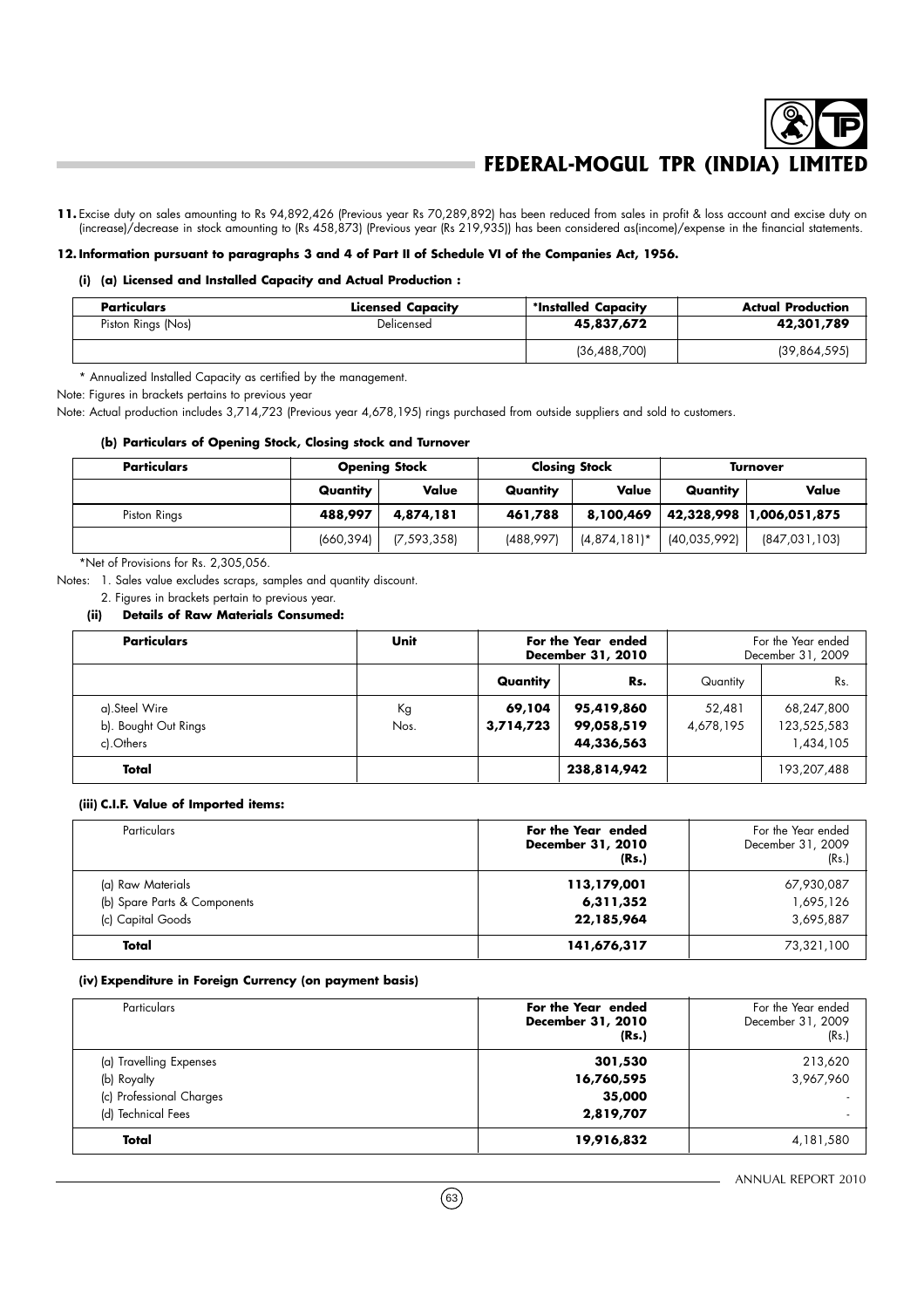### **(v) Imported and Indigenous Raw Materials and Components Consumed:**

| <b>Particulars</b>             | For the Year ended<br>December 31, 2010<br>(Rs.) | (%)            | For the Year ended<br>December 31, 2009<br>(Rs.) | (%)            |
|--------------------------------|--------------------------------------------------|----------------|--------------------------------------------------|----------------|
| (a) Indigenous<br>(b) Imported | 141,640,218<br>97,174,724                        | 59.31<br>40.69 | 110,534,546<br>82,672,942                        | 57.21<br>42.79 |
| Total                          | 238,814,942                                      | 100.00         | 193,207,488                                      | 100.00         |

#### **(vi) Imported & Indigenous Stores, Spares and Tools Consumed**

| <b>Particulars</b>             | For the Year ended<br>December 31, 2010<br>(Rs.) | (%)           | For the Year ended<br>December 31, 2009<br>(Rs.) | (%)           |
|--------------------------------|--------------------------------------------------|---------------|--------------------------------------------------|---------------|
| (a) Indigenous<br>(b) Imported | 71,912,925<br>949,423                            | 98.70<br>1.30 | 49,699,588<br>1.890.942                          | 96.33<br>3.67 |
| Total                          | 72,862,348                                       | 100.00        | 51,590,530                                       | 100.00        |

#### **(vii) Remittance in foreign currency on account of dividend:**

| Year                 |              | No. of shares<br>held | No. of non resident<br>share holders | <b>Amount</b>            |
|----------------------|--------------|-----------------------|--------------------------------------|--------------------------|
| Preference Share     | (net of tax) | 490,000<br>(490,000)  | (2)                                  | 2,940,000<br>(2,940,000) |
| <b>Equity Shares</b> | (net of tax) | 4,900,000             |                                      | 23,030,000               |

Note: Figures in brackets pertains to previous year

## **13. Details of dues to Micro, Small and Medium Enterprises as per MSMED Act, 2006 :**

| <b>Particulars</b>                                                                                                                                                                                                                                 | 2010      | 2009      |
|----------------------------------------------------------------------------------------------------------------------------------------------------------------------------------------------------------------------------------------------------|-----------|-----------|
| The principal amount remaining unpaid as at the end of year                                                                                                                                                                                        | 2,134,975 | 1,352,025 |
| Interest due on above principal and remaining unpaid as at the end of the year                                                                                                                                                                     | 8,344     | 15,314    |
| The amount of interest paid by the buyer in terms of section 16, of the Micro Small and Medium Enterprise Development<br>Act, 2006 along with the amounts of the payment made to the supplier beyond the appointed day during each accounting year |           |           |
| The amount of interest due and payable for the period of delay in making payment (which have been paid but beyond the<br>appointed day during the year) but without adding the interest specified under Micro Small and Medium Enterprise          |           |           |
| Development Act, 2006.                                                                                                                                                                                                                             | 69,104    | 36,094    |
| The amount of interest accrued and remaining unpaid at the end of each accounting year; and                                                                                                                                                        | 77,449    | 51,408    |
| The amount of further interest remaining due and payable even in the succeeding years, until such date when the<br>interest dues as above are actually paid to the small enterprise for the purpose of disallowance as a deductible                |           |           |
| expenditure under section 23 of the Micro Small and Medium Enterprise Development Act, 2006                                                                                                                                                        | 164,181   | 86.732    |

14. The Company has taken manufacturing facilities under cancelable lease. Rental expenses towards operating lease charges are Rs 7,800,000 (Previous year Rs 7,800,000).

**15.** Previous Year figures have been regrouped and rearranged wherever necessary to confirm to this years classification

As per our report of even date **For S.R.BATLIBOI & CO.** For and on behalf of the Board of Directors of **Firm Registration No. 301003E** Federal-Mogul TPR (India) Limited **Firm Registration No. 301003E Chartered Accountants per Pankaj Chadha Jean de Montlaur Dan Brugger Shifali Chawla Partner Chairman & Director Director Company Secretary** Chairman & Director **Director Company Secretary** Membership No. 91813

Place: Gurgaon Date: February 23, 2011

ANNUAL REPORT 2010

 $(64)$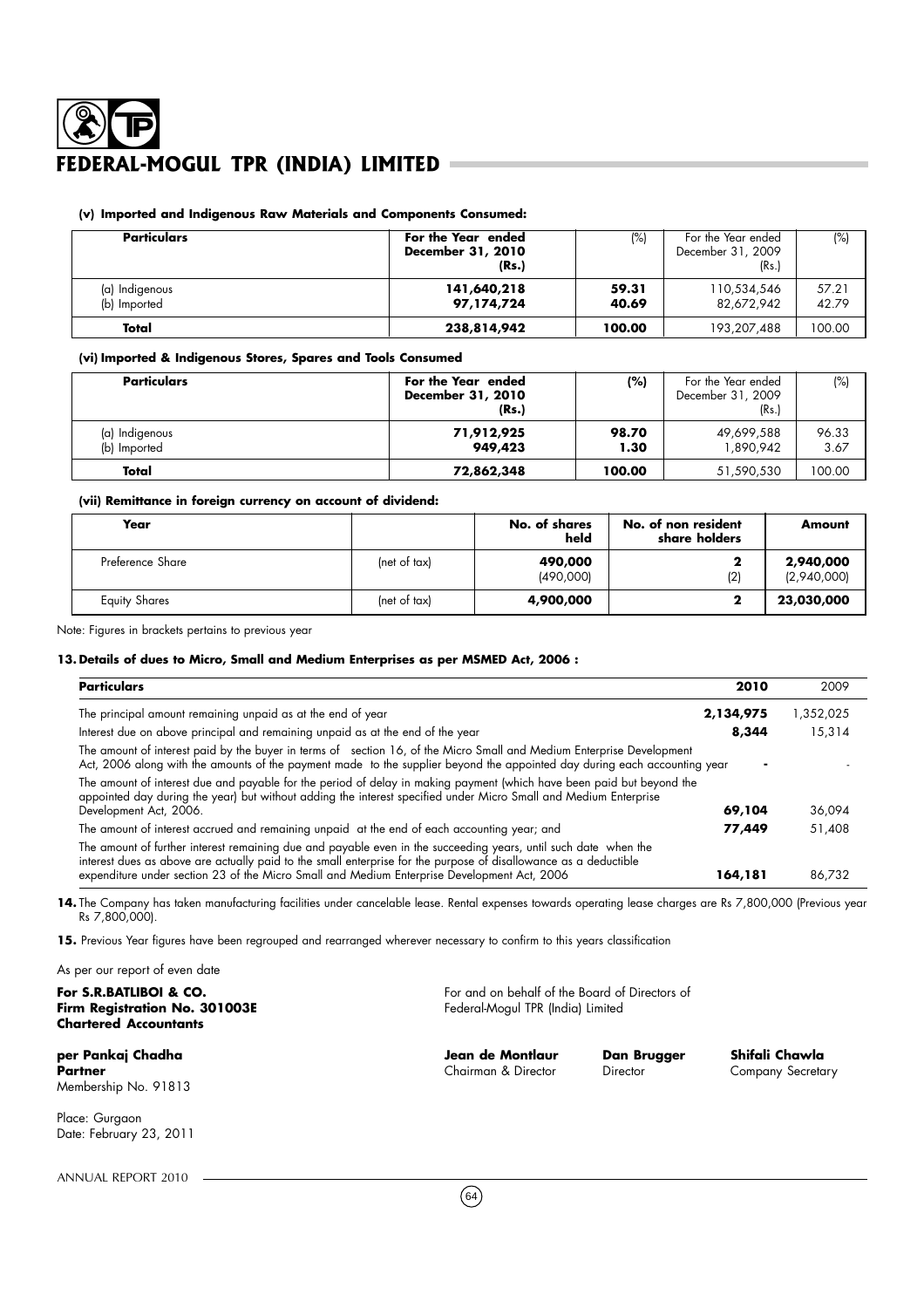#### **CASH FLOW STATEMENT FOR THE YEAR ENDED DECEMBER 31, 2010**

|                                                                                                                                                                         | For the year ended<br>December 31, 2010<br>Amount in Rs.      | For the year ended<br>December 31, 2009<br>Amount in Rs.       |
|-------------------------------------------------------------------------------------------------------------------------------------------------------------------------|---------------------------------------------------------------|----------------------------------------------------------------|
| <b>CASH FLOW FROM OPERATING ACTIVITIES</b><br>Profit before tax<br>Adjustments for:                                                                                     | 277,817,657                                                   | 200,583,045                                                    |
| Depreciation and amortisation<br>Provision for doubtful debts and advances                                                                                              | 37,483,934<br>227,450                                         | 36,717,643<br>580,487                                          |
| Interest expense<br>Interest Income<br>Excess provision written back                                                                                                    | 4,961,194<br>(21, 187, 323)<br>(7,019,789)                    | 19,958,014<br>(5,043,507)<br>(525,000)                         |
| Loss on sale / discard of fixed assets<br>Unrealised foreign exchange fluctuation<br>Advances written off                                                               | 93,443<br>(3, 325, 680)                                       | (1, 511, 650)                                                  |
| Operating profit before working capital changes<br>Movements in working capital :                                                                                       | 289,050,886                                                   | 250,759,032                                                    |
| Decrease / (increase) in sundry debtors<br>Decrease / (increase) in other current assets                                                                                | 75,144,768                                                    | 115,088,061                                                    |
| Decrease / (increase) in inventories<br>Decrease / (increase) loans and advances<br>Increase / (decrease) in current liabilities<br>Increase / (decrease) in provisions | 15,144,402<br>(646, 345)<br>7,969,441<br>(475, 667)           | 5,057,437<br>(1, 599, 030)<br>10,777,348<br>1,740,216          |
| Cash generated from operations<br>Direct taxes paid (net of refunds)                                                                                                    | 386,187,485<br>(119, 722, 335)                                | 381,823,064<br>(53,740,201)                                    |
| Net cash from operating activities                                                                                                                                      | 266,465,150                                                   | 328,082,863                                                    |
| <b>B. Cash flows from investing activities</b><br>Purchase of fixed assets/ intangibles assets<br>Proceeds from sale of fixed assets<br>Interest received               | (23, 041, 514)<br>22,851,782                                  | (5,958,979)<br>534,789                                         |
| Inter-corporate deposit<br>Net cash from investing activities                                                                                                           | (189, 732)                                                    | (230,000,000)<br>(235, 424, 190)                               |
| <b>C. Cash flows from financing activities</b><br>Payment of borrowings (Long term)                                                                                     | (19,079,705)                                                  | (38,461,156)                                                   |
| Receipt of borrowings (Long term)<br>Movement of borrowings (Short term)<br>Interest paid<br>Dividends paid<br>Tax on dividend paid                                     | (133,930,244)<br>(5, 356, 351)<br>(53,000,000)<br>(8,802,638) | (22,756,257)<br>(20, 141, 145)<br>(6,000,000)<br>(1, 019, 700) |
| Net cash used in financing activities                                                                                                                                   | (220, 168, 938)                                               | (88, 378, 258)                                                 |
| Net increase in cash and cash equivalents $(A + B + C)$<br>Cash and cash equivalents at the beginning of the year                                                       | 46,106,480<br>7,057,140                                       | 4,280,415<br>2,776,725                                         |
| Cash and cash equivalents at the end of the year                                                                                                                        | 53,163,620                                                    | 7,057,140                                                      |
| Components of cash and cash equivalents as at                                                                                                                           | December 31, 2010                                             | December 31, 2009                                              |
| Cash on hand<br>Balances with scheduled banks - on current account                                                                                                      | 1,527<br>53,162,093                                           | 14,571<br>7,042,569                                            |
| Total                                                                                                                                                                   | 53,163,620                                                    | 7,057,140                                                      |

As per our report of even date

## **Firm Registration No. 301003E** Federal-Mogul TPR (India) Limited **Chartered Accountants**

**per Pankaj Chadha Jean de Montlaur Dan Brugger Shifali Chawla** Membership No. 91813 Place: Guraaon Date: February 23, 2011

**For S.R.BATLIBOI & CO.** For and on behalf of the Board of Directors of **Firm Registration No. 301003E** Federal-Mogul TPR (India) Limited

**Chairman & Director** 

 $(65)$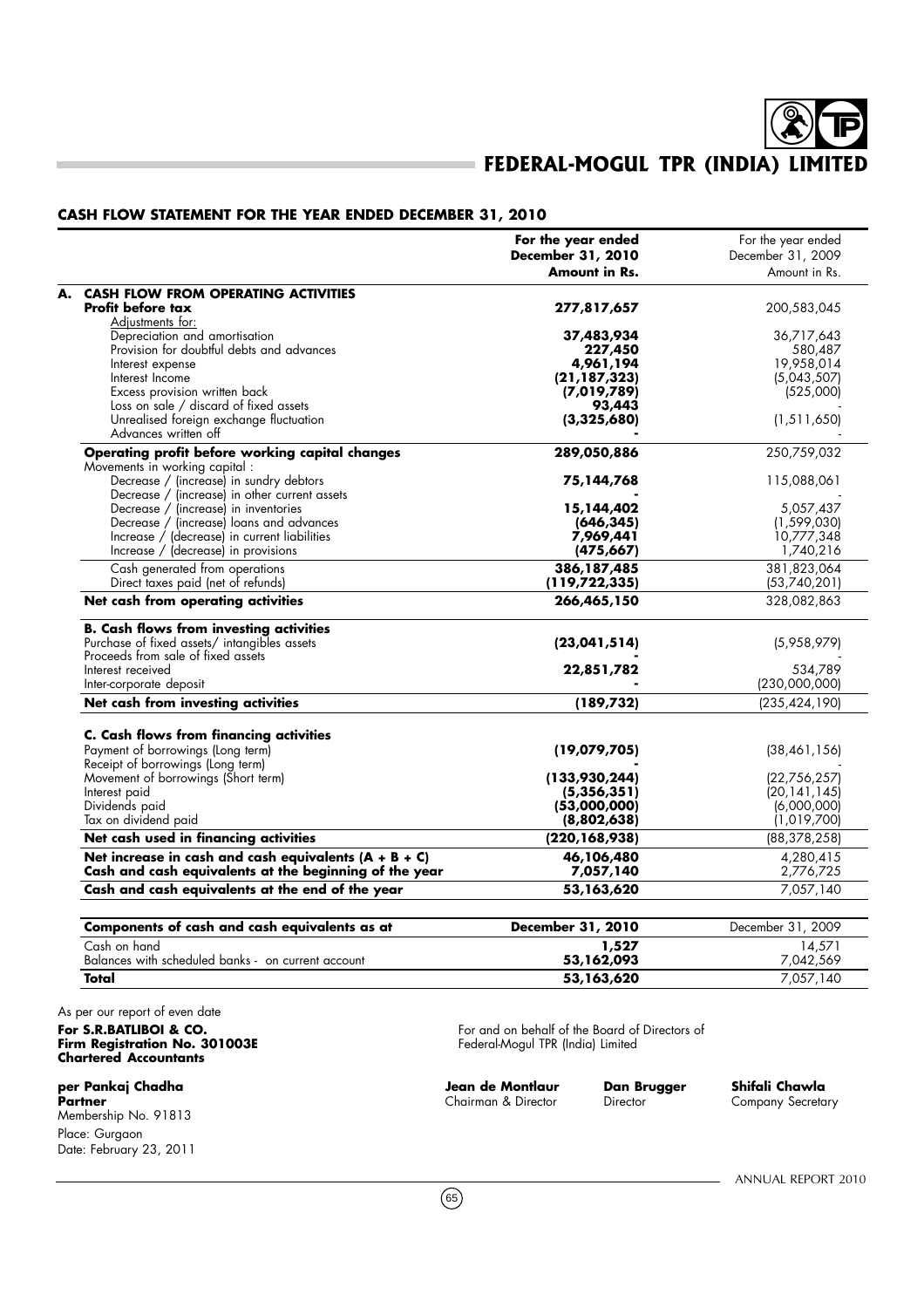| ı. | <b>Regsistraton Details</b>                                                                                                                                                                                          |
|----|----------------------------------------------------------------------------------------------------------------------------------------------------------------------------------------------------------------------|
|    | Registration No.<br>5<br>8 <sup>1</sup><br>$\overline{7}$<br>$\overline{4}$<br>$\mathbf 0$<br>$\mathbf{1}$<br>9<br>9<br>$\overline{7}$<br>State Code<br>5<br>5<br>1<br>9<br>8<br>5<br>of<br>$\overline{\phantom{a}}$ |
|    | 3<br>$\mathbf{1}$<br>$\mathbf{1}$<br>$\overline{2}$<br>$\overline{2}$<br>$\mathbf{1}$<br><b>Balance Sheet Date</b><br>0<br>0                                                                                         |
|    | Date<br>Month<br>Year                                                                                                                                                                                                |
|    | II. Capital Raised during the year (Amount in Rs. Thousands)                                                                                                                                                         |
|    | Public Issue<br><b>Rights Issue</b>                                                                                                                                                                                  |
|    | N<br>L.<br>N<br>L<br>L.<br>L<br><b>Private Placement</b>                                                                                                                                                             |
|    | Bonus Issue<br>N<br>Г<br>N<br>T<br>L<br>L.                                                                                                                                                                           |
|    | III. Position of Mobilisation and Deployment of Funds (Amount in Rs. Thousands)                                                                                                                                      |
|    | <b>Total Liabilities</b><br><b>Total Assets</b>                                                                                                                                                                      |
|    | 5<br>$\overline{7}$<br>8<br>$\mathbf{2}^{\prime}$<br>$\overline{7}$<br>8<br>$\overline{2}$<br>6<br>4<br>5<br>6<br>$\overline{4}$                                                                                     |
|    | <b>Sources of Funds</b>                                                                                                                                                                                              |
|    | Paid-up Capital<br>Reserves & Surplus                                                                                                                                                                                |
|    | 0<br>$\mathbf 0$<br>3<br>6<br>6<br>$\overline{2}$<br>0<br>6<br>2<br>0<br>0<br>0                                                                                                                                      |
|    | <b>Unsecured Loans</b><br>Secured Loans                                                                                                                                                                              |
|    | N<br>L<br>$\mathsf{I}$<br>Ν<br>$\mathsf{L}$<br>L                                                                                                                                                                     |
|    | <b>Application of Funds</b>                                                                                                                                                                                          |
|    | <b>Net Fixed Assets</b><br>Deferred Tax Liability                                                                                                                                                                    |
|    | $\mathbf 0$<br>$\overline{2}$<br>0<br>1<br>6<br>6<br>$\mathbf{1}$<br>$\overline{2}$<br>4<br>$\mathbf{1}$<br>8                                                                                                        |
|    | <b>Net Current Assets</b><br>Investment                                                                                                                                                                              |
|    | 4<br>$\mathbf{1}$<br>8<br>$\Omega$<br>$\mathbf 0$<br>4<br>Ν<br>T<br>L.                                                                                                                                               |
|    | <b>Accumulated Losses</b><br>Misc. Expenditure                                                                                                                                                                       |
|    | Ν<br>L<br>N<br>L<br>L<br>I                                                                                                                                                                                           |
|    | IV. Performance of Company (Amount in Rs. Thousands)<br>Turnover including other income<br><b>Total Expenditure</b>                                                                                                  |
|    | 3<br>9<br>9<br>$\mathbf 0$<br>$\overline{2}$<br>4<br>$\overline{7}$<br>$\overline{2}$<br>6<br>9<br>9<br>6                                                                                                            |
|    | Profit before Tax<br>Profit after Tax                                                                                                                                                                                |
|    | $\overline{2}$<br>$\overline{7}$<br>$\mathbf{1}$<br>$\mathbf 0$<br>9<br>$\overline{4}$<br>5<br>$\mathbf{1}$<br>8<br>$\mathbf{1}$<br>$\overline{7}$<br>8                                                              |
|    | Preference Dividend Rate %<br>Earning per Share in Rs.<br>Equity Dividend Rate %                                                                                                                                     |
|    | $\overline{7}$<br>2<br>$\mathbf{1}$<br>$\overline{4}$<br>0<br>6<br>7<br>6                                                                                                                                            |
|    | V. Generic Names of Three Principal Products of Company                                                                                                                                                              |
|    | Item Code No.<br>8<br>4<br>$\mathbf 0$<br>9<br>9<br>$\mathbf{1}$<br>0<br>5                                                                                                                                           |
|    | <b>Product Description</b>                                                                                                                                                                                           |
|    | P<br>S<br>T<br>O<br>N<br>R<br>N<br>G<br>S<br>T<br>$\mathbf{I}$                                                                                                                                                       |
|    |                                                                                                                                                                                                                      |

**BALANCE SHET ABSTRACT AND COMPANY'S GENERAL BUSINESS PROFILE**

For and on behalf of the Board of Directors of Federal-Mogul TPR (India) Limited

**Jean de Montlaur Chairman Brugger<br>
Chairman & Director Chairman Brugger** Chairman & Director

**Shifali Chawla** Company Secretary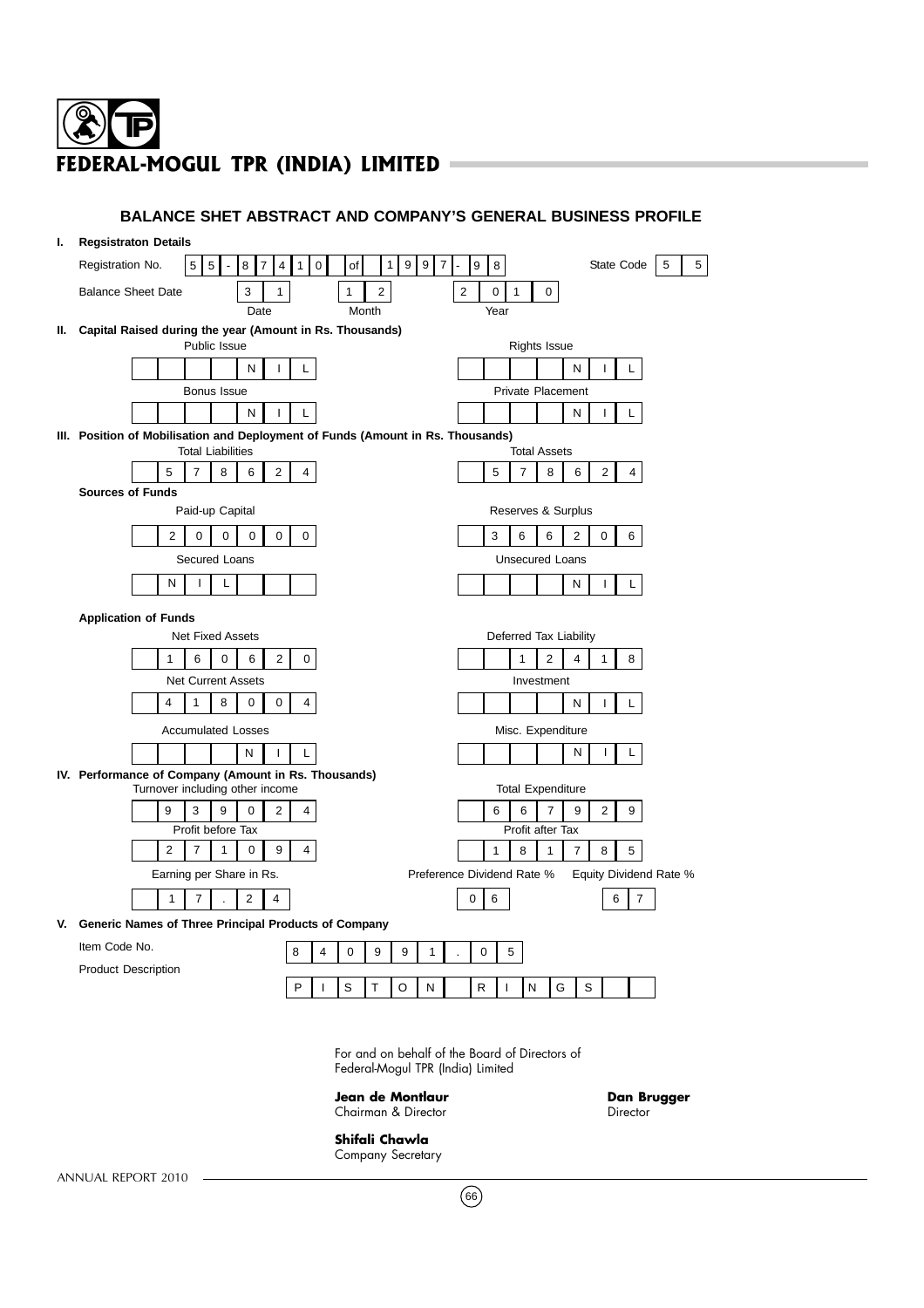

## **AUDITOR'S REPORT**

#### **Auditor's report to the Board of Directors of Federal-Mogul Goetze (India) Limited on the consolidated financial statements of Federal-Mogul Goetze (India) Limited**

- 1. We have audited the attached consolidated balance sheet of Federal-Mogul Goetze (India) Limited ('the Company') its subsidiaries and associates (collectively 'the Federal Mogul Goetze Group'), as at 31st December 2010, and also the consolidated profit and loss account and the consolidated cash flow statement for the year ended on that date annexed thereto. These financial statements are the responsibility of the Federal-Mogul Goetze's management and have been prepared by the management on the basis of separate financial statements and other financial information regarding components. Our responsibility is to express an opinion on these financial statements based on our audit.
- 2. We conducted our audit in accordance with the auditing standards generally accepted in India. Those Standards require that we plan and perform the audit to obtain reasonable assurance about whether the financial statements are free of material misstatement. An audit includes examining, on a test basis, evidence supporting the amounts and dis-closures in the financial statements. An audit also includes assessing the accounting principles used and significant estimates made by management, as well as evaluating the overall financial statement presentation. We believe that our audit provides a reasonable basis for our opinion.
- 3. Without qualifying our opinion, we draw your attention to the note no 8 (b) of schedule 24 of financial statements stating that remuneration of Rs. 137.61 lacs for current year and Rs.195.67 lacs for earlier year being paid to the managing director is in excess of permissible remuneration under Schedule XIII of the Companies Act,1956. The Company has applied to the Central government for the approval of such excess remuneration. The management has obtained confirmation

from the director that he will refund this amounts, to the extent of this being not approved by the Central government.

- 4. As stated in note 8(c) of Schedule 24, remuneration of Rs. 119.85 lacs for the period April 1, 2006 to December31, 2006 and Rs. 38.47 lacs for the period January 1, 2007 to September 24, 2007 was paid to the erstwhile managing director of the Company which was in excess of permissible remuneration under Schedule XIII of the Companies Act, 1956. The Company had applied to the Central Government for the approval of such excess remuneration which was rejected by the Central Government. The Company has filed applications under Section 309(5B) of the Companies Act, 1956 to waive the recovery of the aforesaid amount from the erstwhile managing director. In absence of any recovery from the said director, nonrecording of a receivable from the said director and rejection of approval from central government, we are unable to comment on outcome of the application pending in this regard and its consequent impact on the profit for the year and reserve and surplus as at year end.
- 5. a) We did not audit the financial statements of a subsidiary, which was sold on March 31, 2010, whose unaudited financial statements reflect total revenue of Rs. 7.49 lacs and cash flows amounting to Rs. 0.80 lacs for the period from January 1, 2010 to March 31, 2010.
- b) We did not audit the financial statements of an associate, whose financial statements reflect total losses of Rs. 55.41 lacs (being the proportionate share of Federal-Mogul Goetze Group) for the year ended December 31, 2010. These financial statements and other financial information have been prepared by the management of the associate, and our opinion is based solely on these management certified accounts.
- 6. We report that the consolidated financial statements have been prepared by the Federal-Mogul Goetze's management in

 $(67)$ 

accordance with the requirements of Accounting Standards (AS) 21, Consolidated financial statements, and Accounting Standards (AS) 23, Accounting for Investments in Associates in Consolidated Financial Statements notified pursuant to the Companies (Accounting Standards) Rules, 2006, (as amended).

- 7. Subject to our comments in paragraph 4 above relating to amounts recoverable from erst while managing directors towards excess remuneration, the impact, if any, whereof is not ascertainable, based on our audit and to the best of our information and according to the explanations given to us, we are of the opinion that the attached consolidated financial statements give a true and fair view in conformity with the accounting principles generally accepted in India:
- (a) in the case of the consolidated balance sheet, of the state of affairs of the Federal-Mogul Goetze Group as at 31st December 2010;
- (b) in the case of the consolidated profit and loss account, of the profit for the year ended on that date; and
- (c) in the case of the consolidated cash flow statement, of the cash flows for the year ended on that date.

#### **For S.R. BATLIBOI & CO. Firm registration number : 301003E Chartered Accountants**

**per Pankaj Chadha Partner**

Membership No.: 91813

Place : Gurgaon Date : March 1, 2011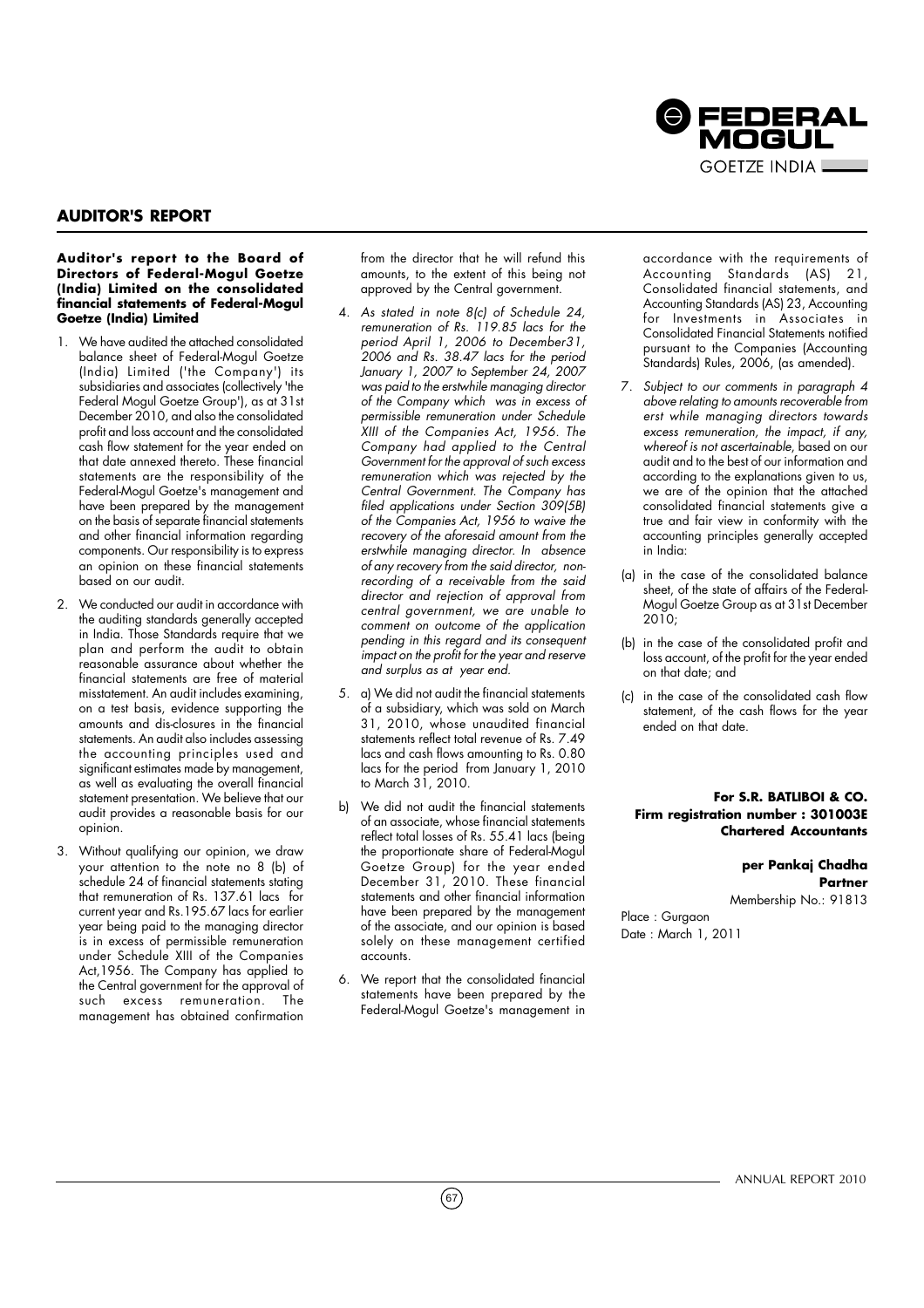

#### **Consolidated Balance sheet and profit and loss account**

#### **Balance Sheet as at December 31, 2010**

|                                                                          | <b>Schedules</b> | As at                             | As at                             |
|--------------------------------------------------------------------------|------------------|-----------------------------------|-----------------------------------|
|                                                                          |                  | December 31, 2010<br>Rs (in lacs) | December 31, 2009<br>Rs (in lacs) |
|                                                                          |                  |                                   |                                   |
| <b>SOURCES OF FUNDS</b><br>Shareholders' Funds                           |                  |                                   |                                   |
| Share capital                                                            | 1                | 5,563.21                          | 5,563.21                          |
| Reserves and surplus                                                     | $\overline{2}$   | 33,630.40                         | 30,155.51                         |
|                                                                          |                  | 39,193.61                         | 35,718.72                         |
| Minority Interest                                                        |                  | 3,425.80                          | 2,569.33                          |
| <b>Loan Funds</b>                                                        |                  |                                   |                                   |
| Secured loans                                                            | 3                | 4,822.46                          | 8,179.07                          |
| Unsecured loans                                                          | 4                | 1,526.28                          | 1,166.52                          |
|                                                                          |                  | 6,348.74                          | 9,345.59                          |
| <b>Deferred Tax Liabilities (net)</b>                                    | 5                | 1,699.69                          | 613.19                            |
| Total                                                                    |                  | 50,667.84                         | 48,246.83                         |
| <b>APPLICATION OF FUNDS</b>                                              |                  |                                   |                                   |
| <b>Fixed Assets</b>                                                      | 6                |                                   |                                   |
| Gross block                                                              |                  | 73,667.06                         | 71,186.84                         |
| Less: Accumulated Depreciation & Amortisation                            |                  | 36,603.30                         | 32,820.94                         |
| Net block                                                                |                  | 37,063.76                         | 38,365.90                         |
| Capital work-in-progress including capital advances                      |                  | 3,586.18                          | 1,733.74                          |
|                                                                          |                  | 40,649.94                         | 40,099.64                         |
| <b>Investments</b>                                                       | 7                | 1,036.95                          | 1,092.36                          |
| <b>Current Assets, Loans and Advances</b>                                |                  |                                   |                                   |
| Inventories                                                              | 8                | 11,047.16                         | 9,847.68                          |
| Sundry debtors                                                           | 9                | 12,631.02                         | 10,680.62                         |
| Cash and bank balances                                                   | 10               | 818.36                            | 283.91                            |
| Other current assets                                                     | 11               | 603.25                            | 1,605.92                          |
| Loans and advances                                                       | 12               | 5,670.89                          | 3,648.83                          |
|                                                                          | (A)              | 30,770.68                         | 26,066.96                         |
| <b>Less: Current Liabilities and Provisions</b>                          |                  |                                   |                                   |
| <b>Current liabilities</b>                                               | 13               | 16,921.12                         | 15,434.55                         |
| Provisions                                                               | 14               | 5,108.52                          | 4,057.39                          |
| <b>Total Current Liabilities and Provisions</b>                          | (B)              | 22,029.64                         | 19,491.94                         |
| <b>Net Current Assets</b>                                                | $(A-B)$          | 8,741.04                          | 6,575.02                          |
| Miscellaneous Expenditure<br>(to the extent not written off or adjusted) | 15               | 239.91                            | 479.81                            |
| Total                                                                    |                  | 50,667.84                         | 48,246.83                         |
| Notes to Accounts                                                        | 24               |                                   |                                   |

The schedules referred to above and the notes to accounts form an integral part of the Balance Sheet.

As per our report of even date<br>For S.R.BATLIBOI & CO. **Chartered Accountants**

Membership No. 91813

ANNUAL REPORT 2010 Place: Gurgaon Company Secretary Secretary Secretary Secretary Secretary Secretary Date : March 1, 2011

**For S.R.BATLIBOI & CO.**<br> **For and on behalf of the Board of Directors of Firm Registration No: 301003E Federal Mogul Goetze (India)** Limited Federal-Mogul Goetze (India) Limited

**per Pankaj Chadha Jean de Montlaur Dan Brugger**

Whole Time Finance Director & CFO

**Khalid Khan**

 $(68)$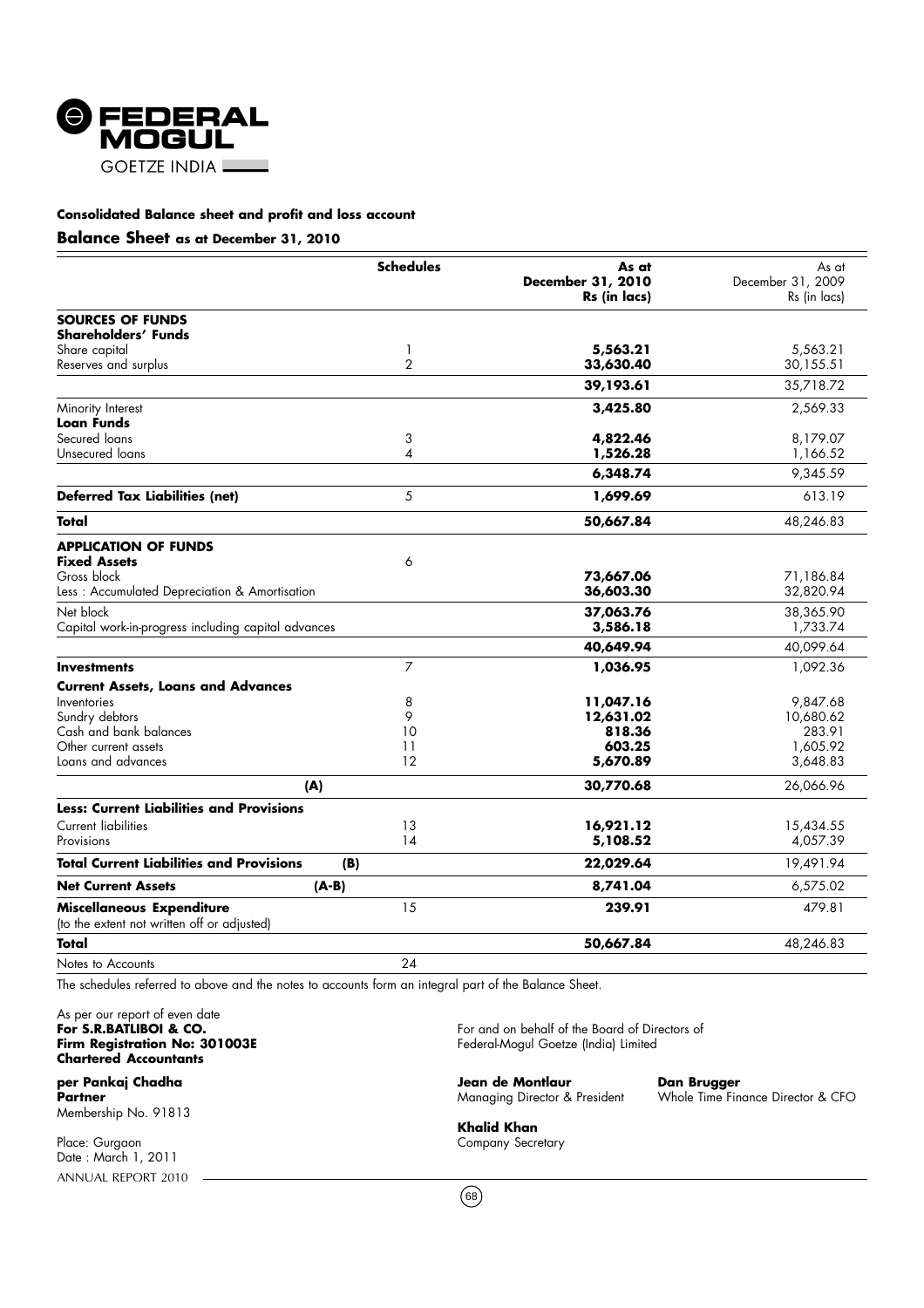**@FEDERAL GOETZE INDIA** 

## **Consolidated Balance sheet and profit and loss account Profit & Loss Account for the year ended December 31, 2009**

|                                                                                                                                           | <b>Schedules</b> | For the year ended<br><b>December 31, 2010</b><br>Rs (in lacs) | For the year ended<br>December 31, 2009<br>Rs (in lacs) |
|-------------------------------------------------------------------------------------------------------------------------------------------|------------------|----------------------------------------------------------------|---------------------------------------------------------|
| <b>INCOME</b>                                                                                                                             |                  |                                                                |                                                         |
| Turnover (Gross)<br>Less : Excise duty                                                                                                    |                  | 97,026.09<br>7,564.14                                          | 81,304.92<br>5,467.09                                   |
| Turnover (Net)<br>Trading sales                                                                                                           |                  | 89,461.95<br>3,823.33                                          | 75,837.83<br>2,694.25                                   |
| Share of profit in Associate<br>Other income                                                                                              | 16               | 2,622.60                                                       | 3.81<br>2,000.26                                        |
| Total                                                                                                                                     |                  | 95,907.88                                                      | 80,536.15                                               |
| <b>EXPENDITURE</b>                                                                                                                        |                  |                                                                |                                                         |
| Raw materials and components consumed<br>Purchase of trading goods                                                                        | 17               | 29,436.11<br>2,782.41                                          | 21,078.17<br>2,000.58                                   |
| Personnel expenses                                                                                                                        | 18               | 18,059.51                                                      | 15,812.22                                               |
| Operating and other expenses                                                                                                              | 19               | 32,143.86                                                      | 25,566.35                                               |
| Decrease / (increase) in inventories                                                                                                      | 20               | (521.52)                                                       | 709.22                                                  |
| Depreciation/ amortisation                                                                                                                | 6                | 5,197.30                                                       | 5,388.75                                                |
| Increase / (Decrease) of excise duty on finished goods<br>Share of loss in associates companies                                           |                  | 136.38<br>55.41                                                | (220.78)                                                |
| Amortisation of miscellaneous expenses                                                                                                    | 15               | 239.90                                                         | 239.90                                                  |
| Financial expenses                                                                                                                        | 21               | 1,239.53                                                       | 2,323.60                                                |
| Total                                                                                                                                     |                  | 88,768.89                                                      | 72,898.01                                               |
| Profit before tax and prior period items                                                                                                  |                  | 7,138.99                                                       | 7,638.14                                                |
| Provision for Tax<br>Current tax (including MAT payable)<br>Less: MAT credit entitlement<br>Less: Reversal of provision for earlier years |                  | 1,789.96<br>(805.83)                                           | 1,660.00<br>(880.00)                                    |
| (Current year Rs. Nil, Previous year Rs. 3.68 lacs)                                                                                       |                  | 984.13                                                         | (3.68)<br>776.32                                        |
| Deferred tax<br>Fringe benefit tax                                                                                                        |                  | 1,086.50                                                       | 362.08<br>16.42                                         |
| <b>Total Tax Expense</b>                                                                                                                  |                  | 2,070.63                                                       | 1,154.82                                                |
| Profit after tax but before prior period item                                                                                             |                  | 5,068.36                                                       | 6,483.32                                                |
| Prior period items (net of tax Rs. 20.08 lacs (Previous year Rs. Nil)) 22                                                                 |                  | 213.20                                                         | 423.82                                                  |
| <b>Profit before minority interest</b>                                                                                                    |                  | 4,855.16                                                       | 6,059.50                                                |
| Minority Interest                                                                                                                         |                  | (856.47)                                                       | (607.07)                                                |
| Profit after minority interest<br><b>Balance brought forward from previous year</b>                                                       |                  | 3,998.69<br>2,216.09                                           | 5,452.43<br>(2,802.51)                                  |
| Profit available for appropriation                                                                                                        |                  | 6,214.78                                                       | 2,649.92                                                |
| <b>Appropriations:</b>                                                                                                                    |                  |                                                                |                                                         |
| Transfer to General Reserve                                                                                                               |                  | 182.00                                                         | 131.00                                                  |
| Proposed dividend - Preference Shares                                                                                                     |                  | 29.40                                                          | 29.40                                                   |
| Proposed dividend - Equity Shares                                                                                                         |                  | 328.30                                                         | 230.30                                                  |
| Tax on Preference Share Dividend                                                                                                          |                  | 15.04                                                          | 4.88                                                    |
| Tax on Equity Share Dividend                                                                                                              |                  | 151.09                                                         | 38.25                                                   |
| Surplus/ (loss) carried to Balance Sheet                                                                                                  |                  | 5,508.95                                                       | 2,216.09                                                |
| Earnings per share<br>Basic and diluted [Nominal value of shares Rs 10 (Previous year Rs 10)]                                             | 23               | 7.13                                                           | 9.74                                                    |
| <b>Notes to Accounts</b>                                                                                                                  | 24               |                                                                |                                                         |
| The schedules referred to above and the notes to accounts form an integral part of the Profit and Loss account.                           |                  |                                                                |                                                         |
| As not our roport of oven data                                                                                                            |                  |                                                                |                                                         |

As per our report of even date<br>**For S.R.BATLIBOI & CO. Chartered Accountants**

**per Pankaj Chadha Montlaur Pankaj Chadha Jean de Montlaur Pankaj Dan Brugger<br>Partner Managing Director & President Monde Time Fin** 

Membership No. 91813

Date : March 1, 2011

**For S.R.BATLIBOI & CO.**<br> **For and on behalf of the Board of Directors of Firm Registration No: 301003E Firm Registration No: 301003E Federal-Mogul Goetze (India) Limited** Federal-Mogul Goetze (India) Limited

Whole Time Finance Director & CFO

**Khalid Khan** Place: Gurgaon **Company Secretary** 

 $(69)$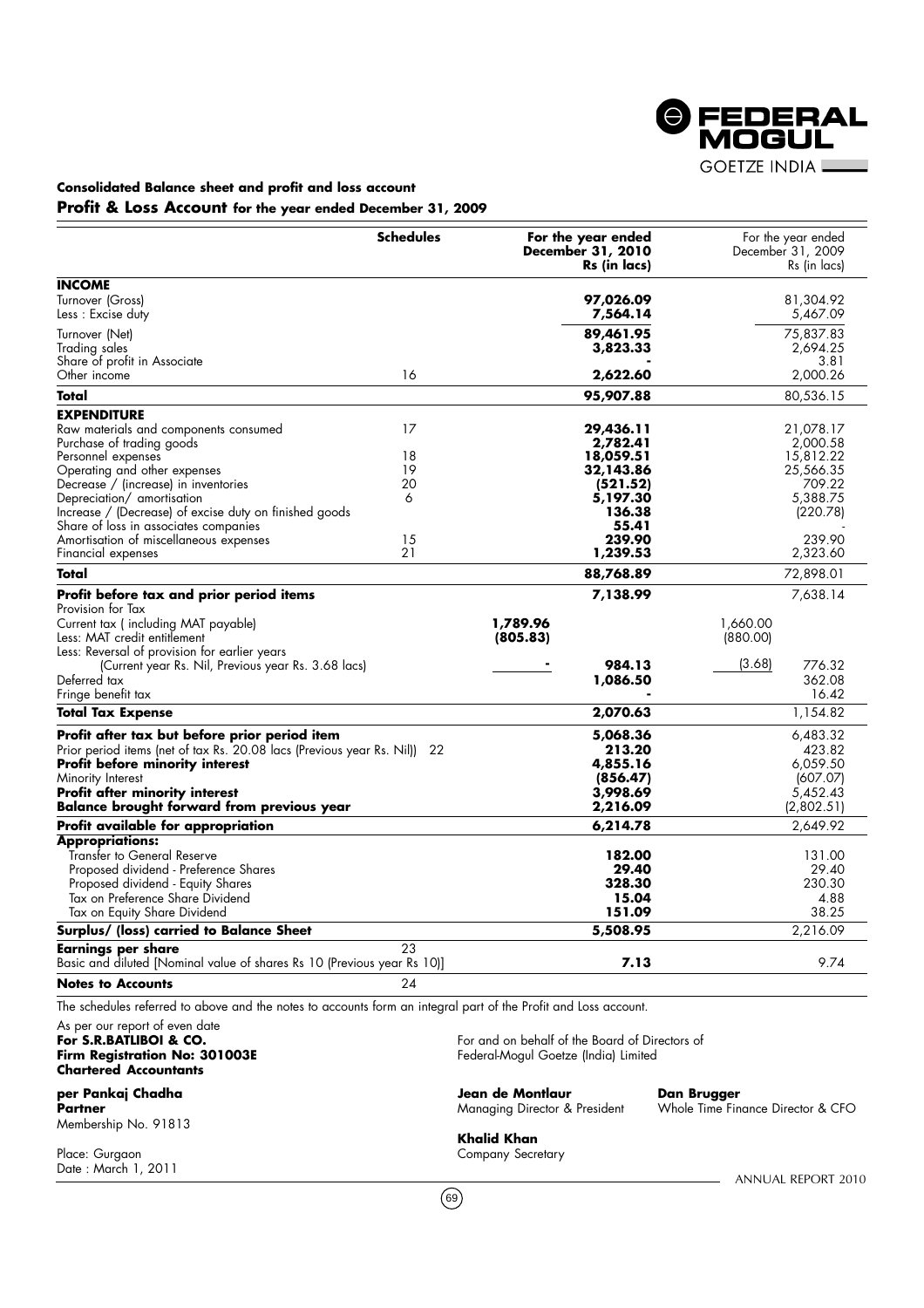

### **Consolidated Balance sheet and profit and loss account**

### **Schedule to the Accounts**

## **Schedule 1 : Share Capital**

|                                                                                 | As at<br>December 31, 2010<br>Rs (in lacs) | As at<br>December 31, 2009<br>Rs (in lacs) |
|---------------------------------------------------------------------------------|--------------------------------------------|--------------------------------------------|
| <b>Authorised</b>                                                               |                                            |                                            |
| 80,000,000 (Previous Year 80,000,000) equity shares of Rs 10 each               | 8,000.00                                   | 8,000.00                                   |
| <b>Issued</b>                                                                   |                                            |                                            |
| 55,632,130 (Previous Year 55,632,130) equity shares of Rs 10 each               | 5,563.21                                   | 5,563.21                                   |
| Subscribed & Paid up                                                            |                                            |                                            |
| 55,632,130 * (Previous Year 55,632,130) equity shares of Rs 10 each, fully paid | 5,563.21                                   | 5,563.21                                   |
| Total                                                                           | 5,563.21                                   | 5,563.21                                   |

\* Of the above Equity Shares:

a) 1,252,680 (Previous year 1,252,680) equity shares have been allotted as Bonus Shares by capitalisation of General Reserve.

b) 8,429,183 (Previous year 8,429,183) equity shares have been allotted as Bonus Shares by capitalisation of Securities Premium Account.

c) 84,207 (Previous year 84,207) equity shares have been issued for consideration other than cash.

d) 33,408,581 (Previous year 33,408,581) equity shares are held by Federal Mogul Holding Limited, Mauritius, the parent company. Further 8,306,873 (Previous year 8,306,873) equity shares are held by Federal Mogul Vemogensuverwaltungs GMBH, a fellow subsidiary company. The ultimate holding company is Federal-Mogul Corporation, USA.

### **Schedule 2 : Reserves and Surplus**

|                                              |           | As at<br>December 31, 2010<br>Rs (in lacs) |           | As at<br>December 31, 2009<br>Rs (in lacs) |
|----------------------------------------------|-----------|--------------------------------------------|-----------|--------------------------------------------|
| Capital Reserve                              |           | 56.55                                      |           | 56.55                                      |
| Capital subsidy                              |           | 1.12                                       |           | 1.12                                       |
| Securities Premium Account                   |           |                                            |           |                                            |
| Balance as per last Balance Sheet            | 26,750.75 |                                            | 26,740.33 |                                            |
| Add: Adjustment against share issue expenses |           |                                            | 10.42     |                                            |
|                                              |           | 26,750.75                                  |           | 26,750.75                                  |
| Capital Redemption Reserve                   |           | 1,000.00                                   |           | 1,000.00                                   |
| General reserve                              |           |                                            |           |                                            |
| Balance as per last account                  | 131.00    |                                            |           |                                            |
| Transferred from profit and loss account     | 182.00    | 313.00                                     | 131.00    | 131.00                                     |
| Profit and loss account                      |           | 5,508.98                                   |           | 2,216.09                                   |
| Total                                        |           | 33,630.40                                  |           | 30,155.51                                  |

## **Schedule 3 : Secured loans**

|                                                   | As at<br>December 31, 2010<br>Rs (in lacs) | As at<br>December 31, 2009<br>Rs (in lacs) |
|---------------------------------------------------|--------------------------------------------|--------------------------------------------|
| Term loans from banks                             | 1,200.00                                   | 2,690.80                                   |
| Interest accrued and due on term loans            | 12.82                                      | 16.75                                      |
| Vehicle loans from banks                          | 1.13                                       | 29.90                                      |
| Working capital loans from banks                  | 3,607.29                                   | 5,419.30                                   |
| Interest accrued and due on working capital loans | 1.22                                       | 22.32                                      |
| Total                                             | 4,822.46                                   | 8.179.07                                   |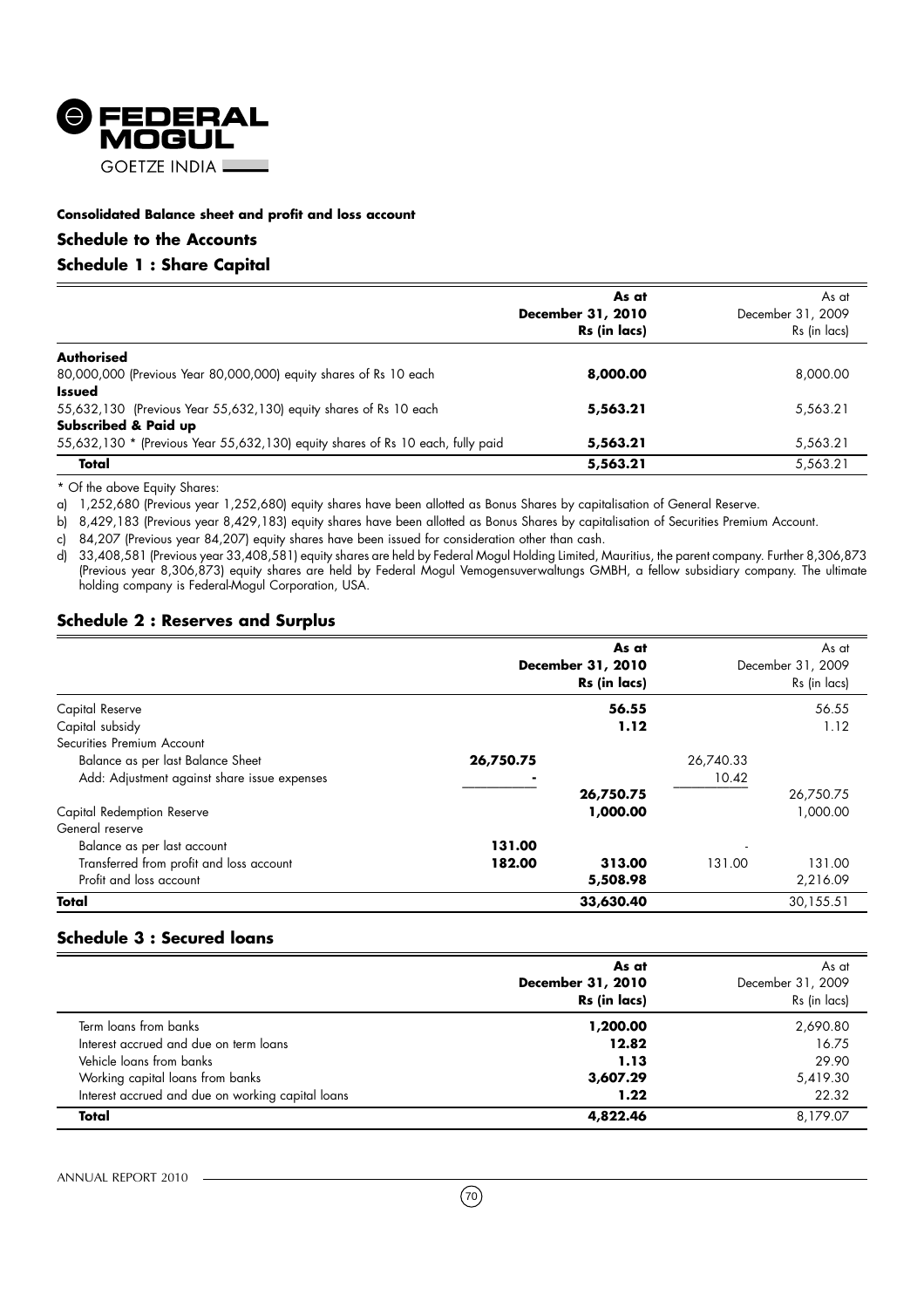

## **Schedule 3 : Secured loans**

- 1 Term loans repayable within one year Rs 400.00 lacs (Previous Year Rs 1,490.80 lacs)
- 2 Term loans from banks are secured by
	- Rs. Nil (Previous year Rs 1,000 lacs) are secured by first pari passu charge on entire fixed assets of the Company, along with other secured term lenders and second pari passu charge on current assets of the Company along with other term lenders.
	- Rs. 1,200 lacs (Previous year Rs 1,500 lacs) are secured by first pari passu charge on entire fixed assets of the Company including land and building and whole of moveable assets including plant & machinery, spares, tools and accessories, furniture & fixtures and other moveable assets of the Company.
	- Rs. Nil (Previous year Rs 190.80 lacs) are exclusive charge on the entire fixed assets of the Company.
- 3 Vehicle loans of Rs 1.13 lacs (Previous year Rs 29.90 lacs) from banks are secured by way of hypothecation of the underlying vehicles.
- 4 Working capital loans from banks are secured against hypothecation of current assets of the Company, both present and future.

## **Schedule 4 : Unsecured Loans**

| As at        | As at             |
|--------------|-------------------|
|              |                   |
|              | December 31, 2009 |
| Rs (in lacs) | Rs (in lacs)      |
| 3.64         | 5.10              |
|              |                   |
| ۰            | 1.69              |
| 61.00        | 61.00             |
| 1,450.00     | 1,025.00          |
| 11.64        | 73.73             |
| 1,526.28     | 1,166.52          |
|              | December 31, 2010 |

\*Includes Rs. 1,450 lacs (Previous year Rs. 1,025 lacs) due to fellow subsidiaries.

## **Schedule 5 : Deferred tax liabilities (net) :**

|                                                                                           | As at<br>December 31, 2010<br>Rs (in lacs) | As at<br>December 31, 2009<br>Rs (in lacs) |
|-------------------------------------------------------------------------------------------|--------------------------------------------|--------------------------------------------|
| <b>Deferred Tax Liabilities</b>                                                           |                                            |                                            |
| Differences in depreciation in block of fixed assets as per tax books and financial books | 3,872.48                                   | 4,984.41                                   |
| <b>Gross deferred tax liabilities</b>                                                     | 3,872.48                                   | 4,984.41                                   |
| <b>Deferred Tax Assets</b>                                                                |                                            |                                            |
| Unabsorbed Depreciation                                                                   | 237.78                                     | 2,629.98                                   |
| Effect of expenditure debited to profit and loss account in the current/ earlier year     |                                            |                                            |
| but allowed for tax purposes in following years                                           | 1,897.10                                   | 1,527.64                                   |
| Provision for doubtful debts                                                              | 37.91                                      | 213.60                                     |
| Gross deferred tax assets                                                                 | 2.172.79                                   | 4,371.22                                   |
| <b>Net Deferred Tax Liabilities</b>                                                       | 1,699.69                                   | 613.19                                     |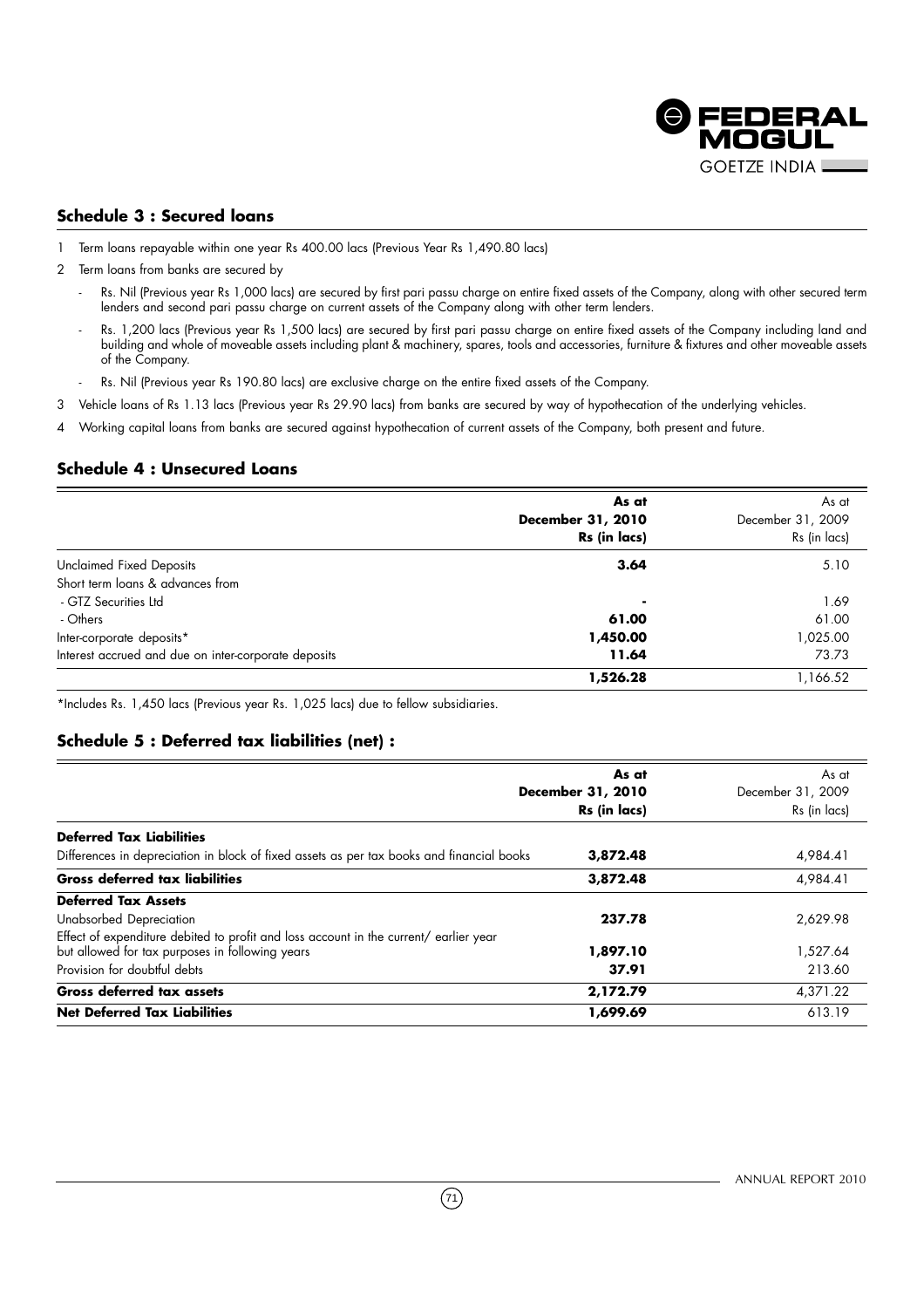

## **Consolidated Balance sheet and profit and loss account**

# **Schedule to the Accounts**

# **Schedule 6 : Fixed Assets** Rs. (in lacs)

|                                                                                                     | Freehold Leasehold<br>Land | Land   | Buildings | <b>Furniture</b><br>& Fittings<br><b>Equipments</b> | Plant<br>and<br>and Office Machinery |        | Vehicles Intangibles* Goodwill |                          | Total     | <b>Previous</b><br>Year |
|-----------------------------------------------------------------------------------------------------|----------------------------|--------|-----------|-----------------------------------------------------|--------------------------------------|--------|--------------------------------|--------------------------|-----------|-------------------------|
| <b>Gross Block</b>                                                                                  |                            |        |           |                                                     |                                      |        |                                |                          |           |                         |
| At 01.01.2010                                                                                       | 1,485.18                   | 362.85 | 8,235.28  | 1,424.87                                            | 58,549.84                            | 416.71 | 712.11                         |                          | 71,186.84 | 70,518.37               |
| <b>Additions</b>                                                                                    |                            |        | 82.44     | 48.45                                               | 4,202.30                             | 68.00  |                                |                          | 4,401.19  | 3,348.06                |
| Deductions                                                                                          |                            |        | 71.99     | 65.46                                               | 1,743.21                             | 40.31  |                                |                          | 1,920.97  | 2,679.59                |
| At 31.12.2010                                                                                       | 1,485.18                   | 362.85 | 8,245.73  | 1,407.86                                            | 61,008.93                            | 444.40 | 712.11                         |                          | 73,667.06 | 71,186.84               |
| <b>Depreciation/Amortisation</b>                                                                    |                            |        |           |                                                     |                                      |        |                                |                          |           |                         |
| At 01.01.2010                                                                                       | $\overline{\phantom{a}}$   | 11.66  | 2.462.13  | 676.10                                              | 28,909.04                            | 231.21 | 530.80                         |                          | 32,820.94 | 28,191.86               |
| For the year                                                                                        | $\overline{\phantom{a}}$   | 7.24   | 307.20    | 70.17                                               | 4,658.12                             | 85.54  | 69.03                          | $\overline{\phantom{a}}$ | 5,197.30  | 5,507.17                |
| Deletions / adjustments                                                                             | $\overline{\phantom{a}}$   |        | 40.86     | 26.56                                               | 1,315.45                             | 32.07  |                                | $\overline{\phantom{a}}$ | 1,414.94  | 878.09                  |
| At 31.12.2010                                                                                       | $\blacksquare$             | 18.90  | 2,728.47  | 719.71                                              | 32,251.71                            | 284.68 | 599.83                         |                          | 36,603.30 | 32,820.94               |
| Depreciation for previous year                                                                      | ٠                          | 3.62   | 284.81    | 73.49                                               | 4,970.87                             | 83.53  | 69.03                          | 21.82                    | 5,507.17  |                         |
| <b>Net Block</b>                                                                                    |                            |        |           |                                                     |                                      |        |                                |                          |           |                         |
| At 31.12.2010                                                                                       | 1,485.18                   | 343.95 | 5,517.26  | 688.15                                              | 28,757.22                            | 159.72 | 112.28                         |                          | 37,063.76 | 38,365.90               |
| At 31.12.2009                                                                                       | 1,485.18                   | 351.19 | 5,773.15  | 748.77                                              | 29,640.80                            | 185.50 | 181.31                         |                          | 38,365.90 | 42,326.51               |
| Capital work-in-progress including capital advances Rs 1,387.85 lacs (Previous Year Rs 204.28 lacs) |                            |        |           |                                                     |                                      |        |                                |                          | 3,586.18  | 1,733.74                |

Note:

1. Freehold Land includes (at cost) Rs.900.65 lacs (Previous year Rs. 900.65 lacs) pending registration in the name of the Company.

2. Leasehold Land includes (at cost) Rs.155.60 lacs (Previous year Rs. 155.60 lacs) pending registration in the name of the Company.

3. Buildings include (at cost )

i) Rs 76.04 lacs (Previous year Rs 76.04 lacs) Residential flats pending registration in the name of the Company.

ii) Rs 1,261.39 lacs (Previous year Rs 1,261.39 lacs), constructed on land pending registration in the name of the Company.

4. \* Includes Patents and Trade marks valued at Re.1.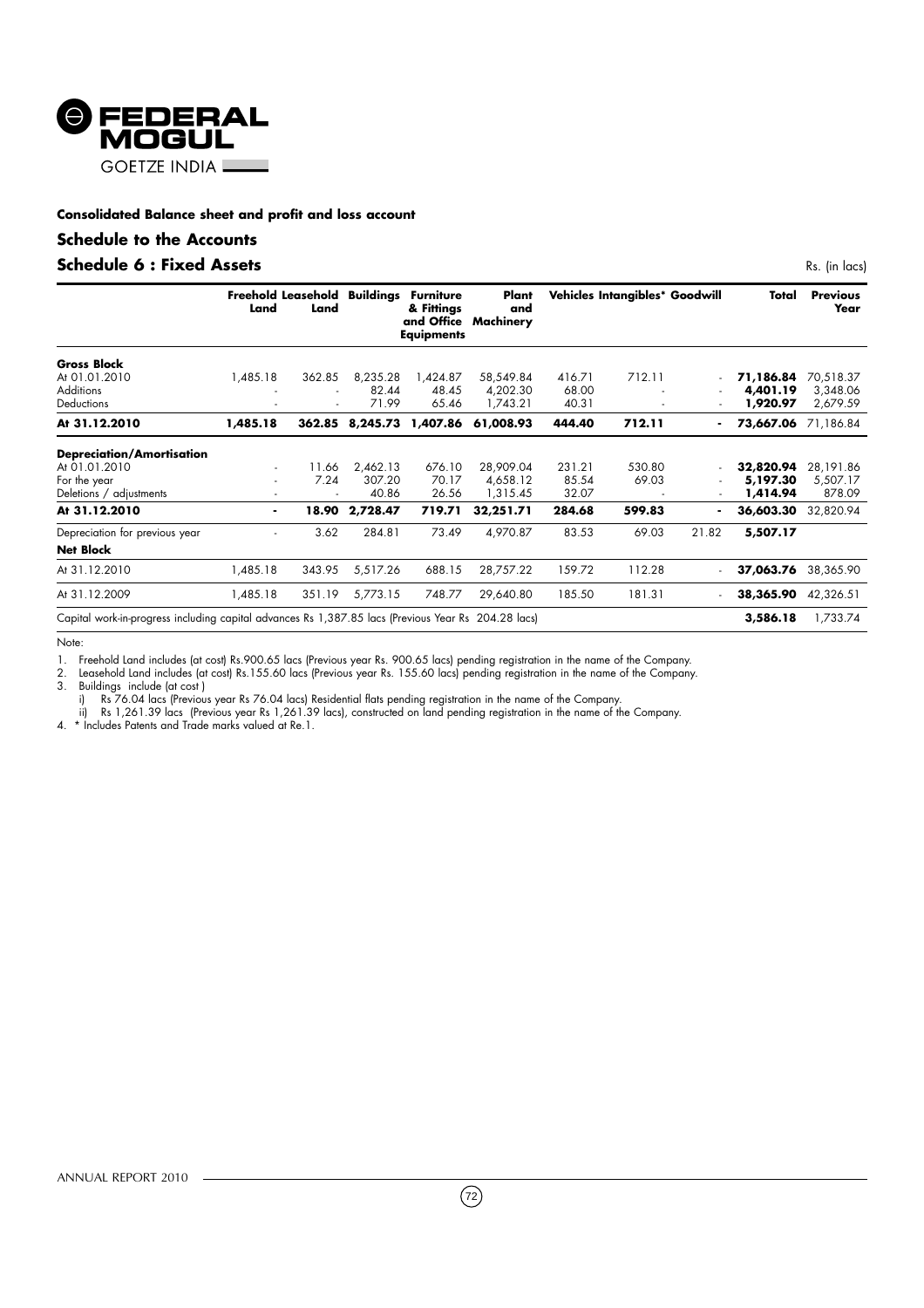

# **Consolidated Balance sheet and profit and loss account**

# **Schedule to the Accounts**

# **Schedule 7 : Investments**

|             |                                                                              | December 31, 2010 | As at        |         | As at<br>December 31, 2009 |
|-------------|------------------------------------------------------------------------------|-------------------|--------------|---------|----------------------------|
|             |                                                                              |                   | Rs (in lacs) |         | Rs (in lacs)               |
|             | Non-trade Long Term (at cost) (unquoted)                                     |                   |              |         |                            |
|             | <b>A</b> Government Securities                                               |                   |              |         |                            |
|             | National savings certificates* (cost Rs 1.42 lacs)                           |                   | 1.42         |         | 1.42                       |
| в           | <b>Investments in Associates</b>                                             |                   |              |         |                            |
| (i)         | <b>GI Power Corporation Ltd.</b>                                             |                   |              |         |                            |
| $\alpha$    | 3,889,600 (Previous year-3,889,600) equity shares of Rs 5 each, fully paid   | 194.48            |              | 194.48  |                            |
|             | Add: Share of profit/(loss) in associate                                     | (35.39)           |              | 20.02   |                            |
|             | Carrying value of investment                                                 |                   | 159.09       |         | 214.50                     |
| $\mathbf b$ | 17,528,800 (Previous year - 17,528,800) 8% cumulative convertible redeemable |                   |              |         |                            |
|             | Preference Shares of Rs.5 each fully paid**                                  |                   | 876.44       |         | 876.44                     |
|             | (ii) GTZ Securities                                                          |                   |              |         |                            |
|             | 9,23,000 (Previous year-9,23,000) equity shares of Rs 5 each, fully paid     | 46.15             |              | 46.15   |                            |
|             | Less: Share of losses in associate                                           | (46.15)           |              | (46.15) |                            |
|             | Carrying value of investment                                                 |                   |              |         |                            |
|             | <b>C</b> Other investments                                                   |                   |              |         |                            |
| (i)         | Nanz Food Products Limited                                                   |                   |              |         |                            |
|             | 1,00,000 (Previous year-1,00,000) 6% redeemable cumulative                   |                   |              |         |                            |
|             | preference shares of Rs.10 each fully paid                                   | 10.00             |              | 10.00   |                            |
|             | Less: Provision for diminution in the value of investment                    | (10.00)           |              | (10.00) |                            |
|             | Carrying value of investment                                                 |                   |              |         |                            |
|             | Total                                                                        |                   | 1,036.95     |         | 1,092.36                   |

\* The investment is pledged with Sale Tax Authorities

\*\* Cumulative Convertible Redeemable Preference Shares of Rs. 5 each fully paid of GI Power Corporation Limited are redeemable on or before July 25, 2014 at the option of the Company.

# **Schedule 8 : Inventories (at lower of cost and net realisable value)**

|                                                                                 | As at             | As at             |
|---------------------------------------------------------------------------------|-------------------|-------------------|
|                                                                                 | December 31, 2010 | December 31, 2009 |
|                                                                                 | Rs (in lacs)      | Rs (in lacs)      |
| Raw materials and components                                                    | 2,380.92          | 1,663.90          |
| (Including materials in transit Rs 1,969.42 lacs (Previous year Rs 250.54 lacs) |                   |                   |
| Stores and spares                                                               | 1,971.85          | 2,010.91          |
| Work-in-progress                                                                | 3,465.98          | 3,088.10          |
| Reusable scrap                                                                  | 30.00             | 20.39             |
| Finished goods - Manufactured                                                   | 2,900.52          | 2,747.93          |
| - Trading                                                                       | 297.89            | 316.45            |
| Total                                                                           | 11,047.16         | 9.847.68          |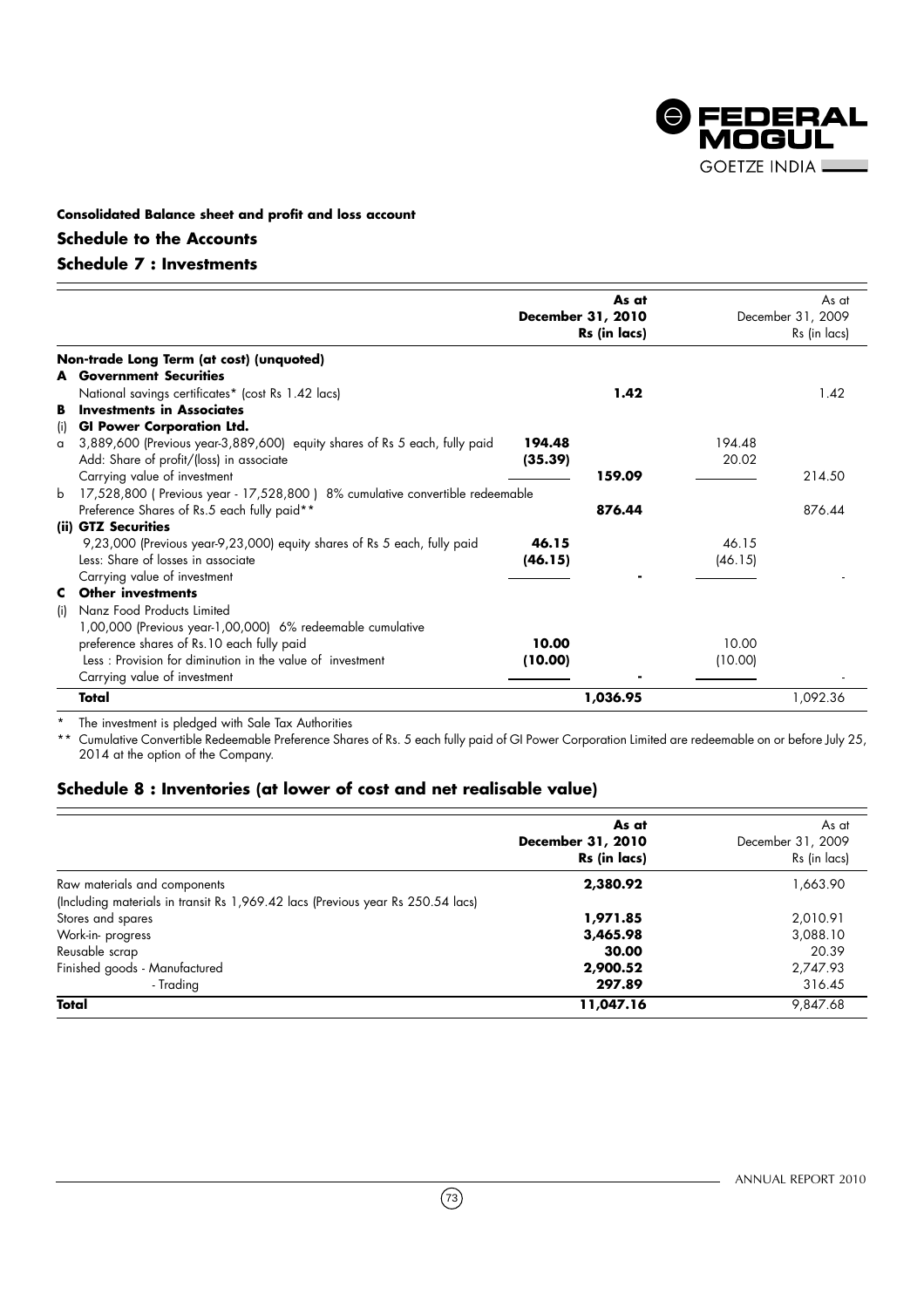

## **Consolidated Balance sheet and profit and loss account Schedule to the Accounts Schedule 9 : Sundry Debtors**

|                                                                 | As at<br>December 31, 2010<br>Rs (in lacs) | As at<br>December 31, 2009<br>Rs (in lacs) |
|-----------------------------------------------------------------|--------------------------------------------|--------------------------------------------|
| Debts outstanding for a period exceeding six months             |                                            |                                            |
| Unsecured, considered good*<br>Unsecured, considered doubtful   | 122.04<br>111.54                           | 339.85<br>128.43                           |
| Other<br>Secured, considered good<br>Unsecured, considered good | 220.65<br>12,288.33                        | 210.91<br>10,129.86                        |
| Less: Provision for doubtful debts                              | 12,742.56<br>111.54                        | 10,809.05<br>128.43                        |
| Total                                                           | 12,631.02                                  | 10.680.62                                  |

\* Dues from companies under the same management:

Federal-Mogul Bearings India Limited Rs. Nil (Previous year Rs.14.63 lacs) (Maximum amount outstanding during the year Rs. 14.63 lacs (Previous year Rs. 668.61 lacs))

# **Schedule 10 : Cash and Bank balances**

| Cash on hand                                                                               | 0.37     | 0.78     |
|--------------------------------------------------------------------------------------------|----------|----------|
| Balances with scheduled banks:                                                             |          |          |
| - On current accounts                                                                      | 748.80   | 208.16   |
| - On deposit accounts (pledged with Government authorities)                                | 54.19    | 53.86    |
| - On unpaid dividend accounts                                                              | 15.00    | 21.11    |
| Total                                                                                      | 818.36   | 283.91   |
| <b>Schedule 11: Other Current Assets</b>                                                   |          |          |
| Fixed Assets held for sale (at lower of net book value and estimated net realisable value) | 1.82     | 1,156.03 |
| Interest accrued on deposits                                                               | 6.96     | 32.85    |
| DEPB benefits receivable                                                                   | 584.71   | 350.95   |
| Insurance claim receivable                                                                 | 9.76     | 66.09    |
| Total                                                                                      | 603.25   | 1,605.92 |
| <b>Schedule 12 : Loans and Advances</b>                                                    |          |          |
| Unsecured considered good, except where stated otherwise                                   |          |          |
| Advances recoverable in cash or in kind or for value to be received                        | 1,571.54 | 1,331.69 |
| Security deposits                                                                          | 709.33   | 477.63   |
| Balance with excise authorities                                                            | 1,109.34 | 562.31   |
| Advance payment of tax (net of provision Rs. 4,850.68 lacs,                                |          |          |
| (Previous year Rs. 3,037.01 lacs))                                                         | 647.16   | 372.50   |
| (Considered doubtful Rs. 76.94 lacs (Previous year Rs. Rs. Nil))                           |          |          |
| MAT credit entitlement                                                                     | 1,685.84 | 880.00   |
| Advance payment of fringe benefit tax (net of provision Rs. 448.62 lacs,                   |          |          |
| (Previous year Rs. 448.62 lacs))                                                           | 24.62    | 24.70    |
|                                                                                            | 5,747.83 | 3,648.83 |
| Less: Provision for doubtful advances                                                      | 76.94    |          |
| Total                                                                                      | 5,670.89 | 3,648.83 |

# **Schedule 13 : Current Liabilities**

| Sundry creditors                                                                            |           |           |
|---------------------------------------------------------------------------------------------|-----------|-----------|
| a) total outstanding dues of Micro and Small Enterprises (refer note no. 12 to schedule 24) | 169.32    | 98.42     |
| b) total outstanding dues of creditors other than Micro and Small Enterprises               | 15,359.89 | 13,906.50 |
| Amounts due to Investors Education & Protection fund (as and when due) - unpaid dividends   | 15.00     | 21.11     |
| Advance received against supplies                                                           | 13.69     |           |
| Advance received against sale of investment                                                 |           | 200.00    |
| Other liabilities                                                                           | 1,051.00  | 913.78    |
| Security deposit                                                                            | 270.26    | 260.95    |
| Interest accrued but not due on loans                                                       | 41.96     | 33.79     |
| Total                                                                                       | 16,921.12 | 15,434.55 |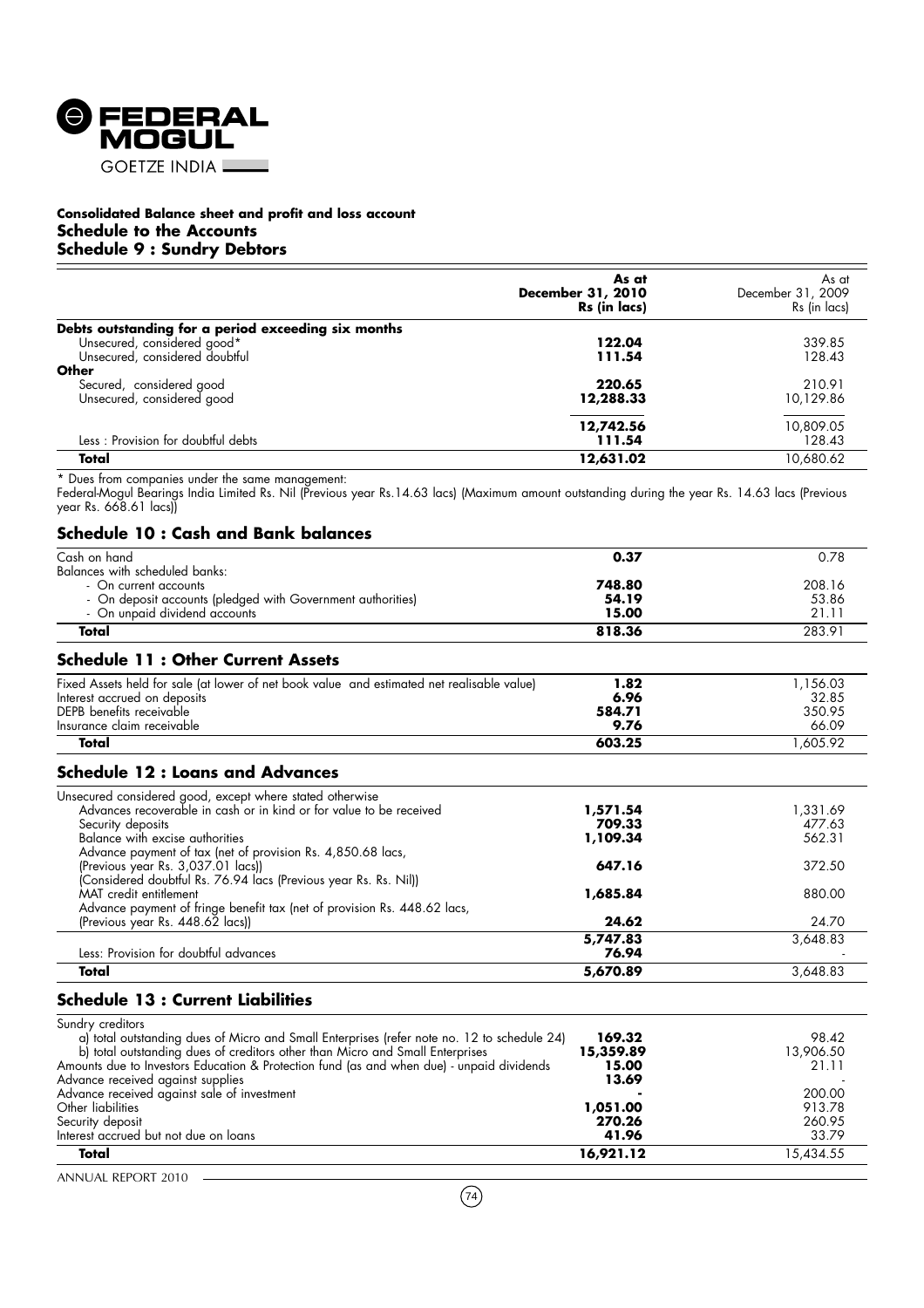

# **Consolidated Balance sheet and profit and loss account Schedule to the Accounts Schedule 14 : Provisions**

|                                                                                              | As at<br><b>December 31, 2010</b><br>Rs (in lacs) | As at<br>December 31, 2009<br>Rs (in lacs) |
|----------------------------------------------------------------------------------------------|---------------------------------------------------|--------------------------------------------|
| Provision for compensated absences                                                           | 695.60                                            | 748.92                                     |
| Provision for gratuity                                                                       | 2,576.75                                          | 2,089.74                                   |
| Provision for regulatory matters*                                                            | 424.91                                            | 93.14                                      |
| Provision for non fulfilment of export obligations**                                         | 932.32                                            | 822.76                                     |
| Proposed dividend                                                                            | 357.70                                            | 259.70                                     |
| Tax on proposed dividend                                                                     | 121.24                                            | 43.13                                      |
| Total                                                                                        | 5,108.52                                          | 4,057.39                                   |
| * Provision for regulatory matters (Refer note no. 16 in schedule no. 24)                    |                                                   |                                            |
| Opening balance                                                                              | 93.14                                             |                                            |
| Provision made during the year                                                               | 845.00                                            | 93.14                                      |
| Utilised during the year                                                                     | 513.23                                            |                                            |
| Closing balance                                                                              | 424.91                                            | 93.14                                      |
| ** Provision for non fulfilment of export obligations (Refer note no. 15 in schedule no. 24) |                                                   |                                            |
| Opening balance                                                                              | 822.76                                            |                                            |
| Provision made during the year<br>Utilised during the year                                   | 109.56                                            | 822.76                                     |
| Closing balance                                                                              | 932.32                                            | 822.76                                     |

# **Schedule 15 : Miscellaneous Expenditure\***

| Balance as per last balance sheet | 479.81 | 719.71 |
|-----------------------------------|--------|--------|
| Less : Written off                | 239.90 | 239.90 |
|                                   | 239.91 | 479.81 |
| Total                             | 239.91 | 479.81 |

\* Amount represents the impact of transitional provision on adoption of notified Accounting Standard 15 (revised).

# **Schedule 16 : Other Income**

| Interest:                                                                     |          |          |
|-------------------------------------------------------------------------------|----------|----------|
| Bank deposits (TDS Rs Nil, Previous year Rs 1.45 lacs)                        | 1.21     | 13.39    |
| Others on electricity deposits (TDS Rs 3.01 lacs, Previous year Rs 3.77 lacs) | 19.79    | 24.88    |
| Sale of scrap                                                                 | 1,671.42 | 1,175.65 |
| Duty drawback/ Exim scrip realisation                                         | 344.38   | 304.33   |
| Cash discount                                                                 | 4.62     |          |
| Lease Rent                                                                    | 0.30     |          |
| Excess provision written back                                                 | 65.73    | 236.74   |
| Provision for doubtful debts written back                                     | 13.77    |          |
| Miscellaneous income                                                          | 356.81   | 243.81   |
| Provision for advances written back                                           |          |          |
| Management support charges                                                    | 46.80    |          |
| Foreign exchange fluctuation (net)                                            | 97.77    | 1.46     |
| Total                                                                         | 2,622.60 | 2.000.26 |

# **Schedule 17 : Raw materials and Components Consumed**

| Inventories as at December 31, 2009<br>Add: Purchases | 1,663.90<br>30,153.13 | 1.689.32<br>21,052.75 |
|-------------------------------------------------------|-----------------------|-----------------------|
| Inventories as at December 31, 2010                   | 31,817.03<br>2,380.92 | 22.742.07<br>1.663.90 |
| Total                                                 | 29,436.11             | 21.078.17             |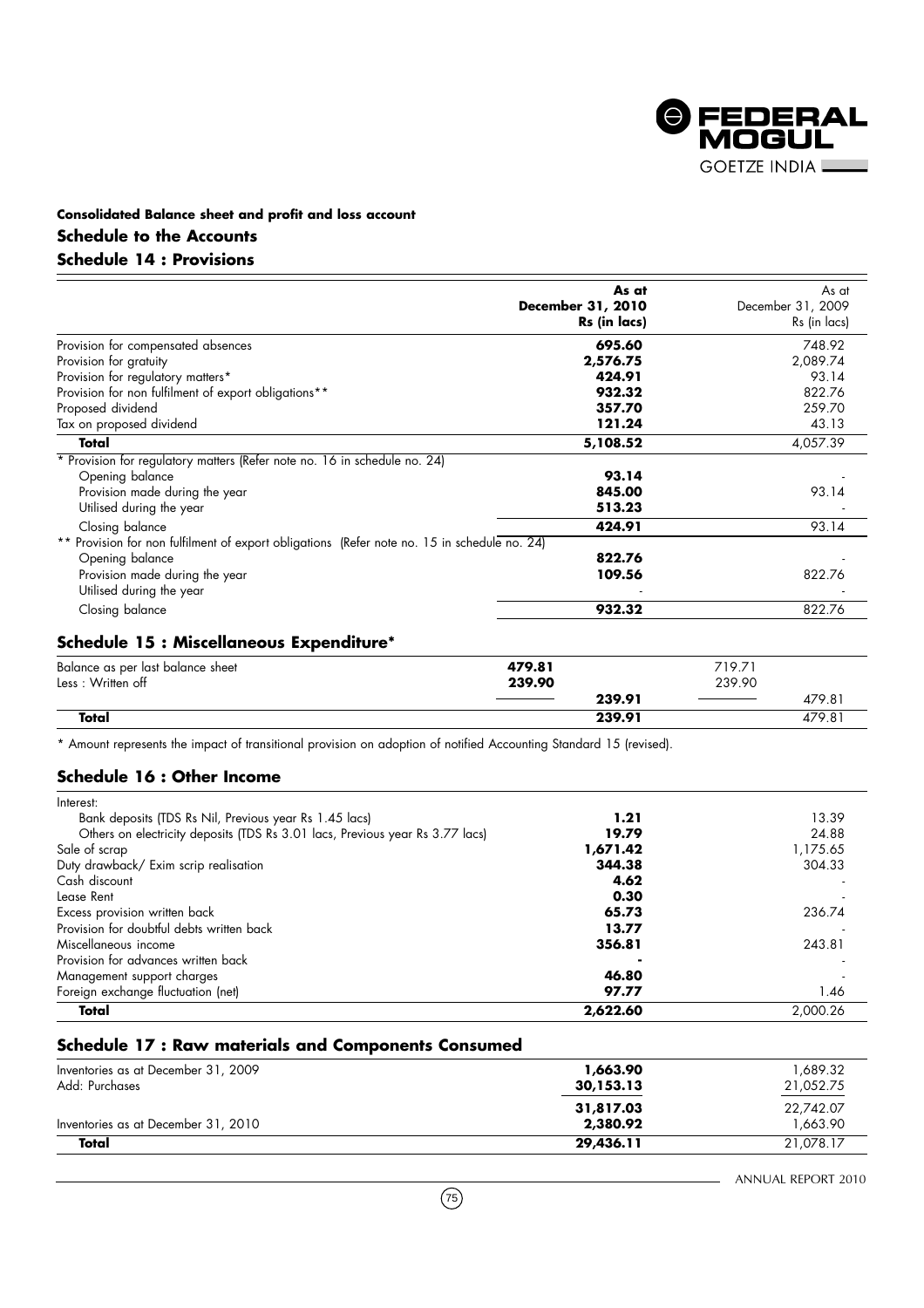

# **Consolidated Balance sheet and profit and loss account Schedule to the Accounts**

# **Schedule 18 : Personnel Expenses**

|                                                                  | As at                    | As at             |
|------------------------------------------------------------------|--------------------------|-------------------|
|                                                                  | <b>December 31, 2010</b> | December 31, 2009 |
|                                                                  | Rs (in lacs)             | Rs (in lacs)      |
| Salaries, wages and bonus (refer note no. 14 in schedule no. 24) | 15,229.48                | 13,394.34         |
| Contribution to provident fund and other funds                   | 1,178.49                 | 895.74            |
| Contribution to superannuation fund                              | 69.47                    | 166.47            |
| Contribution to gratuity                                         | 245.64                   | 242.32            |
| Workmen and staff welfare expenses                               | 1,336.43                 | 1,113.35          |
| Total                                                            | 18,059.51                | 15.812.22         |

# **Schedule 19 : Operating and Other Expenses**

| Consumption of stores and spares (refer Note no. 14 in schedule no. 24) | 10,414.38 |        | 8,642.41  |
|-------------------------------------------------------------------------|-----------|--------|-----------|
| Sub-contracting expenses                                                | 1,883.35  |        | 1,334.67  |
| Power and fuel                                                          | 5,856.37  |        | 4,865.36  |
| Freight and forwarding charges                                          | 2,297.32  |        | 1,560.64  |
| Rent                                                                    | 526.44    |        | 362.71    |
| Rates and taxes                                                         | 562.26    |        | 366.81    |
| Insurance                                                               | 69.68     |        | 51.32     |
| Repairs and maintenance                                                 |           |        |           |
| - Plant and machinery                                                   | 280.24    | 295.10 |           |
| - Buildings                                                             | 319.66    | 110.57 |           |
| - Others                                                                | 503.96    | 213.45 |           |
|                                                                         | 1,103.86  |        | 619.12    |
| Advertising and sales promotion                                         | 4,310.61  |        | 4,427.81  |
| Royalty                                                                 | 1,162.30  |        | 1,052.76  |
| Product rectification charges                                           | 57.08     |        | 91.42     |
| Legal and professional expenses                                         | 521.46    |        | 395.68    |
| Travelling and conveyance                                               | 461.05    |        | 312.84    |
| Communication costs                                                     | 153.59    |        | 247.59    |
| Management Support Charges                                              | 411.67    |        | 15.36     |
| Printing and stationery                                                 | 105.08    |        | 72.10     |
| Directors sitting fees                                                  | 11.67     |        | 15.46     |
| Payment to Auditor                                                      |           |        |           |
| As auditor:                                                             |           |        |           |
| - Audit fee                                                             | 42.00     | 42.24  |           |
| - Tax audit fee                                                         | 25.85     | 25.85  |           |
| - Limited reviews                                                       | 9.00      | 9.00   |           |
| - Out-of-pocket expenses                                                | 7.52      | 4.96   |           |
| In other manner:                                                        |           |        |           |
| - Certification and others matters                                      | 2.25      | 2.97   |           |
|                                                                         | 86.62     |        | 85.02     |
| Charity & donation                                                      | 0.29      |        |           |
| Provision for regulatory matters (Refer note no. 16 in schedule no. 24) | 845.00    |        |           |
| Provision for doubtful debts                                            | 2.27      |        | 58.94     |
| Loss on sale of Non-trade Current Investments                           | 75.00     |        |           |
| Loss on sale / discard of fixed assets (net)                            | 422.84    |        | 587.20    |
| Provision for doubtful advances                                         | 76.94     |        |           |
| Advances written off                                                    | 39.35     |        | 1.65      |
| Miscellaneous expenses                                                  | 687.38    |        | 399.48    |
| Total                                                                   | 32,143.86 |        | 25,566.35 |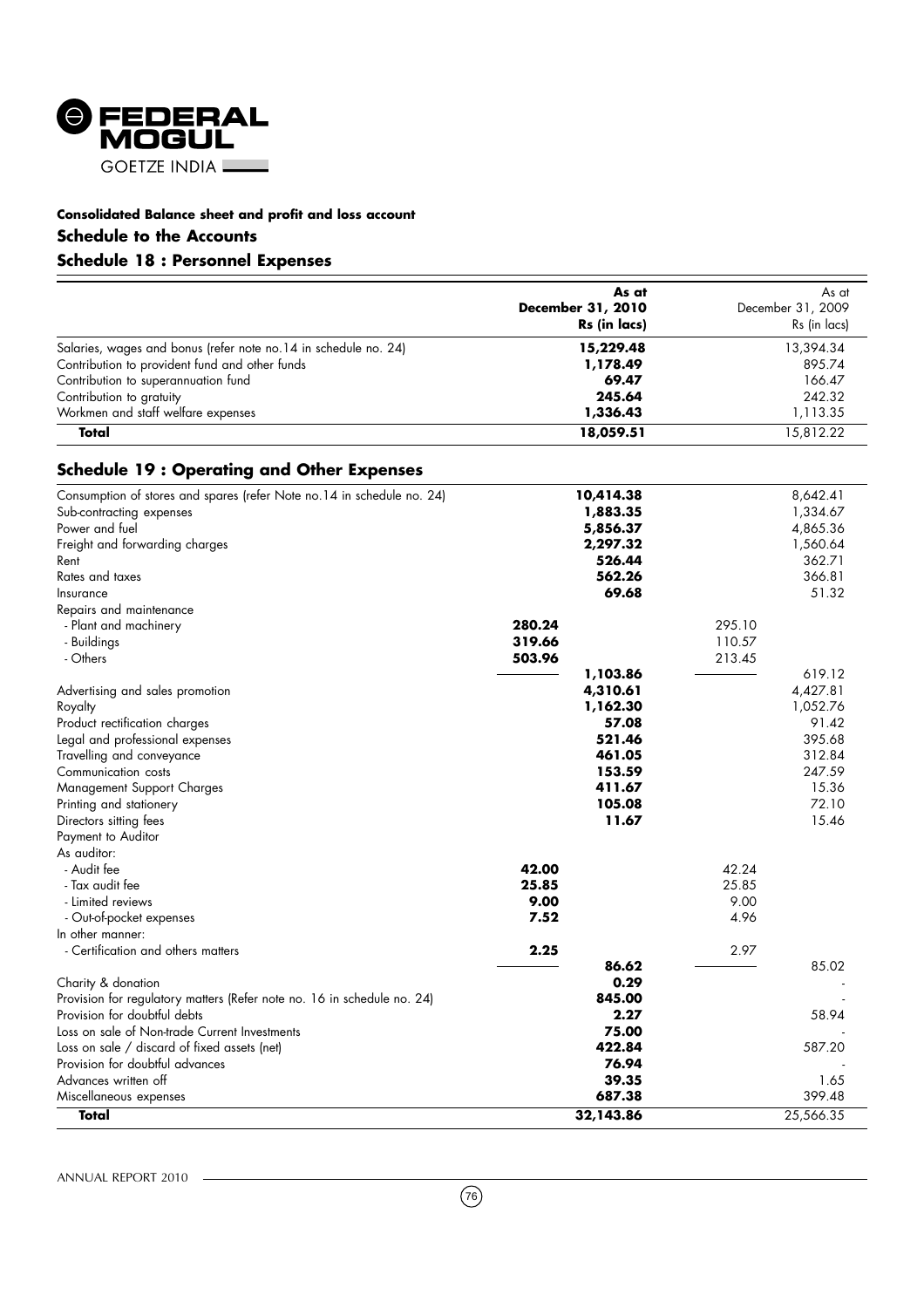

# **Consolidated Balance sheet and profit and loss account**

# **Schedule to the Accounts**

# **Schedule 20 : Decrease in Inventories**

|                                     | For the year ended | For the year ended |
|-------------------------------------|--------------------|--------------------|
|                                     | December 31, 2010  | December 31, 2009  |
|                                     | Rs (in lacs)       | Rs (in lacs)       |
| Inventories as at December 31, 2009 |                    |                    |
| - Work-in-progress                  | 3,088.10           | 3,408.21           |
| - Finished goods - Manufactured     | 2,747.93           | 3,366.17           |
| - Trading                           | 316.45             | 16.00              |
| - Reusable Scrap                    | 20.39              | 91.71              |
|                                     | 6,172.87           | 6,882.09           |
| Inventories as at December 31, 2010 |                    |                    |
| - Work-in-progress                  | 3,465.98           | 3,088.10           |
| - Finished goods - Manufactured     | 2,900.52           | 2,747.93           |
| - Trading                           | 297.89             | 316.45             |
| Reusable Scrap                      | 30.00              | 20.39              |
|                                     | 6,694.39           | 6,172.87           |
|                                     | (521.52)           | 709.22             |

# **Schedule 21 : Financial Expenses**

| Interest        |          |          |
|-----------------|----------|----------|
| - to term loans | 221.46   | 282.00   |
| - to banks      | 409.68   | 1,321.53 |
| - others        | 453.86   | 577.27   |
| Bank charges    | 154.53   | 142.80   |
| Total           | 1,239.53 | 2,323.60 |

# **Schedule 22 : Prior Period Item**

| - Prior period income                                         |        |        |        |
|---------------------------------------------------------------|--------|--------|--------|
| Excess provision for sales promotion                          | 176.51 |        |        |
| Less: Tax on prior year revenues                              | 20.08  | 156.43 |        |
| - Prior period expenses                                       |        |        |        |
| Depreciation/ amortisation                                    |        |        | 118.42 |
| Interest - others                                             |        |        | 232.82 |
| Power and fuel                                                |        | 14.29  |        |
| Rates and taxes                                               |        | 15.42  |        |
| Contribution to gratuity - Actuarial gains wrongly recognised |        | 339.92 |        |
| Salaries, wages and bonus                                     |        |        | 72.58  |
| Net prior period expense                                      |        | 213.20 | 423.82 |

# **Schedule 23 : Earnings/(Loss) per share (EPS)**

| Net profit as per profit and loss account                      | 3,998.69   | 5,452.43   |
|----------------------------------------------------------------|------------|------------|
| Less proposed dividend on preference shares and taxes their on | (34.29)    | (34.29)    |
| Net profit for calculation of basic EPS                        | 3,964.40   | 5,418.14   |
| Weighted average number of equity shares in calculating basic  |            |            |
| and diluting earning per share                                 | 55,632,130 | 55,632,130 |
| Earning per share                                              | 7.13       | 9.74       |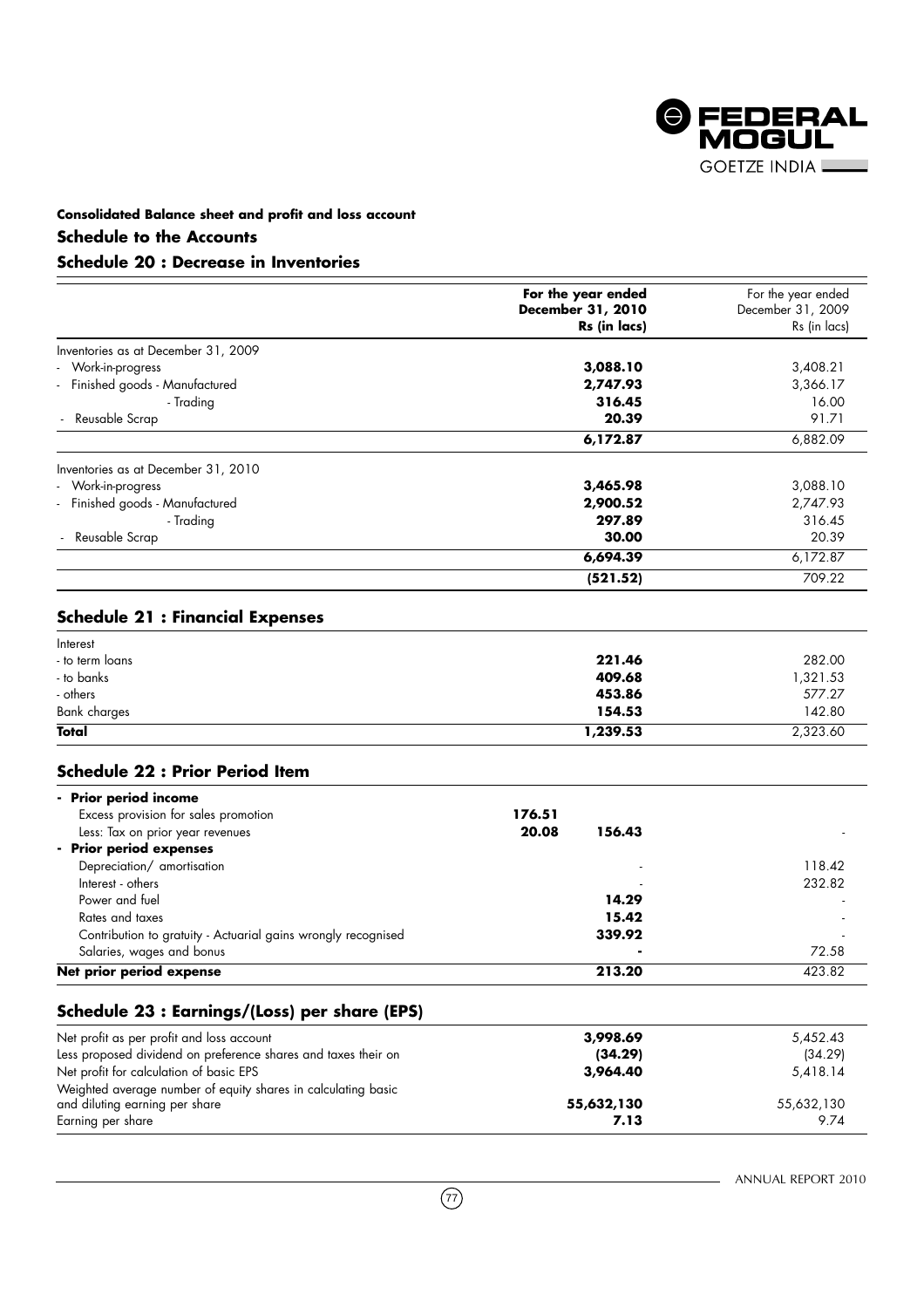

# **SCHEDULES 1 - 24 (Contd.)**

# **Schedule 24: Notes to Consolidated financial statements**

### **1. Background**

Federal-Mogul Goetze (India) Limited ('FMGIL' or 'the Company'), is inter-alia engaged in the manufacture, supply and distribution of 'automotive components' used in two/three/four wheeler automobiles.

The Company has two subsidiaries namely Federal-Mogul TPR (India) Limited (FMTPR) and Satara Rubbers and Chemicals Limited (SRCL). FMTPR was promoted for manufacturing of steel rings used in two/ three/ four wheeler automobiles, in technical collaboration with Teikoku Piston Rings Co. Limited, Japan and T & N Investments Limited, a group company of Federal Mogul Corporation. SRCL is a 100% subsidiary of FMGIL. Both the subsidiaries are incorporated within India. During the year, the Company has sold its investments in SRCL as more fully explained in note 18 below.

## **2. Statement of Significant Accounting Policies**

a) Basis of Preparation and Consolidation

The financial statements have been prepared to comply in all material respects in respects with the Notified accounting standard by Companies (Accounting Standards) Rules, 2006 (as amended) and the relevant provisions of the Companies Act, 1956. The financial statements have been prepared under the historical cost convention and on an accrual basis. The accounting policies have been consistently applied by the company and are consistent with those used in the previous year. The Consolidated Financial Statements have been prepared in accordance with Accounting Standard 21 (AS 21) " Consolidated Financial Statements" and Accounting Standard 23 (AS 23) " Accounting for investments in Associates in Consolidated Financial Statements".

The Subsidiaries and Associates (which along with Federal-Mogul Goetze (India) Limited, the parent, constitute the Federal-Mogul Goetze Group) considered in the preparation of these consolidated financial statements are:

| <b>Name</b>                          | Percentage of Ownership interest<br>as at December 31, 2010 | Percentage of Ownership interest<br>as at December 31, 2009 |
|--------------------------------------|-------------------------------------------------------------|-------------------------------------------------------------|
| Federal-Mogul TPR (India) Limited    | 51.00 %                                                     | 51.00 %                                                     |
| Satara Rubbers and Chemicals Limited |                                                             | 100.00 %                                                    |

The audited financial statements of subsidiaries, considered in the consolidated accounts, are drawn upto December 31, 2010 except SRCL which was sold on March 31, 2010.

Investments in Associates:

The Federal-Mogul Goetze Group's Associates are:

| Name                                | Percentage of Ownership interest<br>as at December 31, 2010 | Percentage of Ownership interest<br>as at December 31, 2009 |
|-------------------------------------|-------------------------------------------------------------|-------------------------------------------------------------|
| GTZ Securities Limited              | 23.67%                                                      | 23.67%                                                      |
| <b>GI Power Corporation Limited</b> | 26.00%                                                      | 26.00%                                                      |

The un-audited financial statements of GI Power Corporation Limited as at December 31, 2010 are considered in consolidated account.

The Company has investment in GTZ Securities Limited which is considered as an associate, whose financial statements were audited for the year ended March 31, 2010 and are available with the Company. However, no financial statements have been prepared by the management of this associate company for the nine months period ended December 31, 2010 resulting in the results of this associate being not consolidated in these financial statements. The Group management is of the view that this non-availability of the financial statements of this associate will not affect the consolidated financial statements as the investment in such associate is fully provided for and it had incurred losses till March 31, 2010 and as informed by the management of the associate, the financial position has not improved since then.

Subsidiary companies are consolidated on a line-by-line basis by adding together the book values of the like items of assets, liabilities, income and expenses, after eliminating all significant intra-group balances and intra-group transactions and also unrealised profits or losses. The results of operations of a subsidiary are included in the consolidated financial statements from the date on which the parent subsidiary relationship comes into existence.

The difference between the cost to the Company of its investment in the subsidiary and its proportionate share in the equity of the subsidiary as at the date of acquisition of stake is recognized as goodwill or capital reserve, as the case may be. Goodwill is tested for impairment at the end of each accounting year. For impairment, the carrying value of goodwill is compared with the present value of discounted cash flows of the respective subsidiaries and loss, if any, is adjusted to the carrying value of the goodwill.

Minority interest in net profits/losses of the subsidiaries for the year is identified and adjusted against the income in order to arrive at the net income attributable to the shareholders of the Company. Their share of net assets is identified and presented in the consolidated balance sheet separately. Where accumulated losses attributable to the minorities are in excess of their equity, in the absence of the contractual obligation on the minorities, the same are accounted for the holding company.

Investments in associates are accounted for using the equity method. The difference between the cost of investment in associate and the proportionate share in equity of the associate as at the date of acquisition of stake is identified as goodwill or the capital reserve, as the case may be and included in the carrying value of the investment in the associate. The carrying amount of the investment is adjusted thereafter for the post acquisition change in the share of net assets of the associate. However, the share of losses is accounted for only to the extent of the cost of investment. Subsequent profits of such associates are not accounted for unless the accumulated losses (not accounted for by the Company) are recouped.

The financial statements of the group entities used for the purpose of consolidation are drawn up to the same reporting date as that of the Company i.e. year ended December 31, 2010.

These Consolidated Financial Statements are based on audited accounts in so far as they relate to amounts included in respect of subsidiaries (except for SRCL which are derived out of audited accounts and certified by the management) and on basis of un-audited accounts in so far as they relate to amounts included in respect of associates.

The accounting policies have been consistently applied by the group and are consistent with those used in the previous year.

#### **b) Use of estimates**

The preparation of financial statements in conformity with generally accepted accounting principles requires management to make estimates and assumptions that affect the reported amounts of assets and liabilities and disclosure of contingent liabilities at the date of the financial statements and the results of operations during the reporting period. Although these estimates are based upon management's best knowledge of current events and actions, actual results could differ from these estimates.

 $(78)$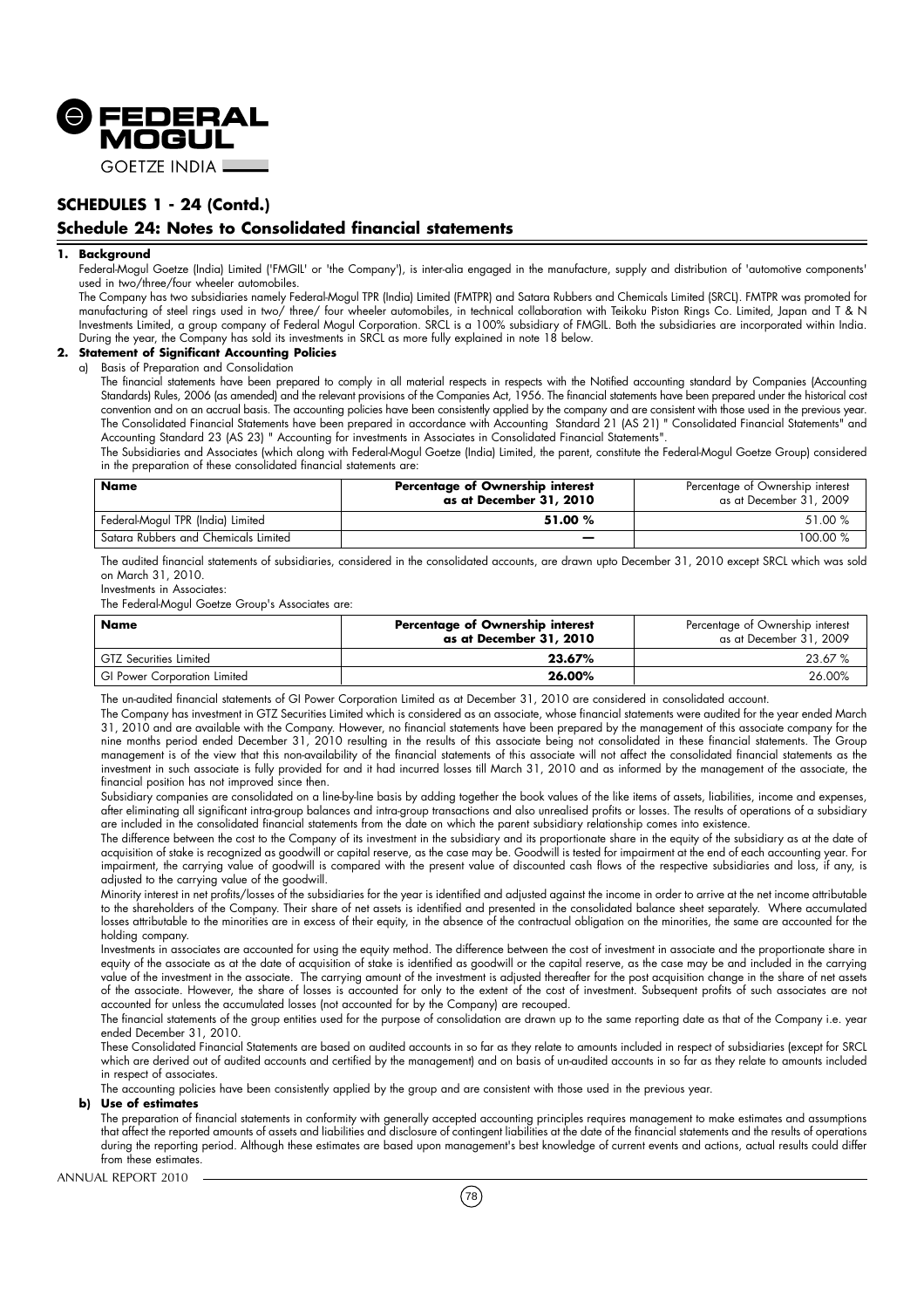

### **c) Fixed assets**

Fixed assets are stated at cost less accumulated depreciation less impairment if any. Cost comprises the purchase price and any attributable cost of bringing the asset to its working condition for its intended use i.e. freight duties, taxes and other incidental expenses excluding Cenvat in so far as this is available for set off against excise duty. Borrowing costs relating to acquisition of fixed assets which takes substantial period of time to get ready for its intended use are also<br>included to the extent they relate to the period till s

#### **d) Depreciation**

i) Depreciation is provided using straight line method basis and the same is determined based on management's assessment of assets' useful lives and is calculated at the rates so determined, which are either equal to or higher than rates provided for such assets under Schedule XIV of the Companies Act, 1956.

| <b>Asset Class</b>                              | <b>Rate prescribed in Schedule XIV</b><br>of Companies Act, 1956 | Rates used by the company       |
|-------------------------------------------------|------------------------------------------------------------------|---------------------------------|
| Land-Leasehold<br>(i)                           |                                                                  | over the life of lease of asset |
| (ii)<br><b>Buildings - Factory</b>              | 3.34%                                                            | 3.34%                           |
| - Other                                         | 1.63%                                                            | 1.63%                           |
| Furniture, fittings & office equipment<br>(iii) | 4.75% to 6.33%                                                   | 4.75% to 6.33%                  |
| Plant & Machinery - Single Shift<br>(iv)        | 4.75%                                                            | 4.75%                           |
| - Double Shift                                  | 7.42%                                                            | 7.42%                           |
| - Triple Shift                                  | 10.34%                                                           | 10.34%                          |
| - Continuous process plant                      | 5.28%                                                            | 5.28%                           |
| Vehicles<br>- Employee<br>(v)                   | 9.50%                                                            | 33.33%                          |
| - Material Handling Vehicles                    | 9.50%                                                            | 11.31%                          |
| - Others                                        | 9.50%                                                            | 9.50%                           |
| $(v_i)$<br>Computers                            | 16.21%                                                           | 16.21%                          |
| Dies and Moulds<br>(vii)                        | 11.31%                                                           | 1.31% to 33.33%                 |

ii) Plant and Machinery also includes self constructed machinery.

iii) Depreciation on the amount of adjustment to fixed assets on account of capitalization of insurance spares is provided over the remaining useful life of related assets.

iv) All assets costing upto Rs 5,000 are fully depreciated in the year of purchase.

#### **e) Impairment**

i) The carrying amounts of assets are reviewed at each balance sheet date if there is any indication of impairment based on internal/external factors. An impairment loss is recognized wherever the carrying amount of an asset exceeds its recoverable amount. The recoverable amount is the greater of the asset's net selling price and value in use. In assessing value in use, the estimated future cash flows are discounted to their present value using a pre-tax discount rate that reflects current market assessments of the time value of money and risks specific to the asset.

ii) After impairment, depreciation is provided on the revised carrying amount of the asset over its remaining useful life.

#### **f) Intangible assets**

Intangible assets are stated at cost less amortisation less impairment, if any. Cost comprises the purchase price and other directly attributable costs. Intangible assets are amortised over their expected useful economic lives, on straight line basis, as follows: Design and drawings- over a period of 5 years.

#### **g) Leases**

Leases where the lessor effectively retains substantially all the risks and benefits of ownership of the leased item, are classified as operating leases. Operating lease payments are recognized as an expense in the Profit and Loss account on a straight-line basis over the lease term.

#### **h) Investments**

Investments that are readily realizable and intended to be held for not more than a year are classified as current investments. All other investments are classified as long-term investments. Current investments are carried at lower of cost and market value determined on an individual investment basis. Long-term investments are carried at cost. However, provision for diminution in value is made to recognize a decline, other than temporary, in the value of the investments.

#### **i) Inventories**

Inventories are valued as follows:

| Raw materials, components, stores<br>and spares and bought out tools. | Lower of cost and net realizable value. Cost represents purchase price and other direct costs and is determined<br>on a moving weighted average cost basis. However, materials and other items held for use in the production of<br>inventories are not written down below cost if the finished products in which they will be incorporated are<br>expected to be sold at or above cost. |
|-----------------------------------------------------------------------|------------------------------------------------------------------------------------------------------------------------------------------------------------------------------------------------------------------------------------------------------------------------------------------------------------------------------------------------------------------------------------------|
| <b>Constructed Tools</b>                                              | Lower of cost and net realizable value. Cost represents material, labour and appropriate allocation of overheads.<br>Cost is determined on a weighted average basis.                                                                                                                                                                                                                     |
| Work-in-progress                                                      | Lower of cost and net realizable value. Cost for this purpose includes material, labour and appropriate allocation of<br>overheads. Cost is determined on a weighted average basis                                                                                                                                                                                                       |
| Finished Goods:                                                       |                                                                                                                                                                                                                                                                                                                                                                                          |
| - Manufactured                                                        | Lower of cost and net realizable value. Cost for this purpose includes material, labour and appropriate allocation of<br>overheads. Excise duty on stock lying with Company is added to the cost of the finished goods inventory. Cost is<br>determined on a weighted average basis                                                                                                      |
| - Traded                                                              | Lower of cost and net realizable value. Cost represents purchase price and other direct costs and is determined on<br>a moving weighted average cost basis.                                                                                                                                                                                                                              |
| Reusable scrap                                                        | At lower of cost or net realizable value.                                                                                                                                                                                                                                                                                                                                                |

Net realizable value is the estimated selling price in the ordinary course of business, less estimated costs of completion. Provision for obsolescence is determined based on management's assessment and is charged to profit and loss account.

#### **j) Revenue Recognition**

Revenue is recognised to the extent that it is probable that the economic benefits will flow to the Company and the revenue can be reliably measured.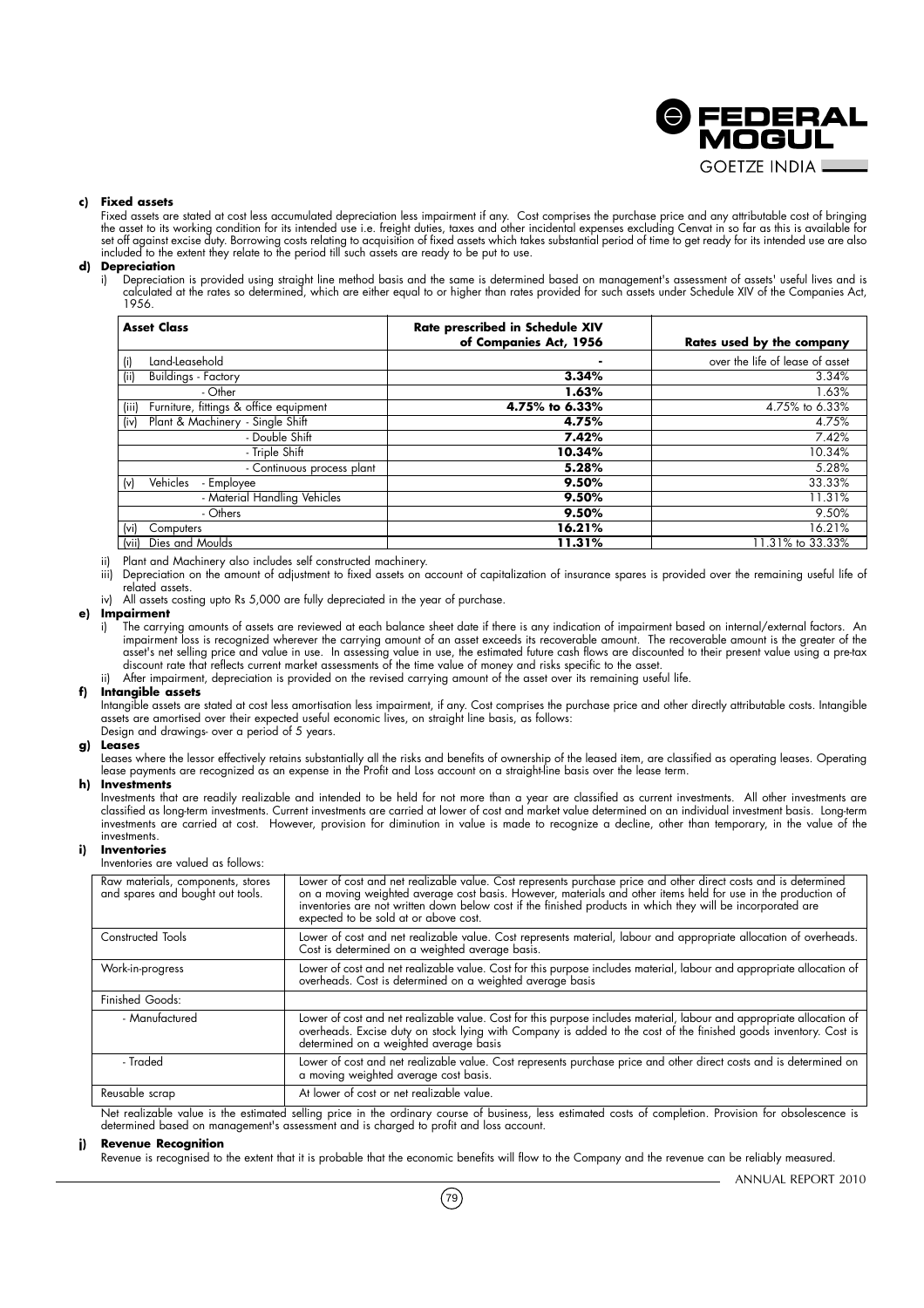

**GOFTZE INDIA \_** 

#### **i) Sale of Goods:**

Revenue is recognized when the significant risks and rewards of ownership of the goods have passed to the buyer and are recorded net of excise duty, sales tax and trade discount.

#### **ii) Interest:**

Revenue is recognised on a time proportion basis taking into account the amount outstanding and the rate applicable.

## **iii) Export Benefits/Incentives:**

Export entitlements under the Duty Entitlement Pass Book (DEPB) Scheme are recognized in the profit and loss account when the right to receive credit as per the terms of the scheme is established in respect of exports made.

#### **iv) Management Support charges**

Income from management support charges is recognized as per the terms of the agreement based upon the services completed.

#### **k) Foreign Currency Transactions**

#### **(i) Initial Recognition**

Foreign currency transactions are recorded in the reporting currency, by applying to the foreign currency amount the exchange rate between the reporting currency and the foreign currency at the date of the transaction.

#### **(ii) Conversion**

Foreign currency monetary items are reported using the closing rate. Non-monetary items which are carried in terms of historical cost denominated in a foreign currency are reported using the exchange rate at the date of the transaction.

### **(iii) Exchange Differences**

Exchange differences arising on the settlement of monetary items or on reporting Company's monetary items at rates different from those at which they were initially recorded during the year, or reported in previous financial statements, are recognised as income or as expenses in the year in which they arise.

**(iv)** As a policy, the company does not undertake any foreign exchange contract.

## **l) Retirement and Other Employee Benefits**

- Provident fund contributions are charged to profit and loss account, when contributions paid/payable are due to "Goetze India Limited Provident Fund Trust", administered by the trustees and to the Regional Provident Fund Commissioners. There are no other obligations other than the contribution payable to the respective trusts.
- (ii) Gratuity liability under the Payment of Gratuity Act is accrued on the basis of an actuarial valuation made at the end of each financial year. The actuarial valuation is done as per projected unit credit method.
- (iii) Short term compensated absences are provided for based on estimates, Long term compensation liability for leave encashment is determined in accordance with company policy and measured on the basis of valuation by an independent actuary at the end of the financial year. The actuarial valuation is done as per projected unit credit method.
- (iv) Actuarial gains/losses are immediately taken to profit and loss account.
- (v) Superannuation Benefit

The Company has superannuation obligation administered with Life Insurance Corporation of India (LIC). Contributions to the defined contribution scheme are charged to profit and loss account when contributions paid/ payable are due to such fund. There are no other obligations other than the contribution payable to the respective trusts.

#### **m) Income Taxes**

Tax expense comprises of current, deferred and fringe benefit tax. Current income tax and fringe benefit tax is measured at the amount expected to be paid to the tax authorities in accordance with the Indian Income Tax Act, 1961 enacted in India. Deferred income taxes reflects the impact of current year timing differences between taxable income and accounting income for the year and reversal of timing differences of earlier years.

Deferred tax is measured based on the tax rates and the tax laws enacted or substantively enacted at the balance sheet date. Deferred tax assets and deferred tax liability, if any in the subsidiaries are not set off against each other as the respective companies in the Federal-Mogul Goetze Group do not have a legal right to do so. Current and deferred tax assets and liabilities are only offset, if a legally enforceable right exists to set off current tax assets against current tax liabilities and the deferred tax assets and deferred tax liabilities relate to the taxes on income levied by same governing taxation laws. Deferred tax assets are recognised only to the extent that there is reasonable certainty that sufficient future taxable income will be available against which such deferred tax assets can be realised. In situations where the Company has unabsorbed depreciation or carry forward tax losses, all deferred tax assets are recognised only if there is virtual certainty supported by convincing evidence that they can be realised against future taxable profits.

At each balance sheet date the Company re-assesses unrecognised deferred tax assets. It recognises unrecognised deferred tax assets to the extent that it has become reasonably certain or virtually certain, as the case may be that sufficient future taxable income will be available against which such deferred tax assets can be realised.

The carrying amount of deferred tax assets are reviewed at each balance sheet date. The Company writes-down the carrying amount of a deferred tax asset to the extent that it is no longer reasonably certain or virtually certain, as the case may be, that sufficient future taxable income will be available against which deferred tax asset can be realised. Any such write-down is reversed to the extent that it becomes reasonably certain or virtually certain, as the case may be, that sufficient future taxable income will be available.

MAT credit is recognised as an asset only when and to the extent there is convincing evidence that the company will pay normal income tax during the specified period. In the year in which the Minimum Alternative tax (MAT) credit becomes eligible to be recognized as an asset in accordance with the recommendations contained in guidance Note issued by the Institute of Chartered Accountants of India, the said asset is created by way of a credit to the profit and loss account and shown as MAT Credit Entitlement. The Company reviews the same at each balance sheet date and writes down the carrying amount of MAT Credit Entitlement to the extent there is no longer convincing evidence to the effect that Company will pay normal Income Tax during the specified period.

#### **n) Earnings per Share**

Basic earnings per share are calculated by dividing the net profit or loss for the period attributable to equity shareholders by the weighted average number of equity shares outstanding during the period.

For the purpose of calculating diluted earnings per share, the net profit or loss for the period attributable to equity shareholders and the weighted average number of shares outstanding during the period are adjusted for the effects of all dilutive potential equity shares.

#### **o) Provisions**

A provision is recognised when an enterprise has a present obligation as a result of past event and it is probable that an outflow of resources will be required to settle the obligation, in respect of which a reliable estimate can be made. Provisions are not discounted to its present value and are determined based on best estimate required to settle the obligation at the balance sheet date. These are reviewed at each balance sheet date and adjusted to reflect the current best estimates.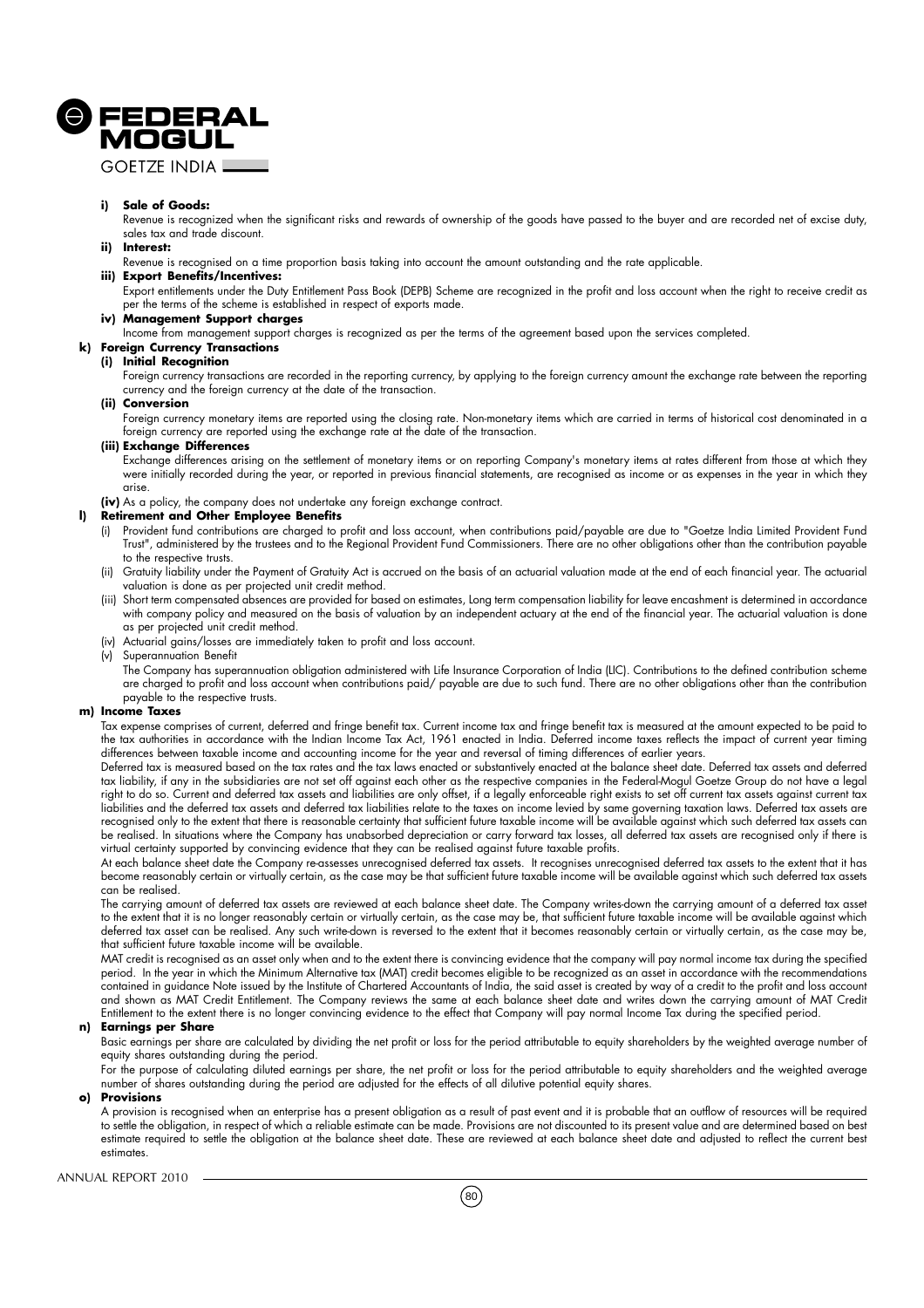

### **p) Cash and Cash Equivalents**

Cash and cash equivalents for cash flow statement comprises cash at bank and in hand and short-term investments with an original maturity of three months or less. **q) Miscellaneous Expenditure**

Miscellaneous expenditure is written off over a period of 5 years.

### **3. Segment Information**

Based on the guiding principles given in AS-17 'Segmental Reporting' notified under Companies (Accounting Standard) Rules, 2006, the Company's primary business segment is manufacturing of auto components. The Company operates in one geographical segment that is "India" and no further disclosures as per AS-17 need to be made.

## **4. Related Party Disclosure**

During the year under review, the Company has entered into transactions with related parties.

- **i) Key managerial personnel and their relatives**
	- Mr. Jean De Montlaur, Managing Director & President.
	- Mr. Rustin Murdock, Whole Time Director (till June 30, 2010)
	- Mr. Dan Brugger Whole Time Finance Director & CFO (from November 12, 2010)
	- Mr. B.P. Srikant, Manager (From September 28, 2010 till date) (Manager under section 269 of the Companies Act, 1956)
	- Mr. Krish Mani, Manager (upto September 27, 2010) (Manager under section 269 of the Companies Act, 1956)

### **ii) Holding Company of Parent Company**

- Federal Mogul Holdings Limited (Mauritius)
- **iii) Fellow subsidiaries**
	- Federal Mogul Burscheid GMBH, Germany.
	- Federal Mogul Maysville (USA).
	- Federal Mogul Operation S.R.L (Italy)
	- Federal Mogul Bimet S.A. (Poland).
	- Federal Mogul Nurnberg, GMBH (Germany).
	- Federal Mogul Wiesbaden GMBH, (Germany)
	- Federal Mogul Power Train System (South Africa).
	- Federal Mogul Holding Deutschland (Germany).
	- Federal Mogul Valves (PTY) Ltd (South Africa).
	- Federal Mogul Limited (U.K.).
	- Federal Mogul KK (Japan)
	- SSCFRAN FM Financial Services SAS Veurey Voroize (France).
	- Federal Mogul Gorzyce, S.A (Poland).
	- Federal Mogul Friedberg, GMBH (Germany).
	- Federal Mogul Sintered Products Ltd.(U.K.).
	- Federal Mogul Sealing Systems, GMBH (Germany).
	- Federal Mogul Friction Products Ltd (India).
	- Federal Mogul Corporation Power train Systems (USA).
	- Federal Mogul Plant Van Wert, USA.
	- Federal Mogul Power train Systems Schofield (USA).
	- Federal Mogul S.A.R.L.(Switzerland)
	- Federal Mogul France, S.A.(France).
	- Federal Mogul Corporation, Lake City (USA).
	- Federal Mogul Corporation, Garennes (France).
	- Federal Mogul Dongsuh Piston Co. Ltd (China).
	- Federal Mogul Corporation, Mgmoogus (USA).
	- KFM Bearing Company (South Korea).
	- Federal Mogul Bradford Ltd.
	- Federal Mogul Bearing India Ltd (India).
	- Federal Mogul Automotive Product (India) Pvt Ltd. (India).
	- Ferodo India Private Ltd. (India).
	- Federal Mogul Trading India Pvt Ltd.(India)

#### **iv) Associates**

- GI Power Corporation Limited
- **GTZ** Securities Limited

## **v) Ultimate Holding Company**

- Federal Mogul Corporation, USA.

Those transactions along with related balances as at December 31, 2010 and December 31, 2009 and for the years then ended are presented in the following table: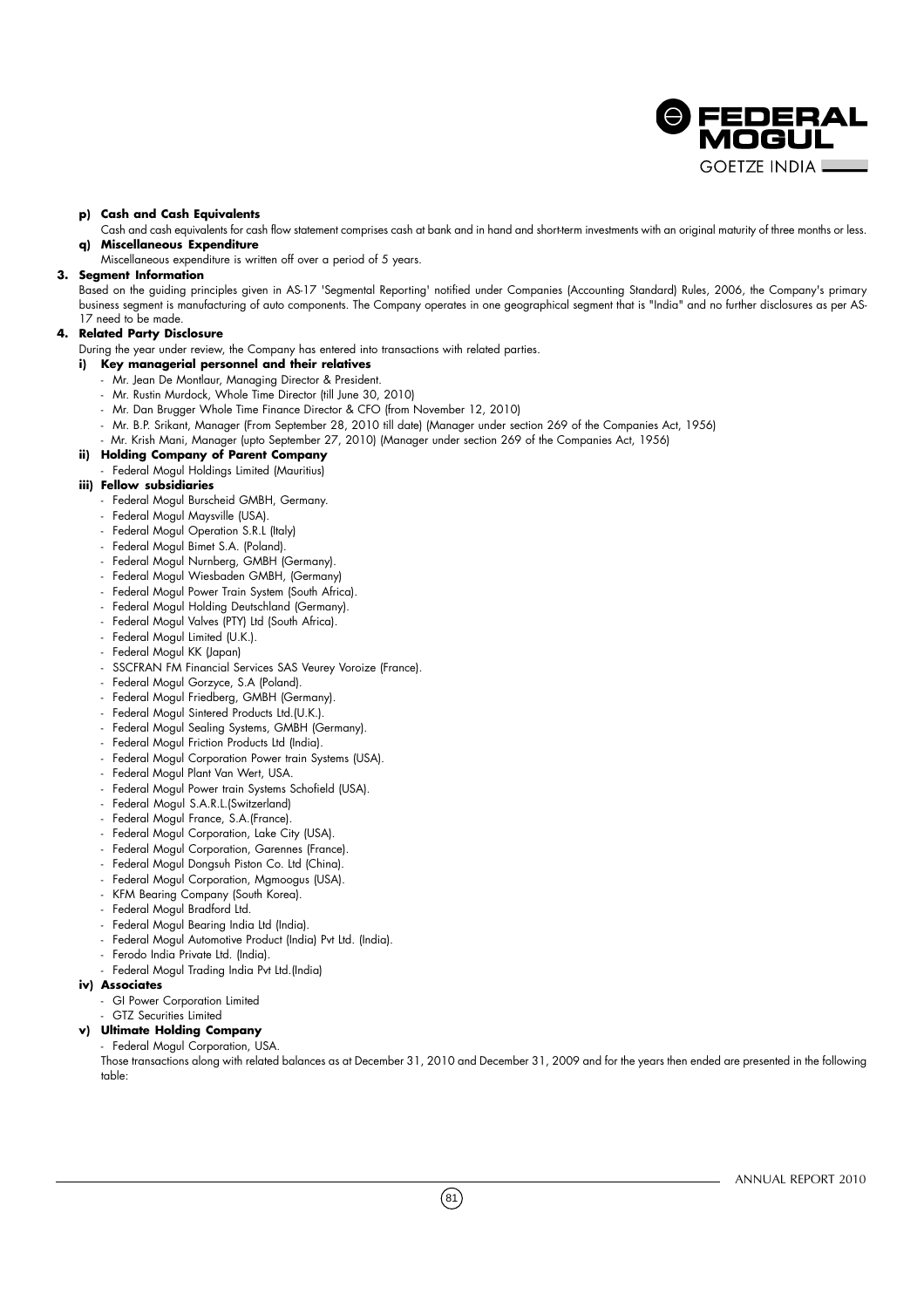| <b>@FEDERAL</b> |
|-----------------|
| MOGUL           |
|                 |

|                                                                |          |                                |                                     | Fellow Subsidiaries                         |                                       |                   |                                             |         |                     | Rs. in lacs                    |
|----------------------------------------------------------------|----------|--------------------------------|-------------------------------------|---------------------------------------------|---------------------------------------|-------------------|---------------------------------------------|---------|---------------------|--------------------------------|
| Particulars                                                    |          | Federal Mogul do<br>Brasil Ltd |                                     | Burscheid GMBH,<br>Federal Mogul<br>Germany | Gorzyee S.A (Poland)<br>Federal Mogul |                   | Federal Mogul<br>Dongsuh Piston<br>Co. Ltd. |         |                     | Federal Mogul Limited<br>(U.K) |
|                                                                |          |                                | 31.12.10 31.12.09 31.12.10 31.12.09 |                                             |                                       | 31.12.10 31.12.09 | 31.12.10 31.12.09                           |         | $31.12.10$ 31.12.09 |                                |
| Sales                                                          |          |                                |                                     |                                             | (68.26)                               | (0.38)            |                                             |         |                     |                                |
| intermediaries and finished goods<br>Purchase of raw material, |          |                                |                                     | 5,171.04 $3,224.89$                         | 108.69                                | 182.80            |                                             |         |                     |                                |
| Purchase/(Sale) of Fixed Assets                                | 369.50   |                                | 1,365.03                            | 629.11                                      |                                       |                   |                                             |         |                     |                                |
| Reimbursement of expenses paid                                 |          |                                | 53.76                               | 9.18                                        | 28.07                                 | 4.32              |                                             |         | 17.79               | 61.67                          |
| Reimbursement of expenses (recd.                               |          |                                |                                     |                                             |                                       | (0.69)            | [139.22)                                    | (51.83) |                     |                                |
| Royalty Expense                                                |          |                                | 412.56                              | 426.34                                      |                                       |                   |                                             |         |                     |                                |
| Balance outstanding as at the<br>end of the year Receivables   |          |                                |                                     |                                             | 7.33                                  | 6.63              | 19.90                                       |         |                     |                                |
| Balance outstanding as at the<br>end of the year (Payable)     | (253.33) |                                | (957.50)                            | (901.38)                                    |                                       |                   |                                             |         | 5.85                | (4.17)                         |

|                                                                |        | Fellow Subsidiaries                          |                              |               |                                                          | Rs. in lacs |
|----------------------------------------------------------------|--------|----------------------------------------------|------------------------------|---------------|----------------------------------------------------------|-------------|
| Particulars                                                    |        | Nurnberg, GMBH<br>Federal Mogul<br>(Germany) | Wiesbaden GMBH,<br>(Germany) | Federal Mogul | <b>Holding Deutschland</b><br>Federal Mogul<br>(Germany) |             |
|                                                                |        | 31.12.10 31.12.09                            | $31.12.10$ 31.12.09          |               | 31.12.10 31.12.09                                        |             |
| Sales                                                          | (5.77) | (11.52)                                      |                              |               |                                                          |             |
| intermediaries and finished goods<br>Purchase ot raw material, | 61.78  | 26.36                                        |                              |               |                                                          |             |
| Purchase/(Sale) of Fixed Assets                                | 393.80 | 408.47                                       |                              |               |                                                          |             |
| Reimbursement of expenses paid                                 |        | 19.94                                        |                              |               | 150.25                                                   | 168.16      |
| Royalty Expense                                                | 400.32 | 340.00                                       |                              |               |                                                          |             |
| Balance outstanding as at the<br>end of the year Receivables   |        |                                              |                              | 1.62          |                                                          |             |
| Balance outstanding as at the<br>end of the year (Payable)     |        | $(275.80)$ $(292.74)$                        |                              |               | (10.99)                                                  | (25.79)     |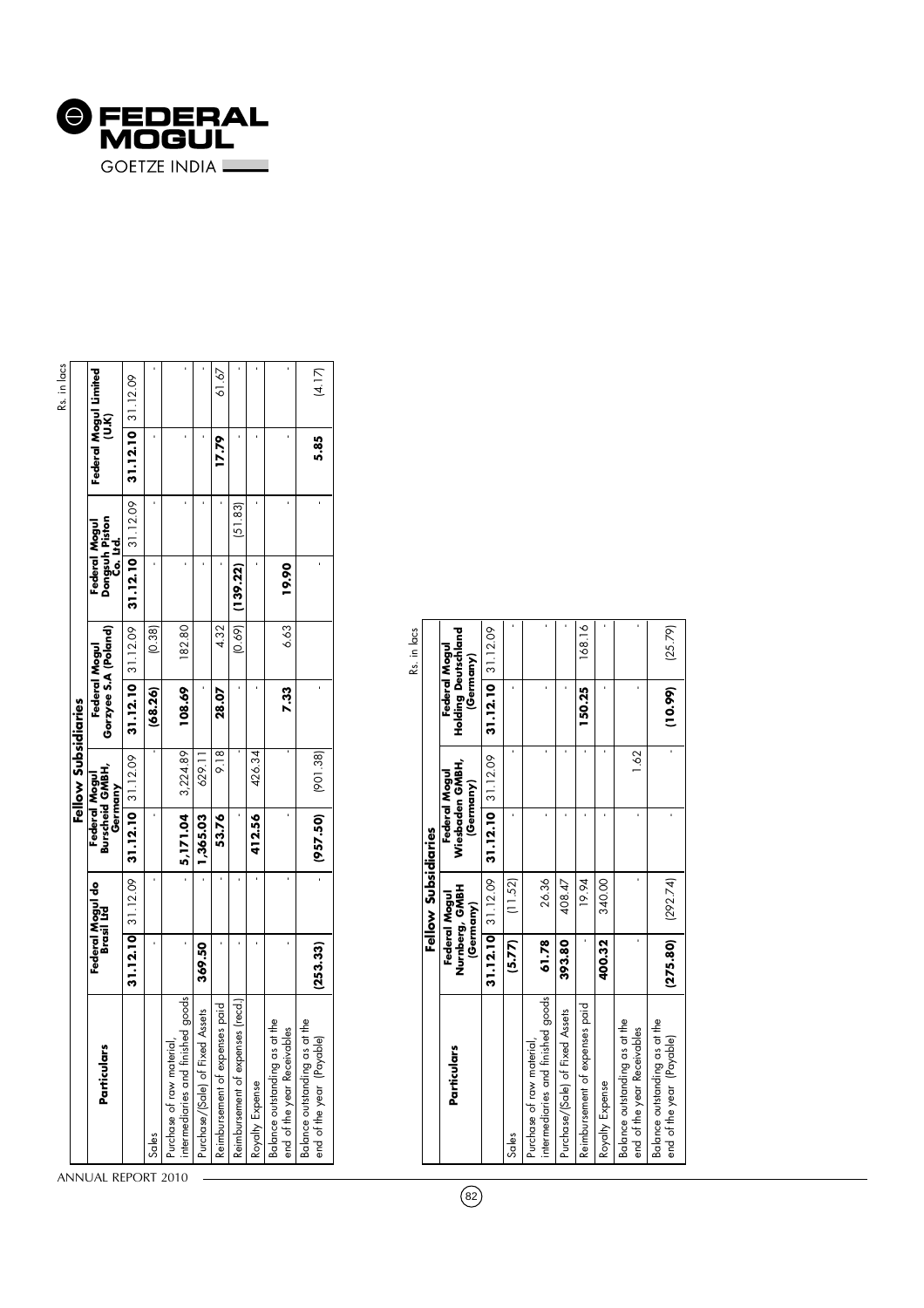| r, |
|----|

|                                                               |         |                                                                 | Fellow Subsidiaries |                                           |                              |          |                        |             |
|---------------------------------------------------------------|---------|-----------------------------------------------------------------|---------------------|-------------------------------------------|------------------------------|----------|------------------------|-------------|
| Particulars                                                   |         | FRANCTNL (France)<br><b>Financial Services</b><br>Federal Mogul | Limited, (U.K)      | <b>Sintered Products</b><br>Federal Mogul | Other Fellow<br>Subsidiaries |          | Total                  |             |
|                                                               |         | 31.12.10 31.12.09                                               | $31.12.10$ 31.12.09 |                                           | 31.12.10 31.12.09            |          | $31.12.10$ 31.12.09    |             |
| Sales                                                         |         |                                                                 |                     |                                           | (18.51)                      | 4.64     | (92.54)                | (16.54)     |
| intermediaries and finished goods<br>Purchase of raw material |         |                                                                 | 4.70                | 2.04                                      | 71.40                        | 56.80    | 5,417.61               | 3,492.89    |
| Purchase/(Sale) of Fixed Assets                               |         |                                                                 |                     |                                           | 4.75                         | 70.00    | 2,133.08               | 107.57      |
| Reimbursement of expenses paid                                | 322.56  | 316.77                                                          | 0.20                | 1.98                                      | 21.56                        | 100.23   | 594.19                 | 682.25      |
| Reimbursement ot expenses (recd.                              |         |                                                                 |                     |                                           | (0.33)                       | (113.42) | (139.55)               | (165.94)    |
| Royalty Expense                                               |         |                                                                 | 198.61              | 137.30                                    |                              |          | 1,011.48               | 903.64      |
| Balance outstanding as at the<br>end of the year Receivables  |         |                                                                 |                     | 0.65                                      |                              | 98.30    | 27.23                  | 107.20      |
| Balance outstanding as at the<br>end of the year (Payable)    | (17.70) |                                                                 | $(21.99)$ (105.93)  |                                           | $(137.30)$ $(135.99)$        |          | $(10.52)$ $(1.751.05)$ | (1, 393.89) |

|                                                                                                     |           |                                                 |                                                                          |                     |                                          |            |                                                            |          |            | Rs. in lacs |
|-----------------------------------------------------------------------------------------------------|-----------|-------------------------------------------------|--------------------------------------------------------------------------|---------------------|------------------------------------------|------------|------------------------------------------------------------|----------|------------|-------------|
|                                                                                                     |           |                                                 |                                                                          | Fellow Subsidiaries |                                          |            |                                                            |          |            |             |
| Particulars                                                                                         |           | Federal Mogul Bearings<br>India Limited (India) | Federal Mogul Automotive<br>Products (India) Private<br>Limited, (India) |                     | Ferodo India Private<br>Limited, (India) |            | Federal Mogul Trading<br>India Private Limited,<br>(India) |          |            | Total       |
|                                                                                                     | 31.12.10  | 31.12.09                                        | 31.12.10                                                                 | 31.12.09            | 31.12.10                                 | 31.12.09   | 31.12.10                                                   | 31.12.09 | 31.12.10   | 31.12.09    |
| Sales                                                                                               |           | (15.29)                                         |                                                                          | (2.48)              |                                          |            |                                                            |          |            | (17.77)     |
| intermediaries and finished goods<br>Purchase of raw material                                       | 438.91    | 533.28                                          | 1,508.45                                                                 | 1,060.48            |                                          |            |                                                            |          | 1,947.36   | 1,593.76    |
| Reimbursement of expenses paid                                                                      |           |                                                 | 24.94                                                                    | 22.33               |                                          |            |                                                            |          | 24.94      | 22.33       |
| Reimbursement ot expenses (recd.)                                                                   | 4.53      | (49.42)                                         |                                                                          |                     | (43.39)                                  |            | (85.04)                                                    | (66.00)  | (123.89)   | (115.42)    |
| Inter-corporate deposit (ICD) Taken                                                                 | 600.00    |                                                 | 850.00                                                                   | 1,000.00            |                                          | 1,155.00   |                                                            |          | 1,450.00   | 2,155.00    |
| Inter-corporate deposit (ICD) repaid                                                                |           |                                                 |                                                                          | 1,000.00            | (1,025.00)                               | (130.00)   |                                                            |          | (1,025.00) | (1, 130.00) |
| Interest on the above ICD                                                                           |           |                                                 | 42.14                                                                    | 61.98               | 163.26                                   | 99.68      |                                                            |          | 205.40     | 161.66      |
| Balance outstanding as at the<br>end of the year Receivables                                        |           | (14.63)                                         |                                                                          |                     | $2.35***$                                |            | 7.58                                                       | 66.00    | 9.93       | 51.37       |
| Balance outstanding as at the<br>end of the year (Payable)                                          | (499.71)* |                                                 | 1061.79                                                                  | [241.02]            |                                          | (1,094.45) |                                                            |          | (1,561.50) | (1, 335.47) |
| Indudes Rs 4.82 lacs (Previous year Rs NIL) payable against interest on ICD taken during the year ' |           |                                                 |                                                                          |                     |                                          |            |                                                            |          |            |             |

 $\overline{\circ}$ 

 $\overline{a}$ 

\*\* Includes Rs 6.82 lacs (Previous year Rs 9.05 lacs) payable against interest on ICD taken during the year

\*\*\* Includes Rs NIL (Previous year Rs 1025 lacs) payable against ICD taken and Rs NIL (Previous year Rs 99.68 lacs) payable against the interest on the same.

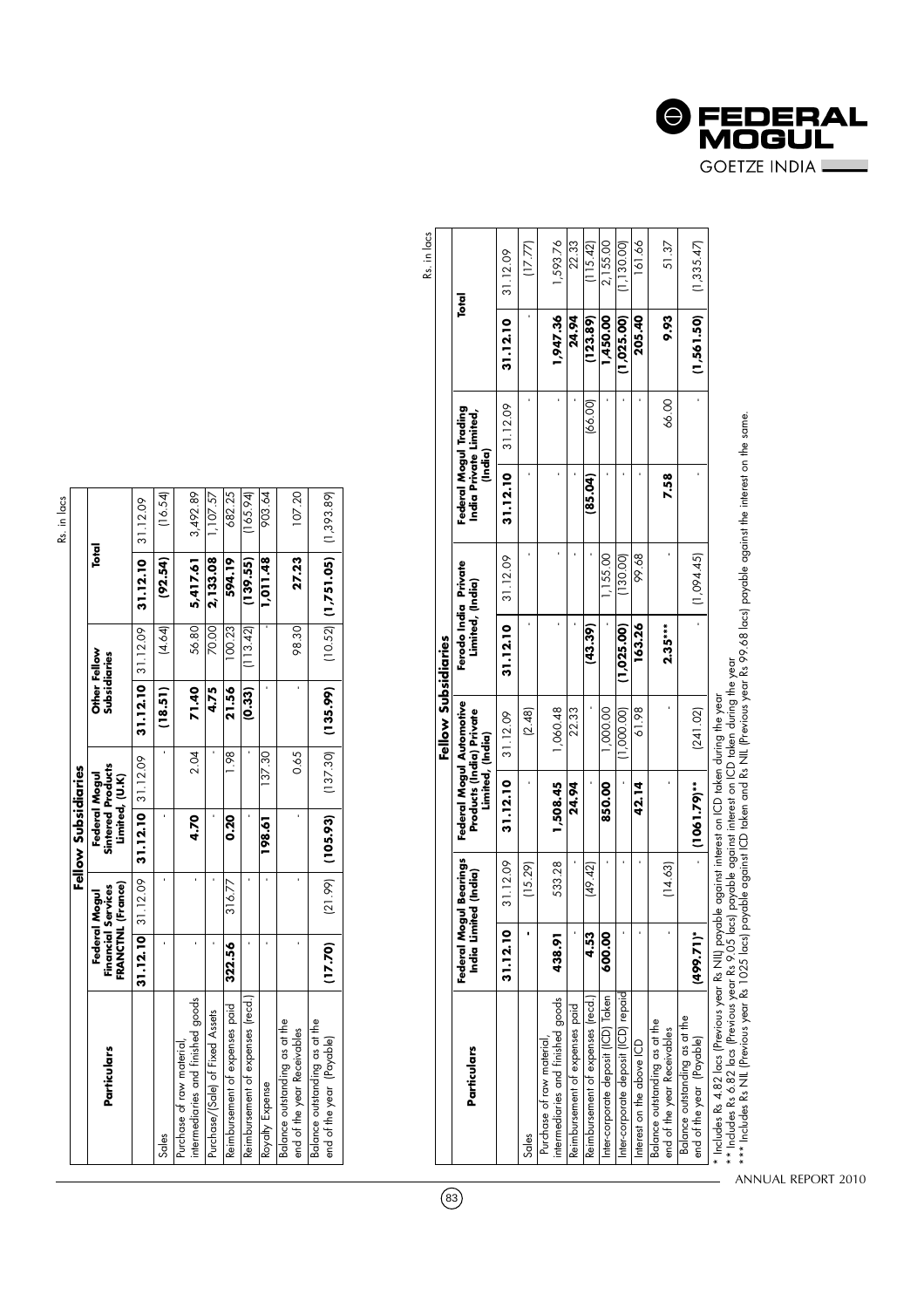

|                                                             |            | Rs. in lacs                      |
|-------------------------------------------------------------|------------|----------------------------------|
| <b>Ultimate Holding Company</b>                             |            |                                  |
| <b>Particulars</b>                                          | (USA)      | <b>Federal Mogul Corporation</b> |
|                                                             | 31.12.10   | 31.12.09                         |
| Sales                                                       | (4,861.58) | (4,043,70)                       |
| Purchase of raw material, intermediaries and finished goods | 739.55     | 413.93                           |
| Reimbursement of expenses paid                              | 315.96     | 64.69                            |
| Reimbursement of expenses (received)                        | (322.34)   |                                  |
| Mnagement Support charges paid                              | 394.07     |                                  |
| Mnagement Support charges received                          | (46.80)    |                                  |
| Balance outstanding as at the end of the year Receivables   | 1,395.99   | 764.57                           |
| Balance outstanding as at the end of the year (Payable)     | (647.66)   | (330.89)                         |

|                                                            |                      |          |                                                                           |          |                 |          |          | Rs. in lacs |
|------------------------------------------------------------|----------------------|----------|---------------------------------------------------------------------------|----------|-----------------|----------|----------|-------------|
| <b>Particulars</b>                                         | Mr. Jean de Montlaur |          | Key Managerial Personnel and their relatives<br><b>Mr. Rustin Murdock</b> |          |                 |          | Total    |             |
|                                                            |                      |          |                                                                           |          | Mr. Dan Brugger |          |          |             |
|                                                            | 31.12.10             | 31.12.09 | 31.12.10                                                                  | 31.12.09 | 31.12.10        | 31.12.09 | 31.12.10 | 31.12.09    |
| Remuneration                                               | 450.22               | 528.64   | 117.15                                                                    | 209.39   | 29.33           | -        | 596.70   | 738.03      |
| Balance outstanding as at<br>the end of the year (Payable) |                      |          |                                                                           |          |                 |          |          |             |

## **5. Leases**

The company has taken office and residential facilities under cancellable and non-cancellable operating leases, which are renewable on a periodic basis.

| Leases                      |                                                                                               | For the year ended<br>December 31, 2010<br>(Rs in lacs) | For the year ended<br>December 31, 2009<br>(Rs in lacs) |
|-----------------------------|-----------------------------------------------------------------------------------------------|---------------------------------------------------------|---------------------------------------------------------|
| a)                          | Lease payments / expenses for the year<br>Minimum Lease Payments (for non cancelable leases): | 526.44                                                  | 362.71                                                  |
| Not later than one year     |                                                                                               | 161.20                                                  | 214.79                                                  |
|                             | Later than one year but not later than five years                                             |                                                         | 184.86                                                  |
| Later than five years<br>d) |                                                                                               |                                                         |                                                         |

## **6. Capital Commitment**

Estimated amount of contract remaining to be executed on capital account and not provided for

| <b>Particulars</b> | Year ended<br><b>December 31, 2010</b><br>(Rs in lacs) | Year ended<br>December 31, 2009<br>(Rs in lacs) |
|--------------------|--------------------------------------------------------|-------------------------------------------------|
| Capital commitment | 3,703.76                                               | 830.3'                                          |

## **7. Contingent Liabilities not provided for:**

| <b>Particulars</b>                                | Year ended<br>December 31, 2010<br>(Rs in lacs) | Year ended<br>December 31, 2009<br>(Rs in lacs) |
|---------------------------------------------------|-------------------------------------------------|-------------------------------------------------|
| <b>Bank Guarantees</b><br>a)                      | 457.47                                          | 355.82                                          |
| Claims/notices contested by the Company<br>b)     |                                                 |                                                 |
| Excise duty                                       | 34.96                                           | 47.80                                           |
| ii)<br>Sales Tax                                  | 59.23                                           | 59.23                                           |
| iii) ESI Cases                                    | ۰                                               | 14.51                                           |
| <b>Employee Related Cases</b><br>iv)              | 102.44                                          | 63.33                                           |
| <b>Electricity Demand</b><br>vl                   | 52.24                                           | 52.24                                           |
| Income Tax Demands<br>vi)                         | 464.83                                          | 651.98                                          |
| vii) Consumer Cases                               | 30.91                                           | 60.91                                           |
| viii) Other Excise duty liabilities of subsidiary | 1,310.95                                        | 919.73                                          |
| ix) Income tax liability of subsidiary            | 212.03                                          | 176.83                                          |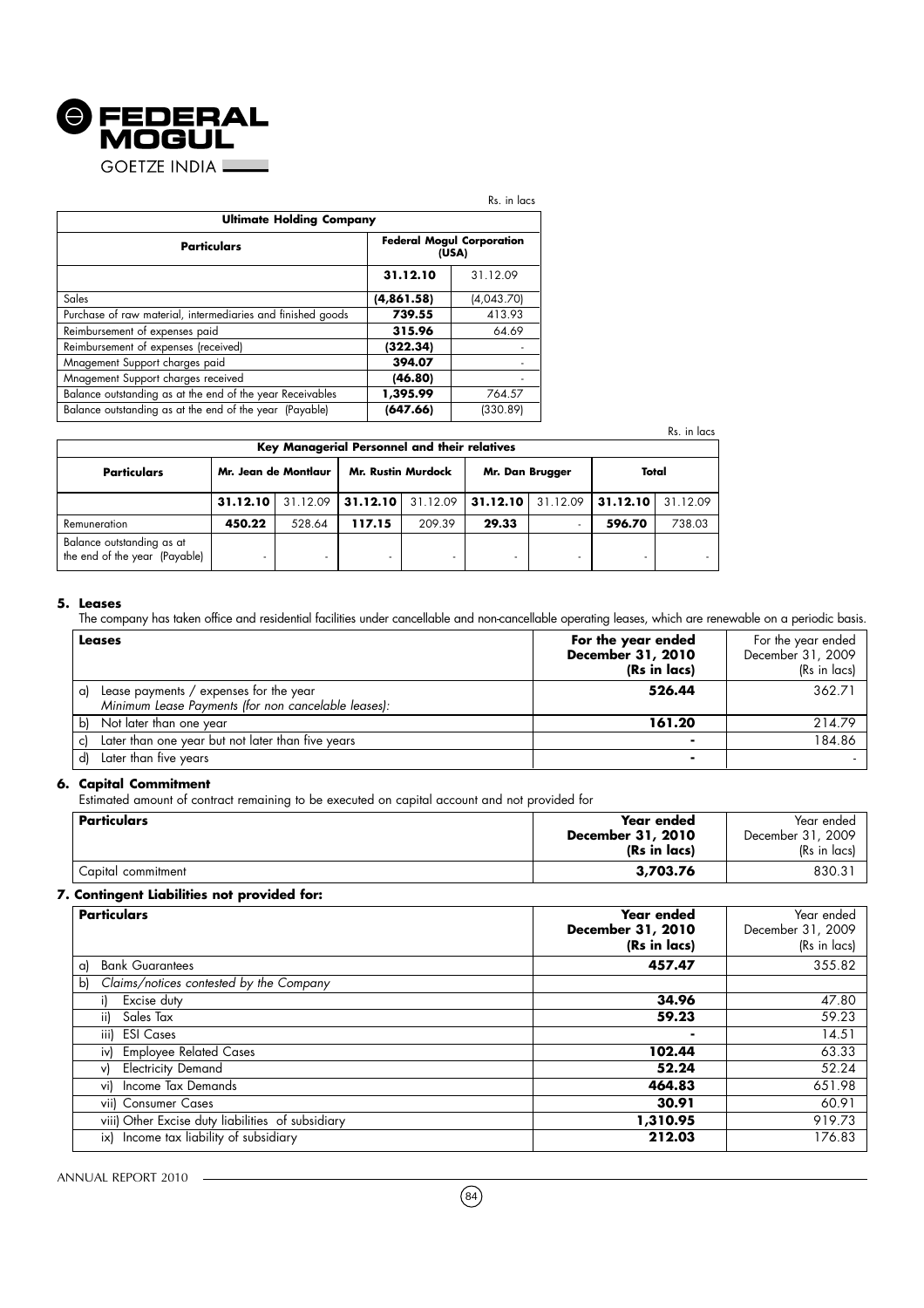

### **c) In relation to b (i) above Excise Duty cases contested by the Company comprise of :**

- i) Matter pending with Central Excise & Service Tax Appellate Tribunal (CESTAT) in respect of valuation rates employed for certain products sold by the Company for the period 2004-2005 & 2005-2006. The Company has done an analysis and is of the opinion that it has fair chance of a favorable decision. The amount involved is Rs 0.93 lacs (Previous year Rs. 0.93 lacs)
- ii) Miscellaneous Excise Cases in respect of MODVAT credits are pending with Deputy Commissioner Central Excise Patiala (DCCE PTA)/ Additional Commissioner/Punjab and Haryana High Court/Assistant Commissioner Central Excise for the period 1987-1988 to 2006- 2007. The Company has done an analysis and is of the opinion that it has fair chance of a favorable decision. Amount involved is Rs. 16.46 lacs (Previous year Rs. 16.82 lacs).
- iii) Matters pending with Additional Commissioner, Chandigarh in respect of Service Tax on Transport Services for the period 2005-06, 2006-07 & 2007-08. The Company has done an analysis and is of the opinion that it has fair chance of a favorable decision. Amount involved is Rs. 2.92 lacs (Previous year Rs. 15.40 lacs).
- iv) Matters pending with Commissioner Appeals/ Joint Commissioner in respect of interest on reversal of Special Additional Duty (SAD) for 2000-01. The Company has done an analysis and is of the opinion that it has fair chance of a favorable decision. Amount involved is Rs. 9.37 lacs. (Previous year Rs. 9.37 lacs).
- v) Matter pending with Central Excise & Service Tax Appellate Tribunal (CESTAT) in respect of valuation rates employed for certain products sold by the Company for the period 2001-2002 to 2004-2005. The Company has done an analysis and is of the opinion that it has fair chance of a favorable decision. Amount involved is Rs.5.28 lacs. (Previous year Rs. 5.28 lacs).

## **d) In relation of b (ii) Sales Tax cases contested by the Company comprise of:**

In respect of Assessment Year 1996-97 to 2001-02, on account of differences in sales tax rates, (the matter is pending with Karnataka High court. The Company has taken legal opinion in this regard and is confident of success). Amount involved is Rs. 59.23 lacs. (Previous year Rs. 59.23 lacs)

### **e) In relation b (iii) above Employee State Insurance claims comprise of:**

i) In respect of demand from Employee State Insurance, relating to non deposit of Employee State Insurance on certain employee related expenses pending with the Assessing Officer. The Company has done an analysis and is of the opinion that it has fair chance of a favorable decision. Amount involved is Rs. Nil (Previous year Rs. 14.51 lacs)

### **f) In relation of b (iv) above Employee related cases comprise of:**

i) Claims against the Company not acknowledged as debt, in respect of demands raised by the workers. The Company has done an analysis and is of the opinion that it has fair chance of a favorable decision. Amount involved is Rs.102.44 lacs. (Previous year Rs. 63.33 lacs)

### **g) In relation to b (v) above Electricity demand relates to:**

i) In respect of a demand raised by Punjab State Electricity Board (PSEB) for various years in relation to availment of additional load. The Company has done an analysis and is of the opinion that it has fair chance of a favorable decision. Amount involved is Rs. 52.24 lacs (Previous year Rs. 52.24 lacs).

## **h) In relation to b (vi) above Income Tax cases disputed by the Company:**

- i) In respect of Assessment Year 2001-02, certain additions were made on normal as well as on book profit. The matter is pending with ITAT. The Company has done an analysis and is of the opinion that it has fair chance of a favorable decision. The amount for contingent liability for the year is Rs. 28.90 lacs (Previous year Rs. 28.90 lacs).
- ii) In respect of Assessment Year 2002-03, certain additions were made on normal income as well as on book profits. The matter is pending with Commissioner Income Tax (Appeals). The Company has done an analysis and is of the opinion that it has fair chance of a favorable decision. The amount for contingent liability for the year is Rs. 116.23 lacs. (Previous year Rs. 214.28 lacs)
- iii) In respect of Assessment Year 2003-04, disallowance was made for carry forward losses as well as certain disallowances. The matter is pending with Commissioner Income Tax (Appeals). The Company has done an analysis and is of the opinion that it has fair chance of a favorable decision. The amount involved is Rs.145.81 lacs. (Previous year Rs. 220.66 lacs)
- iv) In respect of Assessment Year 2004-05, certain additions were made on normal income. The matter is pending with ITAT. During the year, Company has got the order in its favour, hence the amount involved is Rs. 16.02 lacs. (Previous year Rs. 24.07 lacs)

ANNUAL REPORT 2010

 $(85)$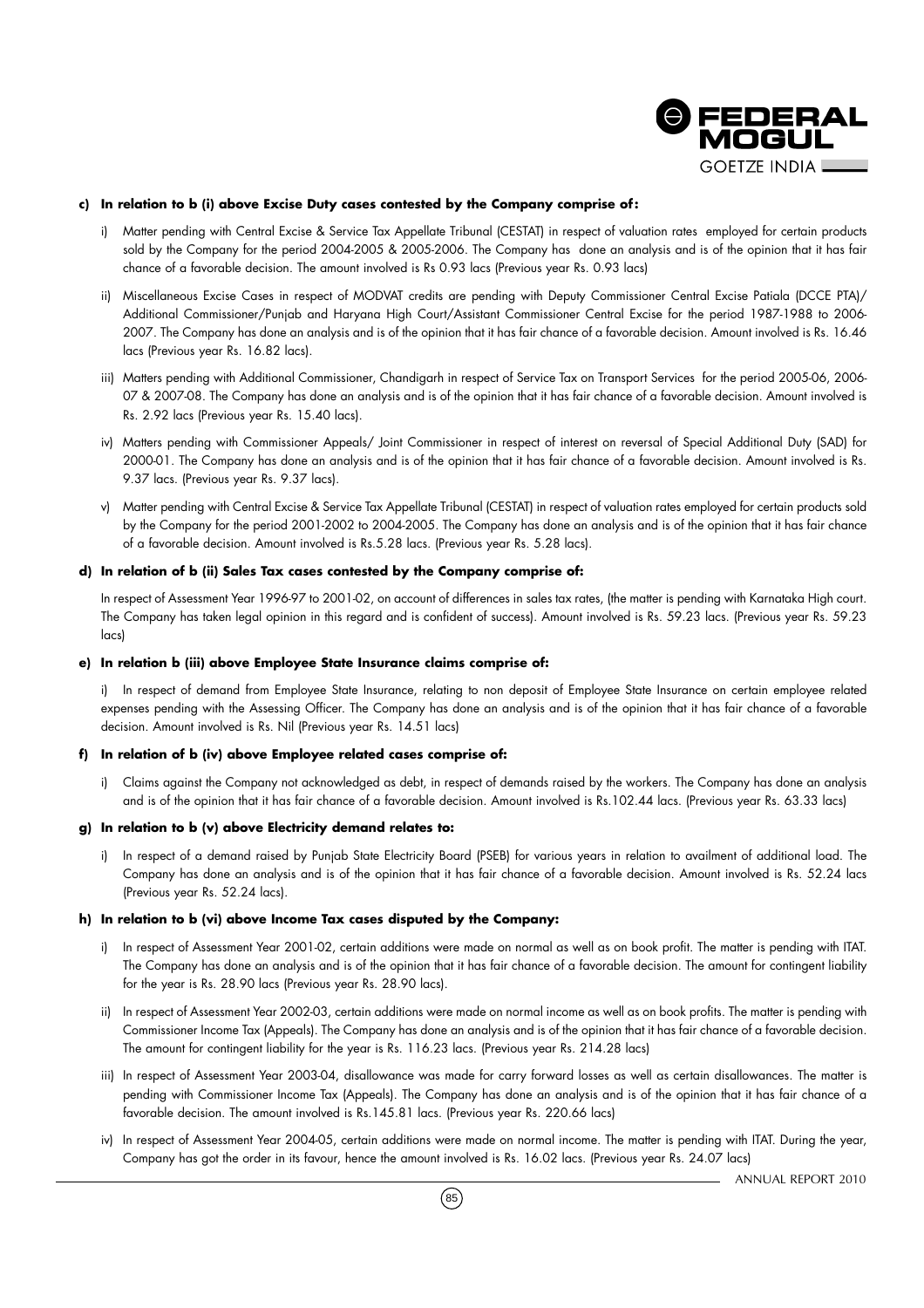

- v) In respect of Assessment Year 2005-06, certain additions were made on normal as well as on book profit. The matter is pending with Commissioner Income Tax (Appeals). The Company has done an analysis and is of the opinion that it has fair chance of a favorable decision. The amount for contingent liability for the year is Rs. 12.30 lacs (Previous year Rs. 47.19 lacs)
- vi) In respect of Assessment Year 2006-07, certain additions were made on normal as well as on book profit. The matter is pending with Commissioner Income Tax (Appeals). During the year, management has done an analysis and is of the opinion that chances of liability getting materialised are high. Hence the Company has created provision for the same. The amount for contingent liability for the year is Rs. 78.21 lacs (Previous year Rs. 39.52 lacs)
- vii) In respect of Assessment Year 1997-98, demand was raised due to disallowance of previous year expense made in regular assessment and also certain penalty proceedings on the above issue. The amount involved is Rs. 23.24 lacs. (Previous year Rs. 33.24 lacs)
- viii) In respect of Assessment Year 2000-01, certain additions were made on normal as well as on book profits. The matter is pending with High court. The company has done an analysis and is of the opinion that it has fair chance of favourable decision. The amount involved is Rs 11.01 Lacs (Previous year Rs 11.01 Lacs).
- ix) In respect of Assessment Year 2007-08, certain additions were made on normal profits. The matter is pending with Commissioner Income Tax (Appeals). The company has done an analysis and is of the opinion that it has fair chance of favourable decision. The amount involved is Rs 33.11 Lacs (Previous Year Rs 33.11 Lacs).

### **i) In relation to b (vii) above Consumer cases filed against the company:**

i) Matter pending with Delhi High Court relating to cases filed by a customer of the Company relating to defective goods for the period 1995- 1996. The Company has done an analysis and is of the opinion that it has fair chance of a favorable decision Amount involved is Rs. 30.91 lacs (Previous year Rs. 60.91 lacs).

### **j) In relation to b(viii) above Excise duty cases contested by the subsidiary company comprise of:**

- i) Matters pending with Central Excise and Service Tax Appellate Tribunal (CESTAT):
	- a. In respect of excise cases in relation to provisional assessment of excise duty with respect to turnover discount for the period 2003-2004 to 2006-2007. The subsidiary Company has done an analysis and is of the opinion that it has fair chance of a favorable decision. The amount involved is Rs. 6.91 Lacs (Previous year Rs. 6.91 Lacs).
	- b. In respect of irregular availment of cenvat credit in respect to certain products obtained on job work basis for the period 2005- 2007. The subsidiary Company has done an analysis and is of the opinion that it has fair chance of a favorable decision. The amount involved is Rs. 361.07 Lacs (Previous year Rs. 361.07 Lacs) including interest and penalties of Rs. 180.53 Lacs (Previous year Rs. 180.53 Lacs).
	- c. In respect of notice received for the period 2008-09 on account of Cenvat credit of service tax on job work charges passed on by one of the supplier. The subsidiary Company has done an analysis and is of the opinion that it has fair chance of a favorable decision. The amount involved is Rs. 454.01 Lacs (Previous year Rs. 454.01 Lacs) including interest and penalties of Rs. 252.01 Lacs (Previous year Rs. 252.01 Lacs).
- ii) Matter pending with Joint Commissioner of Central Excise, Bangalore:
	- a. In relation to deduction of Trade Discounts for the period 2000-2002 to 2003-2004. The Subsidiary Company has done an analysis and is of the opinion that it has fair chance of a favorable decision. The amount involved is Rs. 2.42 Lacs (Previous year Rs. 2.42 Lacs).
- iii) Matters pending with Commissioner of Central Excise, Bangalore:
	- a. In respect of availment of cenvat credit (service tax) in relation to management consultancy service and sole selling commission for the period 2004-2005 to 2006-2007. The subsidiary Company has done an analysis and is of the opinion that it has fair chance of a favorable decision. The amount involved is Rs. 61.64 Lacs (Previous year Rs. 61.64 Lacs).
	- b. The Subsidiary Company has received demand notice received for the period 2008-09, which is on account of demand for service tax on supplementary bills on job work charges for price reduction passed on by one of the supplier. The Subsidiary Company has done an analysis and is of the opinion that it has fair chance of a favorable decision. The amount involved is Rs. 89.52 Lacs (Previous year Rs. 29.84 Lacs) including interest and penalties of Rs. 59.68 Lacs (Previous year Rs. NIL).
	- c. In respect of notice received for the period 2009-10 on account of Cenvat credit of service tax on job work charges. The Subsidiary Company has done an analysis and is of the opinion that it has fair chance of a favorable decision. The amount involved is Rs. 306.83 Lacs (Previous year Rs. Nil).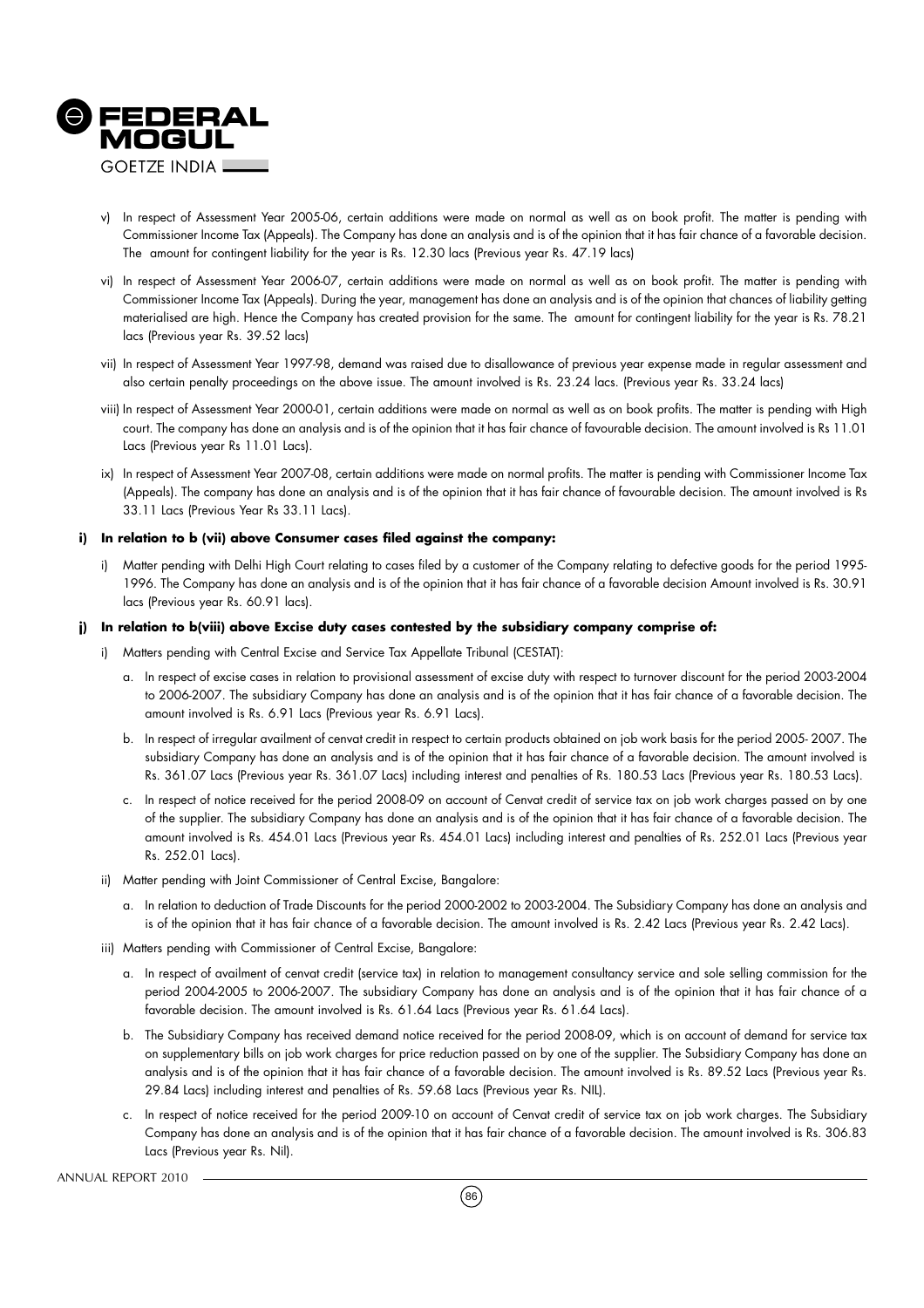

- d. The Subsidiary Company has received demand notice received for the period 2005 which is on account of non production of service tax document. The Subsidiary Company has done an analysis and is of the opinion that it has fair chance of a favorable decision. The amount involved is Rs. 24.71 Lacs (Previous year Rs. Nil).
- iv) The matter is pending before the Deputy Commissioner of Central Excise, Bangalore:
	- a. In respect of irregular availment of cenvat credit (service tax) in relation to certain services for the period April 2006-May 2006. The Subsidiary Company has done an analysis and is of the opinion that it has fair chance of a favorable decision. The amount involved is Rs. 3.84 Lacs (Previous year Rs. 3.84 Lacs).

## **k) In relation to b (ix) above Tax cases disputed by the subsidiary company comprise of:**

- i) The subsidiary company received a show cause notice in respect of Assessment year 2006-07, in which assessing officer had raised a demand on account of additions made to normal income during the years and in assessment year 2004-05 and 2005-06. Matter is pending with Commissioner of Income tax (Appeals). The Subsidiary Company has done an analysis and is of the opinion that it has fair chance of a favorable decision. The amount involved is Rs. 145.93 lacs (Previous year Rs. 145.93 lacs).
- ii) The subsidiary company has received a show cause notice in respect of Assessment year 2007-08 and 2008 2009, in which assessing officer has raised a demand of Rs. 30.90 Lacs and Rs. 35.20 Lacs respectively (Previous year Rs. 30.90 Lacs and Rs. Nil respectively)on account of disallowance of royalty expenses. Matter is pending with Commissioner of Income tax (Appeals). The Subsidiary Company has done an analysis and is of the opinion that it has fair chance of a favorable decision.

## **8. (a) (i) Payment made to Directors:**

| <b>Particulars</b>                                   | <b>Year ended</b><br>December 31, 2010<br>Rs.(in lacs) | Year ended<br>December 31, 2009<br>Rs. (in lacs) |
|------------------------------------------------------|--------------------------------------------------------|--------------------------------------------------|
| Salaries<br>(a)                                      | 502.90                                                 | 650.88                                           |
| (b) Contribution to Provident & Superannuation Fund* | 20.02                                                  | 21.74                                            |
| Other Perquisites<br>(c)                             | 87.90                                                  | 79.58                                            |
| Directors Sitting Fees<br>(d)                        | 11.67                                                  | 15.46                                            |

\* As the liabilities for gratuity and leave encashment are provided on an actuarial basis for the Company as a whole, the amounts pertaining to the directors are not included above.

- **(b)** Personnel expenses under Schedule 18 include Rs. 333.28 lacs (including Rs. 195.67 lacs in respect of earlier financial year) towards director remuneration which is in excess of permissible remuneration determined under Schedule XIII of the Companies Act, 1956. Management has filed an application with the Central government on June 23, 2009 for approval of payment of salary to the managing director for Rs. 54.96 lacs per month for 5 years. Pending approval from the government, management has taken a confirmation from the managing director that he shall refund the amounts in the event of such approvals being refused.
- **(c)** Remuneration of Rs. 119.85 Lacs for the period April 1, 2006 to December 31, 2006, paid to the erstwhile managing director of the Company was in excess of permissible remuneration under Schedule XIII of the Companies Act, 1956. The Company had applied to the Central Government for the approval of such excess remuneration which was rejected by the Central Government vide letter dated May 26, 2009. The Company has filed an application on April 29, 2010 under Section 309(5B) of the Companies Act, 1956 to waive the recovery of the aforesaid amount from the erstwhile managing director. Further, during the year company has received an approval from Central Government for partial amount of Rs 45.67 lacs (total amount of Rs 84.14 lacs) on September 14, 2010 for the period January 01, 2007 to September 24, 2007. Company has again applied to Central Government on November 18, 2010 for waiver of recovery of balance amount of Rs 38.47 Lacs paid to the erstwhile managing director.
- **9.** In accordance with Explanation below Para 10 of Accounting standard 9 notified by Companies (Accounting Standards) Rules, 2006, excise duty on sales amounting to Rs. 7,564.14 lacs (Previous year Rs. 5,467.09 lacs) has been reduced from sales in profit & loss account and excise duty on (decrease) / increase in stock amounting to Rs. 136.38 lacs (Previous year Rs. (220.78) lacs has been considered as (income) / expense in the financial statements.

 $(87)$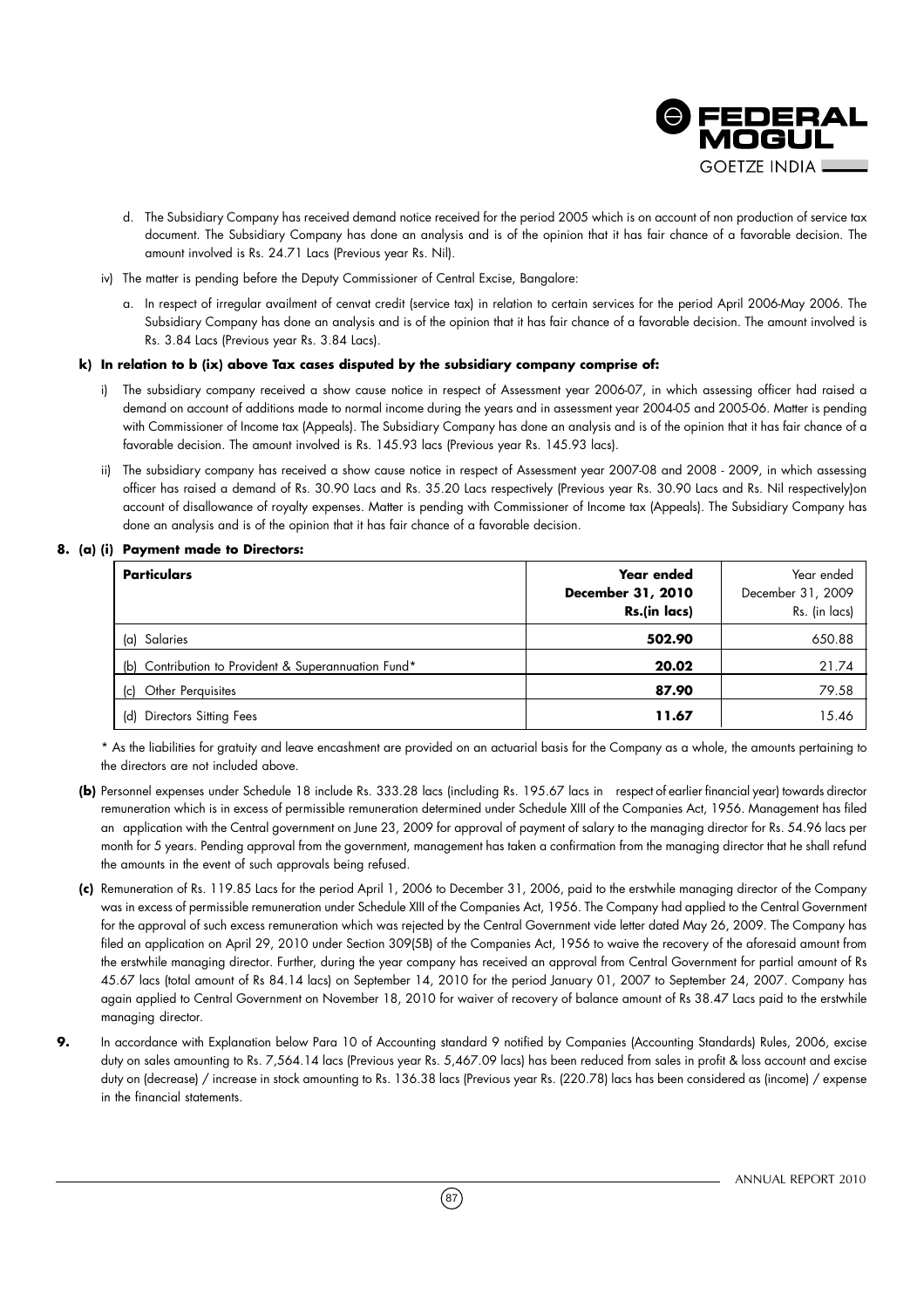

## 10. During the year, the Company has not taken any foreign currency derivative instruments to hedge its foreign currency risk. The amount of foreign currency exposure that is not hedged by a derivative instrument or otherwise as on December 31, 2010:

|                |             |                                                              |                                                                           |                                                       | (Amount in lacs)                                                   |
|----------------|-------------|--------------------------------------------------------------|---------------------------------------------------------------------------|-------------------------------------------------------|--------------------------------------------------------------------|
| Particulars    | Currency    | <b>Year ended</b><br>December 31,<br>2010<br>Amount<br>(INR) | <b>Year ended</b><br>December 31,<br>2010<br>Amount<br>(Foreign currency) | Year ended<br>December 31,<br>2009<br>Amount<br>(INR) | Year ended<br>December 31,<br>2009<br>Amount<br>(Foreign currency) |
| Creditors      | <b>USD</b>  | 1,499.77                                                     | 33.13                                                                     | 688.34                                                | 14.65                                                              |
| Creditors      | <b>EURO</b> | 2,710.17                                                     | 55.47                                                                     | 1,078.20                                              | 15.88                                                              |
| Creditors      | GBP         | 110.99                                                       | 1.58                                                                      | 14.44                                                 | 0.19                                                               |
| Creditors      | JPY         | 100.34                                                       | 179.24                                                                    | 60.23                                                 | 117.65                                                             |
| Creditors      | <b>CHF</b>  | ۰                                                            |                                                                           | 3.95                                                  | 0.09                                                               |
| Advance paid   | <b>EUR</b>  | 390.52                                                       | 6.44                                                                      | 326.87                                                | 4.82                                                               |
| Advance paid   | <b>USD</b>  | 92.51                                                        | 2.07                                                                      | 216.38                                                | 4.61                                                               |
| Advance paid   | GBP         | 58.12                                                        | 0.83                                                                      | 100.84                                                | 1.33                                                               |
| Advance paid   | JPY         | 119.57                                                       | 213.59                                                                    | 49.25                                                 | 96.21                                                              |
| Advance paid   | <b>CHF</b>  | 0.94                                                         | 0.02                                                                      |                                                       |                                                                    |
| Advance paid   | <b>CAD</b>  | 0.10                                                         | 0.01                                                                      |                                                       |                                                                    |
| Advance paid   | <b>SEK</b>  | 5.41                                                         | 0.79                                                                      | 4.29                                                  | 0.64                                                               |
| <b>Debtors</b> | <b>USD</b>  | 301.36                                                       | 6.73                                                                      | 973.41                                                | 20.72                                                              |
| Debtors        | <b>EURO</b> | 65.73                                                        | 1.11                                                                      | 76.13                                                 | 1.12                                                               |
| Debtors        | GBP         | 27.11                                                        | 0.40                                                                      | 78.71                                                 | 1.04                                                               |

## **11.Gratuity and Other Post-employment Benefit Plans:**

The Company has a defined benefit gratuity plan. Every employee who has completed five years or more of service gets a gratuity on departure at 15 days salary (last drawn salary) for each completed year of service.

The following tables summarise the components of net benefit expense recognised in the profit and loss account and the funded status and amounts recognised in the balance sheet for the respective plans.

### **Profit and Loss account**

Net employee benefit expense (recognised in Employee Cost) Rs. in lacs

|                                                           |          | Gratuity |
|-----------------------------------------------------------|----------|----------|
|                                                           | 2010     | 2009     |
| Current service cost                                      | 274.09   | 279.12   |
| Interest cost on benefit obligation                       | 400.07   | 340.03   |
| Expected return on plan assets                            | (284.34) | (201.72) |
| Net actuarial (gain) / loss recognized in the year        | (44.19)  | (175.11) |
| l Past service cost                                       | 0.11     |          |
| Previous years actuarial gains recognized during the year | (100.10) |          |
| Net benefit expense                                       | 245.64   | 242.32   |
| Actual Return on Plan Assets                              | 489.37   | 135.67   |

## **Balance sheet**

Details of Provision for gratuity

|                                         |            | Gratuity   |
|-----------------------------------------|------------|------------|
|                                         | 2010       | 2009       |
| Defined benefit obligation              | 6,219.28   | 5,560.97   |
| Fair value of plan assets               | 3,882.44   | 3,471.23   |
| Cumulative unrecognized actuarial gains | 239.91     |            |
|                                         | 2,576.75   | 2,089.74   |
| Less: Unrecognised past service cost    |            |            |
| Plan asset / (liability)                | (2,576.75) | (2,089.74) |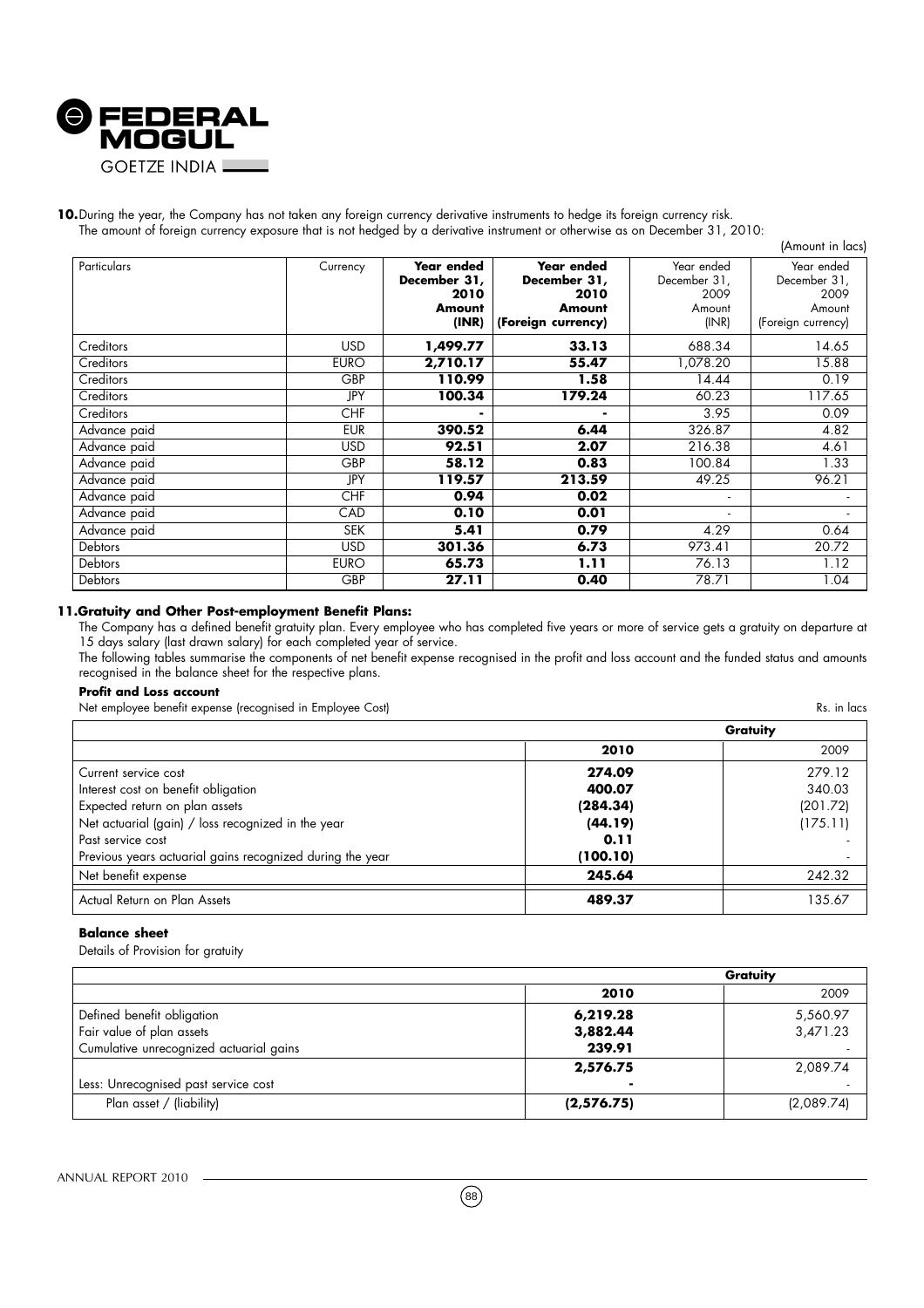

# **Changes in the present value of the defined benefit obligation are as follows:** Rs. in lacs Rs. in lacs

|                                                                                                                                                  |                                                                     | Gratuity                                             |
|--------------------------------------------------------------------------------------------------------------------------------------------------|---------------------------------------------------------------------|------------------------------------------------------|
|                                                                                                                                                  | 2010                                                                | 2009                                                 |
| Opening defined benefit obligation<br>Interest cost<br>Current service cost<br>Past service cost<br>Transfer trom group company<br>Benefits paid | 5,560.97<br>400.07<br>274.09<br>0.11<br>18.75<br>(195.54)<br>160.83 | 5,415.42<br>340.03<br>279.12<br>(232.44)<br>(241.16) |
| Actuarial (gains) / losses on obligation<br>Closing defined benefit obligation                                                                   | 6,219.28                                                            | 5,560.97                                             |
|                                                                                                                                                  |                                                                     |                                                      |

## **Changes in the fair value of plan assets are as follows:**

|                                   | Gratuity |          |
|-----------------------------------|----------|----------|
|                                   | 2010     | 2009     |
| Opening fair value of plan assets | 3,471.24 | 3,352.82 |
| Expected return                   | 284.34   | 201.72   |
| Contributions by employer         | 117.37   | 215.18   |
| Benefits paid                     | (195.54) | (232.44) |
| Actuarial gains / (losses)        | 205.03   | (66.05)  |
| Closing fair value of plan assets | 3,882.44 | 3,471.23 |
|                                   |          |          |

## **The major categories of plan assets as a percentage of the fair value of total plan assets are as follows:**

|                          | Gratuity |      |
|--------------------------|----------|------|
|                          | 2010     | 2009 |
|                          | (% )     | (%)  |
| Investments with Insurer | 100      | 100  |

The overall expected rate of return on assets is determined based on the market prices prevailing on that date, applicable to the period over which the obligation is to be settled.

### **The principal assumptions used in determining gratuity for the Company's plans are shown below:**

|                                   | 2010<br>(%) | 2009<br>(%) |
|-----------------------------------|-------------|-------------|
| Discount rate                     | 8.00        | 7.50        |
| Expected rate of return on assets | 8.50        | 8.00        |
| Employee turnover                 | 5.00        | 5.00        |

The estimates of future salary increases, considered in actuarial valuation, take account of inflation, seniority, promotion and other relevant factors, such as supply and demand in the employment market. Note:

The companies expected contribution to the fund in next year is not presently ascertainable and hence, the contribution expected to be paid to the plan during the annual period beginning after the balance sheet date as required by Para 120 (o) of the Accounting standard 15 ( Revised) on Employee Benefit is not disclosed.

### **Amounts for the current and previous periods are as follows:**

|                                         |            |            | Gratuity   |             |
|-----------------------------------------|------------|------------|------------|-------------|
|                                         | 2010       | 2009       | 2008       | 2007        |
| Defined benefit obligation              | 6,219.28   | 5.560.97   | 5,415.42   | 4,397.59    |
| Plan assets                             | 3,882.44   | 3.471.23   | 3.352.83   | 3,083.25    |
| Cumulative unrecognized actuarial gains | 239.91     |            |            |             |
| Surplus / (deficit)                     | (2,576.75) | (2,089.74) | (2,062.59) | (1, 314.34) |

Information relating to experience adjustment in actuarial valuation of gratuity as required by Para 120 (n) (ii) of the Accounting standards 15 (revised) on Employee Benefits is not available with the company.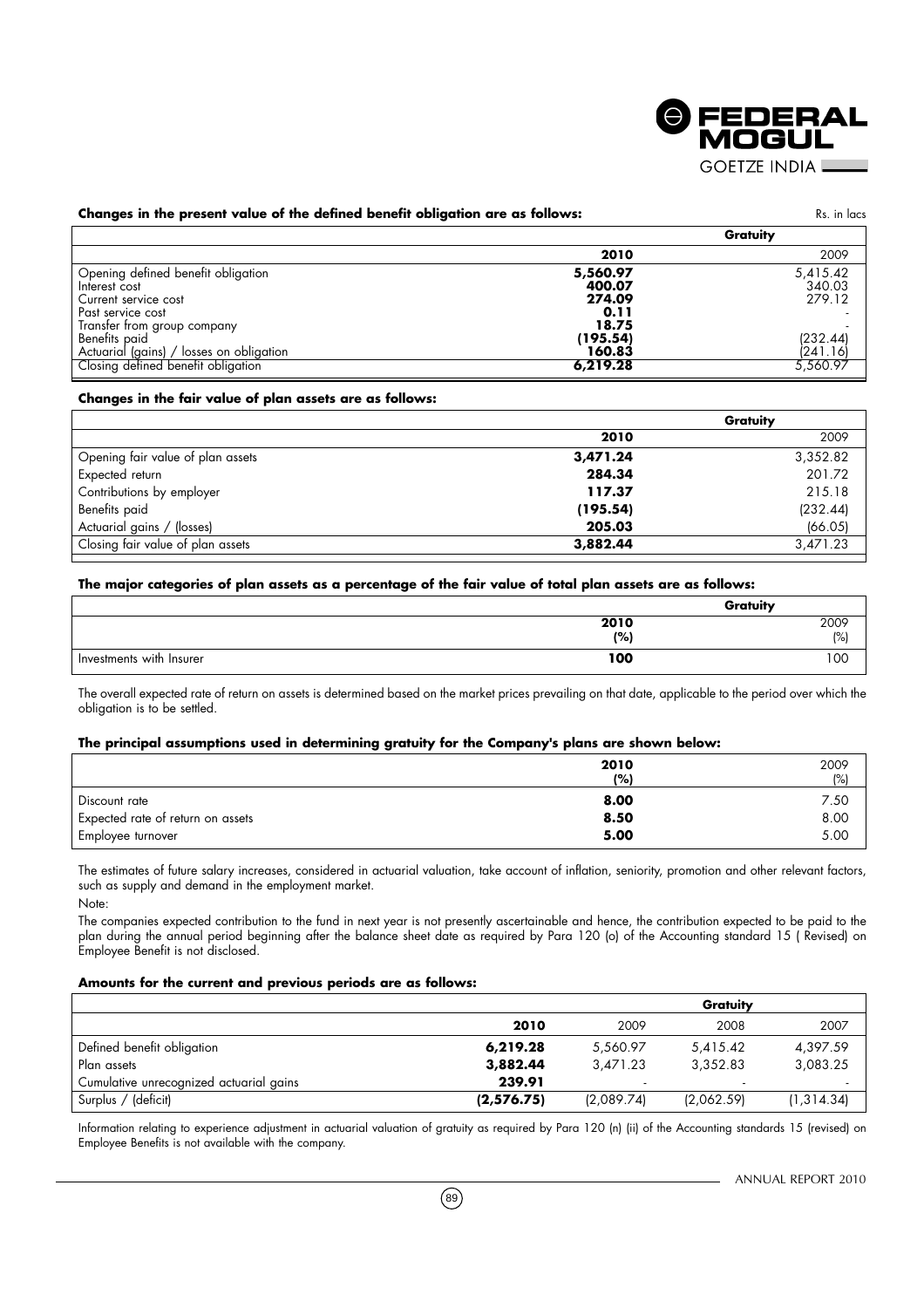

## **12.Details of dues to Micro and Small Enterprises as per MSMED Act, 2006 by the Federal-Mogul Goetze Group:** Rs. in lacs

| <b>Particulars</b>                                                                                                                                                                                                                                                                                                                 | 2010   | 2009  |
|------------------------------------------------------------------------------------------------------------------------------------------------------------------------------------------------------------------------------------------------------------------------------------------------------------------------------------|--------|-------|
| The principal amount remaining unpaid as at the end of year                                                                                                                                                                                                                                                                        | 169.32 | 98.42 |
| Interest due on above principal and remaining unpaid as at the end of the year                                                                                                                                                                                                                                                     | 0.53   | 0.63  |
| The amount of interest paid by the buyer in terms of section 16, of the Micro Small and Medium Enterprise<br>Development Act, 2006 along with the amounts of the payment made to the supplier beyond the appointed<br>day during each accounting year                                                                              |        |       |
| The amount of interest due and payable for the period of delay in making payment (which have been paid but beyond<br>the appointed day during the year) but without adding the interest specified under Micro Small and Medium Enterprise<br>Development Act, 2006.                                                                | 9.60   | 5.88  |
| The amount of interest accrued and remaining unpaid at the end of each accounting year; and                                                                                                                                                                                                                                        | 10.73  | 6.51  |
| The amount of further interest remaining due and payable even in the succeeding years, until such date when the<br>interest dues as above are actually paid to the small enterprise for the purpose of disallowance as a deductible<br>expenditure under section 23 of the Micro Small and Medium Enterprise Development Act, 2006 | 22.13  | -99   |

- 13. In the earlier years, the Company had issued 23,011,192 shares @ Rs. 10 each at a premium of Rs. 46 per share on right issue basis for cash, out of which, the proceeds of the rights issue aggregating to Rs. 11,737.50 Lacs have been utilized as per objects of the issued mentioned in the Letter of Offer (LOO). During the year, the company has taken the approval of its members at the Annual General Meeting held at 25 June 2010 for following amendment in Rights Issue utilization :
	- a) Rs. 1138.42 Lacs for the purchase of machineries other than those specified in the LOO under the category "Payment to Suppliers for the purchase of machineries (including interest)": and
	- b) Rs. 10.35 Lacs inter-se to the object category of "General Corporate Purposes" from the "Issue Expenses" category.

Pursuant to the approval of the shareholders, the details of utilization of rights issue proceeds are as follows:

| <b>Particulars</b>                               | Amount as per         | Amount as approved    | <b>Amount utilized Amount utilized</b> |               |
|--------------------------------------------------|-----------------------|-----------------------|----------------------------------------|---------------|
|                                                  | letter of offer dated | by the shareholders   | till<br>Dec. 31,                       | till Dec. 31, |
|                                                  | November 5, 2008      | in the Annual General | 2010                                   | 2009          |
|                                                  | (Rs. in lacs)         | Meeting held on       | (Rs. in lacs)                          | (Rs. in lacs) |
|                                                  |                       | 25th June 2010        |                                        |               |
| Repayment of existing debt on their respective   | 3,040.67              | 3,040.67              | 3,040.67                               | 3,040.67      |
| due dates                                        |                       |                       |                                        |               |
| Payment to suppliers for purchase of machineries | 9,296.61              | 9,296.61              | 8,753.51                               | 8,158.19      |
| (incl. interest)                                 |                       |                       |                                        |               |
| General corporate purposes                       | 431.30                | 441.65                | 441.65                                 | 431.30        |
| Issue expenses                                   | 117.69                | 107.34                | 107.34                                 | 107.34        |
| Total                                            | 12,886.27             | 12,886.27             | 12,343.17                              | 11,737.50     |

The unutilized amount aggregating to Rs. 543.10 Lacs (Previous Year Rs. 1148.77 Lacs) have been temporarily used for improving the working capital requirement of the company.

14. The company has capitalized various expenses incurred in the course of construction of self generated assets, the details of expenses capitalized from operating expenses for the purpose of construction of self generated assets are as follow:

| Particulars                      | Year ended Dec. 31, 2010<br>(Rs. in lacs) | Year ended Dec. 31, 2009<br>Rs. (in lacs) |
|----------------------------------|-------------------------------------------|-------------------------------------------|
| Salaries, wages and bonus        | 120.66                                    | 147.21                                    |
| Consumption of stores and spares | 180.98                                    | 98.14                                     |
| Total                            | 301.64                                    | 245.35                                    |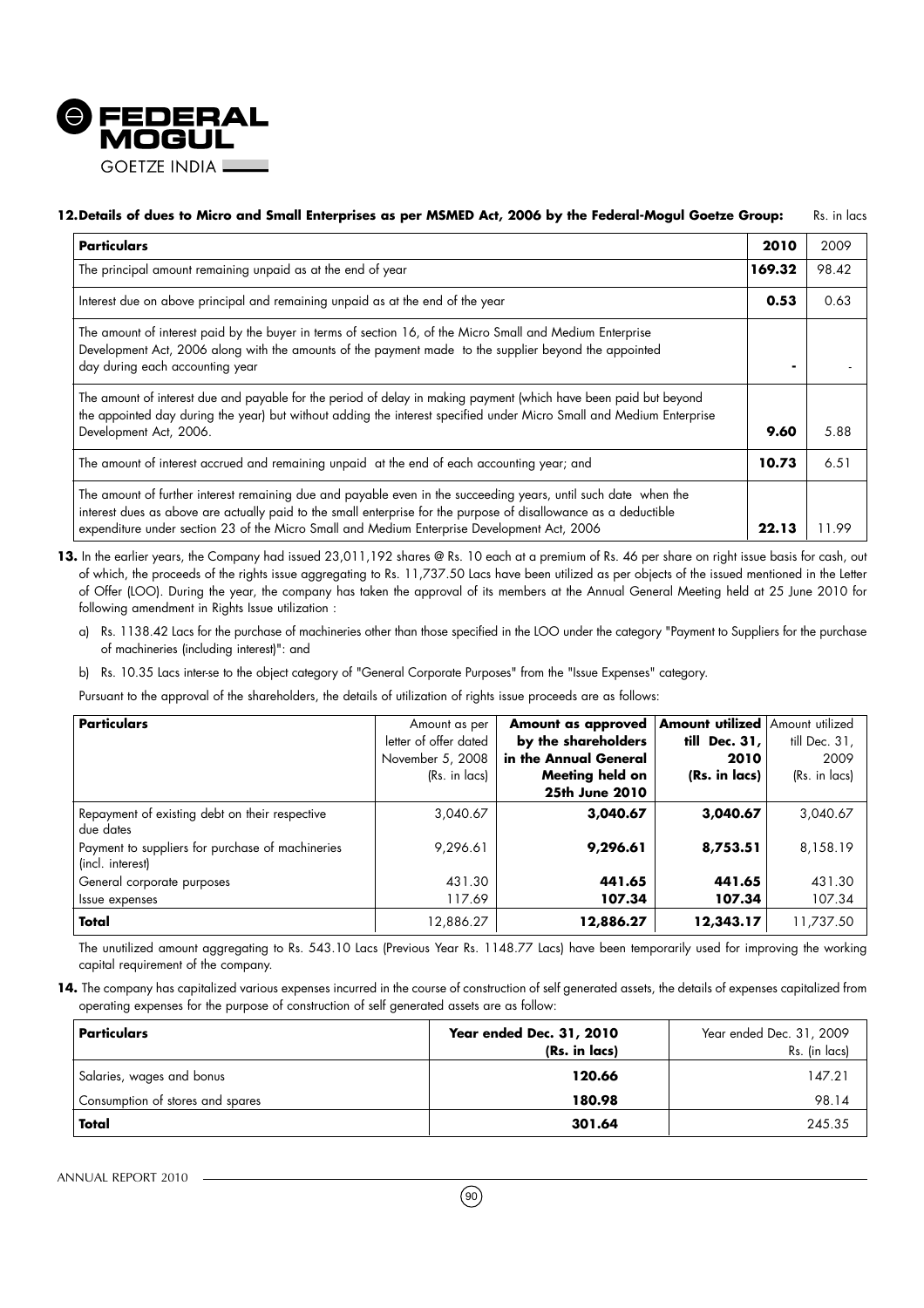

## **15. Non fulfillment of export obligation under (Export promotion Capital Goods) EPCG Licenses**

The Company has identified some licenses obtained under Export Promotion Capital Goods scheme, which have expired and against which the Company has partially fulfilled the export obligation (levied in lieu of permission to import fixed assets at a concessional rate of import duty). In view of partial shortfall in fulfilling export obligation, the management has decided, on prudent basis, to make a provision aggregating to Rs. 932.32 lacs (Previous Year Rs. 822.76 lacs) in these financial statements which in view of the management is adequate to cover any liability on this account at all its facilities' and is included as 'Provision for non fulfillment of export obligation' in Provisions under schedule 14.

- 16. During the year ended December 31, 2010, the Company commenced an evaluation process for various regulatory matters at its factories. Based on more accurate information discovered, a provision, towards costs to be incurred to remediate these matters, of Rs. 424.91 lacs is included under Schedule no. 14 for provisions which are net of amounts utilized of Rs. 513.23 lacs towards remediation. The Company is actively seeking to resolve these actual and potential statutory, regulatory, and contractual obligations. In accordance with requirements of Accounting Standard 29 on 'Provisions, Contingent liability and Contingent assets' issued by the Institute of Chartered Accountants of India, although difficult to quantify based on the complexity of the issues, the Company has accrued amounts corresponding to its best estimate of the costs associated with such regulatory and contractual obligations on the basis of available information and best professional judgment of experts appointed for this exercise. Based on consultations obtained from these experts, in management's view, no further costs are expected to be incurred to remediate for which a provision would be required at this stage and considers the provisions made to be adequate.
- **17.**The Company carries out its transfer pricing study annually for the tax period of April-March and updates its documentation, choice of methods and benchmarks to ascertain adequacy and compliance with the "arms length" principles prescribed under Income Tax Act. For the year April 1, 2010 to March 31, 2011, the process of updation is ongoing and management expects to complete this before March 31, 2011. Accordingly, the provision for current tax includes adequate amount to cover any additional liability till the completion of study.
- 18. The Company has sold its entire investment amounting to Rs. 1,902 lacs in the shares of its wholly owned subsidiary company, Satara Rubbers and Chemicals Limited on March 31, 2010 for a consideration of Rs. 1,130 lacs (Rs. 200 lacs was received in the previous year ended December 31, 2009 as advance payment and the balance amount was received on March 31, 2010). The Company has accordingly considered an additional loss of Rs. 75 lacs on sale of this investment which has been recorded in 'Operating and other expenses'.
- **19.**Previous year's figures have been regrouped and rearranged where necessary to conform to current year's classification.

As per our report of even date

**Chartered Accountants**

Membership No. 91813

Place: Gurgaon **Khalid Khan** Date: March 1, 2011 Company Secretary

**For S.R.BATLIBOI & CO.** The state of the Board of Directors of the Board of Directors of **Firm Registration No 301003E Federal-Mogul Goetze (India) Limited Federal-Mogul Goetze (India) Limited** 

**per Pankaj Chadha Jean de Montlaur Dan Brugger**

**Partner Managing Director & President Mole Time Finance Director & CFO** 

 $(91)$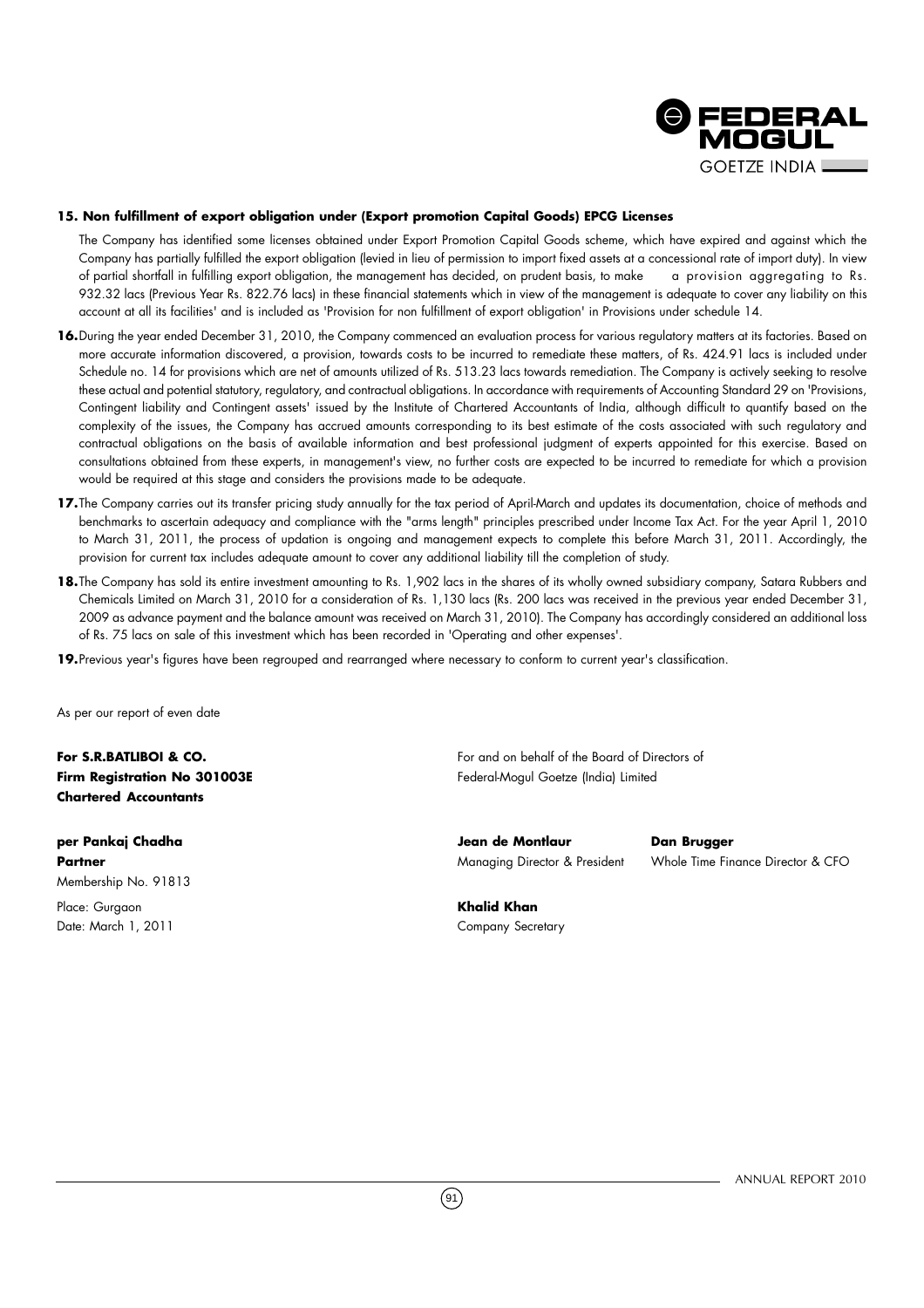

## **Consolidated Balance sheet and profit and loss account Cash flow statement for the year ended December 31, 2010**

|    |                                                                                                                                                                                                                                                                                                                                                                                                                                         | For the year ended<br>December 31, 2010<br>Rs (in lacs)                                                              | For the year ended<br>December 31, 2009<br>Rs (in lacs)                                                |
|----|-----------------------------------------------------------------------------------------------------------------------------------------------------------------------------------------------------------------------------------------------------------------------------------------------------------------------------------------------------------------------------------------------------------------------------------------|----------------------------------------------------------------------------------------------------------------------|--------------------------------------------------------------------------------------------------------|
| А. | <b>CASH FLOW FROM OPERATING ACTIVITIES</b><br>Profit before tax and after prior period                                                                                                                                                                                                                                                                                                                                                  | 6,925.79                                                                                                             | 7,214.32                                                                                               |
|    | Adjustments for:<br>Depreciation / amortisation<br>Loss on sale / discard of fixed assets (net)<br>Provision for doubtful debts<br>Advances written off<br>Interest income<br>Interest expense<br>Excess provision written back<br>Provision for doubtful debts written back<br>Provision for doubtful advances<br>Unrealised forex (gain)/loss (net)<br>Miscellaneous expenditure written off<br>Share of loss/ (profit) in Associates | 5,197.30<br>422.84<br>2.27<br>39.35<br>(1.21)<br>1,085.00<br>(65.73)<br>(13.77)<br>76.94<br>20.45<br>239.90<br>55.41 | 5,507.17<br>587.20<br>58.94<br>1.65<br>(13.39)<br>2.413.62<br>(236.74)<br>(123.50)<br>239.90<br>(3.81) |
|    | Operating profit before working capital changes                                                                                                                                                                                                                                                                                                                                                                                         | 13,984.54                                                                                                            | 15,645.36                                                                                              |
|    | Movements in working capital:<br>Decrease / (Increase) in sundry debtors<br>Decrease / (Increase) in other current assets<br>Decrease / (Increase) in inventories<br>Decrease / (Increase) in loans and advances<br>Increase / (Decrease) in current liabilities & provisions                                                                                                                                                           | (1,938.90)<br>(177.43)<br>(1,199.48)<br>(1,057.93)<br>2,398.40                                                       | (999.51)<br>(39.07)<br>905.90<br>409.64<br>264.78                                                      |
|    | Cash generated from operations<br>Direct taxes paid (net of refunds)                                                                                                                                                                                                                                                                                                                                                                    | 12,009.20<br>(2,064.55)                                                                                              | 16,187.10<br>(1, 571.60)                                                                               |
|    | Net cash from operating activities                                                                                                                                                                                                                                                                                                                                                                                                      | 9,944.65                                                                                                             | 14,615.50                                                                                              |
| в. | <b>Cash flows from investing activities</b><br>Purchase of fixed assets/intangibles<br>Proceeds from sale of fixed assets<br>Interest received                                                                                                                                                                                                                                                                                          | (6, 253.63)<br>1,237.40<br>27.10                                                                                     | (3,701.80)<br>105.53<br>35.41                                                                          |
|    | Net cash used in investing activities                                                                                                                                                                                                                                                                                                                                                                                                   | (4,989.13)                                                                                                           | (3,560.86)                                                                                             |
| c. | <b>CASH FLOWS FROM FINANCING ACTIVITIES</b><br>Payment of borrowings (Long term)<br>Receipt of borrowings (Long term)<br>Movement in borrowings(Short term)<br>Share issue expenses<br>Interest paid<br>Dividends paid                                                                                                                                                                                                                  | (1,490.80)<br>(1, 418.93)<br>(1,163.95)<br>(259.70)                                                                  | (3, 299.96)<br>1,500.00<br>(7, 277, 22)<br>10.42<br>(1, 840.34)<br>(29.38)                             |
|    | Tax on dividend paid                                                                                                                                                                                                                                                                                                                                                                                                                    | (88.02)                                                                                                              | (4.88)                                                                                                 |
|    | Net cash used in financing activities                                                                                                                                                                                                                                                                                                                                                                                                   | (4,421.40)                                                                                                           | (10, 941.36)                                                                                           |
|    | Net increase in cash and cash equivalents $(A + B + C)$<br>Cash and cash equivalents at the beginning of the year                                                                                                                                                                                                                                                                                                                       | 534.12<br>230.05                                                                                                     | 113.28<br>116.77                                                                                       |
|    | Cash and cash equivalents at the end of the year                                                                                                                                                                                                                                                                                                                                                                                        | 764.17                                                                                                               | 230.05                                                                                                 |
|    | Components of cash and cash equivalents as at                                                                                                                                                                                                                                                                                                                                                                                           | December 31, 2010<br><b>Rs</b> in lacs                                                                               | December 31, 2009<br>Rs in lacs                                                                        |
|    | Cash and cheques on hand<br>With banks - in current account<br>- On deposit accounts (pledged with Government authorities)<br>- on unpaid dividend account*                                                                                                                                                                                                                                                                             | 0.37<br>748.80<br>54.19<br>15.00                                                                                     | 0.78<br>208.16<br>53.86<br>21.11                                                                       |
|    | Cash and bank balances as per Schedule 10<br>Less: Fixed deposits not considered as cash equivalents                                                                                                                                                                                                                                                                                                                                    | 818.36<br>54.19                                                                                                      | 283.91<br>53.86                                                                                        |
|    |                                                                                                                                                                                                                                                                                                                                                                                                                                         | 764.17                                                                                                               | 230.05                                                                                                 |

\* Balance in unpaid dividend account can be used by the Company only for payment of dividend.

As per our report of even date **Firm Registration No: 301003E** Federal-Mogul Goetze (India) Limited **Chartered Accountants**

ANNUAL REPORT 2010 Membership No. 91813 Place: Gurgaon **Khalid Khan** Date : March 1, 2011 Company Secretary

For and on behalf of the Board of Directors of<br>Federal-Mogul Goetze (India) Limited

**per Pankaj Chadha Jean de Montlaur de Montlaur de Montlaur de Montlaur de Montlaur de Montlaur de Montlaur de <br>Partner de la partie de la partie de la partie de la partie de la partie de la partie de la partie de la parti** 

**Dan Brugger**<br>Whole Time Finance Director & CFO

 $(92)$